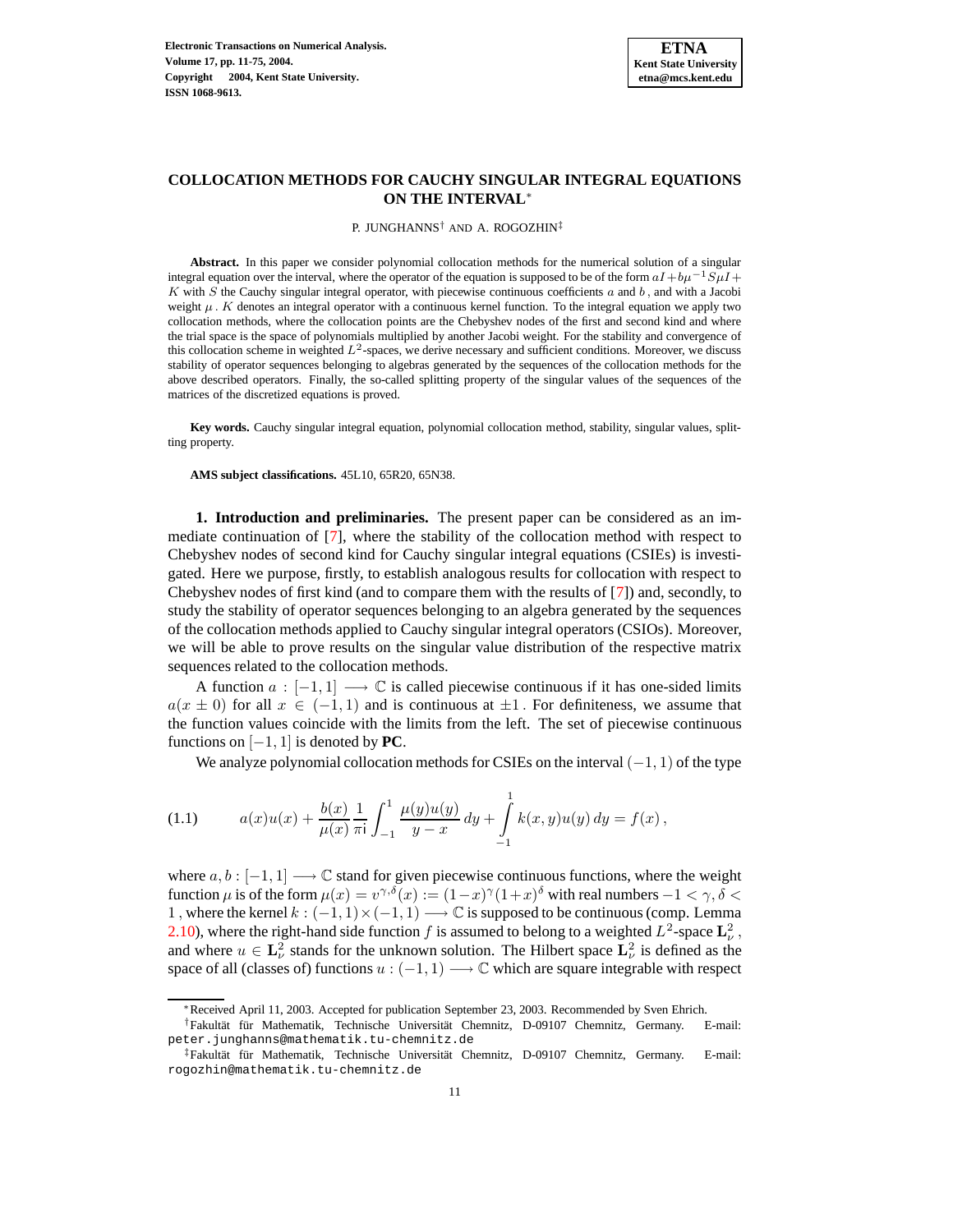to the weight  $\nu = v^{\alpha,\beta}$ ,  $-1 < \alpha, \beta < 1$ . The inner product in this space is defined by

$$
\langle u, v \rangle_{\nu} := \int_{-1}^{1} u(x) \overline{v(x)} \nu(x) \, dx
$$

<span id="page-1-0"></span>and the norm by  $||u||_{\nu} := \sqrt{\langle u, u \rangle_{\nu}}$ . In short operator notation [\(1.1\)](#page-0-0) takes the form

(1.2) 
$$
Au := (aI + b\mu^{-1}S\mu I + K)u = f.
$$

Here  $aI : \mathbf{L}^2_{\nu} \longrightarrow \mathbf{L}^2_{\nu}$  denotes the multiplication operator defined by  $(au)(x) := a(x)u(x)$ , the operator  $S: \mathbf{L}_{\nu}^2 \longrightarrow \mathbf{L}_{\nu}^2$  is the CSIO given by

$$
(Su)(x) := \frac{1}{\pi i} \int_{-1}^{1} \frac{u(y)}{y - x} \, dy,
$$

and  $K : \mathbf{L}_{\nu}^2 \longrightarrow \mathbf{L}_{\nu}^2$  stands for the integral operator with kernel  $k(x, y)$ . Note that the condition  $-1 < \alpha, \beta < 1$  for the exponents of the classical Jacobi weight  $\nu(x)$  guarantees that the CSIO  $S: \mathbf{L}_{\nu}^2 \longrightarrow \mathbf{L}_{\nu}^2$  is continuous, i.e.  $S \in \mathcal{L}(\mathbf{L}_{\nu}^2)$  (see [\[3\]](#page-64-1)).

Let  $\sigma(x) = (1 - x^2)^{-\frac{1}{2}}$  and  $\varphi(x) = (1 - x^2)^{\frac{1}{2}}$  denote the Chebyshev weights of first and second kind, respectively. For the numerical solution of the CSIE [\(1.2\)](#page-1-0), we consider the polynomial collocation method

$$
a(x_{jn}^{\tau})u_n(x_{jn}^{\tau}) + \frac{b(x_{jn}^{\tau})}{\mu(x_{jn}^{\tau})}\frac{1}{\pi i}\int_{-1}^{1}\frac{\mu(y)u_n(y)}{y-x_{jn}^{\tau}}dy + \int_{-1}^{1}k(x_{jn}^{\tau},y)u_n(y) dy = f(x_{jn}^{\tau}),
$$

 $j = 1, \ldots, n$ , where the collocation points  $x_{jn}^{\tau}$  are chosen as the Chebyshev nodes  $x_{jn}^{\sigma}$ cos  $\frac{2j-1}{2n}\pi$  of first kind or  $x_{jn}^{\varphi} = \cos\frac{j\pi}{n+1}$  of second kind and where the trial function  $u_n$  is sought in the space of all functions  $u_n = \vartheta p_n$  with a polynomial  $p_n$  of degree less than n and with the Jacobi weight  $\vartheta = v^{\frac{1}{4} - \frac{\alpha}{2}, \frac{1}{4} - \frac{\beta}{2}}$ . We write the above method in operator form as

<span id="page-1-1"></span>
$$
(1.3) \t\t A_n u_n = M_n f, \quad u_n \in \text{im } L_n.
$$

Here  $L_n$  denotes the orthogonal projection of  $\mathbf{L}^2_\nu$  onto the n dimensional trial space im  $L_n$  of all polynomials of degree less than  $n$  multiplied by  $\vartheta$  . By  $M_n = M_n^\tau$  we denote the interpolation projection defined by  $M_n f \in \text{im } L_n$  and  $(M_n f)(x_{jn}^{\tau}) = f(x_{jn}^{\tau})$ ,  $j = 1, \ldots, n$ . Finally, the discretized integral operator  $A_n$ : im  $L_n \longrightarrow \text{im } L_n$  is given by  $A_n := M_n A|_{\text{im } L_n}$ . In accordance with e.g. [\[11\]](#page-64-2), we call the collocation method stable if the operators  $A_n$  are invertible at least for all sufficiently large n and if the norms of the inverse operators  $A_n^{-1}$  are bounded uniformly with respect to  $n$ . Of course, the norm is the operator norm in the space im  $L_n$  if the last is equipped with the restriction of the  $\mathbf{L}_{\nu}^2$ -norm. We call the method [\(1.3\)](#page-1-1) convergent if, for any right-hand side  $f \in \mathbf{L}^2_{\nu}$  and for any approximating sequence  $\{f_n\}$ ,  $f_n \in \text{im } L_n$ , with  $||f - f_n||_{\nu} \longrightarrow 0$ , the approximate solutions  $u_n$  obtained by solving  $A_n u_n = f_n$  converge to the exact solution u of [\(1.2\)](#page-1-0) in the norm of  $\mathbf{L}^2_{\nu}$ . Note that the stability implies bounded condition numbers for the matrix representation of  $A_n$  in a convenient basis, and, together with the consistency relation  $A_nL_n \longrightarrow A$ , it implies the convergence.

<span id="page-1-2"></span>In all what follows, for the exponents in the weight functions  $\mu$  and  $\nu$ , we suppose

(1.4) 
$$
-1 < \alpha - 2\gamma < 1, \quad -1 < \beta - 2\delta < 1,
$$

and

<span id="page-1-3"></span>(1.5) 
$$
\alpha_0 := \gamma + \frac{1}{4} - \frac{\alpha}{2} \neq 0, \quad \beta_0 := \delta + \frac{1}{4} - \frac{\beta}{2} \neq 0.
$$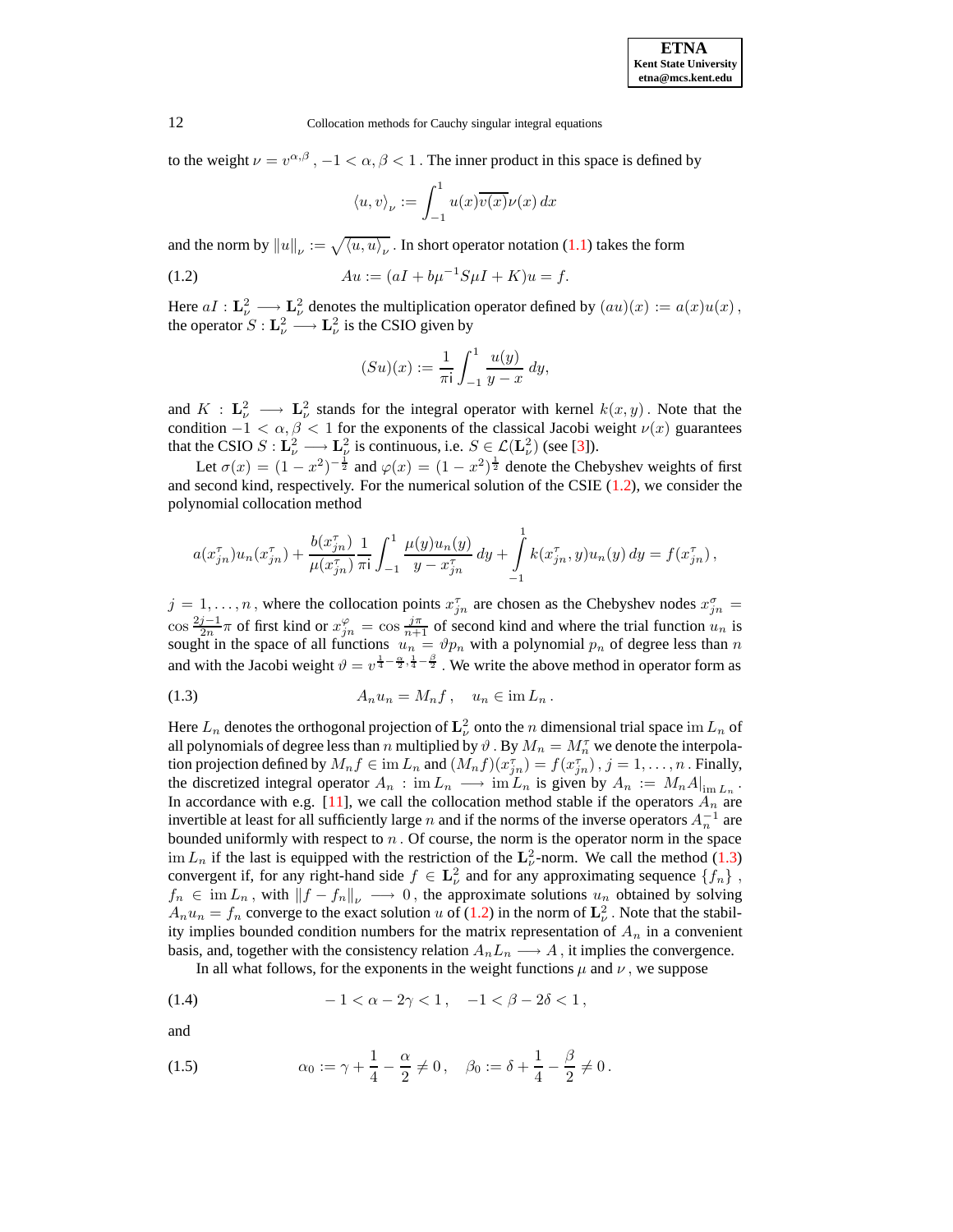Note that condition [\(1.4\)](#page-1-2) ensures the boundedness of the integral operator  $A \in \mathcal{L}(\mathbf{L}^2_\nu)$ whereas [\(1.5\)](#page-1-3) is needed to derive strong limits for the discrete operators (see Lemma [3.4\)](#page-16-0).

In the subsequent analysis, we will show that there exist four limit operators  $W_{\omega} \{A_n\}$ ,  $\omega = 1, 2, 3, 4$ , introduced in the Lemmata [3.2–](#page-10-0)[3.4.](#page-16-0) Moreover, we show that the mappings  $\{A_n\} \mapsto W_\omega\{A_n\}$  can be extended to \*-homomorphisms  $W_\omega$  :  $\mathcal{A}_0 \longrightarrow \mathcal{L}(\mathbf{L}_\nu^2)$ , where  $A_0$  denotes a  $C^*$ -algebra of operator sequences including all sequences { $M_n(aI +$  $b\mu^{-1}S\mu I)L_n$ ,  $a, b \in \mathbf{PC}$ . The invertibility of  $W_\omega\{A_n\}$ ,  $\omega = 1, 2, 3, 4$ , will turn out to be necessary and sufficient for the stability of  $\{A_n\} \in \mathcal{A}_0$ .

<span id="page-2-0"></span>**2. A** C ∗ **-algebra of operator sequences and stability.** In this section we will introduce one of the  $C^*$ -algebras of operator sequences under consideration here. For  $n \geq 0$ , let  $p_n^{\sigma} = T_n$  and  $p_n^{\varphi} = U_n$  stand for the orthonormal polynomials of degree n with respect to the weight functions  $\sigma$  and  $\varphi$ , respectively. That means that

$$
T_0(x) = \frac{1}{\sqrt{\pi}}, \quad T_n(\cos s) = \sqrt{\frac{2}{\pi}} \cos ns, \quad n \ge 1, s \in (0, \pi),
$$

and

$$
U_n(\cos s) = \sqrt{\frac{2}{\pi}} \frac{\sin(n+1)s}{\sin s}, \quad n \ge 0, s \in (0, \pi).
$$

We set

$$
\widetilde{u}_n(x) := \vartheta(x)U_n(x), \quad n = 0, 1, 2, \dots,
$$

with  $\vartheta = \sqrt{\nu^{-1}\varphi} = \nu^{\frac{1}{4} - \frac{\alpha}{2}, \frac{1}{4} - \frac{\beta}{2}}$ . Then the solution of [\(1.3\)](#page-1-1) can be represented by

$$
u_n(x) = \sum_{k=0}^{n-1} \xi_{kn} \widetilde{u}_k(x),
$$

and, with respect to the orthonormal system  $\{\tilde{u}_n\}_{n=0}^{\infty}$  in  $\mathbf{L}^2_{\nu}$ , the orthogonal projection  $L_n$ takes the form

$$
L_n u = \sum_{k=0}^{n-1} \langle u, \widetilde{u}_k \rangle_{\nu} \widetilde{u}_k .
$$

The interpolation operator  $M_n = M_n^{\tau}$  can be written as  $M_n^{\tau} = \vartheta L_n^{\tau} \vartheta^{-1} I$  , where  $L_n^{\tau}$  denotes the polynomial interpolation operator with respect to the nodes  $x_{jn} = x_{jn}^{\tau}$  ,  $j = 1, \ldots, n$  . By  $\ell^2$  we denote the Hilbert space of all square summable sequences  $\xi = {\xi_k}_{k=0}^{\infty}$  of complex numbers equipped with the inner product

$$
\langle \xi, \eta \rangle_{\ell^2} := \sum_{k=0}^{\infty} \xi_k \overline{\eta}_k.
$$

Finally, we introduce the Christoffel numbers with respect to the weights  $\sigma$  and  $\varphi$  by

$$
\lambda_{kn}^{\sigma} := \frac{\pi}{n}, \ \lambda_{kn}^{\varphi} := \frac{\pi[\varphi(x_{kn}^{\varphi})]^2}{n+1}, \quad k = 1, \ldots, n,
$$

and the discrete weights

λ

$$
\omega_{kn}^{\sigma} := \sqrt{\frac{\pi}{n}} v^{\frac{1}{4} + \frac{\alpha}{2}, \frac{1}{4} + \frac{\beta}{2}}(x_{kn}^{\sigma}), \ \omega_{kn}^{\varphi} := \sqrt{\frac{\pi}{n+1}} v^{\frac{1}{4} + \frac{\alpha}{2}, \frac{1}{4} + \frac{\beta}{2}}(x_{kn}^{\varphi}), \quad k = 1, \ldots, n.
$$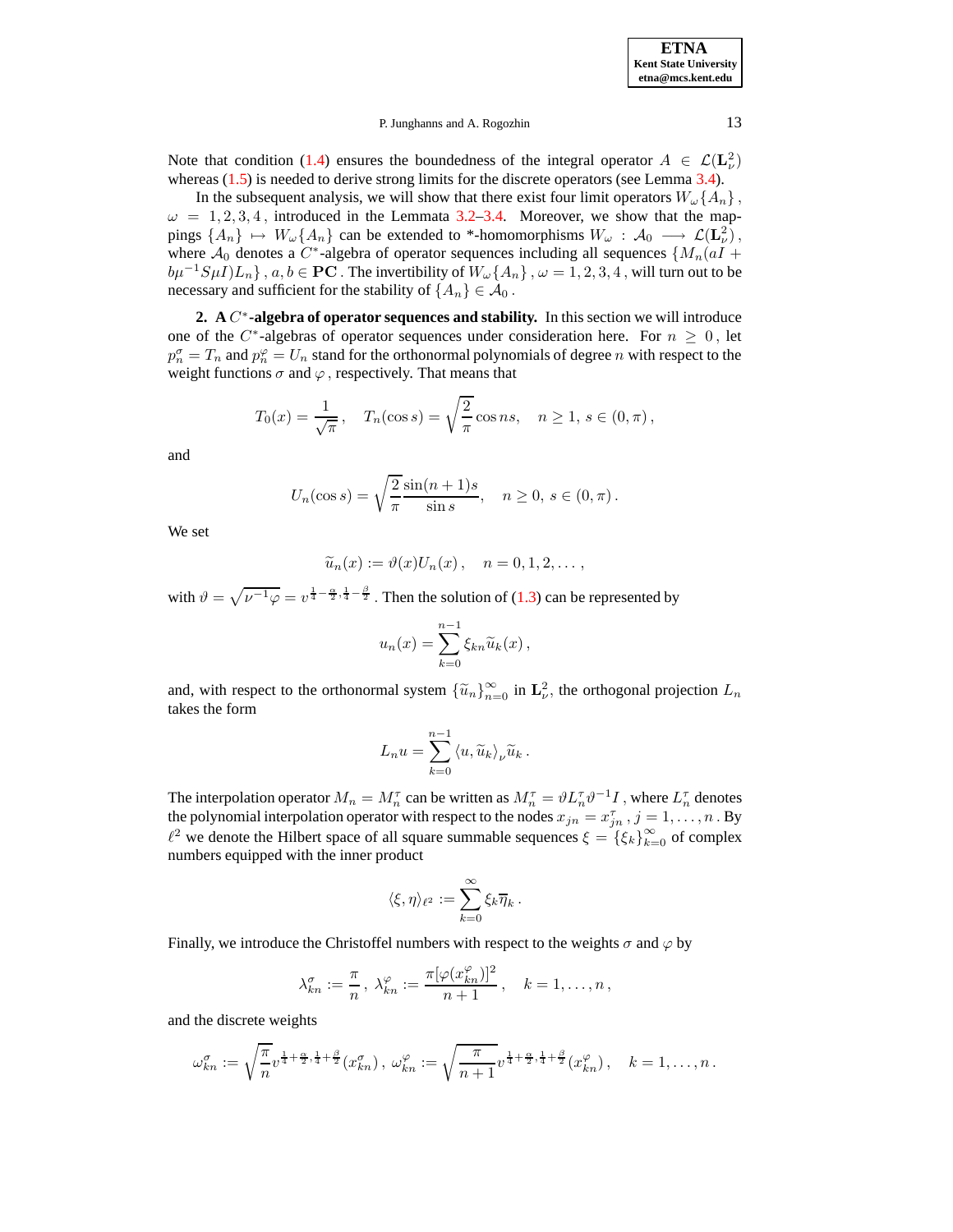**ETNA Kent State University etna@mcs.kent.edu**

14 Collocation methods for Cauchy singular integral equations

<span id="page-3-1"></span>The proof of the approximation properties of the interpolation operators  $M_n$  is based on the following auxiliary results.

LEMMA 2.1 ([\[10\]](#page-64-3),Theorem 9.25). Let  $\mu$ ,  $\nu$  be classical *Jacobi* weights with  $\mu \nu \in$  $\mathbf{L}^1(-1,1)$  and let  $j \in \mathbb{N}$  be fixed. Then for each polynomial q with  $\deg q \leq jn$  ,

$$
\sum_{k=1}^{n} \lambda_{kn}^{\mu} |q(x_{kn}^{\mu})| |\nu(x_{kn}^{\mu})| \le \text{const} \int_{-1}^{1} |q(x)| \mu(x) \nu(x) dx,
$$

where the constant does not depend on  $n$  and  $q$  and where  $x_{kn}^\mu$  and

$$
\lambda_{kn}^\mu=\int_{-1}^1\ell_{kn}^\mu(x)\mu(x)\,dx\quad\text{with}\quad \ell_{kn}^\mu(x)=\prod_{j=1,j\neq k}\frac{x-x_{jn}^\mu}{x_{kn}^\mu-x_{jn}^\mu}
$$

*are* the nodes and the Christoffel numbers of the Gaussian rule with respect to the weight  $\mu$ , *respectively.*

Let  $Q_n^{\mu}$  denote the Gaussian quadrature rule with respect to the weight  $\mu$ ,

<span id="page-3-0"></span>
$$
Q_n^{\mu} f = \sum_{k=1}^n \lambda_{kn}^{\mu} f(x_{kn}^{\mu}),
$$

and write  $\mathbf{R} = \mathbf{R}(-1, 1)$  for the set of all functions  $f : (-1, 1) \longrightarrow \mathbb{C}$ , which are bounded and Riemann integrable on each closed subinterval of  $(-1, 1)$ .

LEMMA 2.2 ([\[2\]](#page-64-4), Satz III.1.6b and Satz III.2.1). *Let*  $\mu(x) = (1 - x)^{\gamma}(1 + x)^{\delta}$  with  $\gamma, \delta > -1$ . *If*  $f \in \mathbf{R}$  *satisfies* 

$$
|f(x)|\le\operatorname{const}\,(1-x)^{\varepsilon-1-\gamma}(1+x)^{\varepsilon-1-\delta},\quad\, -1
$$

*for some*  $\varepsilon > 0$ , *then*  $\lim_{n \to \infty} Q_n^{\mu} f =$  $\int_0^1$ −1  $f(x)\mu(x) dx$  . If even

$$
|f(x)| \le \text{const } (1-x)^{\varepsilon - \frac{1+\gamma}{2}} (1+x)^{\varepsilon - \frac{1+\delta}{2}}, \quad -1 < x < 1,
$$

<span id="page-3-2"></span>*then*  $\lim_{n\to\infty}$   $||f - L_n^{\mu}f||_{\mu} = 0$ .

COROLLARY 2.3. Let  $f \in \mathbf{R}$  and, for some  $\varepsilon > 0$ ,

$$
|f(x)| \le \text{const } (1-x)^{\varepsilon - \frac{1+\alpha}{2}} (1+x)^{\varepsilon - \frac{1+\beta}{2}}, \quad -1 < x < 1.
$$

*Then*  $\lim_{n \to \infty} ||f - M_n^{\tau}f||_{\nu} = 0$  *for*  $\tau = \sigma$  *and*  $\tau = \varphi$ .

*Proof*. Introduce the quadrature rule

$$
Q_n f = \int_{-1}^1 (L_n^{\sigma} f)(x) \varphi(x) dx = \sum_{k=1}^n \sigma_{kn} f(x_{kn}^{\sigma}),
$$

where

$$
\sigma_{kn} = \int_{-1}^{1} \ell_{kn}^{\sigma}(x)\varphi(x) dx = \int_{-1}^{1} \ell_{kn}^{\sigma}(x)(1-x^2)\sigma(x) dx = \frac{\pi}{n}[\varphi(x_{kn}^{\sigma})]^2
$$

for  $n > 2$ . Consequently,

$$
Q_n f = \frac{\pi}{n} \sum_{k=1}^n [\varphi(x_{kn}^{\sigma})]^2 f(x_{kn}^{\sigma}).
$$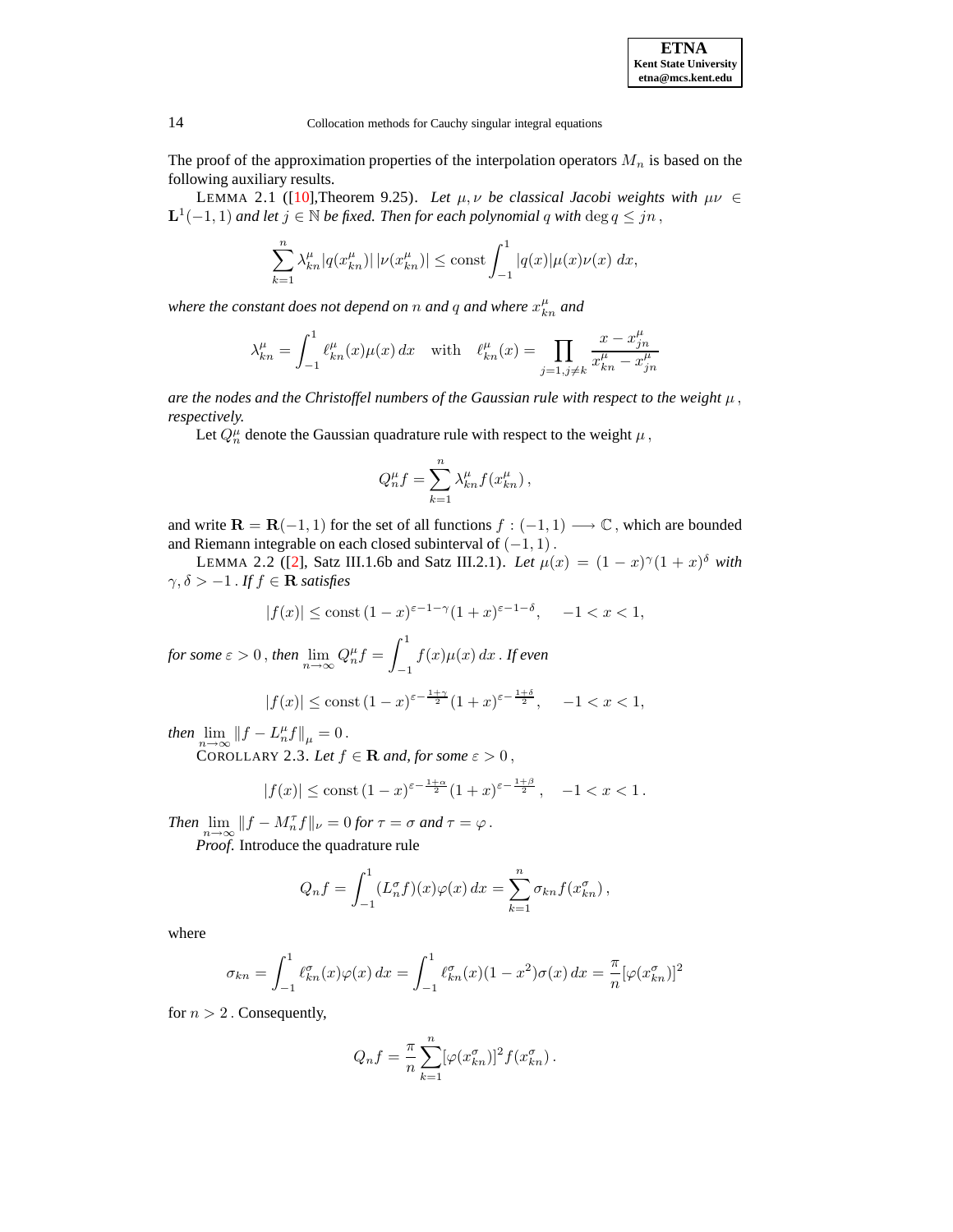**ETNA Kent State University etna@mcs.kent.edu**

### P. Junghanns and A. Rogozhin 15

Since the nodes  $x_{kn}^{\sigma}$  of the quadrature rule  $Q_n$  are the zeros of  $2T_n(x) = U_n(x) - U_{n-2}(x)$ , the estimate

<span id="page-4-1"></span>(2.1) 
$$
\int_{-1}^{1} |(L_n^{\sigma} f)(x)|^2 \varphi(x) dx \le 2Q_n|f|^2
$$

holds true (see [\[2,](#page-64-4) Hilfssatz 2.4, §III.2]). As an immediate consequence we obtain

<span id="page-4-0"></span>
$$
(2.2)\|M_n^{\sigma}f\|_{\nu}^2 = \|L_n^{\sigma}\vartheta^{-1}f\|_{\varphi}^2 \le \frac{2\pi}{n}\sum_{k=1}^n |\vartheta^{-1}(x_{kn}^{\sigma})\varphi(x_{kn}^{\sigma})f(x_{kn}^{\sigma})|^2 = 2Q_n^{\sigma}|\vartheta^{-1}\varphi f|^2.
$$

Now let  $\epsilon > 0$  be arbitrary and p be a polynomial such that  $\|\vartheta p - f\|_{\nu} < \epsilon$ . For  $n > \deg p$ we have  $\|M_n^{\sigma}f - f\|_{\nu}^2 \le 2 \left( \|M_n^{\sigma}(\vartheta p - f)\|_{\nu}^2 + \|\vartheta p - f\|_{\nu}^2 \right)$  $\left(\begin{matrix}2\\ \nu\end{matrix}\right)$ . Since, in view of Lemma [2.2,](#page-3-0)  $\lim_{n \to \infty} Q_n^{\sigma} |\vartheta^{-1} \varphi (\vartheta p - f)|^2 = {\Vert \vartheta^{-1} \varphi (\vartheta p - f) \Vert}^2_{\sigma} = {\Vert \vartheta p - f \Vert}^2_{\nu}$  $\frac{2}{v}$ , we get in view of [\(2.2\)](#page-4-0) that  $\limsup_{n \to \infty} \|M_n^{\sigma} f - f\|_{\nu}^2 < 6\epsilon^2.$ 

 $n \rightarrow \infty$ <br>The proof for the case  $\tau = \varphi$  is analogous (see also [\[2,](#page-64-4) Satz III.2.1]).

Now we start to prepare the definition of a certain  $C^*$ -algebra of operator sequences, which is closely related to the above mentioned four limit operators defined as strong limits

$$
W_{\omega}\lbrace A_n \rbrace := \lim_{n \to \infty} E_n^{(\omega)} A_n (E_n^{(\omega)})^{-1} L_n^{(\omega)}, \quad \omega \in T := \{1, 2, 3, 4\},
$$

in some Hilbert spaces  $\mathbf{X}_{\omega}$ . Here,  $L_n^{(\omega)} : \mathbf{X}_{\omega} \longrightarrow \mathbf{X}_{\omega}$  are projections and  $E_n^{(\omega)} : \text{im } L_n \longrightarrow$  $\lim L_n^{(\omega)}$  are certain operators defined by

$$
\mathbf{X}_1 := \mathbf{X}_2 := \mathbf{L}_{\nu}^2
$$
,  $\mathbf{X}_3 := \mathbf{X}_4 := \ell^2$ ,  $L_n^{(1)} := L_n^{(2)} := L_n$ ,  $L_n^{(3)} := L_n^{(4)} := P_n$ ,

$$
E_n^{(1)} := L_n, E_n^{(2)} := W_n, E_n^{(3)} = E_{n,\tau}^{(3)} := V_n = V_n^{\tau}, E_n^{(4)} = E_{n,\tau}^{(4)} := \widetilde{V}_n = \widetilde{V}_n^{\tau},
$$

and

$$
P_n\{\xi_0, \xi_1, \xi_2, \ldots\} := \{\xi_0, \ldots, \xi_{n-1}, 0, 0, 0, \ldots\}, \quad W_n u := \sum_{k=0}^{n-1} \langle u, \widetilde{u}_{n-1-k} \rangle_{\nu} \widetilde{u}_k,
$$
  

$$
V_n^{\tau} u := \{\omega_{1n}^{\tau} u(x_{1n}^{\tau}), \ldots, \omega_{nn}^{\tau} u(x_{nn}^{\tau}), 0, 0, \ldots\},
$$
  

$$
\widetilde{V}_n^{\tau} u := \{\omega_{nn}^{\tau} u(x_{nn}^{\tau}), \ldots, \omega_{1n}^{\tau} u(x_{1n}^{\tau}), 0, 0, \ldots\}.
$$

Immediately from the definitions, we conclude that

$$
(E_n^{(1)})^{-1} = L_n
$$
,  $(E_n^{(2)})^{-1} = W_n$ ,

$$
\left(E_{n,\tau}^{(3)}\right)^{-1}\xi = \sum_{k=1}^{n} \frac{\xi_{k-1}}{\omega_{kn}^{\tau}} \tilde{\ell}_{kn}^{\tau} , \quad \left(E_{n,\tau}^{(4)}\right)^{-1}\xi = \sum_{k=1}^{n} \frac{\xi_{n-k}}{\omega_{kn}^{\tau}} \tilde{\ell}_{kn}^{\tau} ,
$$

where

$$
\widetilde{\ell}_{kn}^{\tau}(x) := \frac{\vartheta(x)}{\vartheta(x_{kn}^{\tau})} \ell_{kn}^{\tau}(x) = \frac{\vartheta(x) p_n^{\tau}(x)}{\vartheta(x_{kn}^{\tau})(x - x_{kn}^{\tau})(p_n^{\tau})'(x_{kn}^{\tau})}.
$$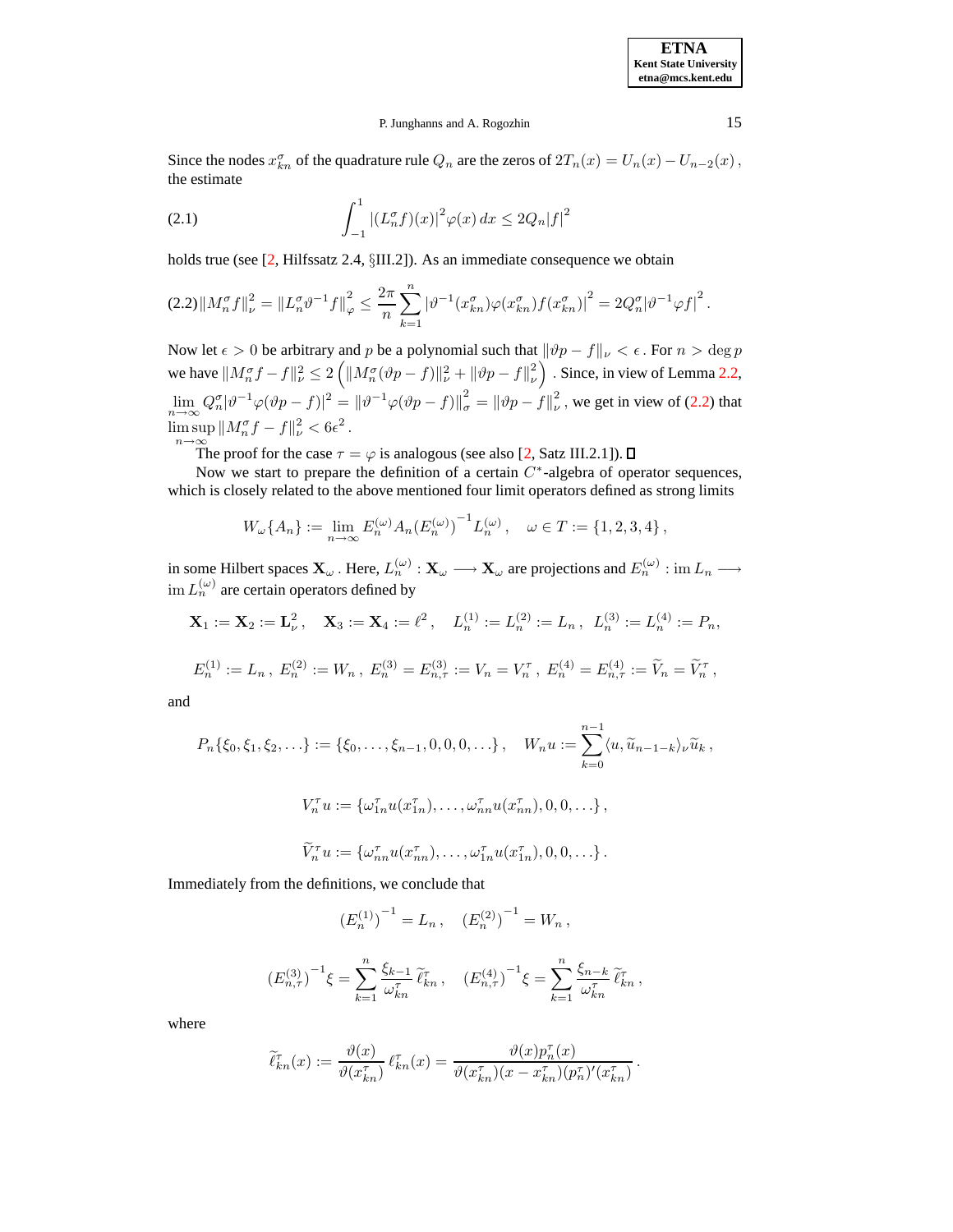Between the operators  $V_n$  and  $\widetilde{V}_n$ , we have the relations

<span id="page-5-4"></span>(2.3) 
$$
\widetilde{V}_n V_n^{-1} P_n = V_n \widetilde{V}_n^{-1} P_n = \widetilde{W}_n P_n,
$$

where  $\widetilde{W}_n \in \mathcal{L}(\mathrm{im}P_n)$  is defined by

<span id="page-5-0"></span>
$$
\widetilde{W}_n\{\xi_0,\xi_1,\ldots,\xi_{n-1}\}=\widetilde{W}_n^{-1}\{\xi_0,\xi_1,\ldots,\xi_{n-1}\}=\{\xi_{n-1},\xi_{n-2},\ldots,\xi_0\}.
$$

Furthermore, the operators  $E_{n,\sigma}^{(\omega)}$ ,  $\omega \in \{1,2\}$ , and  $E_{n,\varphi}^{(\omega)}$ ,  $\omega \in \{1,2,3,4\}$ , are unitary operators, i.e.

(2.4) 
$$
(E_{n,\tau}^{(\omega)})^* = (E_{n,\tau}^{(\omega)})^{-1}.
$$

For  $E_{n,\sigma}^{(\omega)}$ ,  $\omega \in \{3,4\}$ , we have the following result.

LEMMA 2.4. Let  $V_n = V_n^{\sigma}$  and  $\widetilde{V}_n = \widetilde{V}_n^{\sigma}$  . Then

<span id="page-5-1"></span>
$$
(V_n^{-1})^* = \frac{1}{2} V_n (L_n + L_{n-1}), \quad (\widetilde{V}_n^{-1})^* = \frac{1}{2} \widetilde{V}_n (L_n + L_{n-1}),
$$

*and, consequently,*

$$
V_n^* = ((V_n^{-1})^*)^{-1} = (2L_n - L_{n-1})V_n^{-1}, \ \widetilde{V}_n^* = ((\widetilde{V}_n^{-1})^*)^{-1} = (2L_n - L_{n-1})\widetilde{V}_n^{-1}.
$$

*Proof.* For symmetry reasons, we may restrict our considerations to the operator  $(V_n^{-1})^*$ . Let  $j = 0, 1, ..., n - 1$ . Then

$$
\left\langle V_n^{-1}\xi, u \right\rangle_{\nu} = \left\langle \sum_{k=1}^n \frac{\xi_{k-1}}{\omega_{kn}^{\sigma} \vartheta(x_{kn}^{\sigma})} \vartheta \ell_{kn}^{\sigma}, \vartheta U_j \right\rangle_{\nu} = \left\langle \sum_{k=1}^n \frac{\xi_{k-1}}{\omega_{kn}^{\sigma} \vartheta(x_{kn}^{\sigma})} \ell_{kn}^{\sigma}, \varphi^2 U_j \right\rangle_{\sigma},
$$

and, for  $j = 0, \ldots, n - 2$ , we obtain

$$
\langle V_n^{-1}\xi, \widetilde{u}_j \rangle_{\nu} = \frac{\pi}{n} \sum_{k=1}^n \frac{\xi_{k-1}[\varphi(x_{kn}^{\sigma})]^2}{\omega_{kn}^{\sigma} \vartheta(x_{kn}^{\sigma})} U_j(x_{kn}^{\sigma})
$$
  

$$
= \sum_{k=1}^n \xi_{k-1} \omega_{kn}^{\sigma} \vartheta(x_{kn}^{\sigma}) U_j(x_{kn}^{\sigma}) = \langle \xi, V_n \widetilde{u}_j \rangle_{\ell_2}.
$$

For  $j = n - 1$ , using the relation

<span id="page-5-2"></span>(2.5) 
$$
(1-x^2)U_{n-1}(x) = \frac{1}{2} [\gamma_{n-1}T_{n-1}(x) - \gamma_{n+1}T_{n+1}(x)],
$$

where  $\gamma_0=\sqrt{2}$  and  $\gamma_n=1$  for  $n\geq 1$  , and the fact that

<span id="page-5-3"></span>(2.6) 
$$
T_{n+1}(x_{kn}^{\sigma}) = -T_{n-1}(x_{kn}^{\sigma}), \quad n > 1,
$$

we get, for  $n > 1$ ,

$$
\left\langle V_n^{-1}\xi, \widetilde{u}_{n-1} \right\rangle_{\nu} = \frac{1}{2} \left\langle \sum_{k=1}^n \frac{\xi_{k-1}}{\omega_{kn}^{\sigma} \vartheta(x_{kn}^{\sigma})} \ell_{kn}^{\sigma}, T_{n-1} - T_{n+1} \right\rangle_{\sigma}
$$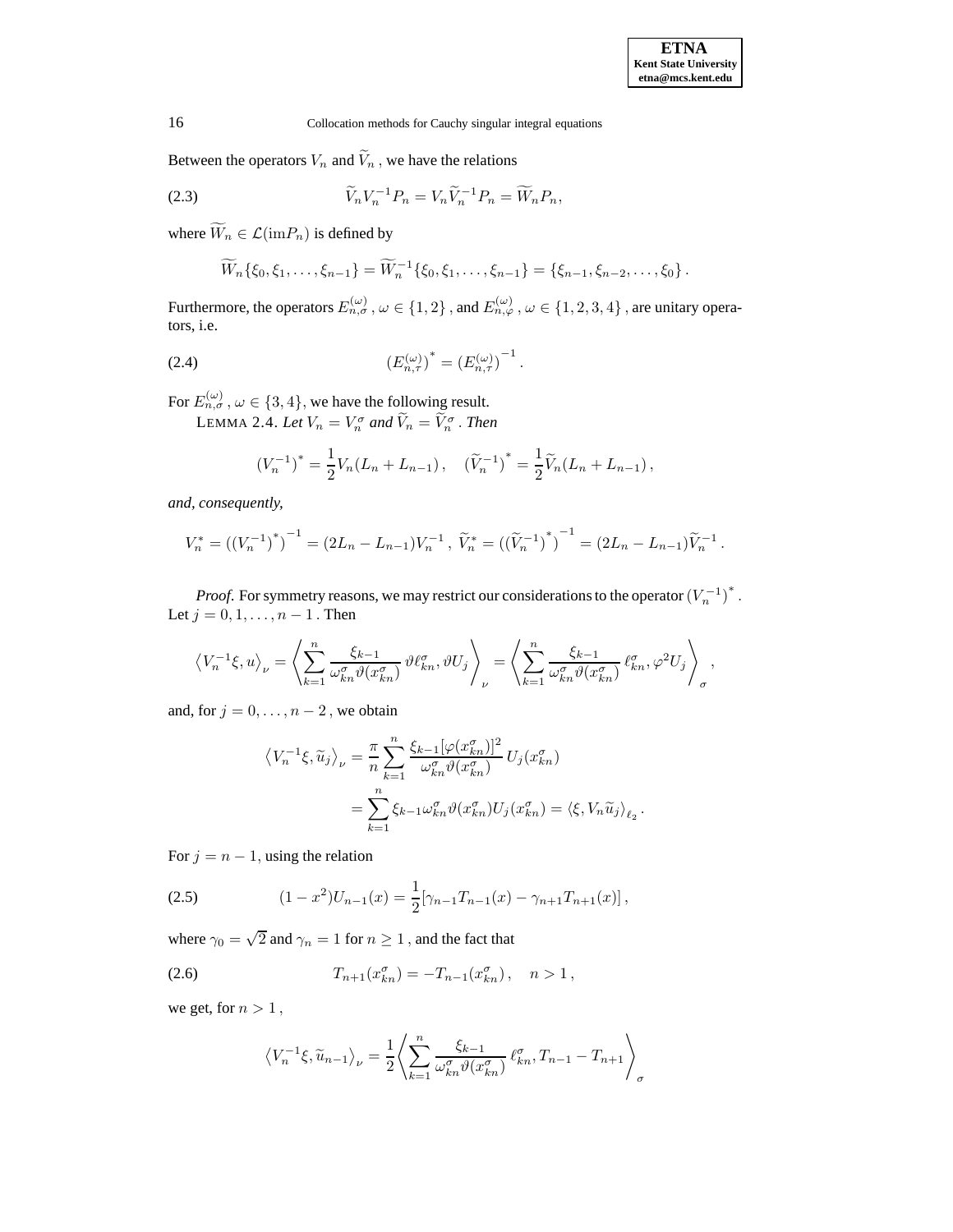$$
= \frac{\pi}{2n} \sum_{k=1}^{n} \frac{\xi_{k-1}}{\omega_{kn}^{\sigma} \vartheta(x_{kn}^{\sigma})} T_{n-1}(x_{kn}^{\sigma})
$$
  
\n
$$
= \frac{\pi}{2n} \sum_{k=1}^{n} \frac{\xi_{k-1}}{\omega_{kn}^{\sigma} \vartheta(x_{kn}^{\sigma})} [\varphi(x_{kn}^{\sigma})]^2 U_{n-1}(x_{kn}^{\sigma})
$$
  
\n
$$
= \frac{1}{2} \sum_{k=1}^{n} \xi_{k-1} \omega_{kn}^{\sigma} \vartheta(x_{kn}^{\sigma}) U_{n-1}(x_{kn}^{\sigma})
$$
  
\n
$$
= \frac{1}{2} \langle \xi, V_n \widetilde{u}_{n-1} \rangle_{\ell_2} .
$$

<span id="page-6-0"></span> $\Box$ 

LEMMA 2.5. The sequences  $\left\{ E_n^{(\omega_1)} (E_n^{(\omega_2)})^{-1} L_n^{(\omega_2)} \right\}$  converge weakly to zero for all *indices*  $\omega_1, \omega_2 \in T$  *with*  $\omega_1 \neq \omega_2$ .

*Proof.* The proof for the case  $\tau = \varphi$  one can find in [\[7,](#page-64-0) Lemma 2.1]. The case  $\tau = \sigma$  can be dealt with completely analogous after checking the uniform boundedness of the sequences  $\{V_n^{\sigma}\}\$ ,  $\{(V_n^{\sigma})^{-1}\}\$ , and  $\{\tilde{V}_n^{\sigma}\}\$ ,  $\{(\tilde{V}_n^{\sigma})^{-1}\}\$ . But, this follows, by using Lemma [2.1,](#page-3-1) relation [\(2.2\)](#page-4-0), and the notation  $u = \vartheta p_n \in \text{im } L_n$ , from

$$
||V_n^{\sigma}u||_{l^2}^2 = \frac{\pi}{n} \sum_{k=1}^n \varphi^2(x_{kn}^{\sigma})|p_n(x_{kn}^{\sigma})|^2
$$
  

$$
\leq \text{const} \int_{-1}^1 \left| \frac{\vartheta(x)p_n(x)}{\vartheta(x)} \right|^2 [\varphi(x)]^2 \sigma(x) dx = \text{const} ||u||_{\nu}^2
$$

and

$$
\left\| (V_n^{\sigma})^{-1} \xi \right\|_{\nu}^2 = \left\| \sum_{k=1}^n \xi_{k-1} \sqrt{\frac{n}{\pi}} \frac{\vartheta(x_{kn}^{\sigma})}{\varphi(x_{kn}^{\sigma})} \widetilde{\ell}_{kn}^{\sigma} \right\|_{\nu}^2
$$
  

$$
\leq 2Q_n^{\sigma} \left| \sum_{k=1}^n \sqrt{\frac{n}{\pi}} \xi_{k-1} \widetilde{\ell}_{kn}^{\sigma}(x) \right|^2 = 2 \sum_{k=1}^n \left| \xi_{k-1} \right|^2 = 2 \left\| \xi \right\|_{\ell^2}^2.
$$

<span id="page-6-1"></span>Analogously we get the uniform boundedness of the sequences  $\{ \widetilde{V}_n^{\sigma} \}$  and  $\{ (\widetilde{V}_n^{\sigma})^{-1} \}$ .  $\text{COROLLARY 2.6.}$  The sequences  $\left\{ (E_n^{(\omega_1)})^{-*} (E_n^{(\omega_2)})^* L_n^{(\omega_2)} \right\}$  converge weakly to zero

*for all indices*  $\omega_1, \omega_2 \in T$  *with*  $\omega_1 \neq \omega_2$ .

Of course, all constructions in what follows depend on the choice of  $\tau = \sigma$  or  $\tau = \varphi$ . Nevertheless, we will omit the subscript  $\tau$  if there is no possibility of misunderstandings.

By F we denote the set of all sequences  $\{A_n\} = \{A_n\}_{n=1}^{\infty}$  of linear operators  $A_n$ :  $\lim L_n \longrightarrow \lim L_n$ , for which there exist operators  $W_\omega\{A_n\} \in \mathcal{L}(\mathbf{X}_\omega)$  such that, for all  $\omega \in T$ ,

<span id="page-6-2"></span>(2.7)  

$$
E_n^{(\omega)} A_n (E_n^{(\omega)})^{-1} L_n^{(\omega)} \longrightarrow W_{\omega} \{A_n\},
$$

$$
\left(E_n^{(\omega)} A_n (E_n^{(\omega)})^{-1} L_n^{(\omega)}\right)^* \longrightarrow W_{\omega} \{A_n\}^*
$$

holds in  $\mathbf{X}_{\omega}$  in the sense of strong convergence for  $n \longrightarrow \infty$ . If we define, for  $\lambda_1, \lambda_2 \in \mathbb{C}$ ,

$$
\lambda_1\{A_n\}+\lambda_2\{B_n\}:=\{\lambda_1A_n+\lambda_2B_n\}\,
$$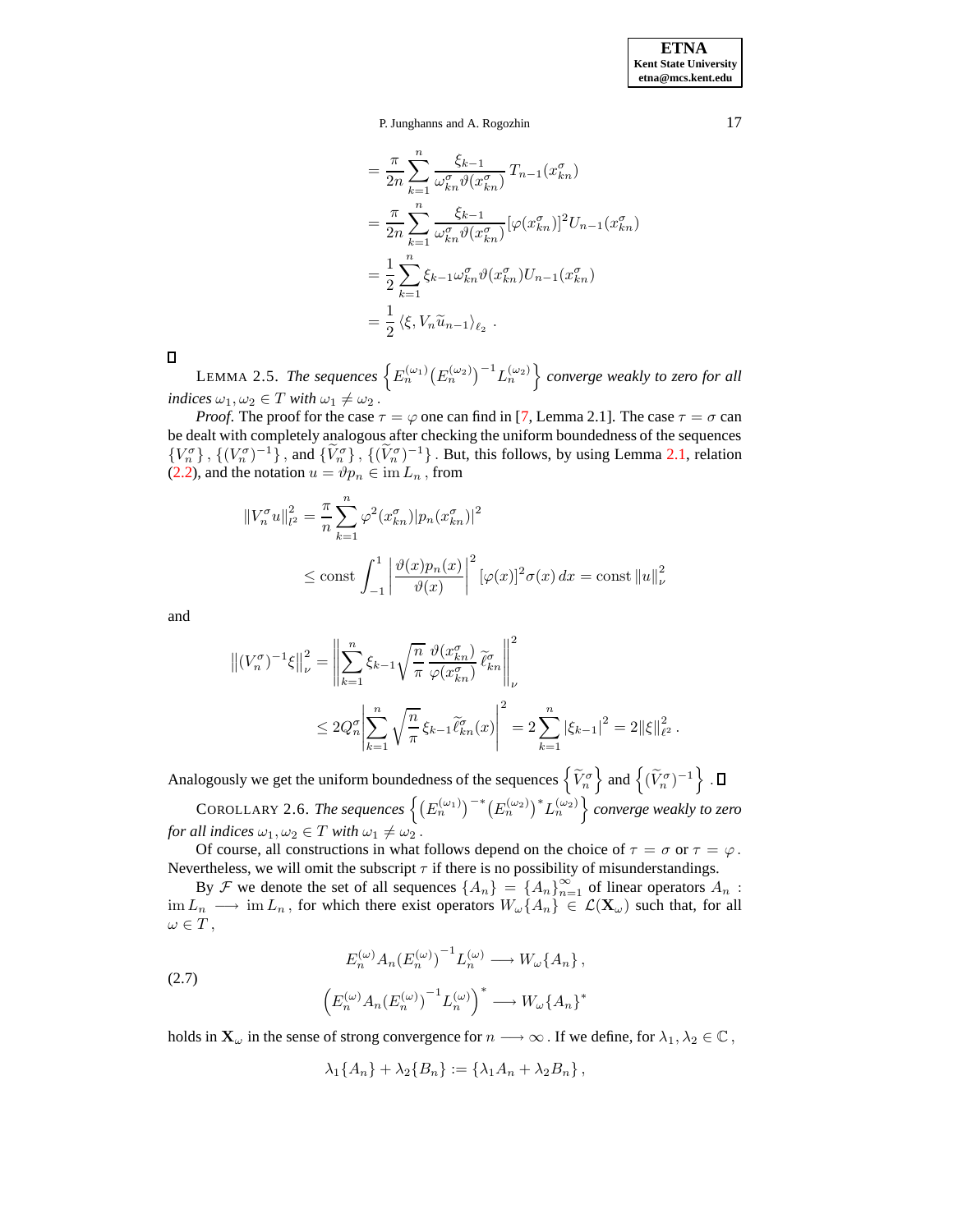$$
\{A_n\}\{B_n\} := \{A_nB_n\}, \quad \{A_n\}^* := \{A_n^*\},
$$

and

<span id="page-7-0"></span>
$$
||\{A_n\}||_{\mathcal{F}} := \sup \{||A_n L_n||_{\mathcal{L}(\mathbf{L}^2_{\nu})} : n = 1, 2, \ldots \},\
$$

then it is not hard to see that F becomes a Banach algebra with unit element  ${L_n}$ . From Lemma [2.5](#page-6-0) and Corollary [2.6](#page-6-1) we conclude

COROLLARY 2.7. *For all*  $\omega \in T$  *and all compact operators*  $T_{\omega} \in K(\mathbf{X}_{\omega})$ , *the se-* $\{A_n^{(\omega)}\} = \left\{(E_n^{(\omega)})^{-1} L_n^{(\omega)} T_{\omega} E_n^{(\omega)}\right\}$  belong to  $\mathcal F$ , and for  $\omega_1 \neq \omega_2$ , we get the *strong limits*

$$
E_n^{(\omega_1)} A_n^{(\omega_2)} {(E_n^{(\omega_1)})}^{-1} L_n^{(\omega_1)} \longrightarrow 0\,, \quad \left(E_n^{(\omega_1)} A_n^{(\omega_2)} {(E_n^{(\omega_1)})}^{-1} L_n^{(\omega_1)}\right)^* \longrightarrow 0\,.
$$

<span id="page-7-2"></span>COROLLARY 2.8. *The algebra*  $\mathcal F$  *is a*  $C^*$ -*algebra and the mappings*  $W_\omega$  :  $\mathcal F \longrightarrow$  $\mathcal{L}(\mathbf{X}_{\omega})$ ,  $\omega \in T$ , are \*-homomorphisms.

*Proof.* Of course, the mappings  $W_{\omega} : \mathcal{F} \longrightarrow \mathcal{L}(\mathbf{X}_{\omega})$ ,  $\omega \in T$ , are homomorphisms. Hence, it suffices to show that the operator sequences  $\{E_n^{(\omega)} A_n^*(E_n^{(\omega)})^{-1} L_n^{(\omega)}\}$  and the respective sequences of adjoint operators are strongly convergent for all sequences  $\{A_n\} \in \mathcal{F}$ and that  $W_\omega\{A_n^*\} = (W_\omega\{A_n\})^*$ ,  $\omega \in T$ . In case  $(E_n^{(\omega)})^{-1} = (E_n^{(\omega)})^*$  this can be easily verified. Consequently, due to [\(2.4\)](#page-5-0), it remains to consider the case  $\tau = \sigma$ ,  $\omega = 3, 4$ .

For symmetry reasons we may restrict the proof to the case  $\tau = \sigma$ ,  $\omega = 3$ . Let  $\{A_n\} \in$  $\mathcal F$ . Using Lemma [2.4](#page-5-1), the relation  $L_n - L_{n-1} = W_n L_1 W_n$ , the compactness of  $L_1 : \mathbf{L}^2_\nu \longrightarrow$  $L^2_{\nu}$ , and Corollary [2.7,](#page-7-0) we get

$$
V_n A_n^* V_n^{-1} P_n
$$

$$
= \frac{1}{2} \left[ V_n (2L_n - W_n L_1 W_n) A_n (L_n + W_n L_1 W_n) V_n^{-1} P_n \right]^*
$$
  

$$
= (P_n + V_n^{-1} W_n L_1 W_n V_n^{-1} P_n) \left( V_n A_n V_n^{-1} P_n \right)^* \frac{1}{2} (2P_n - V_n^{-1} W_n L_1 W_n V_n P_n)^*
$$
  

$$
\longrightarrow (W_3 \{ A_n \})^*.
$$

The proof for the respective sequence  $\{(V_n A_n^* V_n^{-1} P_n)^* \}$  is analogous.

Using Corollary [2.7,](#page-7-0) we define the subset  $\mathcal{J} \subset \mathcal{F}$ , of all sequences of the form

<span id="page-7-1"></span>
$$
\sum_{\omega=1}^4 \left\{ (E_n^{(\omega)})^{-1} L_n^{(\omega)} T_\omega E_n^{(\omega)} \right\} + \{C_n\}
$$

where  $T_{\omega} \in \mathcal{K}(\mathbf{X}_{\omega})$  and where  $\{C_n\}$  is in the ideal  $\mathcal{N} \subset \mathcal{F}$  of all sequences  $\{C_n\}$  tending to zero in norm, i.e. of all sequences with  $||C_nL_n||_{\mathcal{L}(\mathbf{L}^2_\nu)} \longrightarrow 0$ . Now, the following theorem is crucial for our stability and convergence analysis.

THEOREM 2.9 ([\[11\]](#page-64-2), Theorem 10.33). *The set J forms a two-sided closed ideal of*  $\mathcal{F}$ . *A* sequence  $\{A_n\} \in \mathcal{F}$  *is stable if and only if the operators*  $W_\omega\{A_n\} : \mathbf{X}_\omega \longrightarrow \mathbf{X}_\omega$ ,  $\omega \in T$ , *are invertible and if the coset*  $\{A_n\} + \mathcal{J}$  *is invertible in*  $\mathcal{F}/\mathcal{J}$ .

Furthermore, we will need the auxiliary algebra  $\mathcal{F}_2$  of sequences  $\{A_n\}$  of linear operators  $A_n : \text{im } L_n \longrightarrow \text{im } L_n$ , for which [\(2.7\)](#page-6-2) holds true for  $\omega = 1, 2$ . Moreover, we define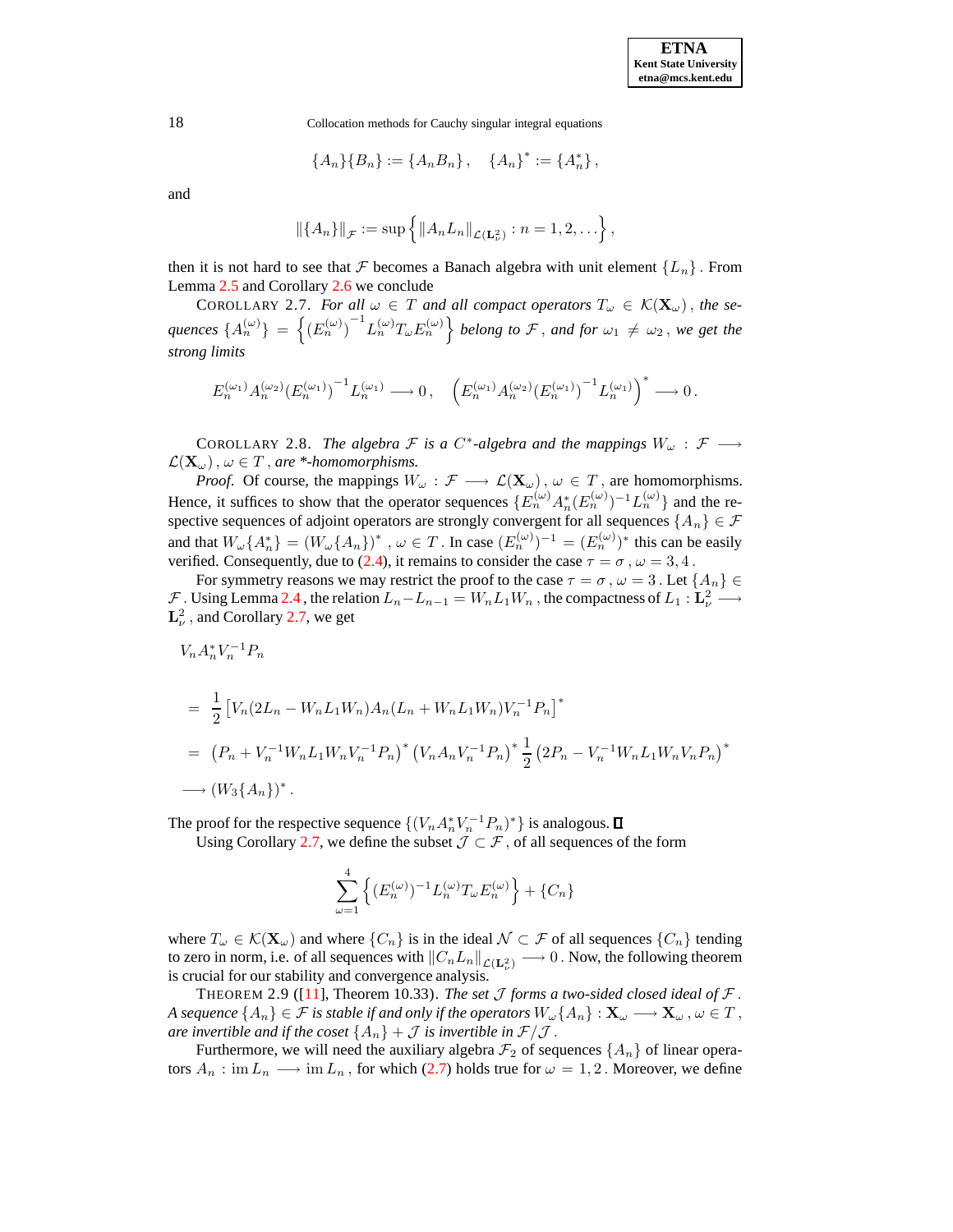the subset  $\mathcal{J}_2 \subset \mathcal{F}_2$  of all sequences of the form

$$
\sum_{\omega=1}^2\left\{(E_n^{(\omega)})^{-1}L_n^{(\omega)}T_{\omega}E_n^{(\omega)}\right\}+\{C_n\}
$$

where  $T_{\omega} \in \mathcal{K}(\mathbf{X}_{\omega})$  and where  $\{C_n\}$  is in the ideal  $\mathcal{N} \subset \mathcal{F}$ . Obviously, the set  $\mathcal{J}_2$  forms a two-sided closed ideal of  $\mathcal{F}_2$  , and  $\mathcal{F} \subset \mathcal{F}_2$  ,  $\mathcal{J}_2 \subset \mathcal{J}$  .

In addition to the operator sequences corresponding to the collocation method applied to compact operators, the sequences of quadrature discretizations of integral operators with continuous kernels are contained in  $J$ , too. Indeed, we can formulate the following lemma.

LEMMA 2.10. Suppose the function  $k(x, y)/\rho(y)$ , where  $\rho = \sqrt{\nu \varphi} = \vartheta^{-1} \varphi$ , is con*tinuous on*  $[-1, 1] \times [-1, 1]$  *and that* K *is the integral operator with kernel*  $k(x, y)$ . *Then*  ${M_nKL_n} \in \mathcal{J}_2 \subset \mathcal{J}$ . Moreover, if the approximations  $K_n \in \mathcal{L}(\text{im } L_n)$  are defined by

$$
K_n = (E_n^{(3)})^{-1} \left( \tilde{\omega}_n^{\tau} k(x_{j+1,n}^{\tau}, x_{k+1,n}^{\tau}) \rho(x_{j+1,n}^{\tau}) \vartheta(x_{k+1,n}^{\tau}) \right)_{j,k=0}^{n-1} E_n^{(3)} L_n,
$$

where  $\widetilde{\omega}_n^{\sigma} = \pi/n$  and  $\widetilde{\omega}_n^{\varphi} = \pi/(n+1)$ , *then the operator norm of*  $K_n - L_n K|_{\text{im } L_n}$  *tends to zero and*  $\{K_n\}$  *is in*  $\mathcal{J}_2$ .

*Proof.* Consider the case  $\tau = \sigma$ . Since

$$
\int_{-1}^1 \ell_{kn}^\sigma(y)\varphi(y)\,dy = \int_{-1}^1 \ell_{kn}^\sigma(y)\varphi^2(y)\sigma(y)\,dy = \frac{\pi}{n}[\varphi(x_{kn}^\sigma)]^2,
$$

the operators  $K_n$  can be written as  $M_n^{\sigma} \mathbf{K}_n$ , where

$$
(\mathbf{K}_n u_n)(x) = \int_{-1}^1 \varphi(y) L_n^{\sigma}[k(x,\cdot)\varphi^{-1} u_n](y) dy.
$$

Obviously, due to the Arzela-Ascoli theorem the operator  $K : L^2_{\nu} \to \mathbb{C}[-1,1]$  is compact. Hence,  $\lim_{n\to\infty}||M_nKL_n - L_nKL_n||_{\mathcal{L}(\mathbf{L}^2_\nu)} = 0$  (see Corollary [2.3\)](#page-3-2), and it is sufficient to show that  $\lim_{n\to\infty} ||\mathbf{K}_n L_n - KL_n||_{\mathcal{L}(\mathbf{L}^2_\nu, \mathbf{C}[-1,1])} = 0$ . To this end, we introduce operators  $\widetilde{\mathbf{K}}_n : \text{im } L_n \longrightarrow \mathbf{C}[-1,1]$  by

$$
(\widetilde{\mathbf{K}}_n u_n)(x) = \int_{-1}^1 \varphi(y) L_n^{\sigma}[k(x,\cdot)\rho^{-1}](y) (\vartheta^{-1} u_n)(y) dy.
$$

Due to the exactness of the Gaussian rule we have, for  $j = 0, \ldots, n - 2$ ,

$$
\widetilde{\mathbf{K}}_n \widetilde{u}_j = \left\langle L_n^{\sigma}[k(x,\cdot)\rho^{-1}], \varphi^2 U_j \right\rangle_{\sigma} = \left\langle L_n^{\sigma}[k(x,\cdot)\rho^{-1} U_j], \varphi^2 \right\rangle_{\sigma} = \mathbf{K}_n \widetilde{u}_j,
$$

and, in view of relations  $(2.5)$ ,  $(2.6)$ ,

$$
2\widetilde{\mathbf{K}}_n \widetilde{u}_{n-1} = \left\langle L_n^{\sigma}[k(x,\cdot)\rho^{-1}], 2\varphi^2 U_{n-1} \right\rangle_{\sigma}
$$
  
=  $\left\langle L_n^{\sigma}[k(x,\cdot)\rho^{-1}], T_{n-1} - T_{n+1} \right\rangle_{\sigma}$   
=  $\left\langle L_n^{\sigma}[k(x,\cdot)\rho^{-1}U_{n-1}], \varphi^2 \right\rangle_{\sigma}$   
=  $\mathbf{K}_n \widetilde{u}_{n-1}.$ 

Consequently,  $\mathbf{K}_n L_n = \widetilde{\mathbf{K}}_n (2L_n - L_{n-1}).$ 

<span id="page-8-0"></span>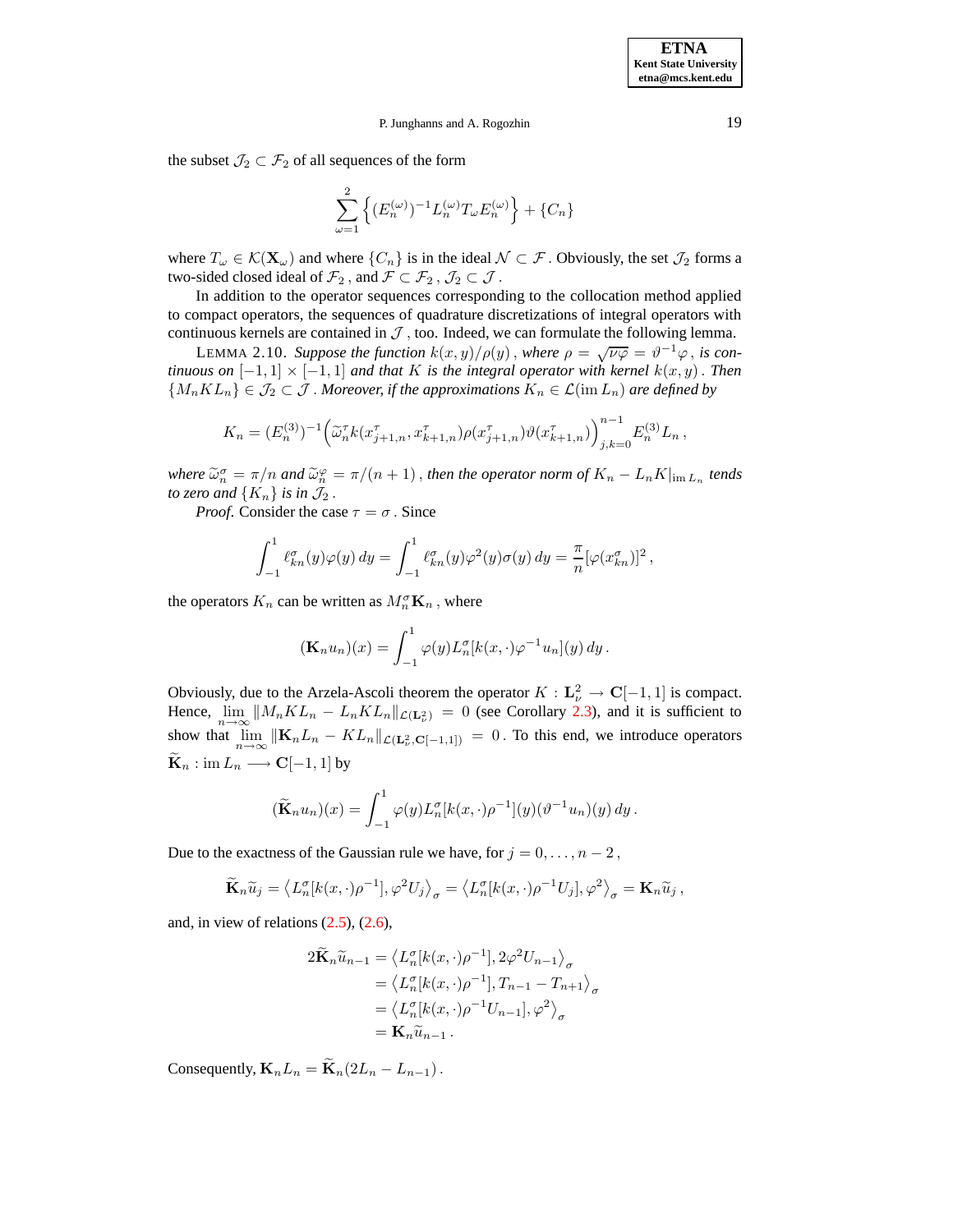| <b>ETNA</b>                  |
|------------------------------|
| <b>Kent State University</b> |
| etna@mcs.kent.edu            |

Now, we deal with  $\lim_{n\to\infty} \|\widetilde{\mathbf{K}}_n L_n - KL_n\|_{\mathcal{L}(\mathbf{L}^2_\nu, \mathbf{C}[-1,1])}$ . We take an arbitrary  $u \in \mathbf{L}^2_\nu$ and get  $L_n u = \vartheta p_n$ , where  $p_n$  is a certain polynomial of degree less than n. By  $k_n(x, y)$ we refer to the best uniform approximation to  $k(x, y) / \rho(y)$  in the space of polynomials with degree less then *n* in both variables. Using  $(2.1)$  we get, for  $x \in [-1, 1]$ ,

$$
\begin{split}\n&|\left(\widetilde{\mathbf{K}}_{n}L_{n}u - KL_{n}u\right)(x)| \\
&= \left| \int_{-1}^{1} \varphi(y) \left( L_{n}^{\sigma}[k(x,\cdot)\rho^{-1}](y) - k(x,y)/\rho(y) \right) p_{n}(y) \, dy \right| \\
&\leq \left| \int_{-1}^{1} \varphi(y) L_{n}^{\sigma}[k(x,\cdot)\rho^{-1} - k_{n}(x,\cdot)](y) p_{n}(y) \, dy \right| \\
&+ \left| \int_{-1}^{1} \varphi(y)[k(x,y)/\rho(y) - k_{n}(x,y)](y) p_{n}(y) \, dy \right| \\
&\leq \left( \int_{-1}^{1} \left| L_{n}^{\sigma}[k(x,\cdot)\rho^{-1} - k_{n}(x,y)](y) \right|^{2} \varphi(y) \, dy \right)^{1/2} \|p_{n}\|_{\varphi} \\
&+ \left( \int_{-1}^{1} \left| k(x,y)/\rho(y) - k_{n}(x,y) \right|^{2} \varphi(y) \, dy \right)^{1/2} \|p_{n}\|_{\varphi} \\
&\leq \left( \frac{2\pi}{n} \sum_{k=1}^{n} |k(x,x_{kn}^{\sigma})/\rho(x_{kn}^{\sigma}) - k_{n}(x,x_{kn}^{\sigma})|^{2} [\varphi(x_{kn}^{\sigma})]^{2} \right)^{1/2} \|L_{n}u\|_{\nu} \\
&+ \|k(\cdot,\cdot)\rho^{-1} - k_{n}(\cdot,\cdot) \|_{\infty} \|1\|_{\varphi} \|L_{n}u\|_{\nu}\n\end{split}
$$

$$
\leq 3||k(\cdot,\cdot)\rho^{-1} - k_n(\cdot,\cdot)||_{\infty} ||1||_{\varphi} ||L_n u||_{\nu}.
$$
  
Thus, since  $\lim_{n\to\infty} ||k(\cdot,\cdot)\rho^{-1} - k_n(\cdot,\cdot)||_{\infty} = 0$ , we obtain

$$
\lim_{n \to \infty} \|\mathbf{K}_n L_n - KL_n\|_{\mathcal{L}(\mathbf{L}^2_\nu, \mathbf{C}[-1,1])}
$$
\n
$$
\leq \lim_{n \to \infty} \|\widetilde{\mathbf{K}}_n L_n - KL_n\|_{\mathcal{L}(\mathbf{L}^2_\nu, \mathbf{C}[-1,1])} \|2L_n - L_{n-1}\|_{\mathcal{L}(\mathbf{L}^2_\nu)}
$$
\n
$$
+ \lim_{n \to \infty} \|K(L_n - L_{n-1})\|_{\mathcal{L}(\mathbf{L}^2_\nu, \mathbf{C}[-1,1])} = 0.
$$

The proof in case of  $\tau = \varphi$  is similar and can be found in the proof of [\[7,](#page-64-0) Lemma 2.4].  $\Box$ 

**3. The operator sequence of the collocation method.** We will show that the sequence  $\{M_nAP_n\}$  corresponding to the singular integral operator  $A \in \mathcal{L}(\mathbf{L}^2)$  (cf. [\(1.2\)](#page-1-0) belongs to the algebra F, and we will compute  $W_{\omega}\lbrace A_n \rbrace$ ,  $\omega \in T$ . We do this separately for multiplication operators, for the singular integral operator  $\mu^{-1}S\mu$  with a special weight  $\mu = \rho$  (see Lemma [2.10\)](#page-8-0), and for  $\mu^{-1}S\mu$  with a general  $\mu$ .

We will use the well-known relations between the Chebyshev polynomials of first and second kind

<span id="page-9-0"></span>(3.1) 
$$
S\varphi U_n = iT_{n+1}, \ S\varphi^{-1}T_n = -iU_{n-1}, \quad n = 0, 1, 2, \ldots, \quad U_{-1} \equiv 0,
$$

and

<span id="page-9-1"></span>(3.2) 
$$
T_{n+1} = \frac{1}{2}(U_{n+1} - U_{n-1}), \quad n = 0, 1, 2, \dots, \quad U_{-1} \equiv 0.
$$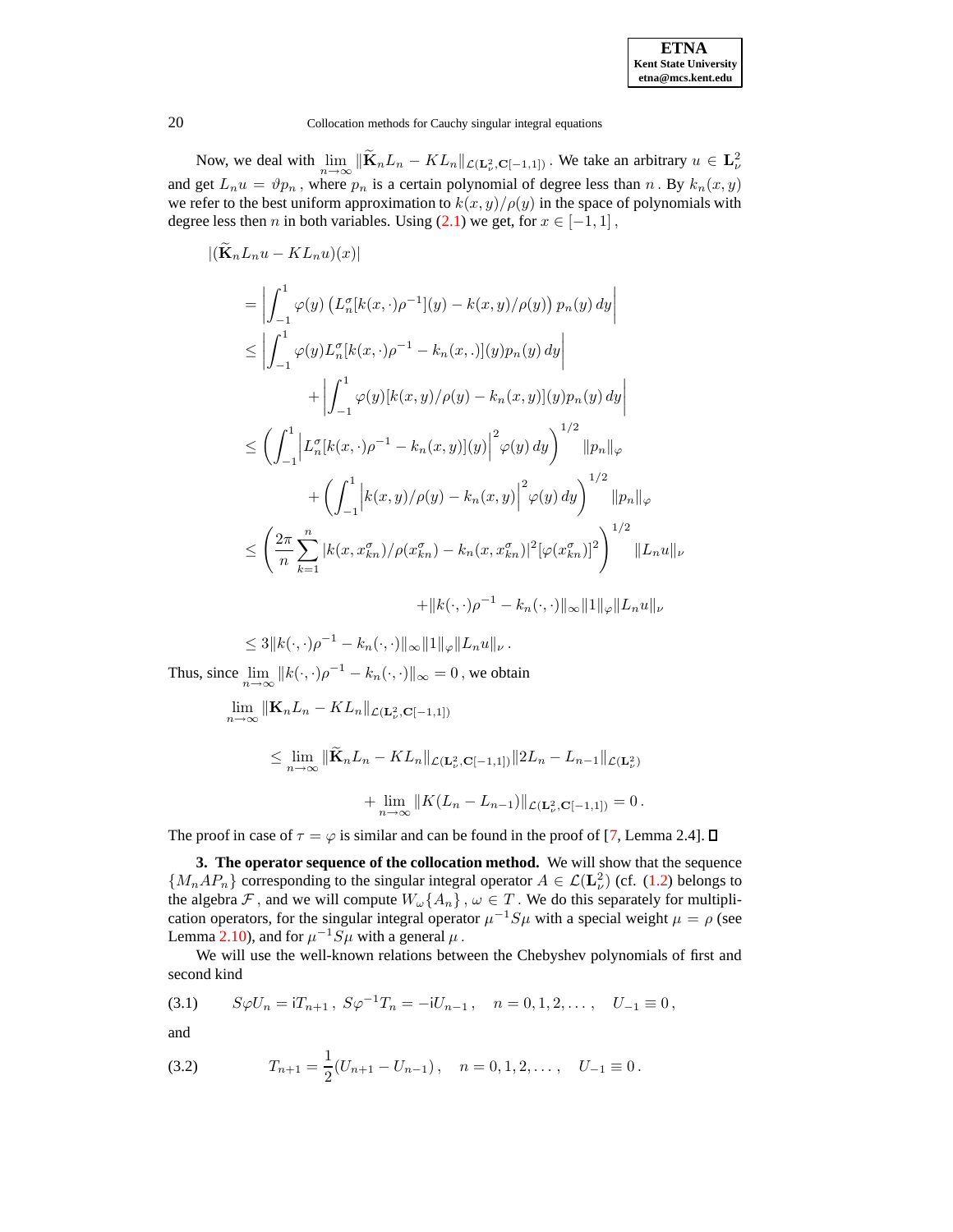Furthermore, for the description of the occuring strong limits we need the operators

<span id="page-10-1"></span>(3.3) 
$$
J_{\nu} \in \mathcal{L}(\mathbf{L}_{\nu}^{2}, \mathbf{L}_{\sigma}^{2}), \quad u \mapsto \sum_{n=0}^{\infty} \gamma_{n} \langle u, \widetilde{u}_{n} \rangle_{\nu} T_{n},
$$

(3.4) 
$$
J_{\nu}^{-1} \in \mathcal{L}(\mathbf{L}_{\sigma}^2, \mathbf{L}_{\nu}^2), \quad u \mapsto \sum_{n=0}^{\infty} \frac{1}{\gamma_n} \langle u, T_n \rangle_{\sigma} \widetilde{u}_n,
$$

(3.5) 
$$
V \in \mathcal{L}(\mathbf{L}_{\nu}^{2}), \quad u \mapsto \sum_{n=0}^{\infty} \langle u, \widetilde{u}_{n} \rangle_{\nu} \widetilde{u}_{n+1},
$$

with  $\gamma_n$  as in [\(2.5\)](#page-5-2), and their adjoint operators

$$
J_{\nu}^{*} \in \mathcal{L}(\mathbf{L}_{\sigma}^{2}, \mathbf{L}_{\nu}^{2}), \quad u \mapsto \sum_{n=0}^{\infty} \gamma_{n} \langle u, T_{n} \rangle_{\sigma} \widetilde{u}_{n},
$$

$$
J_{\nu}^{-*} \in \mathcal{L}(\mathbf{L}_{\nu}^{2}, \mathbf{L}_{\sigma}^{2}), \quad u \mapsto \sum_{n=0}^{\infty} \frac{1}{\gamma_{n}} \langle u, \widetilde{u}_{n} \rangle_{\nu} T_{n},
$$

$$
V^{*} \in \mathcal{L}(\mathbf{L}_{\nu}^{2}), \quad u \mapsto \sum_{n=0}^{\infty} \langle u, \widetilde{u}_{n+1} \rangle_{\nu} \widetilde{u}_{n}.
$$

<span id="page-10-2"></span>Finally, we will use the following special case of Lebesgue's dominated convergence theorem.

REMARK 3.1.  $If \xi, \eta \in \ell^2$ ,  $\xi^n = \{\xi^n_k\}, |\xi^n_k| \le |\eta_k|$  for all  $n > n_0$ , and if  $\lim_{n \to \infty} \xi^n_k = \xi_k$ *for all*  $k = 0, 1, 2, ...,$  *then*  $\lim_{n \to \infty} ||\xi^n - \xi||_{\ell^2} = 0$ .

<span id="page-10-0"></span>LEMMA 3.2. Let  $a \in \overline{PC}$ ,  $A = aI$ ,  $A_n = M_n aL_n$ . Then  $\{A_n\} \in \mathcal{F}$ . In particular,  $W_1\{A_n\} = A$ ,  $W_3\{A_n\} = a(1)I$ ,  $W_4\{A_n\} = a(-1)I$ , and

$$
W_2\{A_n\} = \begin{cases} J_{\nu}^{-1} a J_{\nu} & , \quad \tau = \sigma \,, \\ aI = A & , \quad \tau = \varphi \,. \end{cases}
$$

*Proof.* The proof in case of  $\tau = \varphi$  is given in [\[7,](#page-64-0) Lemma 3.8], and the proof in case of  $\tau = \sigma$  is very similar. Thus, here we only pay attention to the proof of the convergence of  $(M_n^{\sigma} a L_n)^*$  and of  $W_n M_n^{\sigma} a W_n$  .

We write 
$$
M_n^{\sigma} f = \sum_{j=0}^{n-1} \alpha_{jn}^{\sigma}(f) \tilde{u}_j
$$
 and get, for  $j = 0, 1, ..., n - 2$ ,  
\n
$$
\alpha_{jn}^{\sigma}(f) = \langle M_n^{\sigma} f, \tilde{u}_j \rangle_{\nu} = \langle L_n^{\sigma} \vartheta^{-1} f, \varphi^2 U_j \rangle_{\sigma}
$$
\n
$$
= \frac{\pi}{n} \sum_{k=1}^{n} \frac{f(x_{kn}^{\sigma})}{\vartheta(x_{kn}^{\sigma})} [\varphi(x_{kn}^{\sigma})]^2 U_j(x_{kn}^{\sigma})
$$
\n
$$
= \frac{\pi}{n} \sum_{k=1}^{n} f(x_{kn}^{\sigma}) \nu(x_{kn}^{\sigma}) \varphi(x_{kn}^{\sigma}) \tilde{u}_j(x_{kn}^{\sigma}).
$$

For  $j = n - 1$ ,  $n \ge 2$ , we use relations [\(2.5\)](#page-5-2) and [\(2.6\)](#page-5-3) to obtain

$$
\alpha_{n-1,n}^{\sigma}(f) = \langle M_n^{\sigma} f, \widetilde{u}_{n-1} \rangle_{\nu} = \langle L_n^{\sigma} \vartheta^{-1} f, \varphi^2 U_{n-1} \rangle_{\sigma}
$$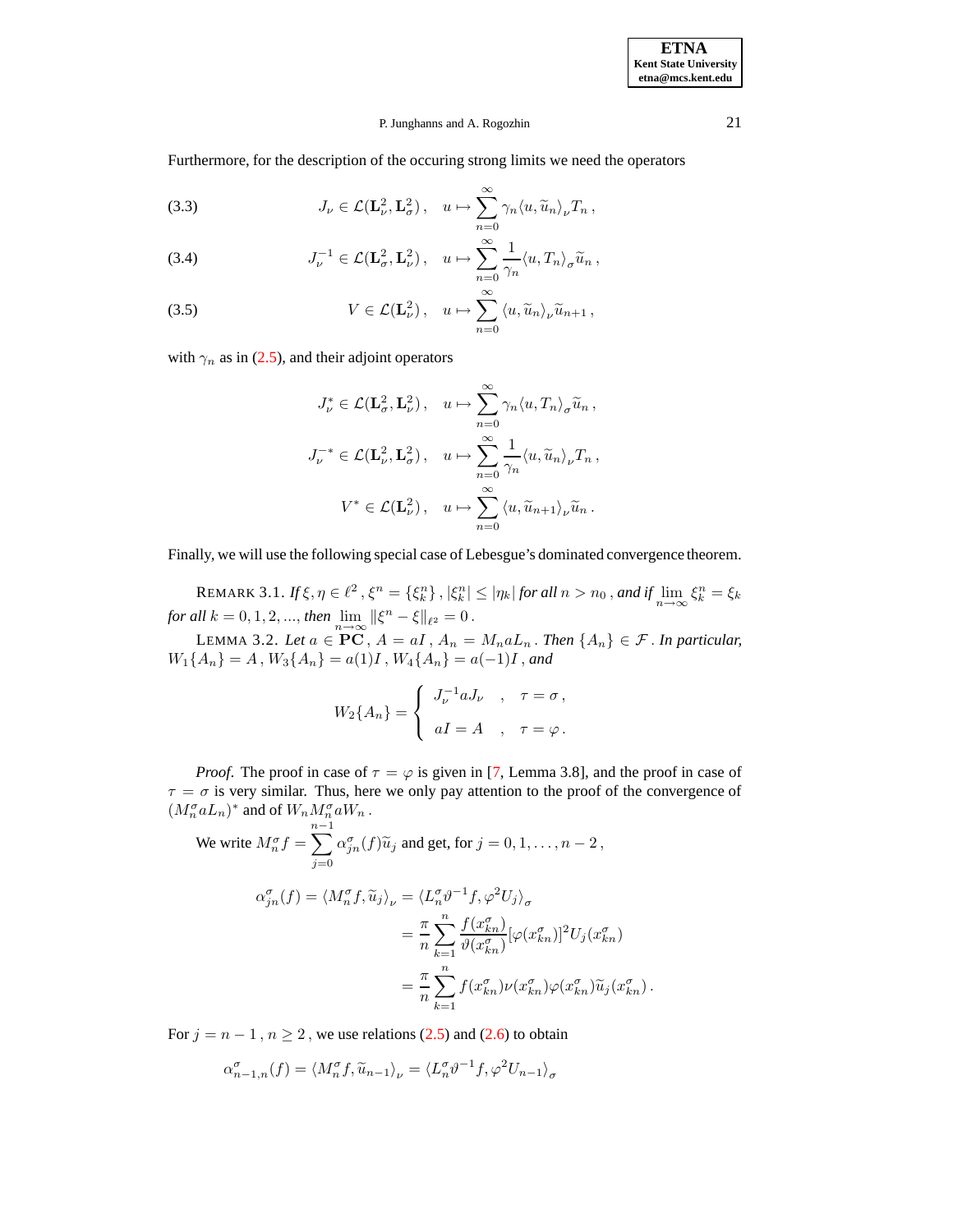$$
= \frac{1}{2} \langle L_n^{\sigma} \vartheta^{-1} f, T_{n-1} \rangle_{\sigma}
$$
  
\n
$$
= \frac{\pi}{2n} \sum_{k=1}^{n} \frac{f(x_{kn}^{\sigma})}{\vartheta(x_{kn}^{\sigma})} T_{n-1}(x_{kn}^{\sigma})
$$
  
\n
$$
= \frac{\pi}{2n} \sum_{k=1}^{n} \frac{f(x_{kn}^{\sigma})}{\vartheta(x_{kn}^{\sigma})} [\varphi(x_{kn}^{\sigma})]^2 U_{n-1}(x_{kn}^{\sigma})
$$
  
\n
$$
= \frac{\pi}{2n} \sum_{k=1}^{n} f(x_{kn}^{\sigma}) \nu(x_{kn}^{\sigma}) \varphi(x_{kn}^{\sigma}) \widetilde{u}_{n-1}(x_{kn}^{\sigma}).
$$

Hence,

<span id="page-11-0"></span>(3.6) 
$$
\alpha_{jn}^{\sigma}(f) = \varepsilon_{jn} \frac{\pi}{n} \sum_{k=1}^{n} f(x_{kn}^{\sigma}) \nu(x_{kn}^{\sigma}) \varphi(x_{kn}^{\sigma}) \widetilde{u}_{j}(x_{kn}^{\sigma}),
$$

where  $\varepsilon_{jn} = 1$  for  $j = 0, 1, ..., n-2$  and  $\varepsilon_{n-1,n} = 1/2$ . As an immediate consequence of [\(3.6\)](#page-11-0) we obtain, for  $u, v \in L^2_{\nu}$ ,

$$
\langle M_n^{\sigma} a L_n u, v \rangle_{\nu} = \sum_{j=0}^{n-1} \overline{\langle v, \widetilde{u}_j \rangle_{\nu}} \sum_{l=0}^{n-1} \langle u, \widetilde{u}_l \rangle_{\nu} \langle M_n^{\sigma} a \widetilde{u}_l, \widetilde{u}_j \rangle_{\nu}
$$
  
\n
$$
= \sum_{j=0}^{n-1} \varepsilon_{jn} \frac{\pi}{n} \sum_{k=1}^{n} a(x_{kn}^{\sigma}) \sum_{l=0}^{n-1} \langle u, \widetilde{u}_l \rangle_{\nu} \widetilde{u}_l(x_{kn}^{\sigma}) \nu(x_{kn}^{\sigma}) \varphi(x_{kn}^{\sigma}) \widetilde{u}_j(x_{kn}^{\sigma}) \overline{\langle v, \widetilde{u}_j \rangle_{\nu}}
$$
  
\n
$$
= \sum_{l=0}^{n-1} \overline{\frac{\pi}{n}} \sum_{k=1}^{n} \overline{a}(x_{kn}^{\sigma}) \sum_{j=0}^{n-1} \varepsilon_{jn} \langle v, \widetilde{u}_j \rangle_{\nu} \widetilde{u}_j(x_{kn}^{\sigma}) \nu(x_{kn}^{\sigma}) \varphi(x_{kn}^{\sigma}) \widetilde{u}_l(x_{kn}^{\sigma}) \langle u, \widetilde{u}_l \rangle_{\nu}
$$
  
\n
$$
= \frac{1}{2} \langle u, (2L_n - L_{n-1}) M_n^{\sigma} \overline{a}(L_n + L_{n-1}) v \rangle_{\nu}.
$$

Thus,

<span id="page-11-2"></span>(3.7) 
$$
(M_n^{\sigma} a L_n)^* = \frac{1}{2} (2L_n - L_{n-1}) M_n^{\sigma} \overline{a} (L_n + L_{n-1}),
$$

whence we have the strong convergence of  $(M_n^{\sigma} a L_n)^*$  to  $\overline{a} I$  in  $\mathbf{L}_{\nu}^2$ .

We verify the convergence of  $W_n M_n^{\sigma} a W_n \tilde{u}_m$  for each fixed  $m \ge 0$ . Let  $n > m$ . With the help of [\(3.6\)](#page-11-0), the identity

<span id="page-11-1"></span>(3.8)  

$$
\widetilde{u}_{n-1-m}(x_{kn}^{\sigma}) = \frac{\vartheta(x_{kn}^{\sigma})}{\varphi(x_{kn}^{\sigma})} \varphi(x_{kn}^{\sigma}) U_{n-1-m}(x_{kn}^{\sigma})
$$

$$
= \frac{1}{\rho(x_{kn}^{\sigma})} \sqrt{\frac{2}{\pi}} \sin \frac{(n-m)(2k-1)\pi}{2n}
$$

$$
= \frac{(-1)^{k+1}}{\rho(x_{kn}^{\sigma})} \gamma_m T_m(x_{kn}^{\sigma}),
$$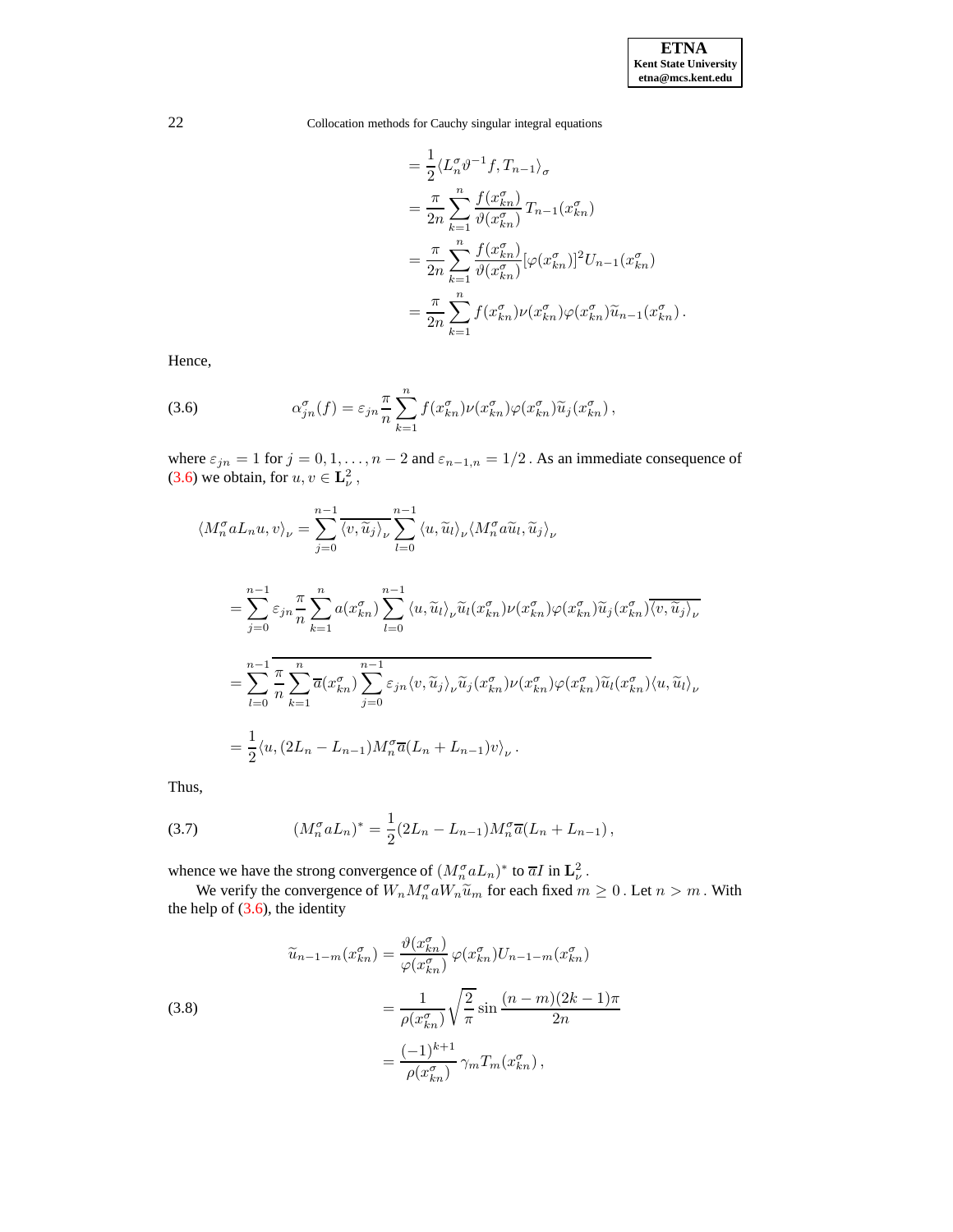and the formula for the Fourier coefficients of the interpolating polynomial  $L_n^{\sigma}f$ ,

<span id="page-12-2"></span>(3.9) 
$$
L_n^{\sigma} f = \sum_{j=0}^{n-1} \widetilde{\alpha}_{jn}^{\sigma}(f) T_j \quad \text{with} \quad \widetilde{\alpha}_{jn}^{\sigma}(f) = \frac{\pi}{n} \sum_{k=1}^{n} f(x_{kn}^{\sigma}) T_j(x_{kn}^{\sigma}),
$$

we get, using Lemma [2.2,](#page-3-0)

$$
W_n M_n^{\sigma} a W_n \widetilde{u}_m = \sum_{j=0}^{n-1} \alpha_{n-1-j,n}^{\sigma} (a \widetilde{u}_{n-1-m}) \widetilde{u}_j
$$
  
\n
$$
= \sum_{j=0}^{n-1} \varepsilon_{n-1-j,n} \frac{\pi}{n} \sum_{k=1}^n a(x_{kn}^{\sigma}) \widetilde{u}_{n-1-m}(x_{kn}^{\sigma}) \nu(x_{kn}^{\sigma}) \varphi(x_{kn}^{\sigma}) \widetilde{u}_{n-1-j}(x_{kn}^{\sigma}) \widetilde{u}_j
$$
  
\n
$$
= \sum_{j=0}^{n-1} \varepsilon_{n-1-j,n} \frac{\pi}{n} \sum_{k=1}^n a(x_{kn}^{\sigma}) \gamma_m T_m(x_{kn}^{\sigma}) \gamma_j T_j(x_{kn}^{\sigma}) \widetilde{u}_j
$$
  
\n
$$
= \sum_{j=0}^{n-1} \frac{\pi}{n} \sum_{k=1}^n a(x_{kn}^{\sigma}) (J_{\nu} \widetilde{u}_m) (x_{kn}^{\sigma} T_j(x_{kn}^{\sigma}) J_{\nu}^{-1} T_j
$$
  
\n
$$
= J_{\nu}^{-1} L_n^{\sigma} a J_{\nu} \widetilde{u}_m \longrightarrow J_{\nu}^{-1} a J_{\nu} \widetilde{u}_m \quad \text{in} \quad \mathbf{L}_{\nu}^2.
$$

<span id="page-12-0"></span>Thus,

(3.10) 
$$
W_n M_n^{\sigma} a W_n = J_{\nu}^{-1} L_n^{\sigma} a J_{\nu} L_n \longrightarrow J_{\nu}^{-1} a J_{\nu} \text{ in } \mathbf{L}_{\nu}^2.
$$

<span id="page-12-1"></span> $\blacksquare$ 

LEMMA 3.3. *Suppose*  $A = \rho^{-1}S\rho I$ , *where*  $\rho = \vartheta^{-1}\varphi = \sqrt{\nu\varphi}$ , and  $A_n = M_n A L_n$ . *Then*  ${A_n} \in \mathcal{F}$  *and* 

$$
W_1\{A_n\} = A, \quad W_2\{A_n\} = \begin{cases} iJ_{\nu}^{-1}\rho V^* , & \tau = \sigma , \\ -A , & \tau = \varphi , \end{cases}
$$

*and*  $W_{3/4}{A_n} = \pm S$  *with* 

$$
\mathbf{S} = \begin{cases} \left( \frac{1 - (-1)^{j-k}}{\pi i (j-k)} - \frac{1 - (-1)^{j+k+1}}{\pi i (j+k+1)} \right)_{j,k=0}^{\infty} , & \tau = \sigma , \\ \left( \frac{2(k+1) [1 - (-1)^{j-k}]}{\pi i [(j+1)^{2} - (k+1)^{2}]} \right)_{j,k=0}^{\infty} , & \tau = \varphi . \end{cases}
$$

*Proof.* The case  $\tau = \varphi$  is considered in [\[7,](#page-64-0) Lemma 3.9]. Thus, let us consider the case  $\tau = \sigma$ .

From [\(3.1\)](#page-9-0) it follows that  $S\rho u_n$  is a polynomial of degree not greater than n if  $u_n \in$ im  $L_n$ . Hence, applying [\(2.2\)](#page-4-0), Lemma [2.1,](#page-3-1) and the boundedness of the operator  $S: L^2_\sigma \longrightarrow L^2_\sigma$ , we obtain, for  $u_n \in \text{im } L_n$ ,

$$
\|M_n^{\sigma}\rho^{-1}S\rho u_n\|_{\nu}^2 \le 2Q_n^{\sigma}|S\rho u_n|^2
$$
  
\n
$$
\le \text{const} \int_{-1}^1 |(S\rho u_n)(x)|^2 \sigma(x) dx
$$
  
\n
$$
\le \text{const} \|\rho u_n\|_{\sigma}^2 = \text{const} \, \|u_n\|_{\nu}^2,
$$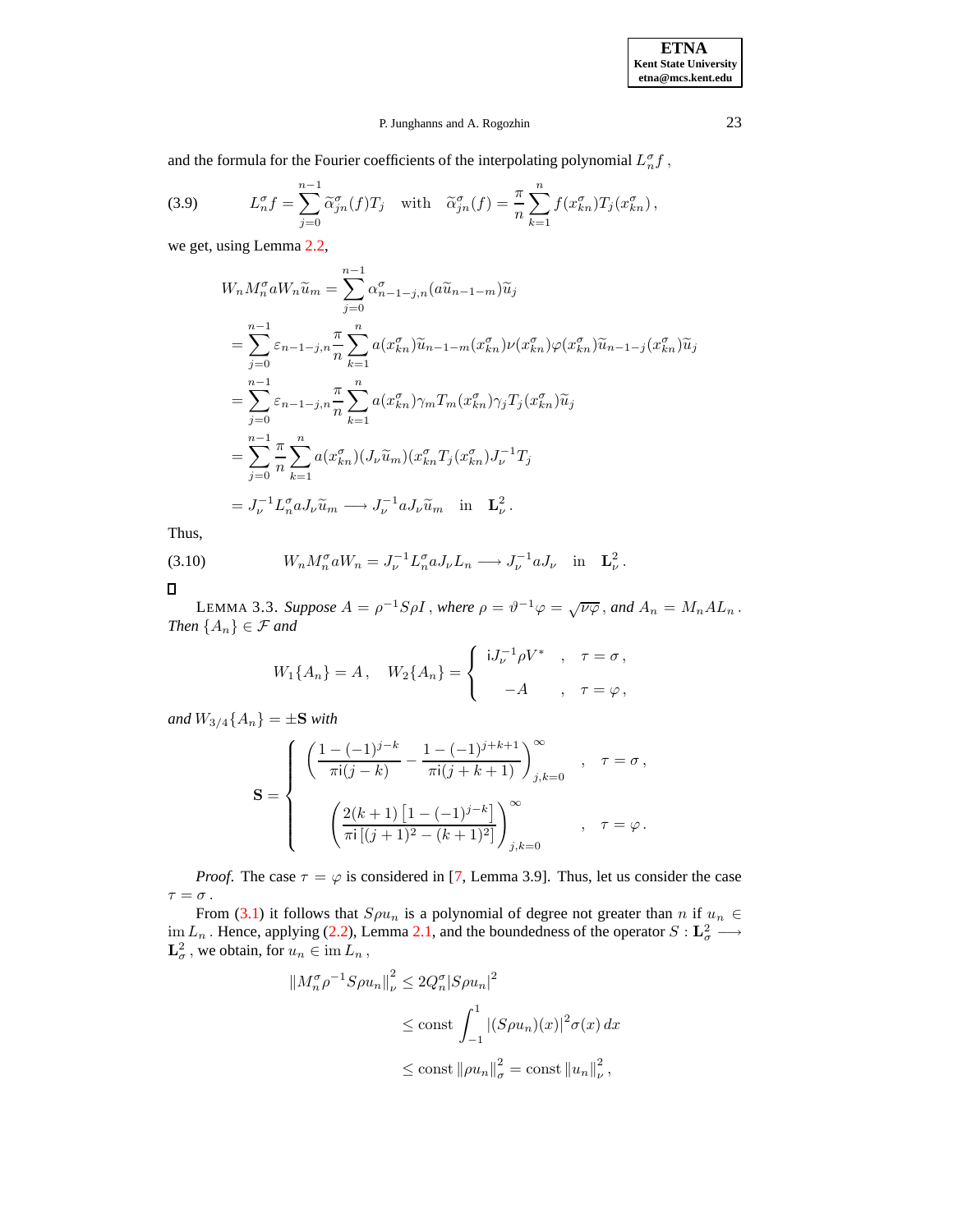| <b>ETNA</b>                  |
|------------------------------|
| <b>Kent State University</b> |
| etna@mcs.kent.edu            |

which shows the uniform boundedness of  $\{A_n\}$ . Again with the help of [\(3.1\)](#page-9-0) as well as with the help of Corollary [2.3](#page-3-2) we see that, for  $n > m$ ,

$$
M_n^{\sigma} \rho^{-1} S \rho \widetilde{u}_m = i M_n^{\sigma} \rho^{-1} T_{m+1} \to i \rho^{-1} T_{m+1} = \rho^{-1} S \rho \widetilde{u}_m \quad \text{in} \quad \mathbf{L}^2_{\nu} \, .
$$

Whence, the strong convergence of  $\{A_n\}$  to A is proved.

The well-known Poincarè-Bertrand commutation formula implies that, for  $u \in L^2_{\nu}$  and  $v \in {\bf L}_{\nu^{-1}}^2$ ,

$$
\langle Su,v\rangle=\langle u,Sv\rangle,
$$

where  $\langle .,.\rangle$  denotes the  $\mathbf{L}^2(-1,1)$  inner product without weight. Consequently, the adjoint operator of  $S: L^2_{\nu} \longrightarrow L^2_{\nu}$  is equal to  $\nu^{-1}S\nu: L^2_{\nu} \longrightarrow L^2_{\nu}$ . Again, taking into account that  $\overline{S}\rho L_n u$  is a polynomial with a degree  $\leq n$  (cf. [\(3.1\)](#page-9-0), we get, for  $j = 0, ..., n-2$  and  $u \in \mathbf{L}^2_\nu$ ,

$$
\langle M_n^{\sigma} \rho^{-1} S \rho L_n u, \widetilde{u}_j \rangle_{\nu} = \langle L_n^{\sigma} \varphi^{-1} S \rho L_n u, \varphi^2 U_j \rangle_{\sigma}
$$
  

$$
= \frac{\pi}{n} \sum_{k=1}^n (S \rho L_n u)(x_{kn}^{\sigma}) \varphi(x_{kn}^{\sigma}) U_j (x_{kn}^{\sigma}) = \langle S \rho L_n u, L_n^{\sigma} \varphi U_j \rangle_{\sigma}
$$
  

$$
= \langle S \rho L_n u, \sigma \nu^{-1} L_n^{\sigma} \varphi U_j \rangle_{\nu} = \langle \rho L_n u, \nu^{-1} S \sigma L_n^{\sigma} \varphi U_j \rangle_{\nu}
$$
  

$$
= \langle u, L_n \vartheta S \sigma L_n^{\sigma} \rho \widetilde{u}_j \rangle_{\nu}
$$

and, using relations  $(2.5)$  and  $(2.6)$ ,

$$
\langle M_n^{\sigma} \rho^{-1} S \rho L_n u, \widetilde{u}_{n-1} \rangle_{\nu} = \langle L_n^{\sigma} \varphi^{-1} S \rho L_n u, \varphi^2 U_{n-1} \rangle_{\sigma}
$$
  

$$
= \frac{\pi}{2n} \sum_{k=1}^n \frac{(S \rho L_n u)(x_{kn}^{\sigma})}{\varphi(x_{kn}^{\sigma})} T_{n-1}(x_{kn}^{\sigma})
$$
  

$$
= \frac{1}{2} \langle S \rho L_n u, L_n^{\sigma} \varphi U_{n-1} \rangle_{\sigma}
$$
  

$$
= \frac{1}{2} \langle u, L_n \vartheta S \sigma L_n^{\sigma} \rho \widetilde{u}_{n-1} \rangle_{\nu} .
$$

Hence, in view of [\(3.1\)](#page-9-0)

$$
(M_n^{\sigma} \rho^{-1} S \rho L_n)^* = \frac{1}{2} L_n \vartheta S \sigma L_n^{\sigma} \rho (L_n + L_{n-1}) = \frac{1}{2} \vartheta S \sigma L_n^{\sigma} \rho (L_n + L_{n-1}).
$$

Using Lemma [2.2,](#page-3-0) we obtain the strong convergence of  $(M_n^{\sigma}\rho^{-1}S\rho L_n)^*$  to  $\vartheta S\vartheta^{-1}I$ . In view of [\(3.1\)](#page-9-0), [\(3.2\)](#page-9-1), [\(3.10\)](#page-12-0), [\(2.5\)](#page-5-2), and Lemma [2.2,](#page-3-0) we have, for  $n > m + 1$ ,

$$
W_n M_n^{\sigma} \rho^{-1} S \rho W_n \tilde{u}_m = W_n M_n^{\sigma} \rho^{-1} S \rho \tilde{u}_{n-1-m}
$$
  
\n
$$
= iW_n M_n^{\sigma} \rho^{-1} T_{n-m}
$$
  
\n
$$
= \frac{i}{2} W_n M_n^{\sigma} \rho^{-1} \vartheta^{-1} (\tilde{u}_{n-m} - \tilde{u}_{n-m-2})
$$
  
\n
$$
= -\frac{i}{2} W_n M_n^{\sigma} \varphi^{-1} W_n (\tilde{u}_{m+1} - \tilde{u}_{m-1})
$$
  
\n
$$
= -\frac{i}{2} J_{\nu}^{-1} L_n^{\sigma} \varphi^{-1} J_{\nu} (\tilde{u}_{m+1} - \tilde{u}_{m-1})
$$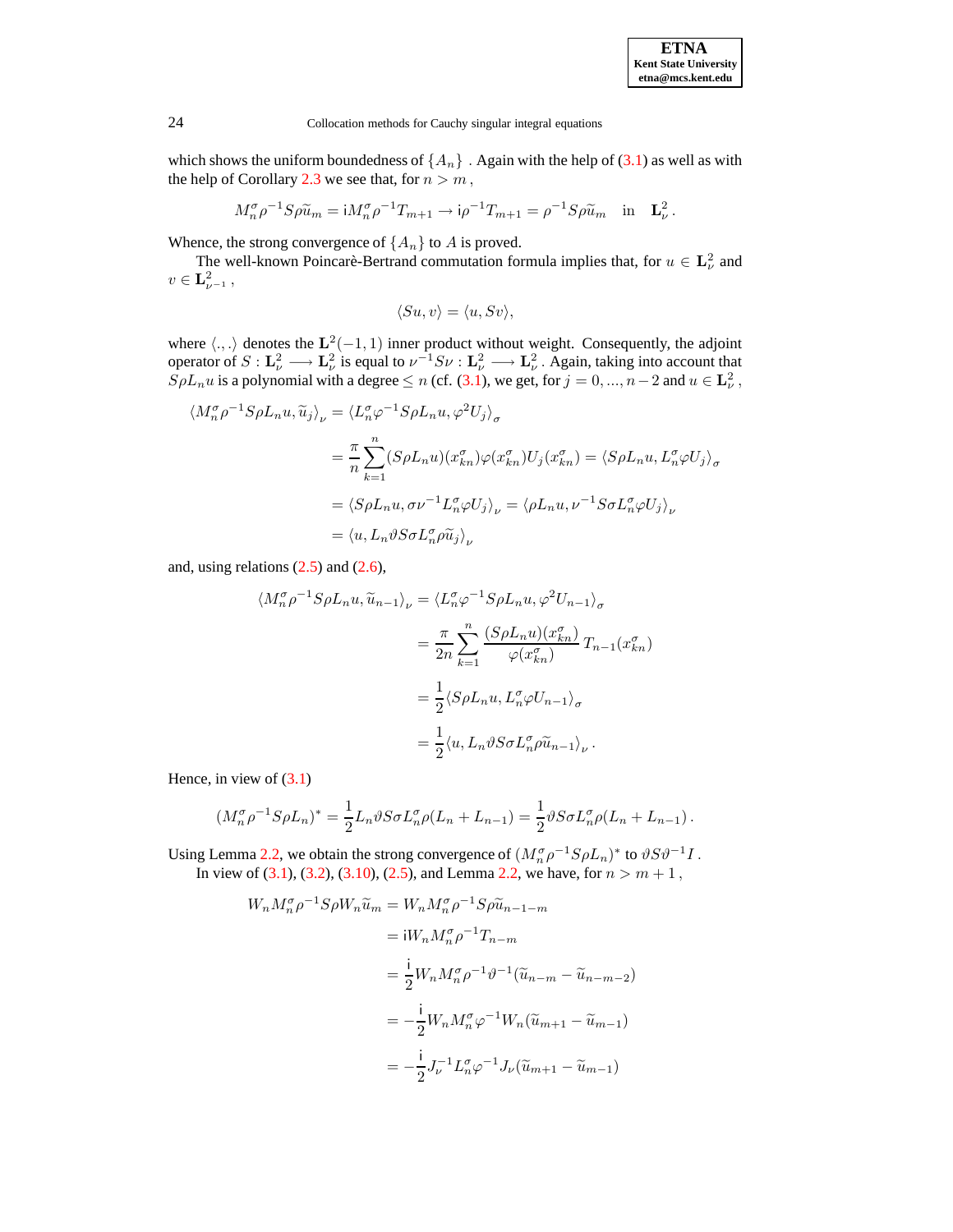**ETNA Kent State University etna@mcs.kent.edu**

P. Junghanns and A. Rogozhin 25

$$
= \frac{i}{2} J_{\nu}^{-1} L_n^{\sigma} \varphi^{-1} (\gamma_{m-1} T_{m-1} - \gamma_{m+1} T_{m+1})
$$
  
=  $i J_{\nu}^{-1} L_n^{\sigma} \varphi^{-1} \varphi^2 U_{m-1} \to i J_{\nu}^{-1} \varphi U_{m-1}$   
=  $i J_{\nu}^{-1} \rho \widetilde{u}_{m-1}$ .

Obviously,  $W_n M_n^{\sigma} \rho^{-1} S \rho W_n \tilde{u}_0 = iW_n M_n^{\sigma} \rho^{-1} T_n = 0$ . Hence, by means of the shift op-erator V introduced in [\(3.5\)](#page-10-1) and by using the uniform boundedness of  $\{M_n^{\sigma}AL_n\}$ , we can derive the strong convergence

<span id="page-14-0"></span>(3.11) 
$$
W_n M_n^{\sigma} \rho^{-1} S \rho W_n = iJ_{\nu}^{-1} L_n^{\sigma} \rho V^* L_n \to iJ_{\nu}^{-1} \rho V^* \text{ in } \mathbf{L}_{\nu}^2.
$$

Using [\(3.11\)](#page-14-0), we get, for all  $u, v \in L^2_{\nu}$ ,

$$
\langle W_n M_n^{\sigma} \rho^{-1} S \rho W_n u, v \rangle_{\nu} = i \langle J_{\nu}^{-1} L_n^{\sigma} \rho V^* L_n u, L_n v \rangle_{\nu}
$$
  
\n
$$
= i \langle L_n^{\sigma} \rho V^* L_n u, J_{\nu}^{-*} L_n v \rangle_{\sigma}
$$
  
\n
$$
= \frac{i\pi}{n} \sum_{k=1}^n \rho(x_{kn}^{\sigma})(V^* L_n u)(x_{kn}^{\sigma})(J_{\nu}^{-*} L_n v)(x_{kn}^{\sigma})
$$
  
\n
$$
= i \langle \vartheta^{-1} \varphi^2 V^* L_n u, L_n^{\sigma} \varphi^{-1} J_{\nu}^{-*} L_n v \rangle_{\sigma}
$$
  
\n
$$
= i \langle V^* L_n u, \nu^{-1} \varphi \vartheta^{-2} M_n^{\sigma} \rho^{-1} J_{\nu}^{-*} L_n v \rangle_{\nu}
$$
  
\n
$$
= i \langle u, L_n V M_n^{\sigma} \rho^{-1} J_{\nu}^{-*} L_n v \rangle_{\nu} .
$$

Thus, we have (see Corollary [2.3\)](#page-3-2)

$$
(W_n M_n^{\sigma} \rho^{-1} S \rho W_n)^* = -iL_n V M_n^{\sigma} \rho^{-1} J_{\nu}^{-*} L_n \longrightarrow -iV \rho^{-1} J_{\nu}^{-*} \text{ in } \mathbf{L}_{\nu}^2.
$$

Now, let us investigate the sequence  ${V_n^{\sigma} M_n^{\sigma} A L_n (V_n^{\sigma})^{-1} P_n}$ . For  $n > m > 0$ , we have

$$
V_n^{\sigma} M_n^{\sigma} \rho^{-1} S \rho (V_n^{\sigma})^{-1} e_{m-1} = V_n^{\sigma} M_n^{\sigma} \rho^{-1} S \frac{\rho}{\omega_{mn}} \tilde{\ell}_{mn}^{\sigma}
$$
  

$$
= V_n^{\sigma} \sum_{k=1}^n \frac{1}{\omega_{mn}} \rho^{-1} (x_{kn}^{\sigma}) \left( S \rho \tilde{\ell}_{mn}^{\sigma} \right) (x_{kn}^{\sigma}) \tilde{\ell}_{kn}^{\sigma}
$$
  

$$
= \left\{ \frac{\omega_{jn}}{\omega_{mn}} \rho^{-1} (x_{jn}^{\sigma}) \left( S \rho \tilde{\ell}_{mn}^{\sigma} \right) (x_{jn}^{\sigma}) \right\}_{j=1}^n.
$$

We compute, for  $x \neq x_{kn}^{\sigma}$ ,

$$
\begin{aligned} (\rho^{-1} S \rho \widetilde{\ell}_{kn})(x) \\ &= \frac{1}{\rho(x)\vartheta(x_{kn}^{\sigma})T_n'(x_{kn}^{\sigma})} \frac{1}{\pi i} \int_{-1}^1 \frac{\varphi(y)T_n(y)}{y - x_{kn}^{\sigma}} \, dy \\ &= \frac{1}{\rho(x)\vartheta(x_{kn}^{\sigma})T_n'(x_{kn}^{\sigma})} \frac{1}{\pi i} \frac{1}{x - x_{kn}^{\sigma}} \int_{-1}^1 \left( \frac{1}{y - x} - \frac{1}{y - x_{kn}^{\sigma}} \right) \varphi(y)T_n(y) \, dy \end{aligned}
$$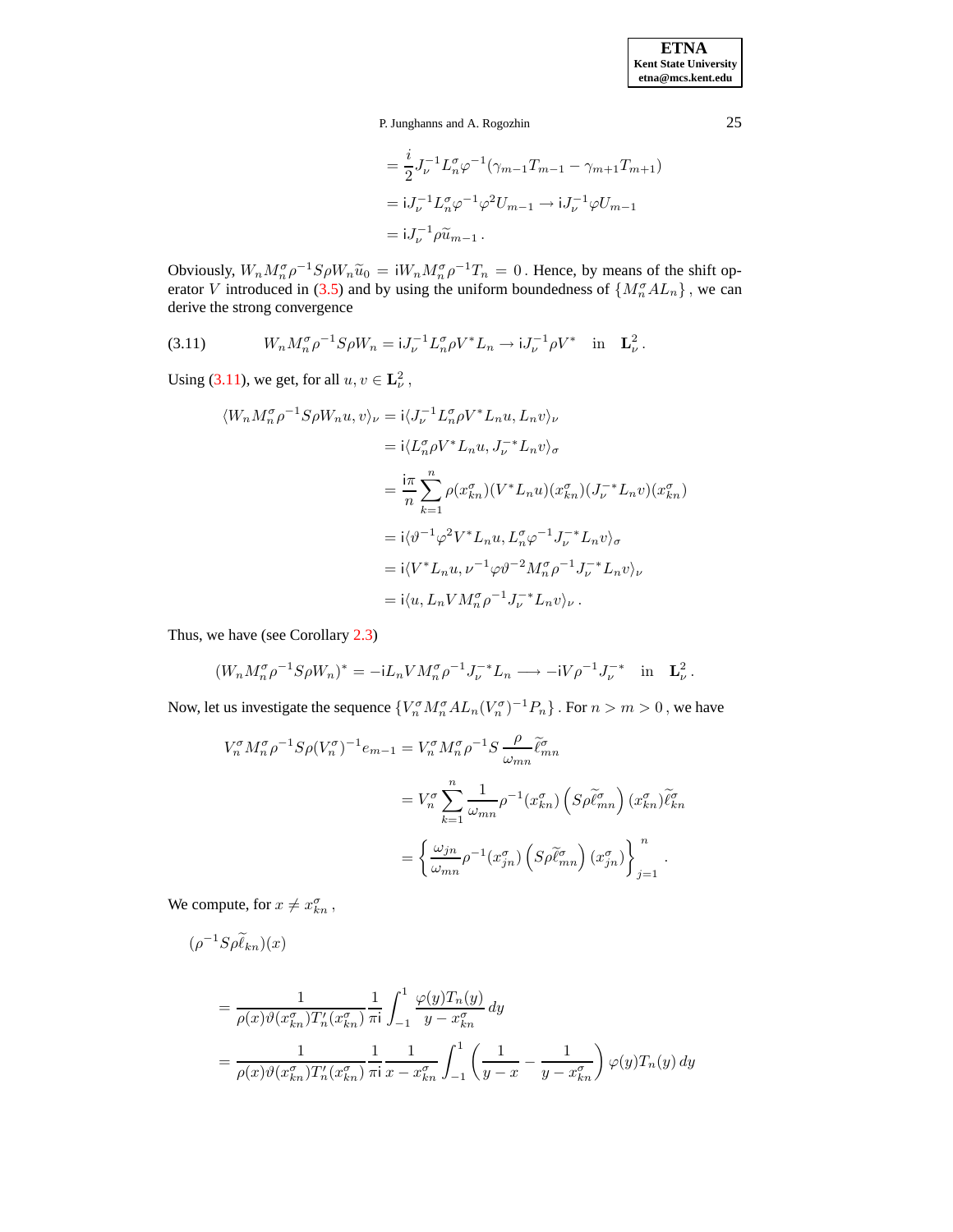and, taking into account [\(3.1\)](#page-9-0),

$$
\frac{1}{\pi} \int_{-1}^{1} \frac{1}{y - x} \varphi(y) T_n(y) \, dy = \frac{1}{\pi} \int_{-1}^{1} \frac{1 - y^2}{y - x} T_n(y) \sigma(y) \, dy
$$
\n
$$
= \frac{1}{\pi} \int_{-1}^{1} \frac{1 - x^2}{y - x} T_n(y) \sigma(y) \, dy - \frac{1}{\pi} \int_{-1}^{1} \frac{y^2 - x^2}{y - x} T_n(y) \sigma(y) \, dy
$$
\n
$$
= (1 - x^2) U_{n-1}(x) - \frac{1}{\pi} \int_{-1}^{1} (y + x) T_n(y) \sigma(y) \, dy,
$$

i.e.

<span id="page-15-2"></span>(3.12) 
$$
\frac{1}{\pi} \int_{-1}^{1} \frac{1}{y - x} \varphi(y) T_n(y) dy = (1 - x^2) U_{n-1}(x).
$$

We remark that, for  $n > 0$ ,

<span id="page-15-0"></span>(3.13) 
$$
T'_n(x) = nU_{n-1}(x) \text{ and } T'_n(x_{kn}^{\sigma}) = \sqrt{\frac{2}{\pi}} \frac{n(-1)^{k+1}}{\varphi(x_{kn}^{\sigma})}.
$$

In view of  $\omega_{jn} =$  $\sqrt{\pi}$  $\frac{\pi}{n} \rho(x_{jn}^{\sigma})$  and [\(3.13\)](#page-15-0), we have, for  $j \neq k$ ,

$$
\frac{\omega_{jn}}{\omega_{kn}\rho(x_{jn}^{\sigma})}\left(S\rho\widetilde{\ell}_{kn}^{\sigma}\right)(x_{jn}^{\sigma}) = \sqrt{\frac{\pi}{2}}\left(-1\right)^{k+1}\frac{\varphi(x_{jn}^{\sigma})]^2U_{n-1}(x_{jn}^{\sigma}) - [\varphi(x_{kn}^{\sigma})]^2U_{n-1}(x_{kn}^{\sigma})}{ni(x_{jn}^{\sigma}-x_{kn}^{\sigma})}
$$

$$
= \frac{\varphi(x_{kn}^{\sigma}) - (-1)^{j+k}\varphi(x_{jn}^{\sigma})}{ni(x_{kn}^{\sigma}-x_{jn}^{\sigma})} =: s_{jk}^{(n)}.
$$

With the help of

$$
\frac{d}{dx}[(1-x^2)U_{n-1}(x)] = (1-x^2)U'_{n-1}(x) - 2xU_{n-1}(x) = -xU_{n-1}(x) - nT_n(x)
$$

we get

$$
\frac{\omega_{kn}}{\omega_{kn}\rho(x_{kn}^{\sigma})}\left(S\rho\tilde{\ell}_{kn}^{\sigma}\right)(x_{kn}^{\sigma})=-\frac{x_{kn}^{\sigma}}{n\nu\varphi(x_{kn}^{\sigma})}=:s_{kk}^{(n)}.
$$

It follows

<span id="page-15-1"></span>(3.14) 
$$
s_{jk}^{(n)} = \begin{cases} -\frac{\cos \frac{k+j-1}{2n}\pi}{n i \sin \frac{k+j-1}{2n}\pi} , & j+k \text{ even,} \\ -\frac{\cos \frac{k-j}{2n}\pi}{n i \sin \frac{k-j}{2n}\pi} , & j+k \text{ odd,} \end{cases}
$$

and consequently, for fixed  $k$  and  $1\leq j\leq n$  or for fixed  $j$  and  $1\leq k\leq n$  ,

(3.15) 
$$
|s_{jk}^{(n)}| \le \text{const} \begin{cases} \frac{1}{k+j-1} , & j+k \text{ even,} \\ \frac{1}{|k-j|} , & j+k \text{ odd.} \end{cases}
$$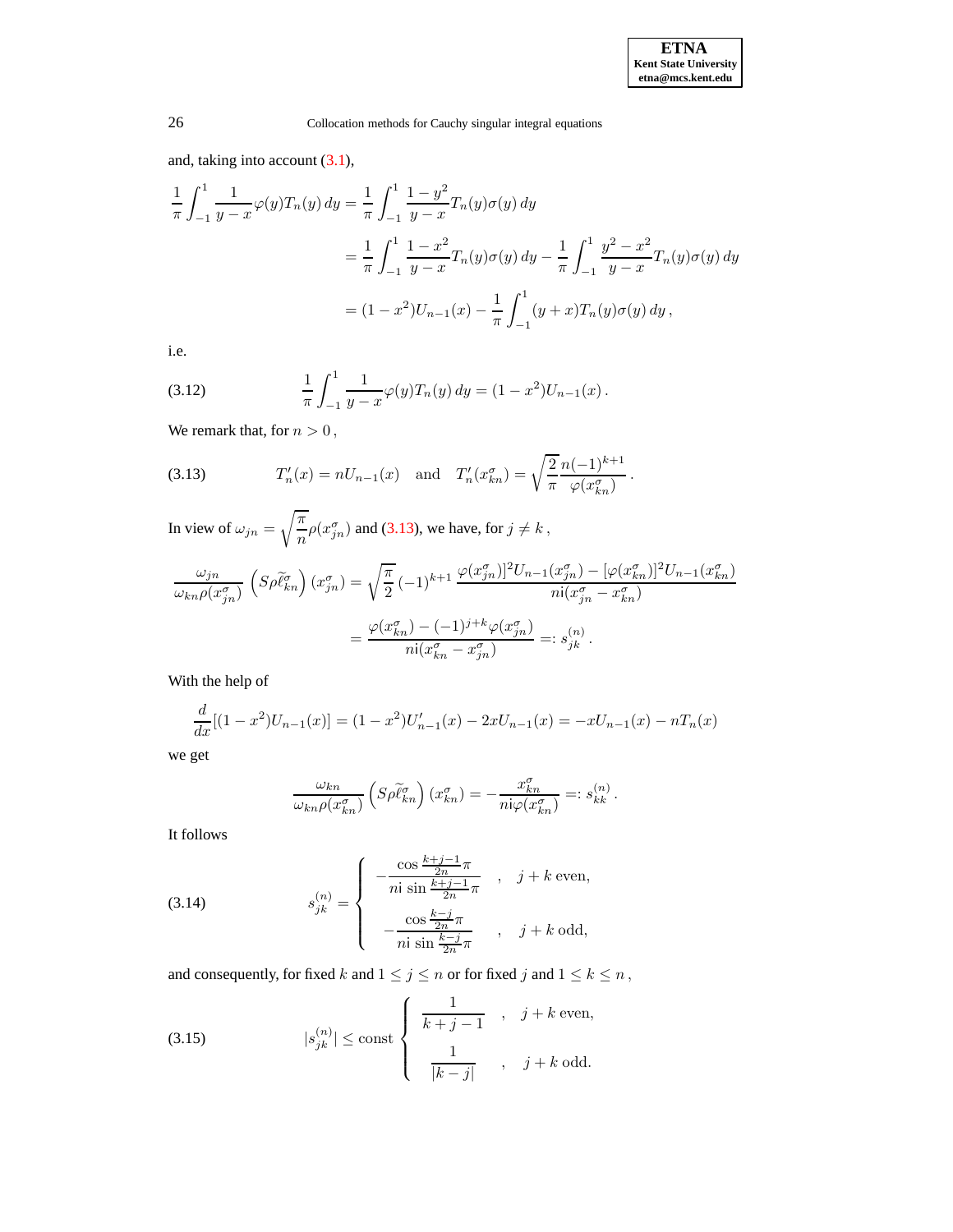Using Remark [3.1](#page-10-2) we find, for fixed  $m > 0$ ,

$$
\left\{s_{1m}^{(n)},s_{2m}^{(n)},...,s_{nm}^{(n)},0,...\right\}\longrightarrow \left\{\lim_{n\to\infty}s_{jm}^{(n)}\right\}_{j=1}^{\infty}=: \left\{s_{jm}\right\}\quad\text{in}\quad \ell^2\,,
$$

where  $s_{jk} = \lim_{n \to \infty} s_{jk}^{(n)}$  $j_k^{(n)}$ , i.e.

$$
(3.16) \quad s_{jk} = \left\{ \begin{array}{c} -\frac{2}{\pi i (j+k-1)}, & j+k \text{ even}, \\ \frac{2}{\pi i (j-k)}, & j+k \text{ odd}, \end{array} \right\} = \frac{1 - (-1)^{j-k}}{\pi i (j-k)} - \frac{1 - (-1)^{j+k-1}}{\pi i (j+k-1)}.
$$

Thus,

$$
V_n^{\sigma} M_n^{\sigma} A L_n (V_n^{\sigma})^{-1} P_n \longrightarrow \mathbf{S} := (s_{(j+1)(k+1)})_{j,k=0}^{\infty} \text{ in } \ell^2.
$$

Now it is easy to see that, in  $\ell^2$ ,

$$
(V_n^{\sigma} M_n^{\sigma} A L_n (V_n^{\sigma})^{-1} P_n)^* P_n \longrightarrow \mathbf{S}^*,
$$

$$
\widetilde{V}_n^{\sigma} M_n^{\sigma} A L_n (\widetilde{V}_n^{\sigma})^{-1} P_n = \widetilde{W}_n V_n^{\sigma} M_n^{\sigma} A L_n (V_n^{\sigma})^{-1} \widetilde{W}_n P_n \longrightarrow -\mathbf{S} \,,
$$

and

$$
((\widetilde{V}_n^{\sigma})M_n^{\sigma}AL_n(\widetilde{V}_n^{\sigma})^{-1}P_n)^*P_n \longrightarrow -\mathbf{S}^*.
$$

 $\Box$ 

<span id="page-16-0"></span>Let us turn to the more general operator  $\mu^{-1}S\mu I$  and the corresponding sequence of the collocation method.

LEMMA 3.4. *Suppose*  $A = \mu^{-1} S \mu I$  and  $A_n = M_n A L_n$  , where  $\mu = v^{\gamma, \delta}$  satisfies [\(1.4\)](#page-1-2) *and* [\(1.5\)](#page-1-3)*. Then*  $\{A_n\} \in \mathcal{F}$ , *where*  $W_1\{A_n\} = A$ ,  $W_2\{A_n\} = W_2\{M_n\rho^{-1}S\rho L_n\}$  (comp. *Lemma [3.3\)](#page-12-1), and*

<span id="page-16-1"></span>(3.17) 
$$
W_3\{A_n\} = \mathbf{S} + \mathbf{A}^{\mu}_+, \quad W_4\{A_n\} = -\mathbf{S} - \mathbf{A}^{\mu}_-.
$$

*Here*  $\rho = \vartheta^{-1} \varphi$  *and* **S** are the same as in Lemma [3.3,](#page-12-1) and

<span id="page-16-2"></span>
$$
(3.18)\quad \mathbf{A}^{\mu}_{\pm} = \mathbf{B}_{\pm} + \mathbf{D}_{\pm} \mathbf{A} \mathbf{D}_{\pm}^{-1} - \mathbf{A} - \mathbf{D}_{\pm} \mathbf{A} \mathbf{D}_{\pm}^{-1} \mathbf{W} \mathbf{V}_{\pm} \begin{cases} \begin{array}{c} -\mathbf{V}_{\pm} \mathbf{A}^* \mathbf{W} \\ +\mathbf{V}_{\pm} \mathbf{A} \mathbf{W} \end{array} , \begin{array}{c} \tau = \sigma \end{array}, \\ \tau = \varphi \end{cases}
$$

*with*

<span id="page-16-3"></span>(3.19) 
$$
\mathbf{A} := \begin{cases} \left( \frac{(2k+1)(1-\delta_{j,k})}{\pi i(k+j+1)(j-k)} \right)_{j,k=0}^{\infty} , & \tau = \sigma , \\ \left( \frac{2(k+1)(1-\delta_{j,k})}{\pi i[(j+1)^2 - (k+1)^2]} \right)_{j,k=0}^{\infty} , & \tau = \varphi . \end{cases}
$$

 $D_{\pm}$ ,  $B_{\pm}$ ,  $W$ , and  $V_{\pm}$  are diagonal operators

$$
\mathbf{D}_{\pm}:=\left\{\begin{array}{ll} \left((2k+1)^{2\chi_{\pm}}\delta_{j,k}\right)_{j,k=0}^{\infty} & , & \tau=\sigma\,, \\[1em] \left((k+1)^{2\chi_{\pm}}\delta_{j,k}\right)_{j,k=0}^{\infty} & , & \tau=\varphi\,, \end{array}\right. \qquad \mathbf{B}_{\pm}:=\left(b_{k+1}^{\pm}\delta_{j,k}\right)_{j,k=0}^{\infty}\,,
$$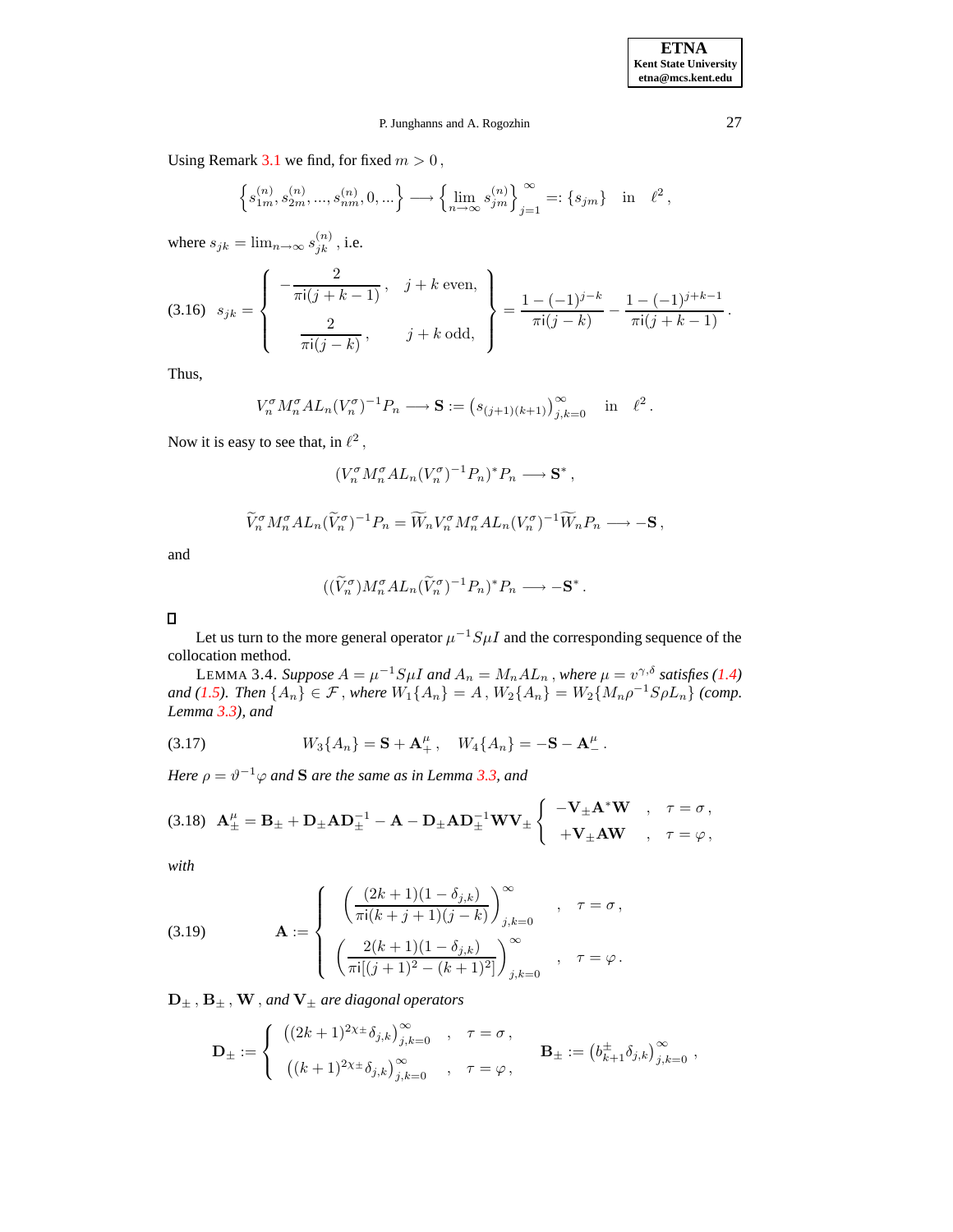<span id="page-17-2"></span>(3.20) 
$$
\mathbf{W} := \left(\frac{(-1)^{k+1}}{\sqrt{2\pi}} \delta_{j,k}\right)_{j,k=0}^{\infty}, \quad \mathbf{V}_{\pm} := \left(d^{\pm}_{k+1} \delta_{j,k}\right)_{j,k=0}^{\infty},
$$

*where*  $\chi_+ = \frac{1}{4} + \frac{\alpha}{2} - \gamma$ ,  $\chi_- = \frac{1}{4} + \frac{\beta}{2} - \delta$ , and, *choosing*  $\zeta_{\pm} = -\chi_{\pm}$ , *the*  $b_k^{\pm}$  and  $d_k^{\pm}$  are *defined by*

<span id="page-17-0"></span>
$$
(3.21) b_{k}^{\pm} := \begin{cases} \frac{64 (-1)^{k+1}}{\pi i} \int_{0}^{\infty} \frac{\left(\frac{2s}{(2k-1)\pi}\right)^{2\zeta_{\pm}} - 1}{\left(\left[(2k-1)\pi\right]^{2} - \left[2s\right]^{2}\right)^{2}} s^{2} \cos s \, ds & , \quad \tau = \sigma ,\\ \frac{4(-1)^{k+1}k}{i} \sqrt{\frac{2}{\pi}} \int_{0}^{\infty} \frac{\left(\frac{s}{k\pi}\right)^{2\zeta_{\pm}} - 1}{\left[(k\pi)^{2} - s^{2}\right]^{2}} s \sin s \, ds & , \quad \tau = \varphi , \end{cases}
$$

*and, in case*  $\tau = \sigma$ ,

<span id="page-17-1"></span>
$$
d_{k}^{\pm} := \sqrt{\frac{2}{\pi}} \frac{16}{(2k-1)\pi} \int_{0}^{s^{*}} \frac{\left(\frac{2s}{2k-1}\right)^{2\zeta_{\pm}} - 1}{[(2k-1)\pi]^{2} - [2s]^{2}} s^{2} \cos s \, ds
$$
  
+ 
$$
\sqrt{\frac{2}{\pi}} \int_{s^{*}}^{\infty} \left\{ 512 s \frac{[2s]^{2\zeta_{\pm}} - [(2k-1)\pi]^{2\zeta_{\pm}}}{([(2k-1)\pi]^{2} - [2s]^{2})^{3}} + \frac{64}{s} \frac{(1+2\zeta_{\pm})[2s]^{2\zeta_{\pm}} - [(2k-1)\pi]^{2\zeta_{\pm}}}{([(2k-1)\pi]^{2} - [2s]^{2})^{2}} \right\}
$$
  
(3.22) + 
$$
\frac{4}{s^{3}} \frac{(4\zeta_{\pm}^{2} - 1)[2s]^{2\zeta_{\pm}} - [(2k-1)\pi]^{2\zeta_{\pm}}}{[(2k-1)\pi]^{2} - [2s]^{2}} \right\} \frac{12 \cos s + 12s \sin s - 4s^{2} \cos s}{[(2k-1)\pi]^{1+2\zeta_{\pm}}} s \, ds
$$
  
+ 
$$
\sqrt{\frac{2}{\pi}} \frac{12 \cos s^{*} + 12 s^{*} \sin s^{*} - 4(s^{*})^{2} \cos s^{*}}{[(2k-1)\pi]^{1+2\zeta_{\pm}}} \left\{ 32 s^{*} \frac{[2s^{*}]^{2\zeta_{\pm}} - [(2k-1)\pi]^{2\zeta_{\pm}}}{([(2k-1)\pi]^{2} - [2s^{*}]^{2})^{2}} + \frac{4}{s^{*}} \frac{(1+2\zeta_{\pm})[2s^{*}]^{2\zeta_{\pm}} - [(2k-1)\pi]^{2\zeta_{\pm}}}{[(2k-1)\pi]^{2} - [2s^{*}]^{2}} \right\},
$$

*where*  $s^* \in \left(\frac{\pi}{2}, \frac{3\pi}{2}\right)$  *is the solution of the equation*  $\cos s + s \sin s = 0$ , *as well as, in case*  $\tau = \varphi$ ,

$$
d_k^{\pm} = 2\sqrt{\frac{2}{\pi}} \int_0^{\frac{\pi}{2}} \frac{\left(\frac{s}{k\pi}\right)^{2\zeta_{\pm}} - 1}{(k\pi)^2 - s^2} s \sin s \, ds
$$
  
+4\sqrt{\frac{2}{\pi}} \int\_{\frac{\pi}{2}}^{\infty} \cos s \left\{ \frac{s^2 \left[ \left(\frac{s}{k\pi}\right)^{2\zeta\_{\pm}} - 1 \right]}{[(k\pi)^2 - s^2]^2} + \frac{\zeta\_{\pm} \left(\frac{s}{k\pi}\right)^{2\zeta\_{\pm}} + \frac{1}{2} \left[ \left(\frac{s}{k\pi}\right)^{2\zeta\_{\pm}} - 1 \right]}{(k\pi)^2 - s^2} \right\} ds.

The proof of this lemma in case of  $\tau = \varphi$  can be found in [\[7,](#page-64-0) Lemma 3.10], in case of  $\tau = \sigma$  it is given in the appendix.

**4.** The operators  $W_3\{A_n\}$  and  $W_4\{A_n\}$ . In this section we show that the operators  $W_{3,4}{A_n}$  belong to an algebra of Toeplitz matrices. For this we consider the  $C^*$ -algebra  $\mathcal{L}(\ell^2)$  of linear and bounded operators in  $\ell^2$ . By alg  $\mathcal{T}(\mathbf{PC})$  we denote the closed  $C^*$ -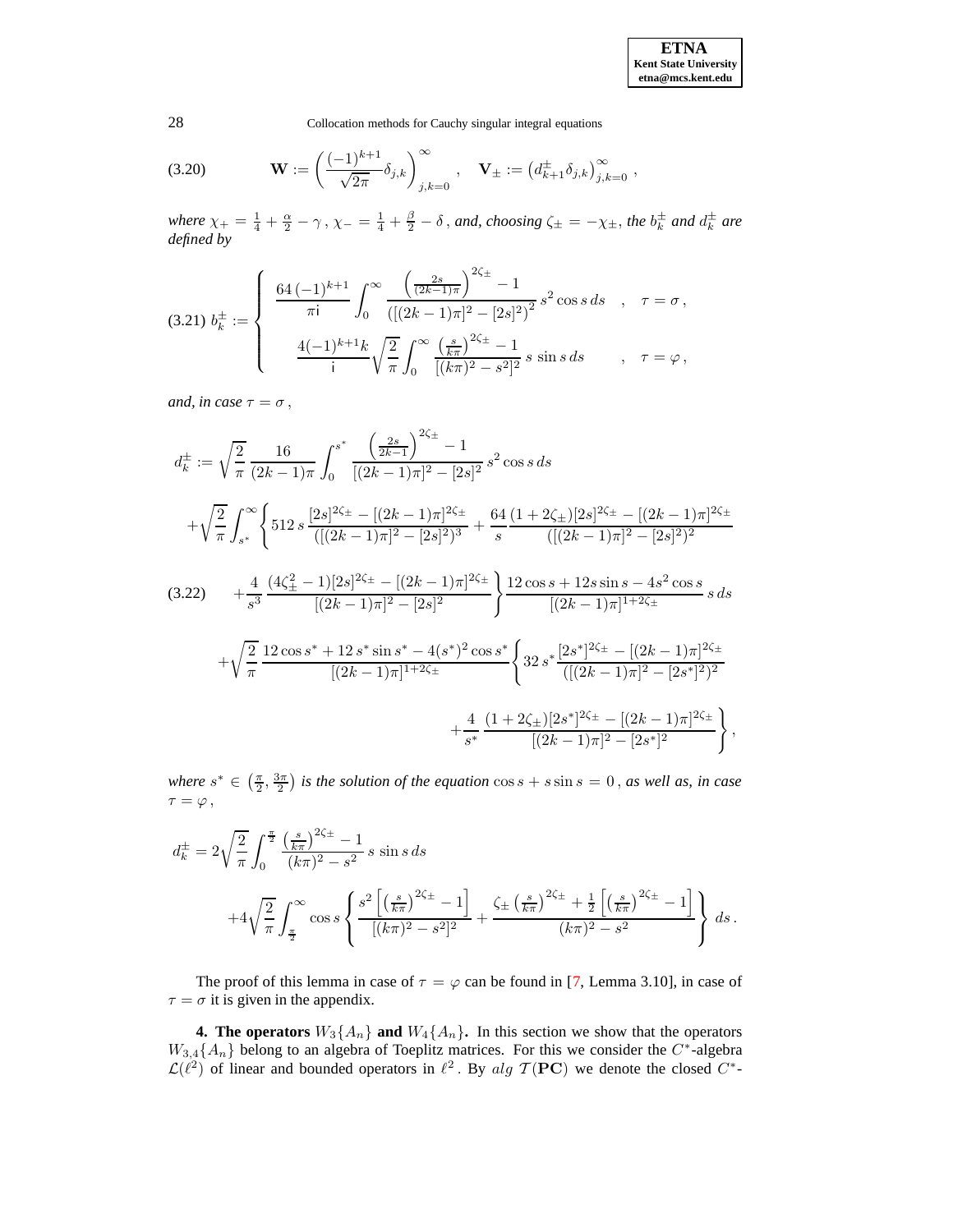subalgebra of  $\mathcal{L}(\ell^2)$  generated by the Toeplitz matrices  $(\hat{g}_{j-k})_{j,k=0}^{\infty}$  with piecewise continuous generating functions

$$
g(t):=\sum_{k\in\mathbb{Z}}\hat{g}_{k}t^{k}\quad\text{defined on}\quad\mathbb{T}:=\{t\in\mathbb{C}:|t|=1\}
$$

and continuous on  $\mathbb{T} \setminus \{\pm 1\}$ .

<span id="page-18-2"></span>First we recall some results on the Gohberg-Krupnik symbol for operators belonging to  $alg \mathcal{T}(\mathbf{PC})$ .

LEMMA 4.1 (see [\[9\]](#page-64-5), Theorem 16.2). *There is a continuous mapping* smb *from the algebra*  $alg \, \mathcal{T}(\mathbf{PC})$  *to a set of functions defined over*  $\mathbb{T} \times [0, 1]$  . *For each*  $R \in alg \, \mathcal{T}(\mathbf{PC})$ , *the corresponding function*  $\textbf{smb}_R(t, \mu)$  *is called the symbol of* R. *This symbol has the following properties:*

- *1. For any fixed point*  $(t, \lambda) \in \mathbb{T} \times [0, 1]$  *the mapping alg*  $\mathcal{T}(\mathbf{PC}) \to \mathbb{C}$ ,  $R \mapsto$  $\mathbf{smb}_{R}(t, \lambda)$  *is a multiplicative functional.*
- *2. For any*  $t \neq \pm 1$ , *the value*  $\text{smb}_R(t, \lambda)$  *is independent of*  $\lambda$ , *and the function*  $t \mapsto$  $\textbf{smb}_R(t,0)$  *is continuous on*  $\{t \in \mathbb{T} : \Im \text{m} t > 0\}$  *and on*  $\{t \in \mathbb{T} : \Im \text{m} t < 0\}$  *with the limits*

$$
\begin{aligned}\n\textbf{smb}_{R}(1+0,0) &:= \lim_{t \to +1, \Im \mathbf{m}t > 0} \textbf{smb}_{R}(t,0) = \textbf{smb}_{R}(1,1)\,, \\
\textbf{smb}_{R}(1-0,0) &:= \lim_{t \to +1, \Im \mathbf{m}t < 0} \textbf{smb}_{R}(t,0) = \textbf{smb}_{R}(1,0)\,, \\
\textbf{smb}_{R}(-1+0,0) &:= \lim_{t \to -1, \Im \mathbf{m}t < 0} \textbf{smb}_{R}(t,0) = \textbf{smb}_{R}(-1,1)\,, \\
\textbf{smb}_{R}(-1-0,0) &:= \lim_{t \to -1, \Im \mathbf{m}t > 0} \textbf{smb}_{R}(t,0) = \textbf{smb}_{R}(-1,0)\,. \n\end{aligned}
$$

*Moreover, the functions*  $\lambda \mapsto \textbf{smb}_R(\pm 1, \lambda)$  *are continuous on* [0, 1].

- *3. An operator*  $R \in alg \mathcal{T}(\mathbf{PC})$  *is Fredholm if and only if*  $\text{smb}_R(t, \lambda)$  *does not vanish on*  $\mathbb{T} \times [0, 1]$ .
- *4.* For any Fredholm operator  $R \in alg \mathcal{T}(\mathbf{PC})$ , the index of R is the negative winding *number of the closed curve*

$$
\Gamma := \left\{ \mathbf{smb}_R(e^{is}, 0) : 0 < s < \pi \right\} \cup \left\{ \mathbf{smb}_R(-1, s) : 0 \leq s \leq 1 \right\}
$$

$$
\cup \left\{ \mathbf{smb}_R(-e^{is}, 0): 0 < s < \pi \right\} \cup \left\{ \mathbf{smb}_R(1,s): 0 \leq s \leq 1 \right\}
$$

*with respect to the point zero, where the direction of the curve* Γ *is determined by the parametrizations of its definition.*

*5. An operator*  $R$  ∈ *alg*  $T$ (**PC**) *is compact if and only if its symbol function*  $\mathbf{smb}_R(t, \lambda)$  *vanishes on*  $\mathbb{T} \times [0, 1]$ .

<span id="page-18-0"></span>*For any Toeplitz matrix*  $T(g) = (\hat{g}_{j-k})_{j,k=0}^{\infty}$  *with piecewise continuous generating function*  $g(t) := \sum_{k \in \mathbb{Z}} \hat{g}_k t^k$  defined on  $\mathbb{T}$  and continuous on  $\mathbb{T} \setminus \{\pm 1\}$ , the symbol is given by

$$
\mathbf{smb}_{T(g)}(t,\lambda) = \begin{cases} g(t) & , \quad t \in \mathbb{T} \setminus \{ \pm 1 \}, \\ \lambda g(t+0) + (1-\lambda)g(t-0) & , \quad t = \pm 1. \end{cases}
$$

<span id="page-18-1"></span>LEMMA 4.2 ([\[1\]](#page-64-6), Theorem 4.97). *Any Hankel matrix*  $H(g) = (\hat{g}_{j+k+1})_{j,k=0}^{\infty}$  *with piecewice continuous generating function*  $g(t) := \sum$ k∈Z  $\hat{g}_k t^k$  defined on  $\mathbb T$  and continuous on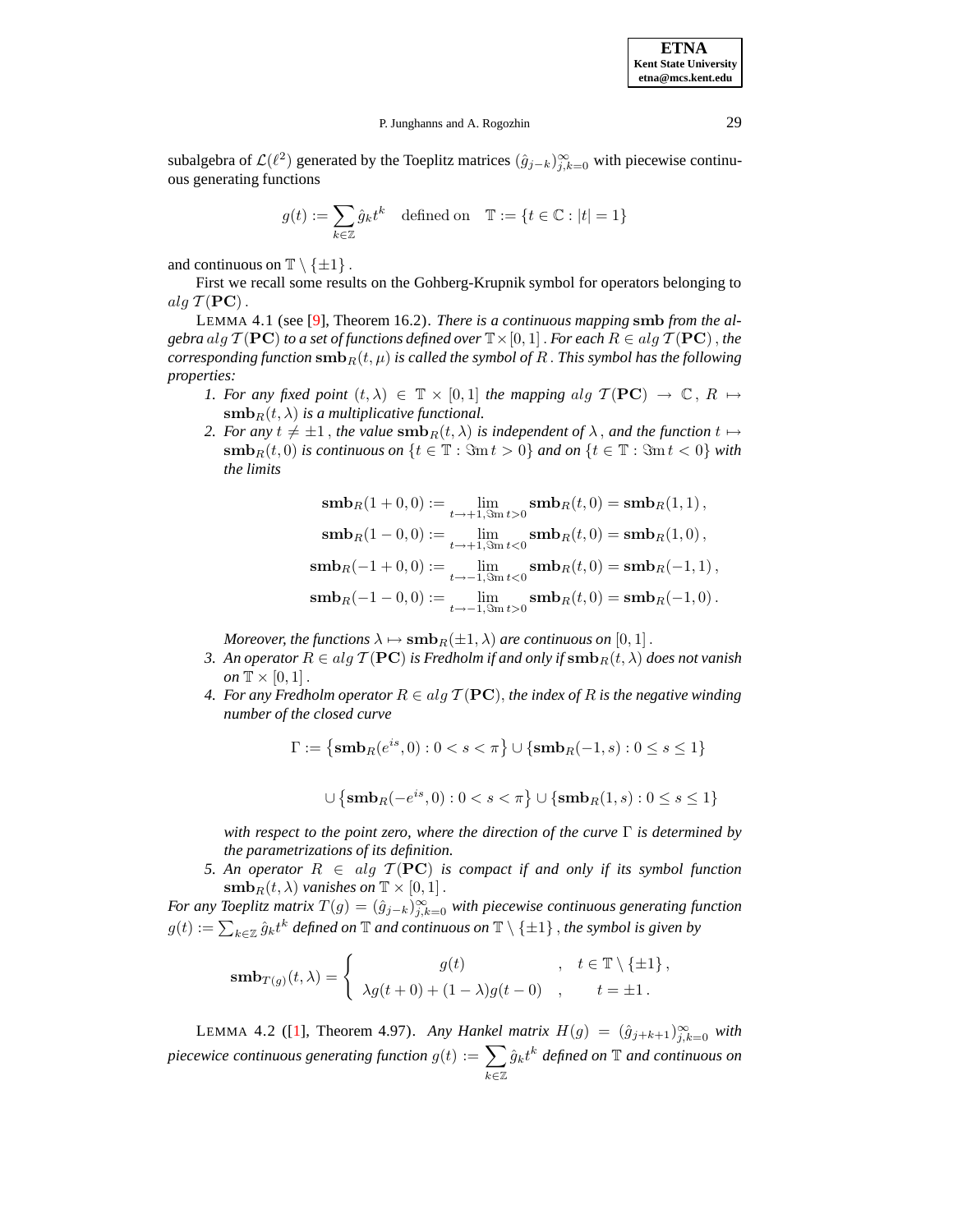$\mathbb{T} \setminus \{\pm 1\}$  *belongs to alg*  $\mathcal{T}(\mathbf{PC})$ , *and its symbol is defined by* 

$$
\mathbf{smb}_{H(g)}(t,\lambda) = \begin{cases} 0 & , t \in \mathbb{T} \setminus \{ \pm 1 \}, \\ -t \, \mathrm{i} [g(t+0) - g(t-0)] \sqrt{\lambda(1-\lambda)} & , t = \pm 1. \end{cases}
$$

LEMMA 4.3 ([\[11\]](#page-64-2), Lemma 11.4). Suppose the generating function  $g(t) = \sum$ k∈Z  $\hat{g}_k t^k$  of

*the Toeplitz matrix*  $(\hat{g}_{j-k})_{j,k=0}^{\infty}$  *is piecewise continuous on*  $\mathbb{T}$  *and continuous on*  $\mathbb{T} \setminus \{\pm 1\}$ , *and take a complex z with*  $|\Re(z)| < 1/2$  *. Then the matrix* 

 $R := ([j+1]^{-z} \delta_{j,k})_{j,k=0}^{\infty} (\hat{g}_{j-k})_{j,k=0}^{\infty} ([k+1]^{z} \delta_{j,k})_{j,k=0}^{\infty}$ 

*belongs to* alg  $\mathcal{T}(\mathbf{PC})$ , *and its symbol is given by* 

$$
\operatorname{\mathbf{smb}}_R(t,\lambda)=\left\{\begin{array}{cl}g(t)&,&t\in\mathbb{T}\setminus\{\pm 1\}\,,\\ \frac{\lambda g(t+0)+(1-\lambda)g(t-0)e^{-\mathrm{i}2\pi z}}{\lambda+(1-\lambda)e^{-\mathrm{i}2\pi z}}&,&t=\pm 1\,.\end{array}\right.
$$

*Furthermore, for any fixed Toeplitz matrix*  $T(g) = (\hat{g}_{j-k})_{j,k=0}^{\infty} \in alg \mathcal{T}(\mathbf{PC})$  *with a generating function which is piecewise twice continuously differentiable, the operator valued function*

<span id="page-19-1"></span>
$$
z\mapsto ([j+1]^{-z}\delta_{j,k})_{j,k=0}^\infty T(g)([k+1]^z\delta_{j,k})_{j,k=0}^\infty\in alg\ \mathcal{T}(\mathbf{PC})
$$

*is continuous on*  $\{z \in \mathbb{C} : |\Re(z)| < 1/2\}$  *in the operator norm.* 

From this Lemma one can easily obtain the following result.

COROLLARY 4.4. Let the generating function  $g(t) = \sum_l \hat{g}_l t^l$  of the Toeplitz matrix (gˆj−k)<sup>∞</sup> j,k=0 *be piecewise continuous on* <sup>T</sup> *and continuous on* <sup>T</sup> \ {±1} , *and take <sup>a</sup> complex*  $\sum_{z}$  with  $|\Re z| < 1/2$ . Then the matrix

$$
R:=\left(\left[j+\frac{1}{2}\right]^{-z}\delta_{j,k}\right)_{j,k=0}^\infty (\hat{g}_{j-k})_{j,k=0}^\infty \left(\left[k+\frac{1}{2}\right]^z\delta_{j,k}\right)_{j,k=0}^\infty
$$

*belongs to* alg  $T$ ( $PC$ ), *and its symbol is given by* 

$$
\operatorname{\mathbf{smb}}_R(t,\lambda)=\left\{\begin{array}{cl}g(t)&,&t\in\mathbb{T}\setminus\{\pm 1\}\,,\\ \frac{\lambda g(t+0)+(1-\lambda)g(t-0)e^{-\mathrm{i}2\pi z}}{\lambda+(1-\lambda)e^{-\mathrm{i}2\pi z}}&,&t=\pm 1\,.\end{array}\right.
$$

*Furthermore, for any fixed Toeplitz matrix*  $T(g) = (\hat{g}_{j-k})_{j,k=0}^{\infty} \in alg \mathcal{T}(\mathbf{PC})$  *with a generating function which is piecewise twice continuously differentiable, the operator valued function*

$$
z \mapsto \left( \left[j + \frac{1}{2}\right]^{-z} \delta_{j,k} \right)_{j,k=0}^{\infty} T(g) \left( \left[k + \frac{1}{2}\right]^{z} \delta_{j,k} \right)_{j,k=0}^{\infty} \in alg \; \mathcal{T}(\mathbf{PC})
$$

<span id="page-19-0"></span>*is continuous on*  $\{z \in \mathbb{C} : |\Re(z)| < 1/2\}$  *in the operator norm.* 

LEMMA 4.5 ([\[12\]](#page-64-7), Satz 3.3 and [\[7\]](#page-64-0), Lemma 7.1). *Suppose the Mellin transform*

$$
\widehat{m}(z):=\int_0^\infty m(\sigma)\sigma^{z-1}\;d\sigma
$$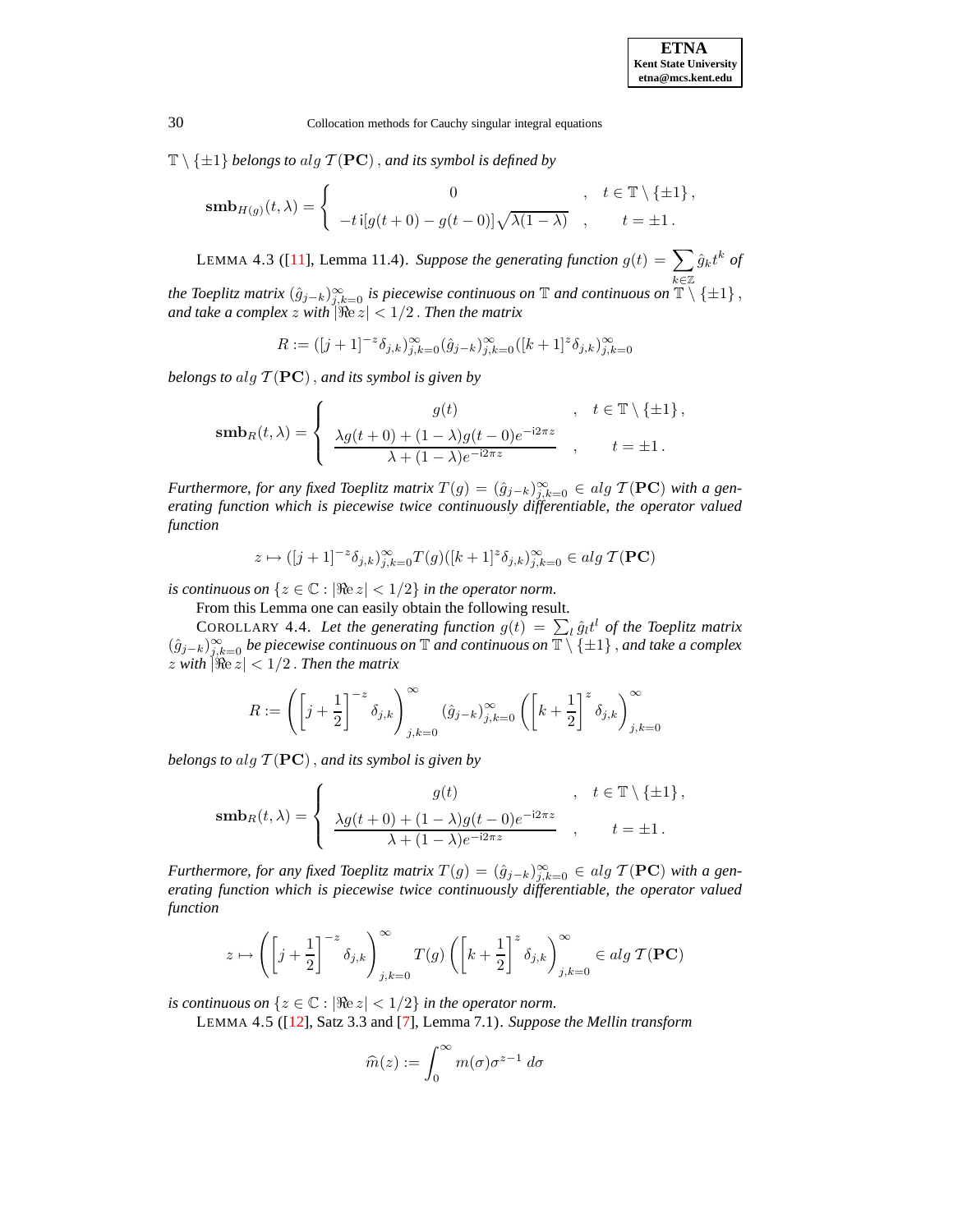*of the univariate function*  $m : (0, \infty) \longrightarrow \mathbb{C}$  *is analytic in the strip* 

$$
1/2 - \varepsilon < \Re{\mathrm{e}}\, z < 1/2 + \varepsilon
$$

*for a small*  $\varepsilon > 0$ . *Moreover, assume that* 

$$
\sup_{z:1/2-\varepsilon<\Re e\,z<1/2+\varepsilon}\left|\frac{d^k}{dz^k}\widehat{m}(z)(1+|z|)^k\right|<\infty\,,\quad k=0,1,\ldots
$$

*Then*  $m$  *is infinitely differentiable*  $on (0, \infty)$  *, the operators*  $M_{+1}, M_{-1} \in \mathcal{L}(\ell^2)$  *defined by* 

$$
M_{+1}:=\left(m\left(\frac{j+\frac{1}{2}}{k+\frac{1}{2}}\right)\frac{1}{k+\frac{1}{2}}\right)_{j,k=0}^{\infty}
$$

*and*

$$
M_{-1} := \left( (-1)^{j-k} m \left( \frac{j+\frac{1}{2}}{k+\frac{1}{2}} \right) \frac{1}{k+\frac{1}{2}} \right)_{j,k=0}^{\infty}
$$

*belong to the algebra*  $alg$   $T$ ( $PC$ ), *and their symbols are given by* 

$$
\mathbf{smb}_{M_{+1}}(t,\lambda) = \begin{cases} \n\widehat{m}\left(\frac{1}{2} + \frac{\mathsf{i}}{2\pi}\log\frac{\lambda}{1-\lambda}\right) & , \quad t = 1 \,, \\ \n0 & , \quad t \in \mathbb{T} \setminus \{1\} \,, \\ \n\mathbf{smb}_{M_{-1}}(t,\lambda) = \begin{cases} \n\widehat{m}\left(\frac{1}{2} + \frac{\mathsf{i}}{2\pi}\log\frac{\lambda}{1-\lambda}\right) & , \quad t = -1 \,, \\ \n0 & , \quad t \in \mathbb{T} \setminus \{-1\} \,. \n\end{cases} \n\end{cases}
$$

From Lemma [4.1](#page-18-0) and Lemma [4.5](#page-19-0) we conclude the following corollary.

COROLLARY 4.6. *For arbitrary*  $\varepsilon > 0$ , *an operator*  $R \in alg \mathcal{T}(PC)$  *admits the representation*

(4.1) 
$$
R = (\hat{g}_{j-k})_{j,k=0}^{\infty} + M_{+} + M_{-} + R_{c} + R_{\varepsilon},
$$

*where the*  $\ell^2$ -operator norm of  $R_{\varepsilon}$  is less than  $\varepsilon$  , where  $R_c \in \mathcal{L}(l^2)$  is a compact operator, *where the generating function* g *of the Toeplitz matrix is piecewise continuous on* T *and continuous on*  $\mathbb{T} \setminus \{\pm 1\}$ , *and where*  $M_{\pm} \in alg \mathcal{T}(\mathbf{PC})$  *are defined by* 

$$
M_{+} = \left(m_{+} \left(\frac{j + \frac{1}{2}}{k + \frac{1}{2}}\right) \frac{1}{k + \frac{1}{2}}\right)_{j,k=0}^{\infty}
$$

*and*

<span id="page-20-0"></span>
$$
M_{-} = \left( (-1)^{j-k} m_{-} \left( \frac{j+\frac{1}{2}}{k+\frac{1}{2}} \right) \frac{1}{k+\frac{1}{2}} \right)_{j,k=0}^{\infty}
$$

*with suitably chosen functions*  $m_{\pm} \in \mathbb{C}^{\infty}(0, \infty)$ .

Now we prove that the operators  $W_{3,4}{A_n}$  belong to the algebra  $alg \mathcal{T}(\mathbf{PC})$  and calculate the symbols of these operators.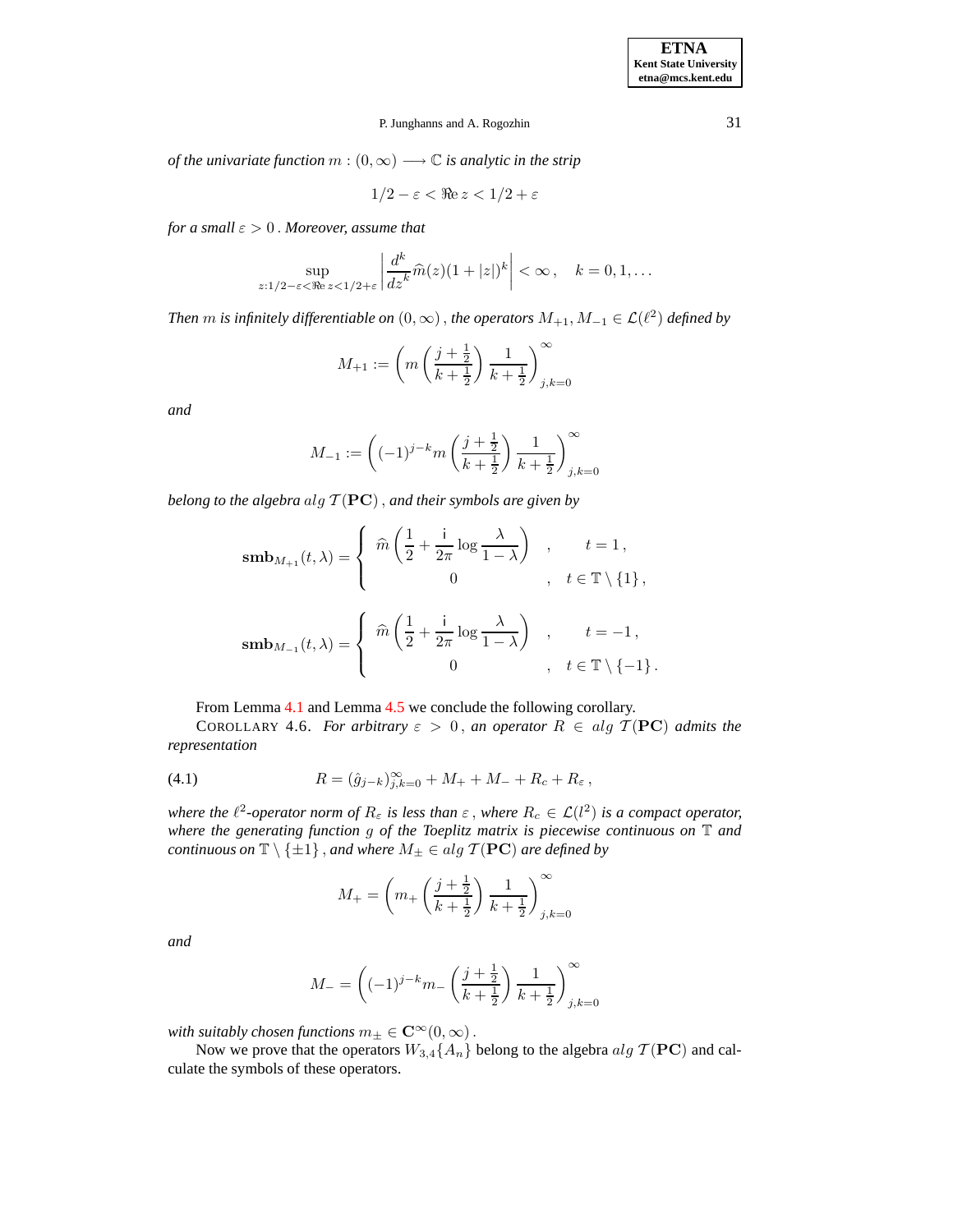| <b>ETNA</b>                  |
|------------------------------|
| <b>Kent State University</b> |
| etna@mcs.kent.edu            |

LEMMA 4.7. *Let* [\(1.4\)](#page-1-2) and [\(1.5\)](#page-1-3) hold, and let  $A_n := M_n(aI + b\mu^{-1}S\mu I + K)L_n$ . *Then the operators*  $W_{3/4}{A_n}$  *belong to the algebra alg*  $\mathcal{T}(\mathbf{PC})$ *, and their symbols are given by* 

 $\textbf{smb}_{W_{3/4}\{A_n\}}(t,\lambda)$ 

<span id="page-21-0"></span>
$$
= a(\pm 1) \pm b(\pm 1)
$$
\n
$$
\begin{cases}\n1 & , \Im \text{m } t > 0, \\
\text{icot}\left(\pi \left[ \frac{1}{4} + \chi_{\pm} + \frac{\mathrm{i}}{4\pi} \log \frac{\lambda}{1 - \lambda} \right] \right) & , \quad t = 1, \\
\text{icot}\left(\pi \left[ \frac{1}{4} - \frac{\mathrm{i}}{4\pi} \log \frac{\lambda}{1 - \lambda} \right] \right) & ; \quad \tau = \sigma \right\} & , \quad t = -1.\n\end{cases}
$$

$$
\begin{bmatrix}\n\left\{\n\begin{array}{c}\n\text{icot}\left(\pi\left[\frac{1}{4} - \frac{1}{4\pi}\log\frac{\lambda}{1-\lambda}\right]\right) & \text{: } \quad \tau = \sigma \\
\text{-i cot}\left(\pi\left[\frac{1}{4} + \frac{1}{4\pi}\log\frac{\lambda}{1-\lambda}\right]\right) & \text{: } \quad \tau = \varphi\n\end{array}\n\right\}, \quad t = -1.
$$

(4.2)

*where the numbers*  $\chi_{\pm}$  *are defined in Lemma [3.4.](#page-16-0)* 

*Proof.* The proof in case  $\tau = \varphi$  is given in [\[7,](#page-64-0) Sect. 8]. So, let us restrict to the case  $\tau = \sigma$ . For the discretized multiplication operators (see Lemma [3.2\)](#page-10-0), the statements are obvious. It remains to consider the limit operators S and  $A^{\mu}_{\pm}$  (see Lemmata [3.3](#page-12-1) and [3.4\)](#page-16-0). Moreover, since the diagonal entries in the diagonal matrices  $B_{\pm}$  and  $V_{\pm}$  tend to zero (see [\(9.19\)](#page-51-0) and [\(9.29\)](#page-54-0) and since the compact operators belong to alg  $\mathcal{T}(\mathbf{PC})$ , we only have to show that **S**, **A**, and  $D_{\pm}AD_{\pm}^{-1}$  belong to alg  $\mathcal{T}(PC)$  (see [\(3.17\)](#page-16-1) and [\(3.18\)](#page-16-2).

For the matrix S, we have the relation  $S = T(\phi) - H(\phi)$ , where  $T(\phi)$  and  $H(\phi)$  are Toeplitz and Hankel matrices, respectively, with the generating function  $\phi(t) = sgn(\Im m t)$ ,  $t \in \mathbb{T}$ . From Lemma [4.1](#page-18-0) and Lemma [4.2](#page-18-1) we obtain that S belongs to alg  $\mathcal{T}(\mathbf{PC})$  with the symbol

$$
\operatorname{smbs}(t,\lambda) = \begin{cases} 1 & , \Im \operatorname{m} t > 0, \\ -1 & , \Im \operatorname{m} t < 0, \\ \pm (2\lambda - 1) + 2i\sqrt{\lambda(1 - \lambda)} & , t = \pm 1 \end{cases}
$$

<span id="page-21-1"></span>(4.3)

$$
= \left\{ \begin{array}{ccc} 1 & , & \Im \mathrm{m}\,t > 0\,, \\[1.5mm] -1 & , & \Im \mathrm{m}\,t < 0\,, \\[1.5mm] \mathrm{i}\cot \left(\pi \left[ \frac{1}{4} \pm \frac{\mathrm{i}}{4\pi} \log \frac{\lambda}{1-\lambda} \right] \right) & , & t = \pm 1\,. \end{array} \right.
$$

Now, we consider the operators  $D_{\pm}AD_{\pm}^{-1}$  . In [\[7,](#page-64-0) Sect. 7], the relation

$$
\kappa(x) := (1-x)\frac{2x^{2\chi_{\pm}}}{1-x^2} = \frac{1}{2} \int_{\{\zeta : \Re e \, \zeta = \psi\}} x^{-\zeta} \Big\{ B(\zeta) - B(\zeta + 1) \Big\} d\zeta \,, \quad x > 0 \,,
$$

is proved, where  $\max\{-1/2, -2\chi_{\pm}\} < \psi < 1/4 - \chi_{\pm}$  and

$$
B(\zeta) := -\mathrm{i} \cot\left(\pi\left(\frac{\zeta}{2} + \chi_{\pm}\right)\right) + i \cot\left(\pi\left(\zeta + \chi_{\pm} - \frac{1}{4}\right)\right).
$$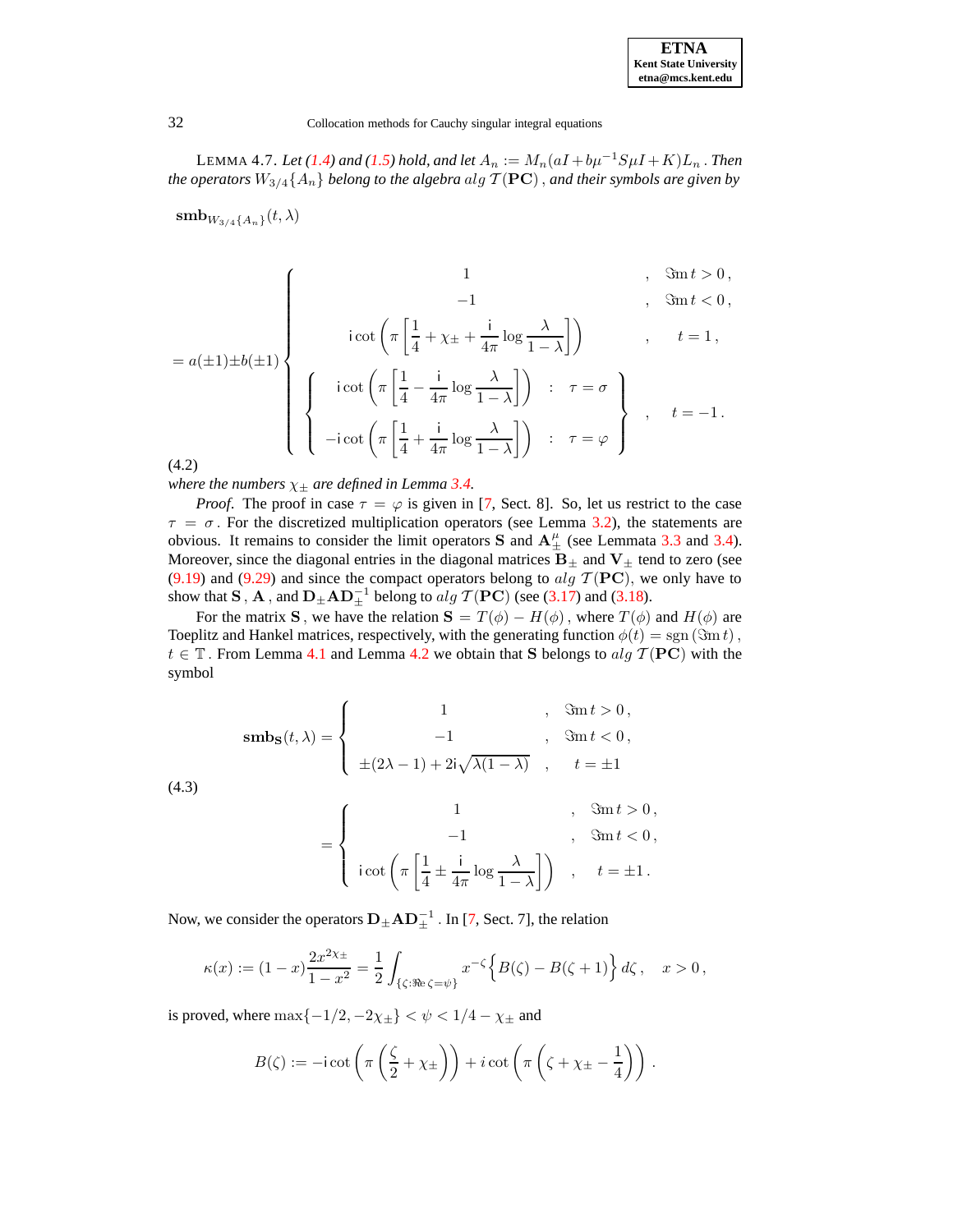Consequently, we get, for  $j \neq k$ ,

$$
\kappa \left( \frac{j + \frac{1}{2}}{k + \frac{1}{2}} \right) = \left( 1 - \frac{j + \frac{1}{2}}{k + \frac{1}{2}} \right) \left( \frac{j + \frac{1}{2}}{k + \frac{1}{2}} \right)^{2\chi_{\pm}} \frac{2}{1 - \frac{\left(j + \frac{1}{2}\right)^2}{\left(k + \frac{1}{2}\right)^2}}
$$

$$
= (k - j) \frac{\left(\frac{j + \frac{1}{2}}{k + \frac{1}{2}}\right)^{2\chi_{\pm}} (2k + 1)}{(k - j)(j + k + 1)},
$$

such that

<span id="page-22-0"></span>
$$
\mathbf{D}_{\pm} \mathbf{A} \mathbf{D}_{\pm}^{-1} = \frac{1}{2} \int_{\{\zeta : \Re e \, \zeta = \psi\}} \left( \frac{1}{\pi i} \frac{\left(\frac{j + \frac{1}{2}}{k + \frac{1}{2}}\right)^{-\zeta} (1 - \delta_{j,k})}{j - k} \right)_{j,k=0}^{\infty} \left\{ B(\zeta) - B(\zeta + 1) \right\} d\zeta.
$$

Obviosly, the matrix  $\left( \frac{1 - \delta_{j,k}}{\sqrt{1 - \delta_{j,k}}} \right)$  $\pi i(j-k)$ <sup>∞</sup>  $j,k=0$ is a Toeplitz matrix, and its generating function  $g(e^{i2\pi s}) = \sum_{l\neq 0} \frac{1}{\pi il} \frac{1}{l} e^{2i\pi ns} = 1-2s$ ,  $0 \le s < 1$ , is piecewise continuous on T and continuous on  $\mathbb{T} \setminus \{1\}$ . Thus, in view of Corollary [4.4,](#page-19-1) for any fixed  $\zeta \in \mathbb{C}$  with  $\Re \zeta = \psi$ , the matrix

$$
T_{\zeta}:=\left(\frac{1}{\pi\mathrm{i}}\frac{\left(\frac{j+\frac{1}{2}}{k+\frac{1}{2}}\right)^{-\zeta}\left(1-\delta_{j,k}\right)}{j-k}\right)_{j,k=0}^{\infty}
$$

belongs to  $alg \mathcal{T}(\mathbf{PC})$ , and its symbol is given by

$$
\mathbf{smb}_{T_{\zeta}}(t,\lambda) = \begin{cases} 1-2s, & t = e^{2i\pi s} \in \mathbb{T} \setminus \{1\}, \\ \frac{\lambda - (1-\lambda)e^{-2i\pi\zeta}}{\lambda + (1-\lambda)e^{-2i\pi\zeta}}, & t = 1 \end{cases}
$$

$$
= \begin{cases} 1-2s, & t = e^{2i\pi s} \in \mathbb{T} \setminus \{1\}, \\ -i\cot\left(\pi\left[\frac{1}{2} + \zeta + \frac{1}{2\pi i}\log\frac{\lambda}{1-\lambda}\right]\right), & t = 1. \end{cases}
$$

Note that the integral in  $(4.4)$  has to be understood in the sence of Bochner (see [\[15\]](#page-64-8)). This is possible since the operator function  $\{\zeta : \Re \zeta = \psi\} \ni \zeta \mapsto T_{\zeta}$  is continuous (see Corollary [4.4\)](#page-19-1) and uniformly bounded and since  $\{\zeta : \Re \zeta = \psi\} \ni \zeta \mapsto B(\zeta) - B(\zeta + 1)$  is a continuous and absolutely integrable function. Consequently, the integral representation  $(4.4)$  proves that the operators  $D_{\pm}AD_{\pm}^{-1}$  are in  $alg\ \mathcal{T}(\mathbf{PC})$  and their symbols are equal to

$$
\begin{split} \textbf{smb}_{\textbf{D}_{\pm}\textbf{AD}_{\pm}^{-1}}(t,\lambda) & = \frac{1}{2}\int_{\{\zeta:\Re\zeta=\psi\}}\textbf{smb}_{T_{\zeta}}(t,\lambda)\Big\{B(\zeta)-B(\zeta+1)\Big\} \ d\zeta \\ & = \frac{1}{2}\left(\int_{\{\zeta:\Re\zeta=\psi\}}\textbf{smb}_{T_{\zeta}}(t,\lambda)B(\zeta) \ d\zeta - \int_{\{\zeta:\Re\zeta=\psi+1\}}\textbf{smb}_{T_{\zeta-1}}(t,\lambda)B(\zeta) \ d\zeta\right). \end{split}
$$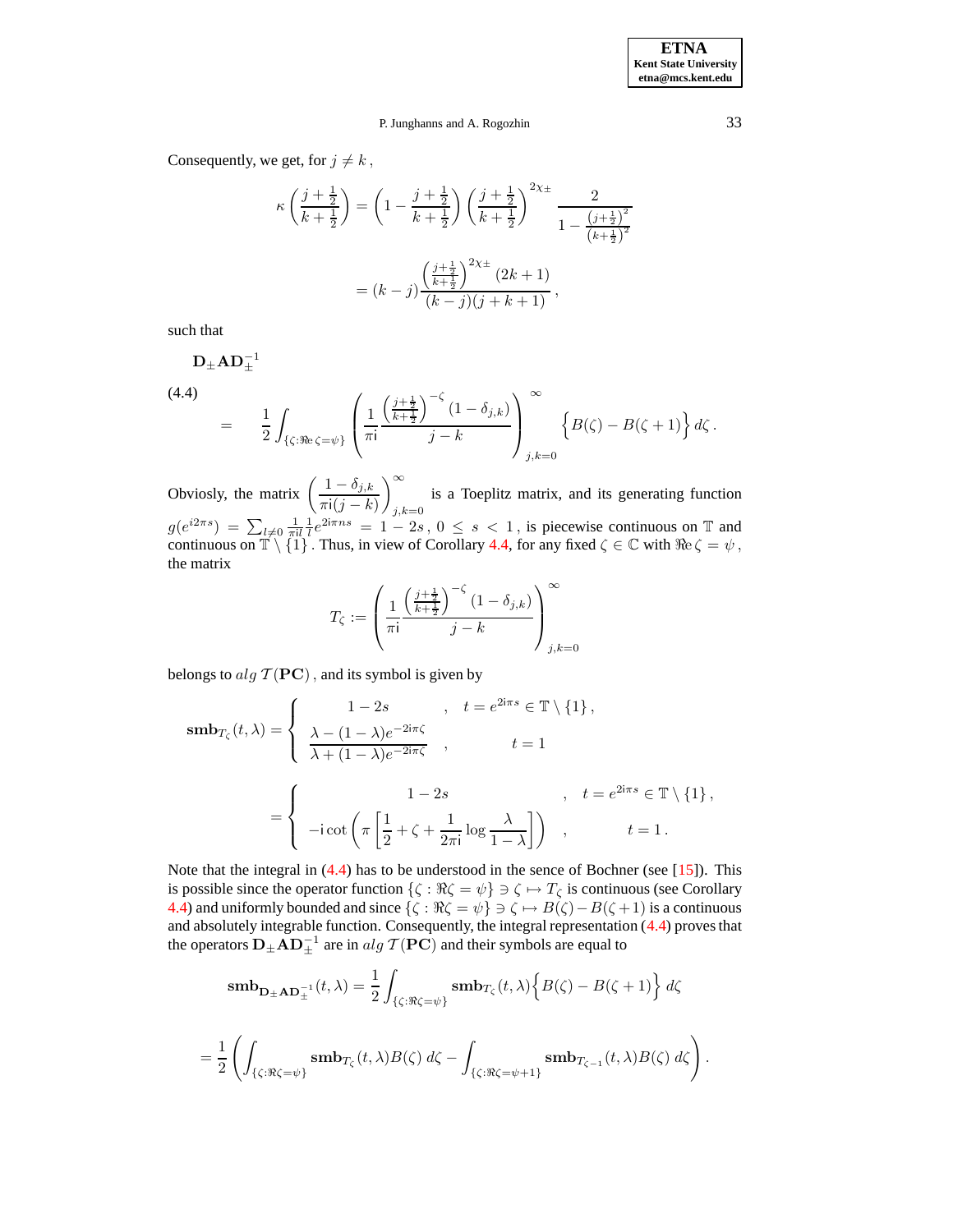We observe that  $\text{smb}_{T_{\zeta}}$  is 1-periodic with respect to the variable  $\zeta$ , such that, applying the residue theorem, we arrive at

<span id="page-23-0"></span> $\textbf{smb}_{\textbf{D}_{\pm}\textbf{AD}_{\pm}^{-1}}(t,\lambda)$  $=\frac{1}{2}$ 2  $\int_{\{\zeta: \Re \zeta = \psi\}} \mathbf{sub}_{T_{\zeta}}(t, \lambda) B(\zeta) d\zeta - \frac{1}{2}$ 2 Z  $\{\zeta:\Re \zeta = \psi + 1\}$  smb $_{T_\zeta}(t, \lambda)B(\zeta) d\zeta$  $= {\bf smb}_{T_{1/4-\chi_{\pm}}}(t,\lambda)$  –  $\sqrt{ }$  $\mathbf{J}$  $\mathbf{I}$ 0 ,  $t \in \mathbb{T} \setminus \{1\}$ , B  $(1)$  $\frac{1}{2}$  + i  $rac{1}{2\pi}$  log  $rac{\lambda}{1-\lambda}$  $1 - \lambda$  $\setminus$  $t = 1$ (4.5) =  $\sqrt{ }$  $\frac{1}{2}$  $\mathbf{I}$  $1 - 2s$ ,  $t = e^{2i\pi s} \in \mathbb{T} \setminus \{1\}$ , i cot  $\int_{\pi}$  $\lceil 1 \rceil$  $\frac{1}{4} + \chi_{\pm} +$ i  $rac{1}{4\pi}$  log  $rac{\lambda}{1-\lambda}$  $1 - \lambda$  $\bigg| \bigg|$ ,  $t = 1$ .

In particular, if  $\chi_\pm=0$  we obtain that the operators  ${\bf D}_\pm{\bf A}{\bf D}_\pm^{-1}$  are equal to the operator  ${\bf A}$  . Therefore  $\mathbf{A} \in alg \mathcal{T}(\mathbf{PC})$  and

<span id="page-23-1"></span>
$$
(4.6) \ \mathbf{smb}_{\mathbf{A}}(t,\lambda) = \begin{cases} 1-2s, & t = e^{2i\pi s} \in \mathbb{T} \setminus \{1\}, \\ i \cot\left(\pi \left[\frac{1}{4} + \frac{i}{4\pi} \log \frac{\lambda}{1-\lambda}\right]\right), & t = 1. \end{cases}
$$

From this we conclude that  $W_{3/4}{A_n} \in alg \mathcal{T}(PC)$ . Moreover, since the symbol of the compact operators  $B_{\pm}$  ,  $D_{\pm}AD_{\pm}^{-1}WV_{\pm}$  , and  $V_{\pm}A^*W$  are zero, we get [\(4.2\)](#page-21-0) in view of  $(4.3)$ ,  $(4.5)$ ,  $(4.6)$  and  $(3.17)$ ,  $(3.18)$ .

**5.** The subalgebra  $\mathcal A$  of the algebra  $\mathcal F$ . In this section we prove that further sequences of approximate operators belong to the algebra  $\mathcal F$ . Using these and the operator sequences of the collocation method, we shall form a  $C^*$ -algebra which is the basic algebra for the stability analysis of the collocation method.

For  $R \in alg \mathcal{T}(\mathbf{PC})$ , using the projections  $P_n$  and the notation Section [2,](#page-2-0) we define the finite sections  $R_n := P_n R P_n \in \mathcal{L}(\text{im } P_n)$  and form the operators  $R_n^{\omega} := (E_n^{\omega})^{-1} R_n E_n^{\omega} L_n$  $\omega \in \{3, 4\}$ , mapping  $\text{im } L_n$  into  $\text{im } L_n$ . We will show that the sequences  $\{R_n^3\}$  and  $\{R_n^4\}$ belong to the algebra  $\mathcal{F}$ .

For  $k, n \in \mathbb{Z}$  and  $n \ge 1$ , let  $\widetilde{\varphi}_k^n = \widetilde{\varphi}_{k,\tau}^n$  denote the characteristic function of the interval

$$
\left\{\begin{array}{ccc}\left[\frac{k-1}{n},\frac{k}{n}\right)&,\;\;\tau=\sigma\,,\\ \left[\frac{k-\frac{1}{2}}{n+1},\frac{k+\frac{1}{2}}{n+1}\right)&,\;\;\tau=\varphi\,,\end{array}\right\}\quad\text{multiplied by}\quad\left\{\begin{array}{ccc}\sqrt{n} &,\;\;\tau=\sigma\,,\\ \sqrt{n+1} &,\;\;\tau=\varphi\,. \end{array}\right.
$$

Then the operators

$$
\widetilde{E}_n : \ell_{\mathbb{Z}}^2 \longrightarrow \mathbf{L}^2(\mathbb{R}), \quad \{\xi_k\}_{k=-\infty}^{\infty} \mapsto \sum_{k=-\infty}^{\infty} \xi_k \widetilde{\varphi}_k^n
$$

and

$$
(\widetilde{E}_n)^{-1} : \text{im } \widetilde{E}_n \longrightarrow \ell_{\mathbb{Z}}^2, \quad \sum_{k=-\infty}^{\infty} \xi_k \widetilde{\varphi}_k^n \mapsto {\{\xi_k\}}_{k=-\infty}^{\infty}
$$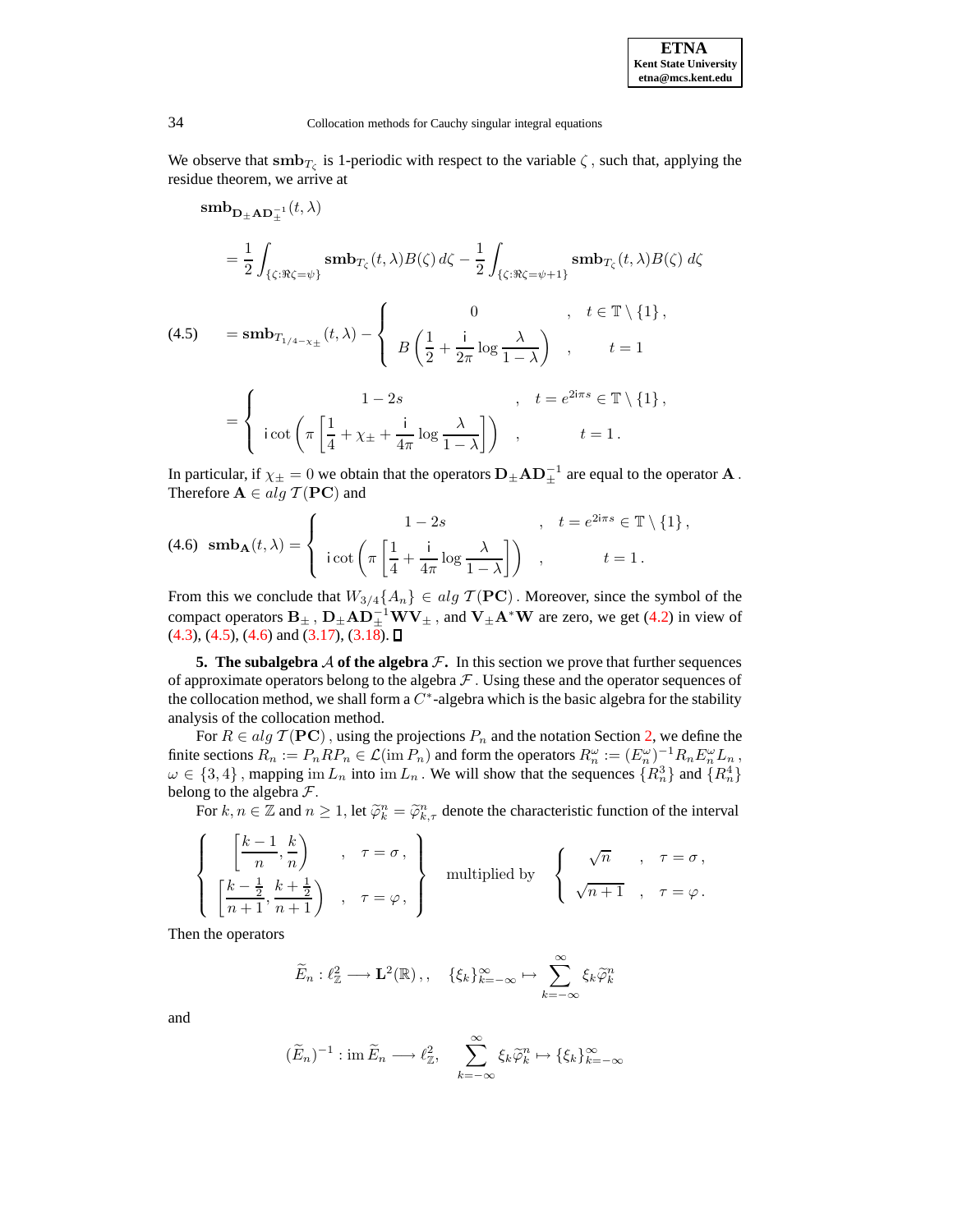act as isometries. By  $\widetilde{L}_n$  we denote the orthogonal projection from  $\mathbf{L}^2(\mathbb{R})$  onto  $\text{im }\widetilde{E}_n$ . LEMMA 5.1 ([\[4\]](#page-64-9), Prop. 2.10). *For any operator*  $R \in alg \mathcal{T}(\mathbf{PC})$  *the sequence* 

$$
\widetilde{E}_n R(\widetilde{E}_n)^{-1} \widetilde{L}_n : \mathbf{L}^2(\mathbb{R}) \longrightarrow \mathbf{L}^2(\mathbb{R})
$$

*is strongly convergent.*

Let  $\widetilde{W} : \ell^2 \longrightarrow \ell^2$ , be defined by  $\widetilde{W}\xi = \left\{(-1)^k \xi_k\right\}_{k=0}^{\infty}$ , and let  $L_n^0$ ,  $W_n^0$ ,  $V_n^0$ ,  $\widetilde{V}_n^0$ , and  $M_n^0$  refer to the operators  $L_n$ ,  $W_n$ ,  $V_n$ ,  $\tilde{V}_n$ , and  $M_n$ , respectively, in the special case  $\alpha = \beta = -\frac{1}{2}$  (i.e.  $\nu = \sigma$ ). In particular,  $V_n^0 : \text{im } L_n^0 \longrightarrow \text{im } P_n$  and  $(V_n^0)^{-1} : \text{im } P_n \longrightarrow$  $\lim L_n^0$  are given by

$$
V_n^0 u = {\omega_n^{\tau}} u(x_{1n}^{\tau}), \ldots, \omega_n^{\tau} u(x_{nn}^{\tau}), 0, 0, \ldots =: {\omega_n^{\tau}} u(x_{k+1,n}^{\tau})\}_{k=0}^{n-1},
$$

with

$$
\omega_n^{\tau} = \sqrt{\widetilde{\omega}_n^{\tau}} = \begin{cases} \sqrt{\frac{\pi}{n}} & , \quad \tau = \sigma \,, \\ \sqrt{\frac{\pi}{n+1}} & , \quad \tau = \varphi \,, \end{cases}
$$

and

$$
(V_n^0)^{-1}\xi = \sum_{k=1}^n \frac{\xi_{k-1}}{\omega_n^{\tau}} \tilde{\ell}_{kn}^{\tau,0}, \quad \tilde{\ell}_{kn}^{\tau,0} = \frac{\varphi \,\ell_{kn}^{\tau}}{\varphi(x_{kn}^{\tau})},
$$

respectively. One can easily check that

<span id="page-24-2"></span><span id="page-24-1"></span>(5.1) 
$$
L_n = \rho^{-1} L_n^0 \rho I, \quad W_n = \rho^{-1} W_n^0 \rho I,
$$

$$
V_n = V_n^0 \rho I, \quad \tilde{V}_n = \tilde{V}_n^0 \rho I, \quad M_n = \rho^{-1} M_n^0 \rho I.
$$

LEMMA 5.2. Let the operators  $V_{n,0}$  be defined by

$$
V_{n,0}: \operatorname{im} L_{n,0} \longrightarrow \operatorname{im} P_n \subset \ell^2 \,, \quad u \mapsto \left\{ \omega_n^{\sigma} u(x_{k+1,n}^{\sigma}) \right\}_{k=0}^{n-1} \,,
$$

*and*

$$
L_{n,0}: \mathbf{L}_{\sigma}^2 \longrightarrow \mathbf{L}_{\sigma}^2, \quad u \mapsto \sum_{k=0}^{n-1} \langle u, T_k \rangle_{\sigma} T_k.
$$

Then the sequences  $\{(V_n^{\sigma})^{-1}V_{n,0}J_{\nu}L_n\}$  and  $\{J_{\nu}^{-1}V_{n,0}^{-1}V_n^{\sigma}L_n\}$  belong to the algebra  $\mathcal{F}_2$ .

*Proof*. The uniform boundedness of these sequences follows from the uniform boundedness of  $\{V_n^{\sigma}\}\,$ ,  $\{(V_n^{\sigma})^{-1}\}$  (comp. the proof of Lemma [2.5\)](#page-6-0) and of  $\{V_{n,0}\}\,$ ,  $\{V_{n,0}^{-1}\}\,$ , where, for  $u \in \text{im } L_{n,0}$ , the equalities

$$
||V_{n,0}u||_{\ell^2}^2 = \frac{\pi}{n} \sum_{k=1}^n |u(x_{kn}^{\sigma})|^2 = \int_{-1}^1 |u(x)|^2 \sigma(x) dx = ||u||_{\sigma}^2
$$

have to be taken into account. Using

$$
(V_n^{\sigma})^{-1} V_{n,0} J_{\nu} L_n u = (V_n^{\sigma})^{-1} V_{n,0} \sum_{k=0}^{n-1} \langle u, \widetilde{u}_k \rangle_{\nu} \gamma_k T_k
$$
  

$$
= \sum_{j=1}^n \rho^{-1} (x_{jn}^{\sigma}) \sum_{k=0}^{n-1} \langle u, \widetilde{u}_k \rangle_{\nu} (J_{\nu} \widetilde{u}_k) (x_{jn}^{\sigma}) \widetilde{\ell}_{jn}^{\sigma}
$$
  

$$
= M_n^{\sigma} \rho^{-1} J_{\nu} L_n u
$$

<span id="page-24-0"></span>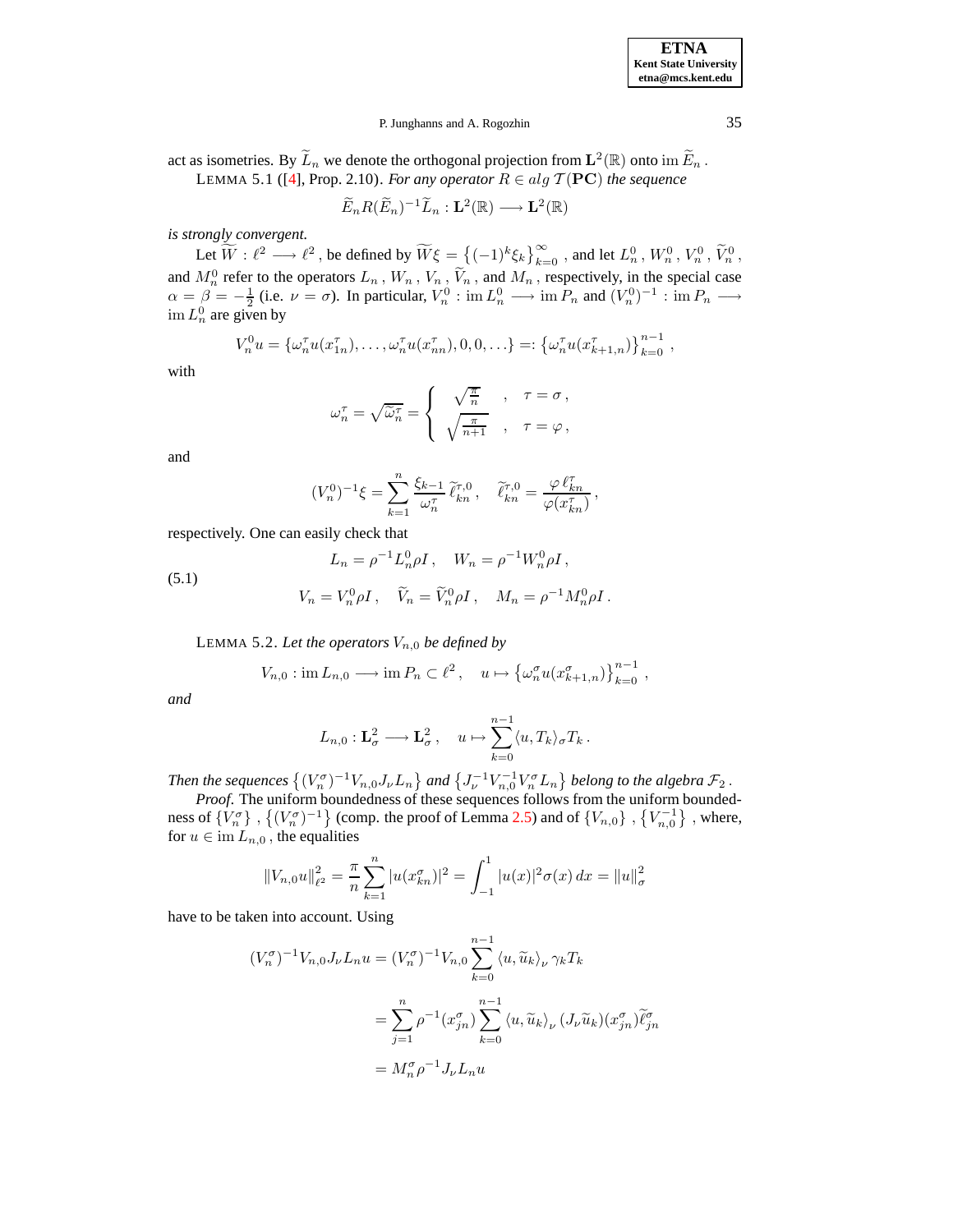and

<span id="page-25-0"></span>
$$
(5.2) \quad J_{\nu}^{-1}V_{n,0}^{-1}V_n^{\sigma}L_n u = J_{\nu}^{-1}\sum_{j=1}^n \rho(x_{jn}^{\sigma})\sum_{k=0}^{n-1} \langle u, \widetilde{u}_k \rangle_{\nu} \widetilde{u}_k(x_{jn}^{\sigma})\ell_{jn}^{\sigma} = J_{\nu}^{-1}L_n^{\sigma}\rho L_n u,
$$

as well as Lemma [2.2](#page-3-0) and Corollary [2.3](#page-3-2) we get, for  $n > m$ ,

$$
(V_n^{\sigma})^{-1}V_{n,0}J_{\nu}L_n\widetilde{u}_m = \gamma_m M_n^{\sigma}\rho^{-1}T_m \longrightarrow \rho^{-1}\gamma_m T_m = \rho^{-1}J_{\nu}\widetilde{u}_m
$$

and

$$
J_{\nu}^{-1}V_{n,0}^{-1}V_n^{\sigma}L_n\widetilde{u}_m = J_{\nu}^{-1}L_n^{\sigma}\rho\widetilde{u}_m \longrightarrow \rho\widetilde{u}_m \quad \text{in} \quad \mathbf{L}_{\nu}^2.
$$

From [\(3.6\)](#page-11-0), [\(3.9\)](#page-12-2), and [\(3.8\)](#page-11-1), for  $n > m$ , we get

$$
W_{n}(V_{n}^{\sigma})^{-1}V_{n,0}J_{\nu}W_{n}L_{n}\tilde{u}_{m}
$$
  
\n
$$
=W_{n}M_{n}\rho^{-1}\gamma_{n-1-m}T_{n-1-m}
$$
  
\n
$$
=\sum_{j=0}^{n-1}\alpha_{n-1-j,n}^{\sigma}(\rho^{-1}\gamma_{n-1-m}T_{n-1-m})\tilde{u}_{j}
$$
  
\n
$$
=\sum_{j=0}^{n-1}\varepsilon_{n-1-j,n}\frac{\pi}{n}\sum_{k=1}^{n}\rho(x_{kn}^{\sigma})\gamma_{n-1-m}T_{n-1-m}(x_{kn}^{\sigma})\tilde{u}_{n-1-j}(x_{kn}^{\sigma})\tilde{u}_{j}
$$
  
\n
$$
=\sum_{j=0}^{n-1}\varepsilon_{n-1-j,n}\frac{\pi}{n}\sum_{k=1}^{n}\rho(x_{kn}^{\sigma})\tilde{u}_{m}(x_{kn}^{\sigma})\gamma_{j}T_{j}(x_{kn}^{\sigma})\tilde{u}_{j}
$$
  
\n
$$
=\sum_{j=0}^{n-1}\frac{\pi}{n}\sum_{k=1}^{n}\rho(x_{kn}^{\sigma})\tilde{u}_{m}(x_{kn}^{\sigma})T_{j}(x_{kn}^{\sigma})J_{\nu}^{-1}T_{j}=J_{\nu}^{-1}L_{n}^{\sigma}\rho\tilde{u}_{m}.
$$

Consequently, due to [\(5.2\)](#page-25-0),

$$
W_n(V_n^{\sigma})^{-1}V_{n,0}J_{\nu}W_nL_n = J_{\nu}^{-1}L_n^{\sigma}\rho L_n = J_{\nu}^{-1}V_{n,0}^{-1}V_nL_n
$$

and

$$
W_n J_\nu^{-1} V_{n,0}^{-1} V_n W_n L_n = (V_n^{\sigma})^{-1} V_{n,0} J_\nu L_n,
$$

and the strong convergence of these sequences follows from the previous part of the proof.

Taking into account Lemma [2.4](#page-5-1) and the fact that  $V_{n,0}^* = V_{n,0}^{-1}$  one can easily conclude the strong convergence of the respective sequences of adjoint operators.

LEMMA 5.3. *For any operator*  $R \in alg \mathcal{T}(\mathbf{PC})$ , *the sequences*  $\{R_n^3\}$  *and*  $\{R_n^4\}$  *belong to the algebra*  ${\cal F}$  *. If*  $R$  *is the Toeplitz operator*  $(\hat{g}_{j-k})_{j,k=0}^\infty$  *then* 

$$
W_3(R_n^3) = W_4(R_n^4) = R, \quad W_4(R_n^3) = W_3(R_n^4) = \widetilde{R}, \quad \widetilde{R} := (\hat{g}_{k-j})_{j,k=0}^{\infty}.
$$

*Proof.* In case of  $\tau = \varphi$  the statements of the lemma have already been proved in [\[7,](#page-64-0) Lemma 4.1 (ii)]. Nevertheless, here we give a proof for both cases by other means.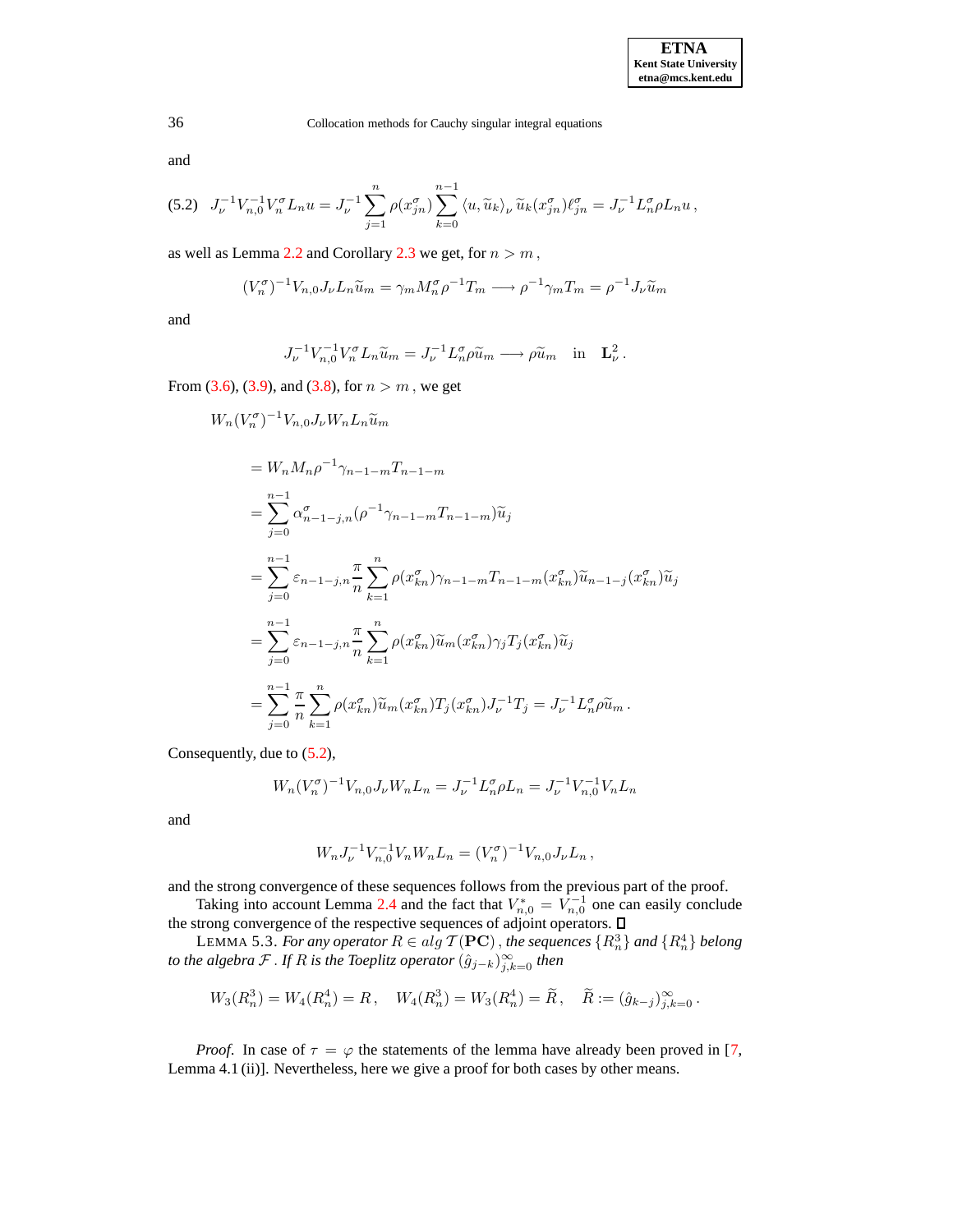**ETNA Kent State University etna@mcs.kent.edu**

.

# P. Junghanns and A. Rogozhin 37

For  $k = 1, \ldots, n$ , define functions  $\varphi_{k,\tau}^n : [-1,1] \longrightarrow \mathbb{R}$  by

$$
\varphi_{k,\sigma}^n(x) = \begin{cases} \sqrt{\frac{n}{\pi}} , & \cos\frac{k}{n}\pi \le x < \cos\frac{k-1}{n}\pi \text{,} \\ 0 , & \text{otherwise,} \end{cases}
$$

and

$$
\varphi_{k,\varphi}^n(x) = \begin{cases} \sqrt{\frac{n+1}{\pi}} & , \quad \cos\frac{k+\frac{1}{2}}{n+1}\pi \leq x < \cos\frac{k-\frac{1}{2}}{n+1}\pi, \\ 0 & , \qquad \text{otherwise,} \end{cases}
$$

and let by  $T_n^{\tau}$ ,  $S_n^{\tau}$  :  $\mathbf{L}_{\sigma}^2 \longrightarrow \mathbf{L}_{\sigma}^2$  refer to the operators

$$
T_n^\tau = \frac{1}{\omega_n^\tau} \sum_{k=1}^n \langle u, \varphi_{k, \tau}^n \rangle_\sigma \widetilde{\ell}_{kn}^{\tau, 0} = (V_n^0)^{-1} \left\{ \langle u, \varphi_{k+1, \tau}^n \rangle_\sigma \right\}_{k=0}^{n-1}, \quad S_n^\tau u = \sum_{k=1}^n \langle u, \varphi_{k, \tau}^n \rangle_\sigma \varphi_{k, \tau}^n.
$$

Then, in view of the uniform boundedness of  $(V_n^0)^{-1}$  (see [\(2.3\)](#page-5-4) and the proof of Lemma [2.5\)](#page-6-0),

$$
||T_n^{\tau}u||_{\sigma}^2 \leq C \sum_{k=1}^n |\langle u, \varphi_{k,\tau}^n \rangle_{\sigma}|^2 = C ||S_n^{\sigma}u||_{\sigma}^2 \leq C ||u||_{\sigma}^2,
$$

i.e. the sequence  $\{T_n^{\tau}\}\subset \mathcal{L}(\mathbf{L}_{\sigma}^2)$  is uniformly bounded. Moreover, for the characteristic function  $u = \chi_{[x,y]}$  of an interval  $[x,y] \subset [-1,1]$ , we have

$$
\left| \langle u, \varphi_{k,\sigma}^n \rangle_{\sigma} - \sqrt{\frac{\pi}{n}} u(x_{kn}^{\sigma}) \right| = \left| \sqrt{\frac{n}{\pi}} \int_{\frac{k-1}{n}\pi}^{\frac{k}{n}\pi} \left[ u(\cos s) - u\left( \cos \frac{2k-1}{2n}\pi \right) \right] ds \right|
$$
  

$$
\leq \begin{cases} 0, & x, y \notin \left( \cos \frac{k}{n}\pi, \cos \frac{k-1}{n}\pi \right), \\ \sqrt{\frac{\pi}{n}}, & \text{otherwise,} \end{cases}
$$

as well as

$$
\left| \langle u, \varphi_{k,\varphi}^n \rangle_{\sigma} - \sqrt{\frac{\pi}{n+1}} u(x_{kn}^{\varphi}) \right| = \left| \sqrt{\frac{n+1}{\pi}} \int_{\frac{k-\frac{1}{2}}{n+1}\pi}^{\frac{k+\frac{1}{2}}{n+1}\pi} \left[ u(\cos s) - u \left( \cos \frac{k\pi}{n+1} \right) \right] ds \right|
$$
  

$$
\leq \begin{cases} 0 & , x, y \notin \left( \cos \frac{k+\frac{1}{2}}{n+1}\pi, \cos \frac{k-\frac{1}{2}}{n+1}\pi \right), \\ \sqrt{\frac{\pi}{n+1}} & , \end{cases}
$$
 otherwise,

which implies

$$
||T_n^{\tau}u - M_n^0 u||_{\sigma}^2 = \left\| (V_n^0)^{-1} \left\{ \langle u, \varphi_{k+1,\tau}^n \rangle_{\sigma} - \omega_n^{\tau} u(x_{kn}^{\tau}) \right\}_{k=0}^{n-1} \right\|_{\sigma}^2 \leq C \frac{2\pi}{n}
$$

Consequently,  $T_n^{\tau}u \longrightarrow u$  in  $\mathbf{L}^2_{\sigma}$  for all  $u \in \mathbf{L}^2_{\sigma}$ . In particular, we get the equivalences  $(\xi_k^n \in \mathbb{C})$ 

$$
\sum_{k=1}^{n} \xi_k^n \widetilde{\ell}_{kn}^{\tau,0} \longrightarrow u \quad \text{in} \quad \mathbf{L}_{\sigma}^2 \iff \lim_{n \to \infty} \left\| \sum_{k=1}^{n} \xi_k^n \widetilde{\ell}_{kn}^{\tau,0} - T_n^{\tau} u \right\|_{\sigma} = 0
$$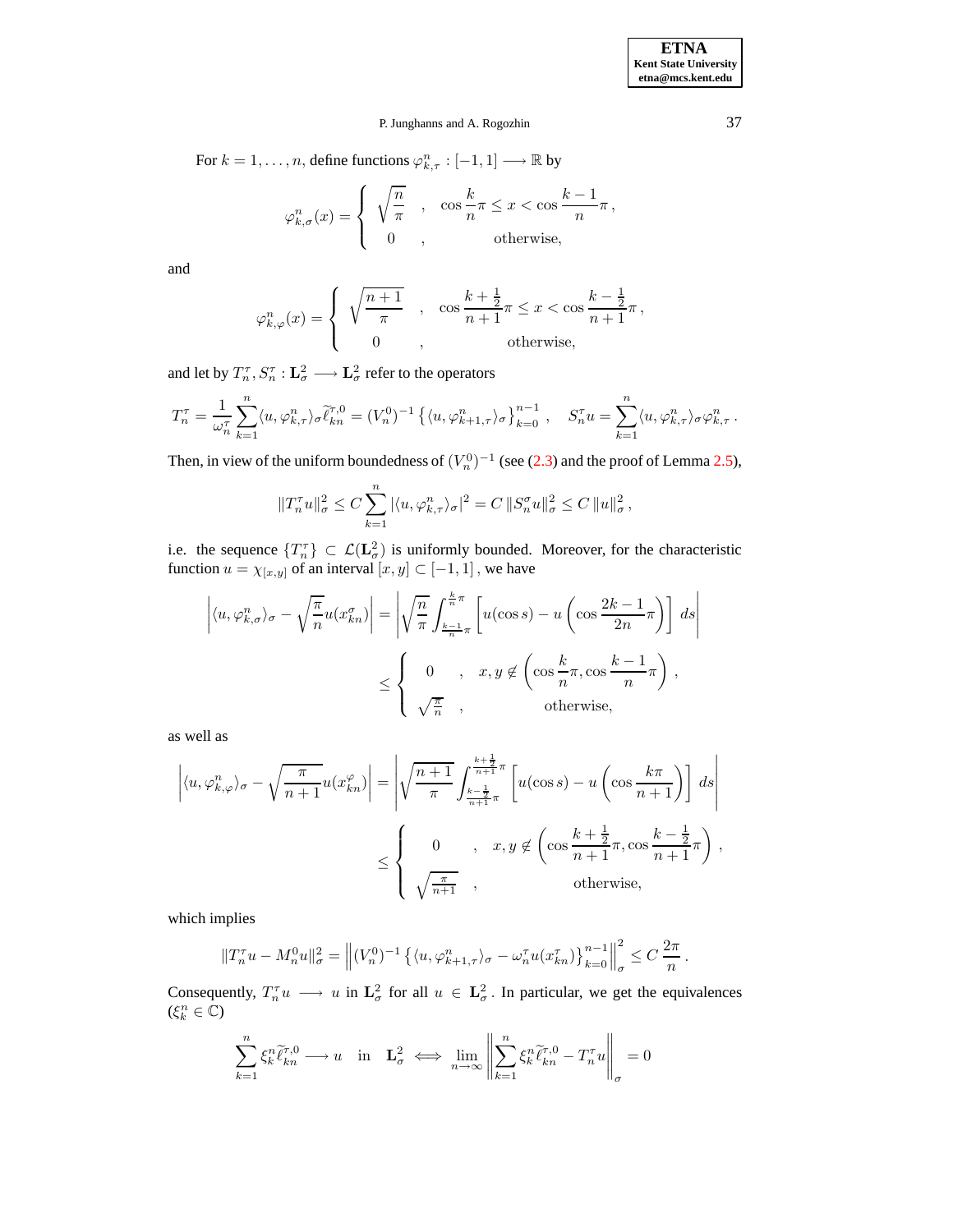$$
\iff \lim_{n \to \infty} \sum_{k=1}^{n} \left| \omega_n^{\tau} \xi_k^n - \langle u, \varphi_{k,\tau}^n \rangle_{\sigma} \right|^2 = 0
$$

$$
\iff \lim_{n \to \infty} \left\| \sum_{k=1}^{n} \omega_n^{\tau} \xi_k^n \varphi_{k,\tau}^n - S_n^{\tau} u \right\|_{\sigma} = 0
$$

$$
\iff \omega_n^{\tau} \sum_{k=1}^{n} \xi_k^n \varphi_{k,\tau}^n \longrightarrow u \quad \text{in} \quad \mathbf{L}_{\sigma}^2.
$$

Since  $T_n^{\tau} \longrightarrow I$  in  $\mathbf{L}_{\sigma}^2$ , the convergence  $(V_n^0)^{-1} R_n(V_n^0) L_n^0 u \longrightarrow g$  in  $\mathbf{L}_{\sigma}^2$  for some  $u \in \mathbf{L}_{\sigma}^2$ is equivalent to

$$
(V_n^0)^{-1} R_n V_n^0 T_n^{\tau} u = (V_n^0)^{-1} R_n \left\{ \langle u, \varphi_{k+1,\tau}^n \rangle_{\sigma} \right\}_{k=0}^{n-1} \longrightarrow g \text{ in } \mathbf{L}_{\sigma}^2
$$

and so, due to the previous considerations, equivalent to

<span id="page-27-0"></span>(5.3) 
$$
\sum_{j=1}^n \sum_{k=1}^n r_{j-1,k-1} \langle u, \varphi_{k,\tau}^n \rangle_{\sigma} \varphi_{j,\tau}^n \longrightarrow g \text{ in } \mathbf{L}_{\sigma}^2,
$$

where  $R = [r_{jk}]_{j,k=0}^{\infty}$ .

The mapping  $T: \mathbf{L}^2_\sigma \longrightarrow \mathbf{L}^2(0,1)$  defined by  $(Tu)(s) = \sqrt{\pi}u(\cos \pi s)$  is an isometrical isomorphism, whereby  $T\varphi_{k,\tau}^n = \widetilde{\varphi}_{k,\tau}^n$ ,  $k = 1, \ldots, n$  . Consequently, [\(5.3\)](#page-27-0) is equivalent to

<span id="page-27-1"></span>(5.4) 
$$
\chi_{[0,1]} \sum_{j \in \mathbb{Z}} \sum_{k \in \mathbb{Z}} r_{j-1,k-1} \langle \chi_{[0,1]} T u, \widetilde{\varphi}_{k,\tau}^n \rangle_{\mathbf{L}^2(\mathbb{R})} \widetilde{\varphi}_{j,\tau}^n \to \chi_{[0,1]} T g \text{ in } \mathbf{L}^2(\mathbb{R}).
$$

The left-hand side of [\(5.4\)](#page-27-1) can be written as  $\chi_{[0,1]} \tilde{E}_n R(\tilde{E}_n)^{-1} \tilde{L}_n \chi_{[0,1]} T u$ , and Lemma [5.1](#page-24-0) guarantees the convergence of this sequence. Hence, we have proved that the strong limit of  $(V_n^0)^{-1}R_nV_n^0L_n^0$  in  $\mathbf{L}^2_{\sigma}$  exists. Since  $\rho I : \mathbf{L}^2_{\sigma} \longrightarrow \mathbf{L}^2_{\sigma}$  is an isometrical isomorphism, the strong convergence of  $V_n^{-1}R_nV_nL_n = \rho^{-1}(V_n^0)^{-1}R_nV_n^0L_n^0\rho I$  in  $\mathbf{L}^2_{\nu}$  follows, where we have used  $(5.1)$ .

To prove the convergence of  $\{W_n R_n^3 W_n\}$ , we remark that by definitions and by taking into account [\(3.8\)](#page-11-1) and

$$
\widetilde{u}_{n-1-m}(x_{kn}^{\varphi}) = (-1)^{k+1} \widetilde{u}_m(x_{kn}^{\varphi}),
$$

<span id="page-27-2"></span>we find that, for  $u \in \mathbf{L}^2_{\nu}$ , the relations

$$
V_n W_n u = V_n \left( \sum_{m=0}^{n-1} \langle u, \widetilde{u}_m \rangle_{\nu} \widetilde{u}_{n-1-m} \right)
$$
  
= 
$$
\left\{ \omega_n^{\tau} \rho(x_{k+1,n}^{\tau}) \sum_{m=0}^{n-1} \langle u, \widetilde{u}_m \rangle_{\nu} \widetilde{u}_{n-1-m}(x_{k+1,n}^{\tau}) \right\}_{k=0}^{n-1}
$$

(5.5)

$$
= \left\{ (-1)^{k} \omega_n^{\tau} \sum_{m=0}^{n-1} \langle u, \widetilde{u}_m \rangle_{\nu} \left\{ \begin{array}{c} (J_{\nu} \widetilde{u}_m)(x_{k+1,n}^{\sigma}) \\ \rho(x_{k+1,n}^{\tau}) \widetilde{u}_m(x_{k+1,n}^{\varphi}) \end{array} \right\} \right\}_{k=0}^{n-1}
$$

$$
= \left\{ \begin{array}{c} \widetilde{W}V_{n,0}J_{\nu}L_n u , \quad \tau = \sigma , \\ \widetilde{W}V_n L_n u , \quad \tau = \varphi , \end{array}
$$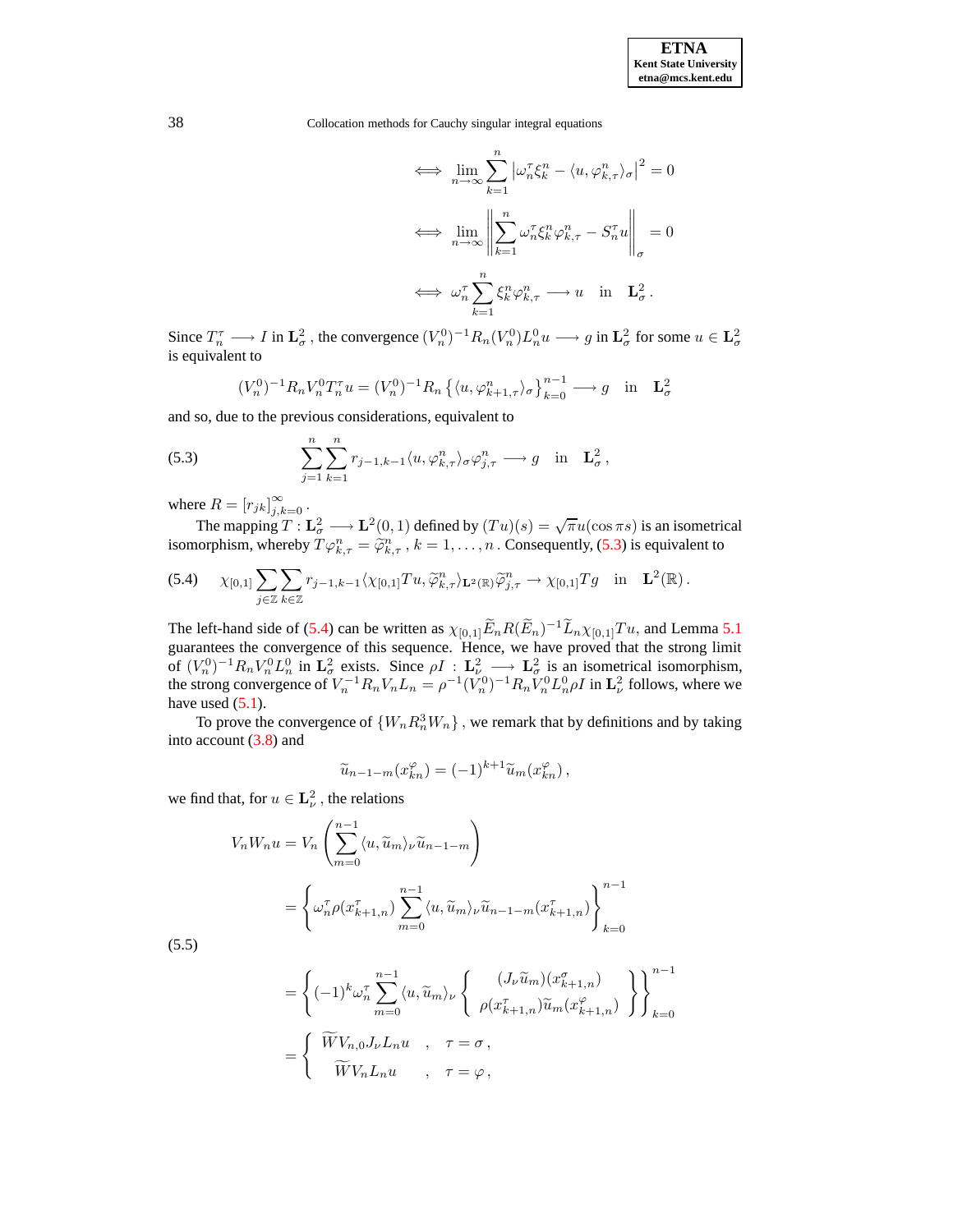**ETNA Kent State University etna@mcs.kent.edu**

### P. Junghanns and A. Rogozhin 39

are valid, where the operators  $V_{n,0}$  are defined in Lemma [5.2.](#page-24-2) Consequently, for  $\xi \in \text{im } P_n$ , we have

$$
W_n V_n^{-1} \xi = \begin{cases} J_{\nu}^{-1} (V_{n,0})^{-1} \widetilde{W} \xi , & \tau = \sigma , \\ V_n^{-1} \widetilde{W} \xi , & \tau = \varphi , \end{cases}
$$

and

<span id="page-28-0"></span>(5.6) 
$$
W_n V_n^{-1} R_n V_n W_n = \begin{cases} J_{\nu}^{-1} (V_{n,0})^{-1} P_n \widetilde{W} R \widetilde{W} P_n V_{n,0} J_{\nu} L_n , & \tau = \sigma , \\ V_n^{-1} P_n \widetilde{W} R \widetilde{W} P_n V_n L_n , & \tau = \varphi . \end{cases}
$$

In case  $R = (\hat{g}_{j-k})_{j,k=0}^{\infty}$  is a Toeplitz matrix with generating function  $g(t) = \sum_{j=0}^{\infty}$ k∈Z  $\hat{g}_k t^k$  ,

 $t \in \mathbb{T}$ , we get  $\widetilde{W}R\widetilde{W} = R_{-}$ , where  $R_{-}$  is the Toeplitz matrix with the generating function  $g(-t)$ . Hence, since  $\widetilde{W}^2 = I$ ,  $\widetilde{W}R\widetilde{W} \in alg \mathcal{T} (PC)$  if  $R \in alg \mathcal{T} (PC)$ . Thus, by [\(5.6\)](#page-28-0) and Lemma [5.2](#page-24-2) we get the existence of  $W_2\{R_n^3\}$ .

Obviously,

$$
V_n R_n^3 V_n^{-1} P_n = V_n V_n^{-1} P_n R P_n V_n V_n^{-1} P_n = P_n R P_n \longrightarrow R \text{ in } \ell^2
$$

for each  $R \in alg \mathcal{T}(\mathbf{PC})$ . In view of [\(2.3\)](#page-5-4) we have

$$
\widetilde{V}_n R_n^3 \widetilde{V}_n^{-1} P_n = \widetilde{V}_n V_n^{-1} P_n R P_n V_n \widetilde{V}_n^{-1} P_n = \widetilde{W}_n P_n R \widetilde{W}_n P_n .
$$

In case of  $R = (\hat{g}_{j-k})_{j,k=0}^{\infty}$  this is equal to  $P_n \overline{R} P_n$  with  $\overline{R} = (\hat{g}_{k-j})_{j,k=0}^{\infty}$ . Morover, it is well known that  $\widetilde{W}_n P_n R \widetilde{W}_n P_n$  converges strongly in  $\ell^2$  for each  $R \in alg \mathcal{T}(\mathbf{PC})$  (comp. [\[1,](#page-64-6) Cor. 7.14]).

The strong convergence for the respective sequences of adjoint operators can now be proved with the help of  $(2.4)$ , Lemma [2.4,](#page-5-1) and the relations

$$
W_n L_{n-1} = (L_n - L_0) W_n , \quad L_{n-1} W_n = W_n (L_n - L_0) .
$$

The proof for  $\{R_n^4\}$  is analogous.

By A we denote the smallest  $C^*$ -subalgebra of  $\mathcal F$  generated by all sequences of the ideal  $J$ , by all sequences  $\{R_n^{\omega}\}\$  with  $\omega \in \{3, 4\}$  and  $R \in alg \mathcal{T}(\mathbf{PC})$ , and by all sequences of the form  $\{M_n(aI + b\mu^{-1}S\mu I)L_n\}$ ,  $a, b \in \mathbf{PC}$ , where  $\mu := v^{\gamma,\delta}$  satisfies [\(1.4\)](#page-1-2) and [\(1.5\)](#page-1-3). We shall check the invertibility of the coset  $\{A_n\} + \mathcal{J}$  (of the collocation sequence) in  $\mathcal{F}/\mathcal{J}$  (see Theorem [2.9\)](#page-7-1) by checking the invertibility in the quotient algebra  $A/\mathcal{J}$ . For  $\{A_n\} \in \mathcal{F}$ , we write  $\{A_n\}^o$  for the coset  $\{A_n\} + \mathcal{J} \in \mathcal{F}/\mathcal{J}$ .

**6. Application of the local principle of Allan and Douglas.** In this section we show that the set  $C := \{ \{M_n f L_n \}^o : f \in \mathbb{C}[-1,1] \}$  forms a subalgebra contained in the center of the quotient algebra  $A/J$ . This result will enable us to apply the local principle of Allan and Douglas in order to prove the invertibility of an element of  $A/J$ . Moreover, by  $A_0$ we will denote the smallest  $C^*$ -subalgebra of  $\mathcal F$  which contains all sequences of the form  ${M_n(aI + b\mu^{-1}S\mu I)L_n}$ ,  $a, b \in \mathbf{PC}$ ,  $\mu = v^{\gamma, \delta}$  satisfying [\(1.4\)](#page-1-2) and [\(1.5\)](#page-1-3), and all sequences from the ideal  $\mathcal{J}$ .

**6.1. A** Subalgebra in the center of the quotient algebra  $A/\mathcal{J}$ . At first, we prove some auxiliary results.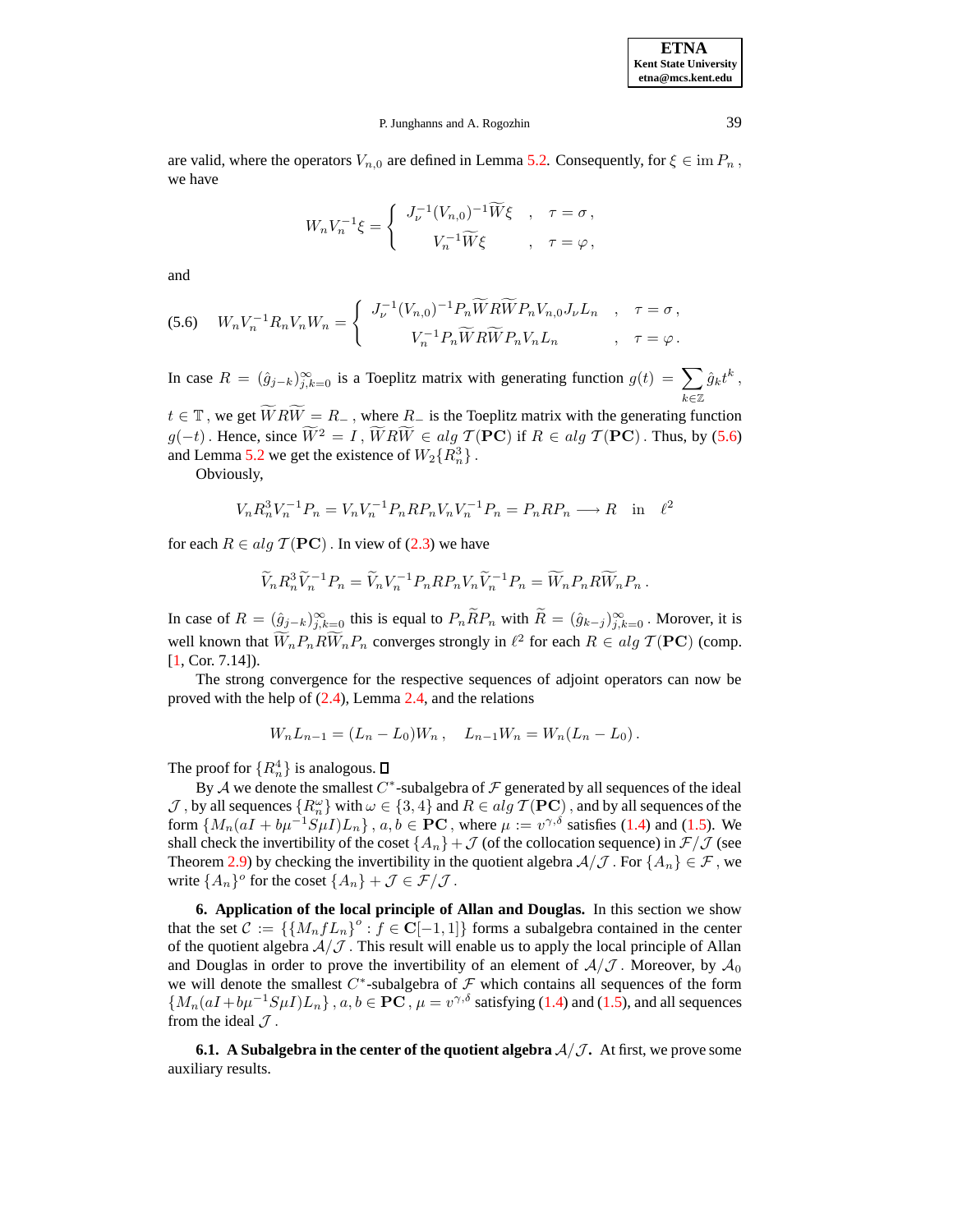| <b>ETNA</b>                  |
|------------------------------|
| <b>Kent State University</b> |
| etna@mcs.kent.edu            |

LEMMA 6.1. *Suppose*  $\chi^s$  *and*  $\chi^b$  *are continuous functions over*  $[-1, 1]$  *such that, for*  $x \in [-1,1]$  ,  $|\chi^s(x)|, |\chi^b(x)| \in [0,1]$  , such that  $\chi^s$  has a small support with  $\sup p[\chi^s \circ \cos] \subset$  $[t - \varepsilon^s, t + \varepsilon^s]$ , where cos *is considered as a function defined on*  $[0, \pi]$ , *and such that*  $\chi^b$  *has a* support with  $\sup p[x^b \circ \cos] \cap [t - \varepsilon^b, t + \varepsilon^b] = \emptyset$  . *Then, for any*  $R \in alg \, \mathcal{T}(\mathbf{PC})$  and for  $a$ *ny*  $\varepsilon > 0$  , there exists a constant  $C$  such that  $\varepsilon^b/\varepsilon^s > C$  implies the locality property

$$
\left\| (\chi^b(x_{j+1,n}^{\tau}) \delta_{j,k})_{j,k=0}^{n-1} R_n \left( \chi^s(x_{j+1,n}^{\tau}) \delta_{j,k} \right)_{j,k=0}^{n-1} \right\|_{\mathcal{L}(\ell^2)} \leq \varepsilon,
$$
  

$$
\left\| (\chi^s(x_{j+1,n}^{\tau}) \delta_{j,k})_{j,k=0}^{n-1} R_n \left( \chi^b(x_{j+1,n}^{\tau}) \delta_{j,k} \right)_{j,k=0}^{n-1} \right\|_{\mathcal{L}(\ell^2)} \leq \varepsilon.
$$

*Moreover, if the support of*  $\chi^s$  *satisfies*  $\supp [\chi^s \circ \cos] \subset [t - \varepsilon^s, t + \varepsilon^s] \subset [0, \pi - \varepsilon^b]$ , *then we get*

$$
\left\| (I - P_n)RP_n \left( \chi^s(x_{j+1,n}^{\tau}) \delta_{j,k} \right)_{j,k=0}^{n-1} \right\|_{\mathcal{L}(\ell^2)} \leq \varepsilon,
$$
  

$$
\left\| \left( \chi^s(x_{j+1,n}^{\tau}) \delta_{j,k} \right)_{j,k=0}^{n-1} P_n R(I - P_n) \right\|_{\mathcal{L}(\ell^2)} \leq \varepsilon.
$$

The proof is independently of the choice of  $\tau$  and can be found in the proof of [\[7,](#page-64-0) Lemma 4.1 (i)].

LEMMA 6.2. *Let*

$$
T(\phi) = \left(\frac{1 - (-1)^{j-k}}{\pi i (j-k)}\right)_{j,k=0}^{\infty}
$$

*be the Toeplitz matrix with the generating function*  $\phi = \text{sgn}\mathfrak{Sm}t$ ,  $t \in \mathbb{T}$ , *and let*  $\chi$ ,  $\tilde{\chi}$  *be continuous functions with*  $\sup p \chi$ ,  $\sup p \widetilde{\chi} \subset (-1, 1)$ . *Then the sequence* 

$$
\{M_n^{\sigma} \chi L_n [M_n^{\sigma} \rho^{-1} S \rho L_n - [T(\phi)]_n^3] M_n^{\sigma} \tilde{\chi} L_n\}
$$

*belongs to the ideal*  $\mathcal{J}_2 \subset \mathcal{J}^{\sigma}$  .

*Proof.* In view of  $(3.14)$  we have

<span id="page-29-0"></span>
$$
M_n^{\sigma} \rho^{-1} S \rho L_n - [T(\phi)]_n^3 = (V_n^{\sigma})^{-1} \left\{ \frac{1 - (-1)^{j+k}}{2} \left( \frac{2}{\pi i (j-k)} - \frac{\cos \frac{j-k}{2n} \pi}{n i \sin \frac{j-k}{2n} \pi} \right) \right\}_{j,k=0}^{n-1}
$$
\n
$$
(6.1)
$$

(6.1)

$$
-\frac{1+(-1)^{j+k}}{2}\left(\frac{\cos\frac{j+k-1}{2n}\pi}{n!\sin\frac{j+k-1}{2n}\pi}\right)_{j,k=0}^{n-1}V_n^{\sigma}L_n.
$$

Now we define functions  $k^1(t, s)$  and  $k^2(t, s)$  on  $[0, \pi]^2$  by

$$
k^{1}(t,s) := \frac{\chi(\cos t)\widetilde{\chi}(\cos s)}{\pi i \rho(\cos t)\vartheta(\cos s)} \left[\frac{1}{t-s} - \frac{\cos\frac{t-s}{2}}{\sin\frac{t-s}{2}}\right]
$$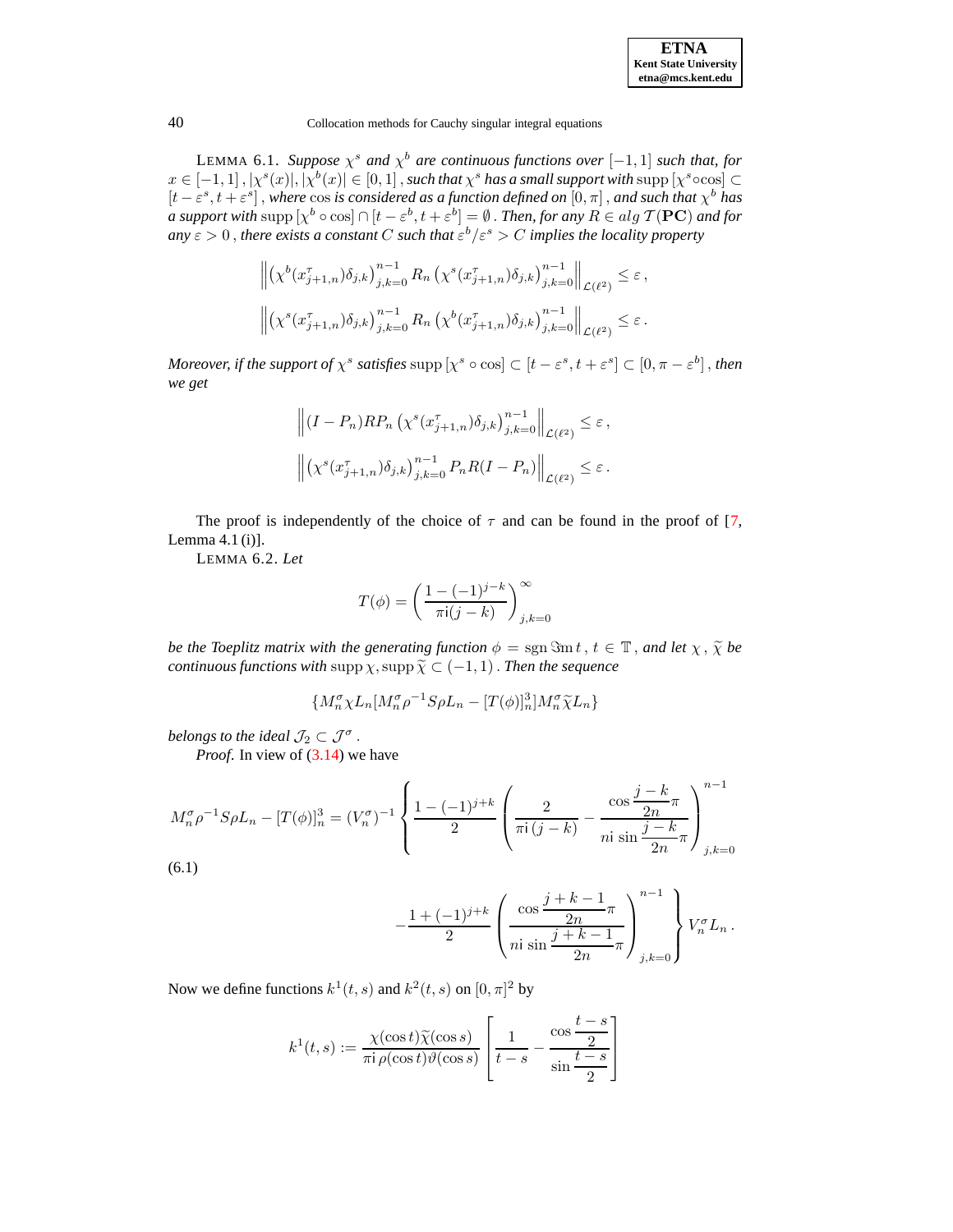and

$$
k^{2}(t,s):=\frac{\chi(\cos t)\widetilde{\chi}(\cos s)}{\pi \mathrm{i} \,\rho(\cos t)\vartheta(\cos s)}\,\frac{\cos\frac{t+s}{2}}{\sin\frac{t+s}{2}}\,.
$$

Clearly, these functions are continuous, and the integral operators  $K^1$  and  $K^2$  with the kernels  $k^1$ ( $\arccos x$ ,  $\arccos y$ ) and  $k^2$ ( $\arccos x$ ,  $\arccos y$ ), respectively, can be approximated by quadrature methods  $K_n^1, K_n^2 \in \mathcal{L}(\text{im } L_n)$  such that

<span id="page-30-0"></span>(6.2) 
$$
K_n^1 = M_n^{\sigma} \chi L_n(V_n^{\sigma})^{-1} \left( \frac{2}{\pi i (j-k)} - \frac{\cos \frac{j-k}{2n} \pi}{n i \sin \frac{j-k}{2n} \pi} \right)_{j,k=0}^{n-1} V_n^{\sigma} L_n M_n^{\sigma} \widetilde{\chi} L_n,
$$

<span id="page-30-1"></span>(6.3) 
$$
K_n^2 = M_n^{\sigma} \chi L_n (V_n^{\sigma})^{-1} \left( \frac{\cos \frac{j+k-1}{2n} \pi}{n \sin \frac{j+k-1}{2n} \pi} \right)_{j,k=0}^{n-1} V_n^{\sigma} L_n M_n^{\sigma} \widetilde{\chi} L_n,
$$

and  $\{K_n^1\}, \{K_n^2\} \in \mathcal{J}_2$  (see Lemma [2.10\)](#page-8-0). Furthermore, in view of [\(5.5\)](#page-27-2), we obtain

$$
P_n\widetilde{W}P_n = V_{n,0}J_{\nu}W_nV_n^{-1}P_n
$$
 and  $P_n\widetilde{W}P_n = V_nW_nJ_{\nu}^{-1}V_{n,0}^{-1}P_n$ .

Using these relations together with  $(6.1)$ ,  $(6.2)$ , and  $(6.3)$ , we can write

$$
M_n^{\sigma} \chi L_n [M_n \rho^{-1} S \rho L_n - [T(\phi)]_n^3] M_n \tilde{\chi} L_n
$$
  
=  $\frac{1}{2} [K_n^1 - K_n^2] - \frac{1}{2} (V_n^{\sigma})^{-1} V_{n,0} J_\nu W_n [K_n^1 + K_n^2] W_n J_\nu^{-1} V_{n,0}^{-1} V_n^{\sigma} L_n.$ 

Now, the assertion of the lemma follows immediately from Lemma [5.2.](#page-24-2)  $\square$ 

LEMMA 6.3. *Let*  $M_{\pm 1}$  *be the operators defined in Lemma [4.5,](#page-19-0) and let*  $\chi$ *,*  $\widetilde{\chi}$  *be continuous functions* with supp  $\chi$ , supp  $\widetilde{\chi} \subset (-1, 1)$ . *Then the sequences* 

$$
\{M_n^{\sigma} \chi L_n [M_{\pm 1}]_n^3 M_n^{\sigma} \widetilde{\chi} L_n\}
$$

*belong to the ideal*  $\mathcal{J}_2 \subset \mathcal{J}^{\sigma}$ . *Proof*. Setting

$$
k(x, y) = \frac{\chi(x)\widetilde{\chi}(y)}{\rho(x)\vartheta(y)} m\left(\frac{\arccos x}{\arccos y}\right) \frac{1}{\arccos y},
$$

the operator  $\{M_{n}^{\sigma}\chi L_{n}[M_{+1}]_{n}^{3}M_{n}^{\sigma}\tilde{\chi}L_{n}\}$  takes the form  $K_{n}$  of Lemma [2.10](#page-8-0) and, consequently,  $\{M_{n}^{\sigma}\chi L_{n}[M_{+1}]_{n}^{3}M_{n}^{\sigma}\tilde{\chi}L_{n}\}\in\mathcal{J}_{2}\subset\mathcal{J}^{\sigma}$ .<br>The graph family is analyzed on  $\Pi$ 

The proof for  $M_{-1}$  is analogous.  $\square$ 

In case of  $\tau = \varphi$ , the following lemma can be found in [\[7,](#page-64-0) Lemma 5.1]. Taking into account the previous results of the present section, the proof in case  $\tau = \sigma$  is completely analogous.

 $\textrm{LEMMA }$  6.4. *For*  $f \in \mathbf{C}[-1,1]$  , *the coset*  $\{M_nfL_n\}^o$  *belongs to the center of*  $\mathcal{A}/\mathcal{J}$  .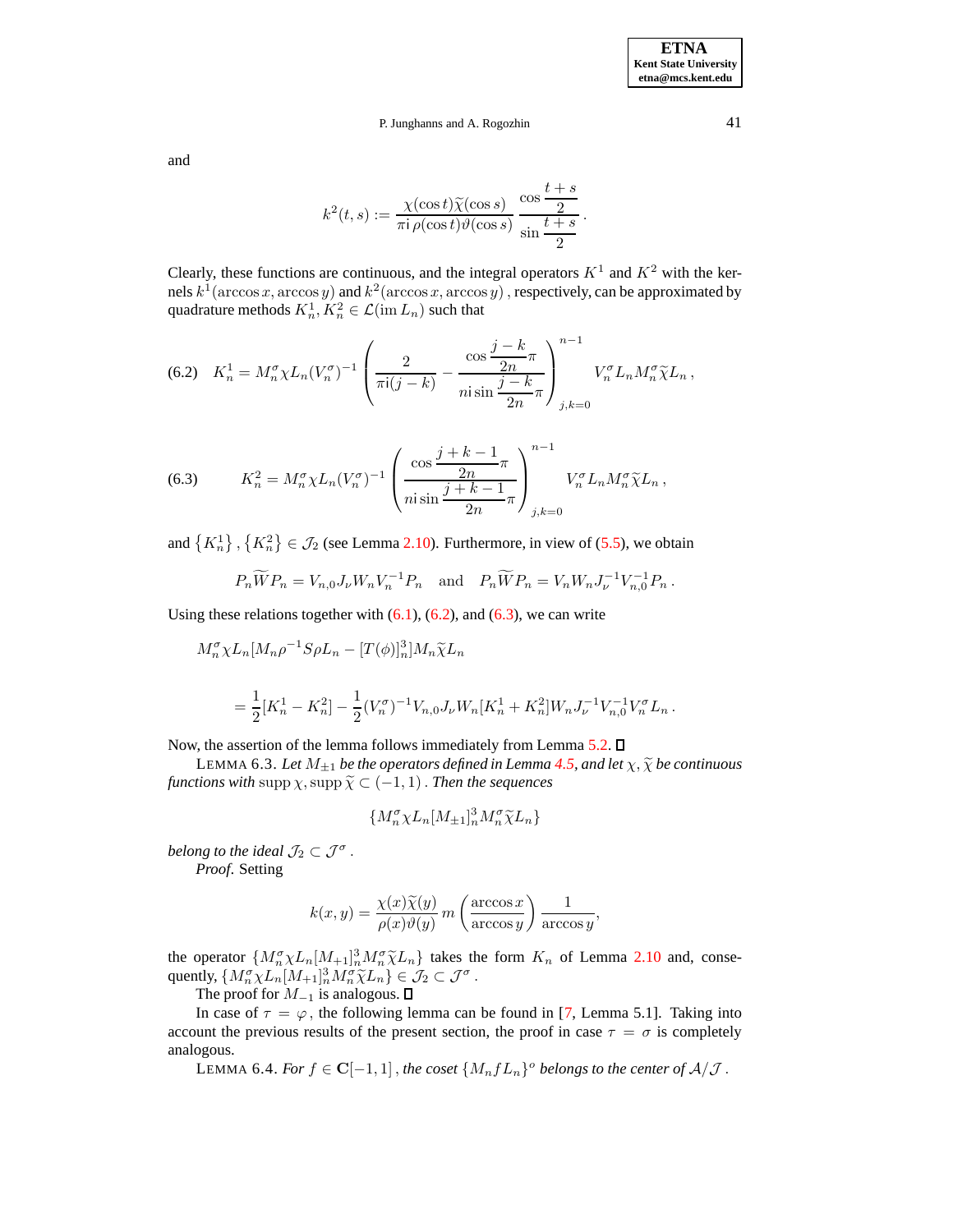

Due to the last lemma the set  $C = \left\{ \left\{ M_n f L_n \right\}^o : f \in \mathbf{C}[-1,1] \right\}$  forms a  $C^*$ -subalgebra of the center of  $\mathcal{A}/\mathcal{J}$ . This subalgebra is \*-isomorphic to  $\mathbf{C}[-1,1]$  via the isomorphism  $\{M_nfL_n\}$ <sup>o</sup>  $\mapsto f$ , and, consequently, the maximal ideal space of C is equal to  $\{I_{\tau} : \tau \in [-1,1]\}$  with  $I_t := \{\{M_nfL_n\}^\circ : f \in \mathbf{C}[-1,1], f(t) = 0\}$ . By  $\mathcal{J}_t$  we denote the smallest closed ideal of  $A/J$  which contains  $\mathcal{I}_t$ , i.e.  $\mathcal{I}_t$  is equal to

<span id="page-31-0"></span>
$$
\text{clos}_{\mathcal{A}/\mathcal{J}}\left\{\sum_{j=1}^m \{A_n^j M_n f_j L_n\}^o : \{A_n^j\} \in \mathcal{A}, f_j \in \mathbf{C}[-1,1], f_j(t) = 0, m = 1, 2, \ldots\right\}.
$$

The local principle of Allan and Douglas claims the following.

THEOREM 6.5. *The ideal*  $\mathcal{J}_t$  *is a proper ideal in*  $A/\mathcal{J}$  *for all*  $t \in [-1,1]$ . An element  ${A_n}$ <sup>o</sup> of  $A/J$  is invertible if and only if  ${A_n}$ <sup>o</sup> +  $\mathcal{J}_t$  is invertible in  $(A/J)/\mathcal{J}_t$  for all  $t \in [-1, 1].$ 

<span id="page-31-2"></span>**6.2. The local invertibility at the points**  $t \in (-1, 1)$ . This section is devoted to the invertibility of  $\{A_n\}$ <sup>o</sup> +  $\mathcal{J}_{\tau}$  in  $(\mathcal{A}/\mathcal{J})/\mathcal{J}_t$  for t in the interior of the interval  $[-1,1]$  (see Theorem [6.5\)](#page-31-0).

LEMMA 6.6. Let  $\{A_n\} \in \mathcal{A}_0$ . If the limit operator  $W_1\{A_n\} : L^2_{\nu} \longrightarrow L^2_{\nu}$  is Fredholm *then the coset*  $\{A_n\}^o + \mathcal{J}_t$  *is invertible in*  $(\mathcal{A}/\mathcal{J})/\mathcal{J}_t$  *for*  $t \in (-1,1)$ .

*Proof.* The case  $\tau = \varphi$  is considered in [\[7,](#page-64-0) Section 6]. Since the proof of the lemma in case of  $\tau = \sigma$  is completely analogous we give only an outline of it. We fix a  $t \in (-1, 1)$  and set

$$
h_t(x) := \begin{cases} 0 & \text{if } -1 \le x \le t, \\ 1 & \text{if } t < x \le 1. \end{cases}
$$

The subalgebra of  $(\frac{\mathcal{A}}{\mathcal{J}})/\mathcal{J}_t$  containing all cosets  $\{M_n^{\sigma}(aI + b\mu^{-1}S\mu I)L_n\}^o + \mathcal{J}_t$  is generated by  $e = \{L_n\}^o + \mathcal{J}_t$ ,

$$
p := \frac{1}{2} \left( \{ L_n \}^o + \{ M_n^{\sigma} \rho^{-1} S \rho L_n \}^o \right) + \mathcal{J}_t \,, \text{ and } q := \{ M_n^{\sigma} h_t L_n \}^0 + \mathcal{J}_t \,.
$$

Obviously, q is a selfadjoint projection. We prove that the same is true for  $p$ . We have ([\[7,](#page-64-0)  $(6.4)$ ]

<span id="page-31-1"></span>(6.4) 
$$
\rho^{-1} S \rho \varphi \rho^{-1} S \rho I = \varphi I + K_0, \quad K_0 u = -\frac{1}{\sqrt{2}} \langle u, \widetilde{u}_0 \rangle_{\nu} \rho^{-1} T_0.
$$

Due to  $(3.1)$  we can write

$$
M_n^{\sigma} \varphi \rho^{-1} S \rho L_n u = M_n^{\sigma} \varphi \rho^{-1} S \rho \sum_{k=0}^{n-1} \langle u, \widetilde{u}_k \rangle_{\nu} \widetilde{u}_k
$$
  

$$
= i M_n^{\sigma} \vartheta \sum_{k=0}^{n-1} \langle u, \widetilde{u}_k \rangle_{\nu} T_{k+1} = i M_n^{\sigma} \vartheta \sum_{k=0}^{n-2} \langle u, \widetilde{u}_k \rangle_{\nu} T_{k+1}
$$
  

$$
= \varphi \rho^{-1} S \rho L_{n-1} u = \varphi \rho^{-1} S \rho (L_n - W_n L_1 W_n) u.
$$

Together with  $(6.4)$ , we get the identity

$$
M_n^{\sigma} \rho^{-1} S \rho L_n M_n^{\sigma} \varphi \rho^{-1} S \rho L_n = M_n^{\sigma} (\varphi I + K_0)(L_n - W_n L_1 W_n)
$$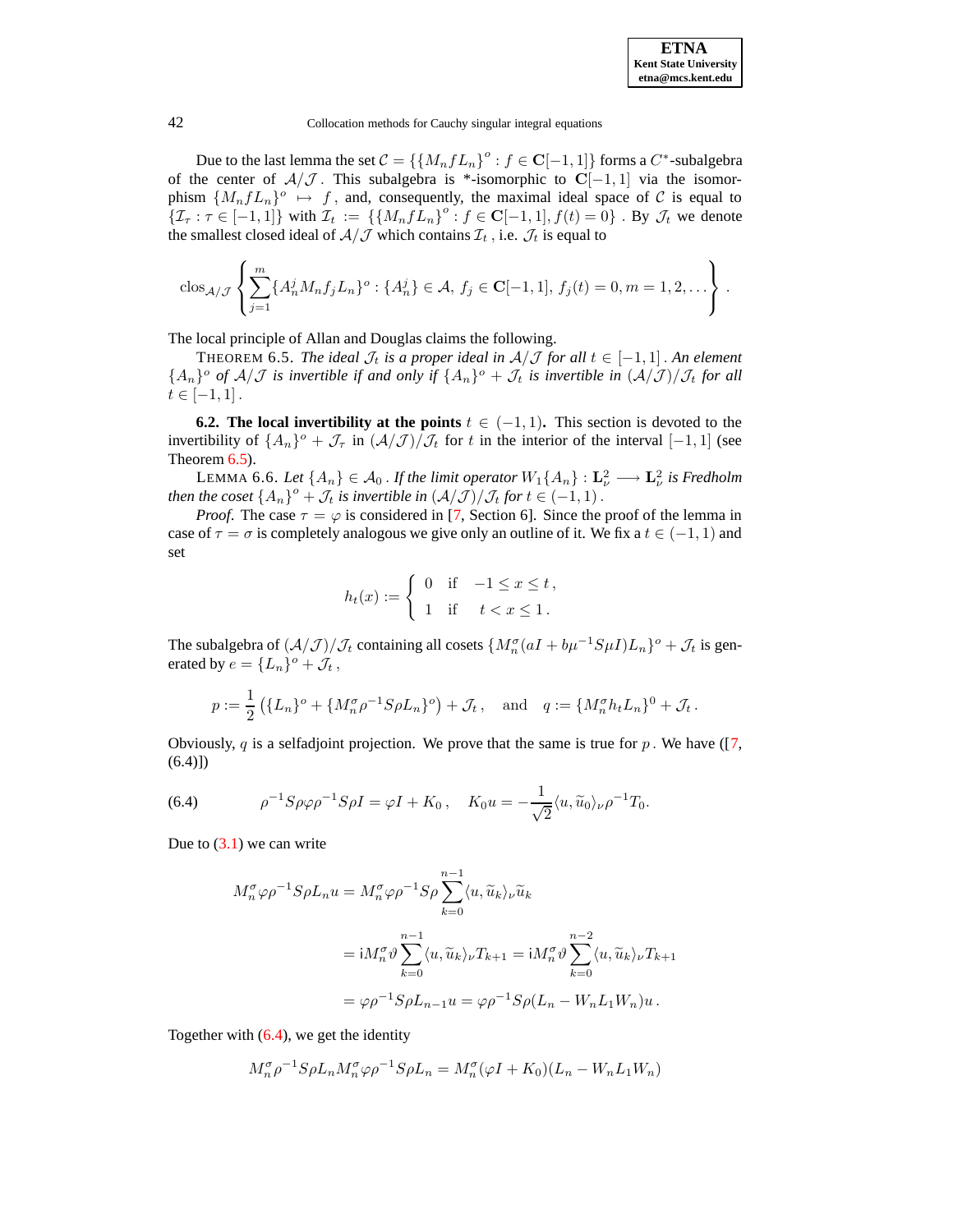and, consequently,

$$
\{M_n^{\sigma}\rho^{-1}S\rho L_n\}^o \{M_n^{\sigma}\rho^{-1}S\rho L_n\}^o + \mathcal{J}_t
$$
  

$$
= \frac{1}{\varphi(\tau)} \{M_n^{\sigma}\rho^{-1}S\rho L_n\}^o \{M_n^{\sigma}\varphi\rho^{-1}S\rho L_n\}^o + \mathcal{J}_t
$$
  

$$
= \frac{1}{\varphi(\tau)} \{M_n^{\sigma}(\varphi I + K_0)(L_n - W_n L_1 W_n)\}^o + \mathcal{J}_t
$$
  

$$
= \frac{1}{\varphi(\tau)} \{M_n^{\sigma}\varphi L_n\}^o + \mathcal{J}_t = \{L_n\}^o + \mathcal{J}_t.
$$

Hence,  $p^2 = p$ . Now, the proof of  $p^* = p$  and also the proof of the fact that the spectrum of pqp in  $(\mathcal{A}/\mathcal{J})/\mathcal{J}_t$  coincides with the interval [−1, 1] are the same as in the case of  $\tau = \varphi$ . It remains to apply the so-called two-projections lemma (comp. [\[7,](#page-64-0) Lemma 7.1]) and the Fredholm criteria for singular integral operators with piecewise continuous coefficients (see  $[3]$ .  $\Box$ 

**6.3. The local invertibility for**  $t = \pm 1$ . In this section we analyze the invertibility of  $\{A_n\}$ <sup>o</sup> +  $\mathcal{J}_{\pm 1}$  in  $(\mathcal{A}/\mathcal{J})/\mathcal{J}_{\pm 1}$  (see Theorem [6.5\)](#page-31-0) and show that the invertibility of the operators  $W_3\{A_n\}$  and  $W_4\{A_n\}$  imply the invertibility of  $\{A_n\}^o + \mathcal{J}_{+1}$  and  $\{A_n\}^o + \mathcal{J}_{-1}$ in  $\left(\frac{\mathcal{A}}{\mathcal{J}}\right)/\mathcal{J}_{\pm 1}$ , respectively. For symmetry reasons, we may restrict our considerations to the invertibility of  $\{A_n\}$ <sup>o</sup> +  $\mathcal{J}_1$  in  $(\mathcal{A}/\mathcal{J})/\mathcal{J}_1$ .

<span id="page-32-1"></span>The proof of the following lemma does not depend on the choice of  $\tau$  and can be found in [\[7,](#page-64-0) Lemma 7.2, i)].

LEMMA 6.7. *Suppose*  $R \in alg \mathcal{T}(\mathbf{PC})$  *is invertible and consider the sequence*  $R_n^3$ , *then the* coset  $\{[R^{-1}]_n^3\}$ <sup>o</sup> +  $\mathcal{J}_1$  *is the inverse of*  $\{R_n^3\}$ <sup>o</sup> +  $\mathcal{J}_1$  *in*  $(\mathcal{A}/\mathcal{J})/\mathcal{J}_1$ .

Let C<sub>1</sub> denote the class of continuous functions  $f : [-1, 1] \rightarrow [0, 1]$  satisfying  $f(1) = 1$ .

<span id="page-32-0"></span>LEMMA 6.8. Let a sequence  $\{C_n\} \in A$  be the sum of two sequences  $\{A_n\}$  and  $\{B_n\}$ *and assume that*

$$
\inf_{f \in \mathbf{C}_1} \inf_{\{J_n\} \in \mathcal{J}} \sup_{n \in \mathbb{N}} \left\| [M_n f L_n] A_n [M_n f L_n] + J_n L_n \right\|_{\mathcal{L}(\mathbf{L}^2_\nu)} = 0
$$

*and*

$$
\inf_{f \in \mathbf{C}_1} \inf_{\{J_n\} \in \mathcal{J}} \sup_{n \in \mathbb{N}} \left\| [M_n f L_n] B_n [M_n f L_n] + J_n L_n \right\|_{\mathcal{L}(\mathbf{L}^2_\nu)} = 0.
$$

*Then*  $\{C_n\}^o \in \mathcal{J}_1$ .

*Proof.* Due to the assumptions we have that, for each  $\varepsilon > 0$  there are functions  $f_{A,\varepsilon}, f_{B,\varepsilon} \in \mathbf{C}_1$  and sequences  $\{J_n^{A,\varepsilon}\}, \{J_n^{B,\varepsilon}\}\in \mathcal{J}$  , such that, for all  $n \in \mathbb{N}$ ,

$$
\left\| [M_n f_{A,\varepsilon} L_n] A_n [M_n f_{A,\varepsilon} L_n] + J_n^{A,\varepsilon} L_n \right\|_{\mathcal{L}(\mathbf{L}^2_\nu)} \leq \varepsilon,
$$
  

$$
\left\| [M_n f_{B,\varepsilon} L_n] B_n [M_n f_{B,\varepsilon} L_n] + J_n^{B,\varepsilon} L_n \right\|_{\mathcal{L}(\mathbf{L}^2_\nu)} \leq \varepsilon.
$$

For  $n \in \mathbb{N}$ , it follows

$$
\Big\|[M_nf_{A,\varepsilon}f_{B,\varepsilon}L_n](A_n+B_n)[M_nf_{A,\varepsilon}f_{B,\varepsilon}L_n]
$$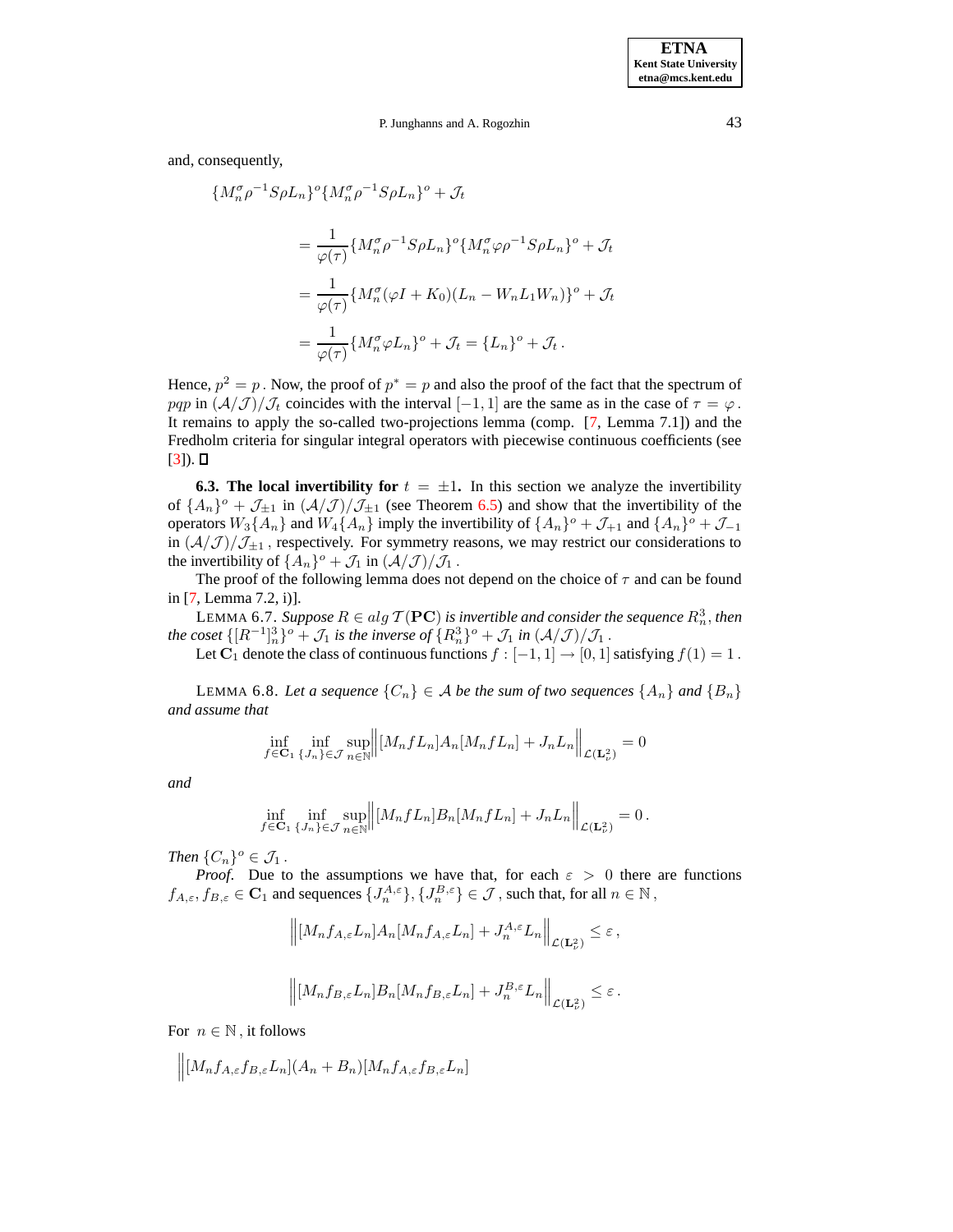| <b>ETNA</b>                  |
|------------------------------|
| <b>Kent State University</b> |
| etna@mcs.kent.edu            |

$$
+[M_nf_{B,\varepsilon}L_n]J_n^{A,\varepsilon}[M_nf_{B,\varepsilon}L_n]+[M_nf_{A,\varepsilon}L_n]J_n^{B,\varepsilon}[M_nf_{A,\varepsilon}L_n]\bigg\|_{\mathcal{L}(\mathbf{L}^2_\nu)}\le\;\text{const}\; \varepsilon\,,
$$

Consequently,

$$
\inf_{f \in \mathbf{C}_1} \left\| \{ M_n f L_n \}^o \{ C_n \}^o \{ M_n f L_n \}^o \right\|_{\mathcal{A}/\mathcal{J}} = 0
$$

<span id="page-33-7"></span>and  $\{C_n\}^o \in \mathcal{J}_1$ .

**LEMMA 6.9.** *Suppose* [\(1.4\)](#page-1-2) *and* [\(1.5\)](#page-1-3) *to be fulfilled and consider*  $A_n = M_n[aI +]$  $b\mu^{-1}S\mu I + K[L_n \text{ as well as } R := W_3\{A_n\}$ . *Then the cosets*  $\{R_n^3\}^\circ + J_1$  and  $\{A_n\}^\circ + J_1$ *coincide. In particular,*  $\{A_n\}$ <sup> $o$ </sup> +  $\mathcal{J}_1$  *is invertible if*  $R$  *is invertible.* 

*Proof.* The proof of this lemma in case of  $\tau = \varphi$  is given in [\[7,](#page-64-0) Lemma 7.2, iii)]. The case  $\tau = \sigma$  can be treated very analogous.

We have to prove that  $\{R_n^3 - A_n\}$ <sup>o</sup> belongs to  $\mathcal{J}_1$ . In view of Lemma [6.8,](#page-32-0) it is enough to show that (see Lemmata  $3.2$ ,  $3.3$ , and  $3.4$ )

<span id="page-33-0"></span>(6.5) 
$$
\left\{ [a(1)I]_n^3 - M_n a L_n \right\}^o \in \mathcal{J}_1,
$$

<span id="page-33-1"></span>(6.6) 
$$
\left\{ [\mathbf{S}]_n^3 - M_n \rho^{-1} S \rho L_n \right\}^0 \in \mathcal{J}_1,
$$

<span id="page-33-6"></span>(6.7) 
$$
\inf_{f \in \mathbf{C}_1} \inf_{\{J_n\} \in \mathcal{J}} \sup_{n \in \mathbb{N}} \left\| M_n f L_n V_n^{-1} \mathbf{B}_n V_n M_n f L_n + J_n L_n \right\|_{\mathcal{L}(\mathbf{L}^2_\nu)} = 0,
$$

<span id="page-33-5"></span>
$$
\inf_{f \in \mathbf{C}_1} \inf_{\{J_n\} \in \mathcal{J}} \sup_{n \in \mathbb{N}} \left\| M_n f L_n V_n^{-1} \mathbf{D}_n \mathbf{A}_n \mathbf{D}_n^{-1} \mathbf{W}_n \mathbf{V}_n V_n M_n f L_n + J_n L_n \right\|_{\mathcal{L}(\mathbf{L}^2_\nu)} = 0,
$$
\n(6.8)

<span id="page-33-4"></span>(6.9) 
$$
\inf_{f \in \mathbf{C}_1} \inf_{\{J_n\} \in \mathcal{J}} \sup_{n \in \mathbb{N}} \left\| M_n f L_n V_n^{-1} \mathbf{V}_n \mathbf{A}_n^* \mathbf{W}_n V_n M_n f L_n + J_n L_n \right\|_{\mathcal{L}(\mathbf{L}^2_\nu)} = 0,
$$

<span id="page-33-3"></span>
$$
(6.10) \quad \inf_{f \in \mathbf{C}_1} \inf_{\{J_n\} \in \mathcal{J}} \sup_{n \in \mathbb{N}} \left\| M_n f L_n V_n^{-1} [\mathbf{A}_n - P_n \mathbf{A} P_n] V_n M_n f L_n + J_n L_n \right\|_{\mathcal{L}(\mathbf{L}^2_\nu)} = 0,
$$

<span id="page-33-2"></span>(6.11) 
$$
\inf_{f \in \mathbf{C}_1} \inf_{\{J_n\} \in \mathcal{J}} \sup_{n \in \mathbb{N}} \left\| M_n f L_n V_n^{-1} [\mathbf{F}_n - P_n \mathbf{F} P_n] V_n M_n f L_n + J_n L_n \right\|_{\mathcal{L}(\mathbf{L}^2_\nu)} = 0
$$

with  $\mathbf{F}_n = \mathbf{D}_n \mathbf{A}_n \mathbf{D}_n^{-1}$  and  $\mathbf{F} = \mathbf{D}_+ \mathbf{A} \mathbf{D}_+^{-1}$ , since the operators  $\mathbf{B}_+$ ,  $\mathbf{V}_+ \mathbf{A}^* \mathbf{W}$ , and  $D_+AD_+^{-1}WV_+$  are compact (see [\(9.19\)](#page-51-0), [\(9.29\)](#page-54-0) and comp. the beginning of the proof of Lemma [4.7\)](#page-21-0).

Due to  $\lim_{t\to 1} a(t) = a(1)$  we have

$$
\inf_{f \in \mathbf{C}_1} \left\| \left\{ M_n f L_n \right\}^o \left\{ [a(1)I]_n^3 - M_n a L_n \right\}^o \right\|_{\mathcal{A}/\mathcal{J}} \n\leq C \inf_{f \in \mathbf{C}_1} \sup_{n \in \mathbb{N}} \left\| \left( f(x_{k+1,n}^\sigma) [a(1) - a(x_{k+1,n}^\sigma)] \delta_{j,k} \right)_{j,k=0}^{n-1} \right\|_{\mathcal{L}(\ell^2)} = 0,
$$

and [\(6.5\)](#page-33-0) is proved.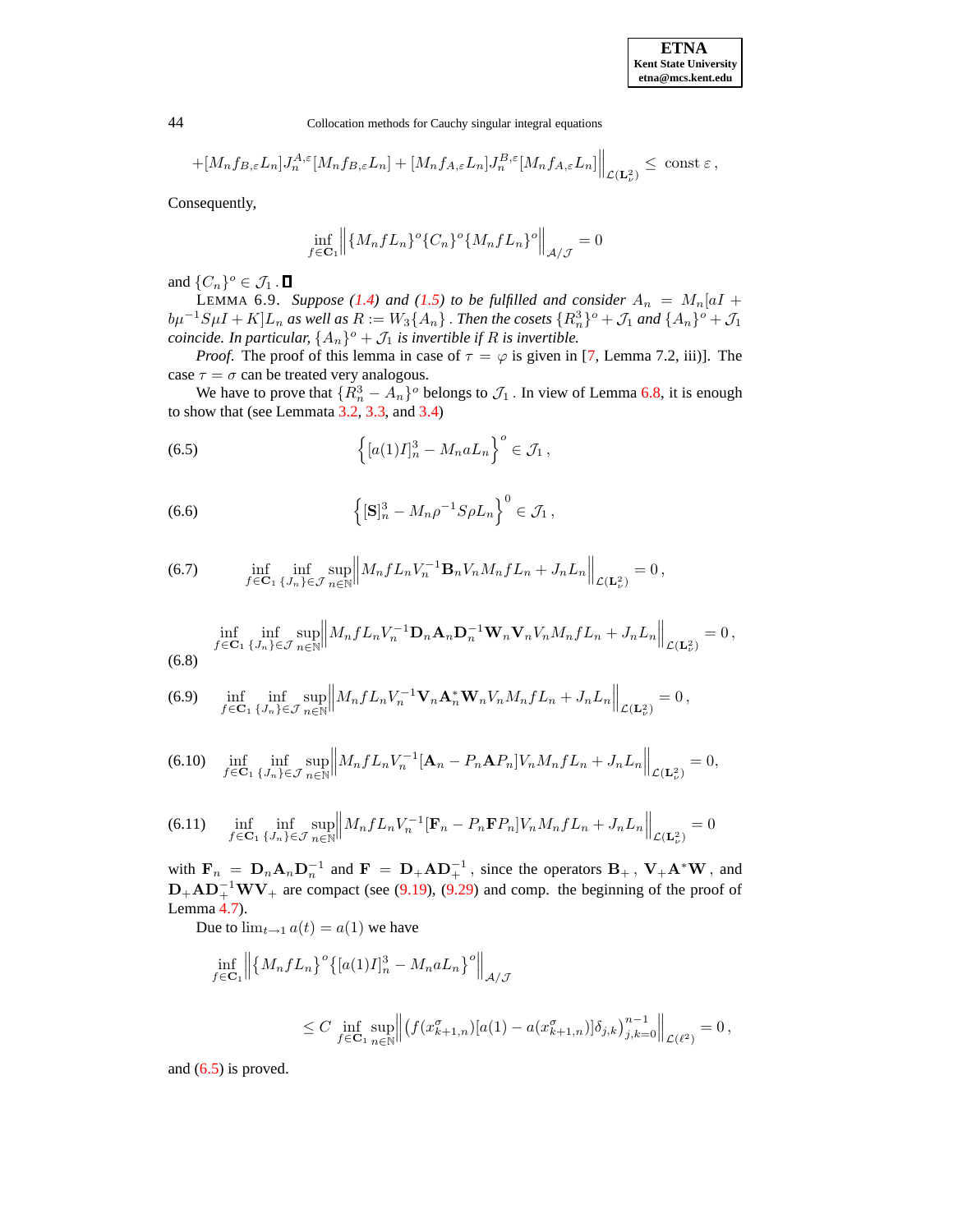To show [\(6.6\)](#page-33-1) we introduce the bounded function

$$
g(s) := \frac{\cos s}{\sin s} - \frac{1}{s}, \quad s \in \left[ -\frac{3}{4}\pi, \frac{3}{4}\pi \right].
$$

In view of the defition of **S** and due to [\(3.14\)](#page-15-1), the entries  $r_{j,k}^n$  of

$$
V_n\bigl( [\mathbf{S}]_n^3 - M_n \rho^{-1} S \rho L_n \bigr) V_n^{-1} \,,
$$

 $0 \leq j \leq \frac{n}{2}$ ,  $0 \leq k < n$ , can be estimated by

$$
|r_{j,k}^{n}| = \left| \frac{1 - (-1)^{j-k}}{i\pi} \frac{1}{(j-k)} - \frac{1 - (-1)^{j+k+1}}{i\pi} \frac{1}{j+k+1} - \frac{1 - (-1)^{j-k}}{2ni} \frac{\cos \frac{j-k}{2n}\pi}{\sin \frac{j-k}{2n}\pi} + \frac{1 - (-1)^{j+k+1}}{2ni} \frac{\cos \frac{j+k+1}{2n}\pi}{\sin \frac{j+k+1}{2n}\pi} \right|
$$
  
\n
$$
= \left| \frac{1 - (-1)^{j+k+1}}{2ni} g\left(\frac{j+k+1}{2n}\pi\right) - \frac{1 - (-1)^{j-k}}{2ni} g\left(\frac{j-k}{2n}\pi\right) \right| \leq \frac{C}{n}.
$$
  
\nConsequently, due to  $\left(f_n := \left(f(x_{k+1,n}^{\sigma})\delta_{j,k}\right)_{j,k=0}^{n-1}\right)$   
\n
$$
\inf_{f \in \mathbf{C}_1} \left\| \left\{ M_n f L_n \right\}^o \left\{ [\mathbf{S}]_n^3 - M_n \rho^{-1} S \rho L_n \right\}^o \left\{ M_n f L_n \right\}^0 \right\|_{\mathcal{A}/\mathcal{J}}
$$
  
\n
$$
\leq \text{const} \inf_{f \in \mathbf{C}_1} \sup_{n \in \mathbb{N}} \left\| f_n V_n \left( [\mathbf{S}]_n^3 - M_n \rho^{-1} S \rho L_n \right) V_n^{-1} f_n \right\|_{\mathcal{L}(\ell^2)}
$$
  
\n
$$
\leq \text{const} \inf_{f \in \mathbf{C}_1} \sup_{n \in \mathbb{N}} \left\| \left( f(x_{j+1,n}^{\sigma}) r_{j,k}^n \right)_{j,k=0}^{n-1} \right\|_{\mathcal{L}(\ell^2)},
$$

we get, using a Frobenius norm estimate and choosing  $f \in \mathbf{C}_1$  with  $\text{supp}(f \circ \cos) \subset [0, \varepsilon]$ , a bound less than const  $\varepsilon$ , where  $\varepsilon > 0$  can be chosen arbitrarily small.

Now, let us introduce the function  $\Phi(s) = \cos \sqrt{s}$ ,  $s \in \left[0, \frac{\pi^2}{4}\right]$ 4 I. Then the function

$$
h: \left[0, \frac{\pi^2}{4}\right]^2 \longrightarrow \mathbb{R}, \quad (s, t) \mapsto \frac{\Phi'(s)}{\Phi(s) - \Phi(t)} - \frac{1}{s - t}
$$

is bounded and, for  $s, t \in [0, \frac{\pi}{2}]$ , we have

$$
\frac{\sin s}{\cos t - \cos t} - \frac{2s}{s^2 - t^2} = \frac{2s\Phi'(s^2)}{\Phi(s^2) - \Phi(t^2)} - \frac{2s}{s^2 - t^2} = 2s h(s^2, t^2).
$$

Hence, we get, for  $j, k \leq \frac{n-1}{2}$ ,

$$
\left| \frac{\varphi(x_{k+1,n}^{\sigma})}{ni(x_{k+1,n}^{\sigma}-x_{j+1,n}^{\sigma})} - \frac{2k+1}{\pi i(k+j+1)(j-k)} \right|
$$

<span id="page-34-0"></span>(6.12) 
$$
= \left| \frac{1}{ni} \frac{\sin \frac{2k+1}{2n}\pi}{\cos \frac{2k+1}{2n}\pi - \cos \frac{2j+1}{2n}\pi} - \frac{1}{ni} \frac{2\frac{2k+1}{2n}\pi}{\left(\frac{2j+1}{2n}\pi\right)^2 - \left(\frac{2k+1}{2n}\pi\right)^2} \right|
$$

$$
= \left| \frac{2}{ni} \frac{2k+1}{n} h\left( \left(\frac{2k+1}{2n}\pi\right)^2, \left(\frac{2j+1}{2n}\pi\right)^2 \right) \right| \leq C \frac{k}{n^2}.
$$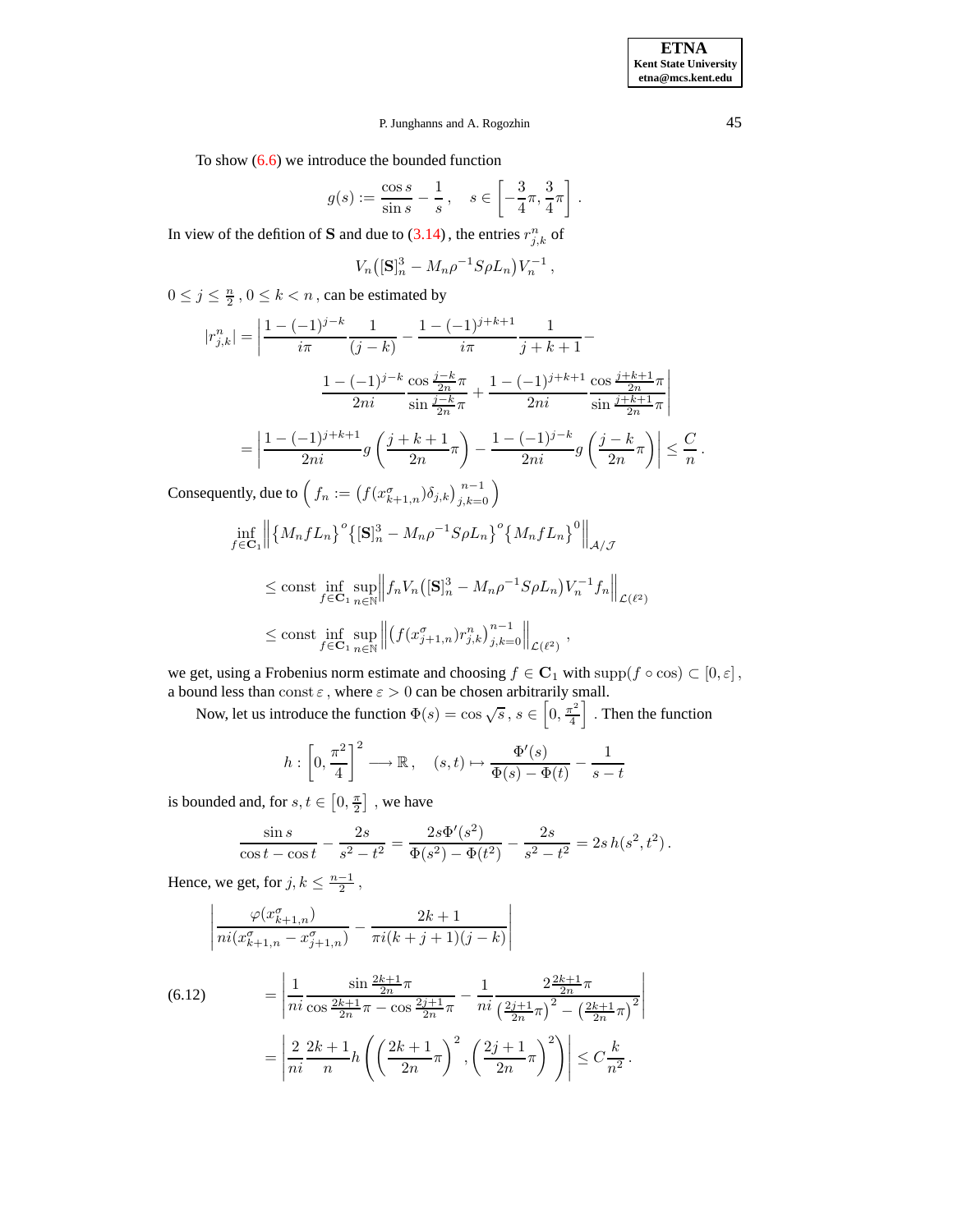Furhermore, the entries of  $P_n \mathbf{D}_+ \mathbf{A} \mathbf{D}_+^{-1} P_n - \mathbf{D}_n \mathbf{A}_n \mathbf{D}_n^{-1}$  can be written in the form

$$
\left(\frac{2j+1}{2k+1}\right)^{2\chi_{+}} \frac{(2k+1)(1-\delta_{j,k})}{\pi i(k+j+1)(j-k)} - \frac{\chi(x_{j+1,n}^{\sigma})}{\chi(x_{k+1,n}^{\sigma})} \frac{\varphi(x_{k+1,n}^{\sigma})(1-\delta_{j,k})}{\pi i(x_{k+1,n}^{\sigma}-x_{j+1,n}^{\sigma})}
$$
\n
$$
= \frac{\chi(x_{j+1,n}^{\sigma})}{\chi(x_{k+1,n}^{\sigma})} \left[\frac{2k+1}{\pi i(j+k+1)(j-k)} - \frac{\varphi(x_{k+1,n}^{\sigma})}{\pi i(x_{k+1,n}^{\sigma}-x_{j+1,n}^{\sigma})}\right] (1-\delta_{j,k})
$$
\n
$$
+ \left[1 - \frac{\chi(x_{j+1,n}^{\sigma})}{4\chi_{-}\left(\frac{2j+1}{2n}\pi\right)^{2\chi_{+}}}\right] \left(\frac{2j+1}{2k+1}\right)^{2\chi_{+}} \frac{(2k+1)(1-\delta_{j,k})}{\pi i(k+j+1)(j-k)} \frac{4^{\chi_{-}}\left(\frac{2k+1}{2n}\pi\right)^{2\chi_{+}}}{\chi(x_{k+1,n}^{\sigma})}
$$
\n
$$
+ \left[1 - \frac{4^{\chi_{-}}\left(\frac{2k+1}{2n}\pi\right)^{2\chi_{+}}}{\chi(x_{k+1,n}^{\sigma})}\right] \left(\frac{2j+1}{2k+1}\right)^{2\chi_{+}} \frac{(2k+1)(1-\delta_{j,k})}{\pi i(k+j+1)(j-k)}.
$$

Denoting the first addend on the right-hand side by  $\tilde{r}_{jk}^n$ , using [\(6.12\)](#page-34-0), and taking into account [\(9.13\)](#page-49-0), we obtain the Frobenius norm estimate

$$
\sup_{n \in \mathbb{N}} \left\| \left( f(x_{j+1,n}^{\sigma}) \tilde{r}_{jk}^{n} f(x_{k+1,n}^{\sigma}) \right)_{j,k=0}^{n-1} \right\|_{\mathcal{L}(\ell^2)}
$$
\n
$$
\leq \frac{\text{const}}{n^2} \sqrt{\sum_{\substack{j=0 \ j \neq 1 \leq 2\varepsilon}}^{n-1} \sum_{\substack{k=0 \ k \neq 1 \leq 2\varepsilon}}^{n-1} (2j+1)^{4\chi_+} (2k+1)^{2-4\chi_+}}
$$
\n
$$
\leq \frac{\text{const}}{n^2} \sqrt{\sum_{1 \leq j \leq 2n\varepsilon} j^{4\chi_+}} \sqrt{\sum_{1 \leq k \leq 2n\varepsilon} k^{2-4\chi_+}}
$$
\n
$$
\leq \frac{\text{const} \sqrt{(n\varepsilon)^{4\chi_++1}} \sqrt{(n\varepsilon)^{3-4\chi_+}}}{n^2} = \text{const } \varepsilon^2
$$

for any  $f\in {\bf C}_1$  with  ${\rm supp}(f\circ {\rm cos})\subset [0,\varepsilon]$  . Furthermore we get

$$
\inf_{f \in \mathbf{C}_{1}} \sup_{n \in \mathbb{N}} \left\| M_{n} f L_{n} V_{n}^{-1} [\mathbf{D}_{n} \mathbf{A}_{n} \mathbf{D}_{n}^{-1} - P_{n} \mathbf{D}_{+} \mathbf{A} \mathbf{D}_{+}^{-1} P_{n}] V_{n} M_{n} f L_{n} \right\|_{\mathcal{L}(\mathbf{L}_{\nu}^{2})}
$$
\n
$$
\leq \inf_{f \in \mathbf{C}_{1}} \sup_{n \in \mathbb{N}} \left\| M_{n} f L_{n} V_{n}^{-1} (\tilde{r}_{j,k}^{n})_{j,k=0}^{n-1} V_{n} M_{n} f L_{n} \right\|_{\mathcal{L}(\mathbf{L}_{\nu}^{2})}
$$
\n
$$
+ \text{const} \inf_{f \in \mathbf{C}_{1}} \sup_{n \in \mathbb{N}} \left\| P_{n} \left( f(x_{j+1,n}^{\sigma}) \left[ 1 - \frac{\chi(x_{j+1,n}^{\sigma})}{4\chi - \left(\frac{2j+1}{2n}\pi\right)^{2\chi +}} \right] \delta_{j,k} \right) \right\|_{j,k=0}^{n-1} P_{n} \right\|_{\mathcal{L}(l^{2})}
$$
\n(6.13)\n
$$
* \left\| P_{n} \mathbf{D}_{+} \mathbf{A} \mathbf{D}_{+}^{-1} P_{n} \right\|_{\mathcal{L}(l^{2})} \left\| P_{n} \left( f(x_{k+1,n}^{\sigma}) \frac{4\chi - \left(\frac{2k+1}{2n}\pi\right)^{2\chi +}}{\chi(x_{k+1,n}^{\sigma})} \delta_{j,k} \right) \right\|_{j,k=0}^{n-1} P_{n} \right\|_{\mathcal{L}(l^{2})}
$$

+const inf sup<br> $f \in \mathbf{C}_1$   $\underset{n \in \mathbb{N}}{\text{sup}}$  $||P_n \mathbf{D}_+ \mathbf{A} \mathbf{D}_+^{-1} P_n||_{\mathcal{L}(l^2)} *$ 

$$
*\left\| P_n \Biggl( f(x_{k+1,n}^\sigma) \Biggl[ 1 - \frac{4^{\chi_-} \left( \frac{2k+1}{2n} \pi \right)^{2\chi_+} }{\chi(x_{k+1,n}^\sigma) } \Biggr] \delta_{j,k} \Biggr)_{j,k=0}^{n-1} P_n \right\|_{\mathcal{L}(l^2)} = 0 \,,
$$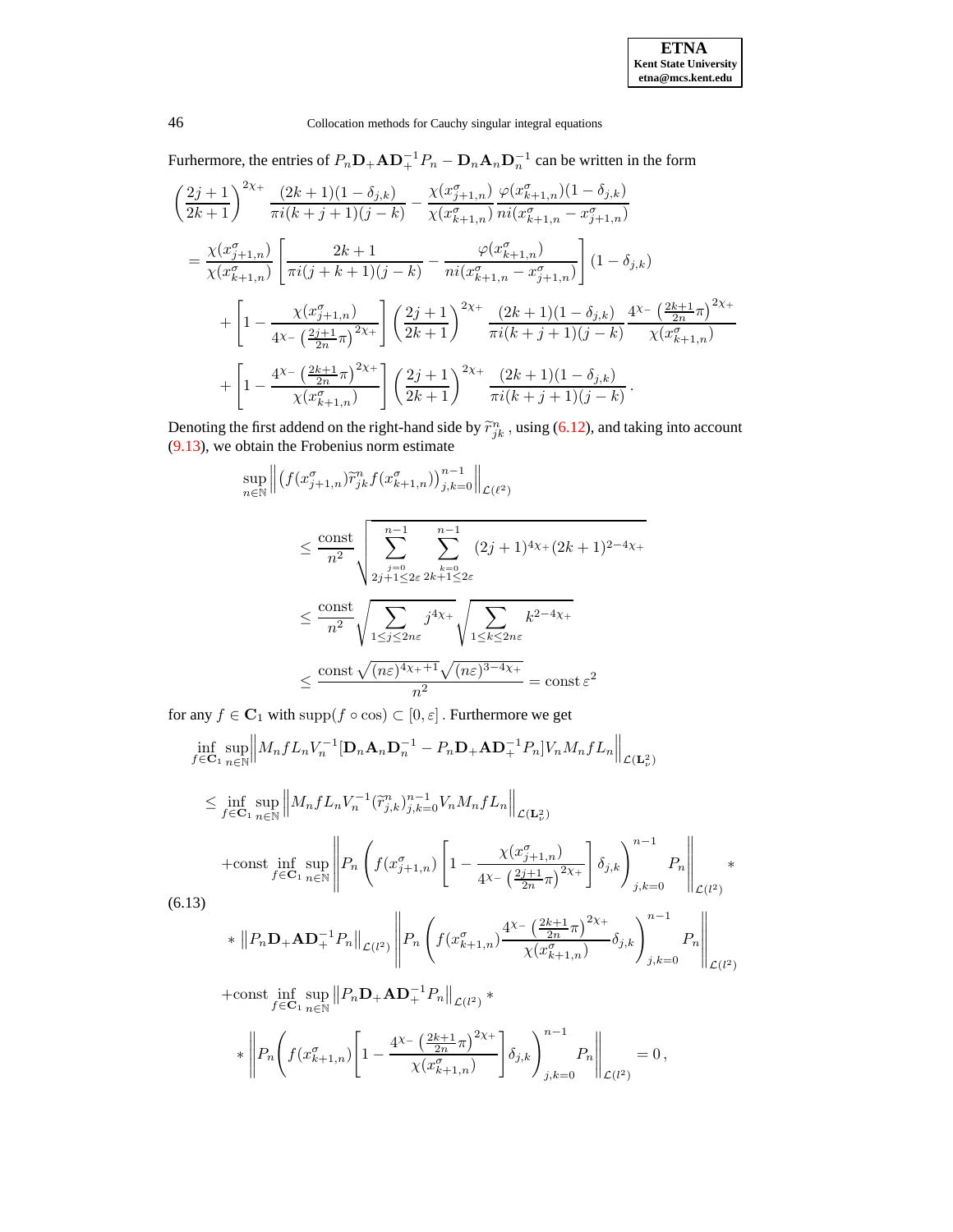since  $\frac{4^{x}-x^{2x+}}{\chi(\cos x)} \longrightarrow 1$  if  $x \longrightarrow 0$  and since the operator  $\mathbf{D}_{+} \mathbf{A} \mathbf{D}_{+}^{-1}$  is bounded. Consequently,  $(6.11)$  is true. Completely analogous we get that  $(6.10)$  holds and that

<span id="page-36-0"></span>(6.14) 
$$
\inf_{f \in \mathbf{C}_{1}} \sup_{n \in \mathbb{N}} \left\| M_{n} f L_{n} V_{n}^{-1} [\mathbf{A}_{n}^{*} - P_{n} \mathbf{A}^{*} P_{n}] V_{n} M_{n} f L_{n} \right\|_{\mathcal{L}(\mathbf{L}_{\nu}^{2})} = 0.
$$

For fixed  $k_0$ , the projection  $P_{k_0} \in \mathcal{L}(\ell^2)$  is a compact operator. Hence the sequence  ${V_n^{-1}P_{k_0}\mathbf{V}_nP_{k_0}P_n\mathbf{A}^*\mathbf{W}P_nV_nL_n}$  belongs to  $\mathcal J$  and, in view of [\(6.14\)](#page-36-0) and [\(9.29\)](#page-54-0), we arrive at

$$
\inf_{f \in \mathbf{C}_{1}} \inf_{J_{n} \in \mathcal{J}} \sup_{n \in \mathbb{N}} \left\| [M_{n} f L_{n}] V_{n}^{-1} \mathbf{V}_{n} \mathbf{A}_{n}^{*} \mathbf{W}_{n} V_{n} [M_{n} f L_{n}] + J_{n} L_{n} \right\|_{\mathcal{L}(\mathbf{L}_{\nu}^{2})} \n\leq \inf_{f \in \mathbf{C}_{1}} \sup_{n \in \mathbb{N}} \left\| V_{n}^{-1} \mathbf{V}_{n} V_{n} M_{n} f L_{n} V_{n}^{-1} [\mathbf{A}_{n}^{*} - P_{n} \mathbf{A}^{*} P_{n}] V_{n} M_{n} f L_{n} V_{n}^{-1} \mathbf{W}_{n} V_{n} \right\|_{\mathcal{L}(\mathbf{L}_{\nu}^{2})} \n+ \inf_{f \in \mathbf{C}_{1}} \sup_{n \in \mathbb{N}} \left\| M_{n} f L_{n} V_{n}^{-1} (I - P_{k_{0}}) \mathbf{V}_{n} V_{n} V_{n}^{-1} P_{n} \mathbf{A}^{*} \mathbf{W} P_{n} V_{n} M_{n} f L_{n} \right\|_{\mathcal{L}(\mathbf{L}_{\nu}^{2})} \n\leq \text{const} \inf_{f \in \mathbf{C}_{1}} \sup_{n \in \mathbb{N}} \left\| P_{n} (I - P_{k_{0}}) \left( f (x_{j+1,n}^{\sigma}) d_{j+1}^{n} \delta_{j,k} \right)_{j,k=0}^{n-1} P_{n} \right\|_{\mathcal{L}(\ell^{2})} \n\leq \text{const} \sup_{n \in \mathbb{N}} \sup_{k_{0} \leq k \leq n/4} \frac{1}{k^{\varepsilon}} = \frac{\text{const}}{k_{0}^{\varepsilon}},
$$

for some  $\varepsilon > 0$ . Consequently, we have proved [\(6.9\)](#page-33-4). Similarly, we can show that [\(6.8\)](#page-33-5) is true.

It remains to prove [\(6.7\)](#page-33-6). We have  $k_0$ ,  $\{V_n^{-1}P_{k_0}\mathbf{B}_nV_nL_n\} \in \mathcal{J}$  for fixed  $k_0$ . Consequently, in view of [\(9.19\)](#page-51-0), we get

$$
\inf_{f \in \mathbf{C}_1} \inf_{\{J_n\} \in \mathcal{J}} \sup_{n \in \mathbb{N}} \left\| [M_n f L_n] V_n^{-1} \mathbf{B}_n V_n [M_n f L_n] + J_n L_n \right\|_{\mathcal{L}(\mathbf{L}^2_\nu)}
$$
\n
$$
\leq \inf_{f \in \mathbf{C}_1} \sup_{n \in \mathbb{N}} \left\| P_n (I - P_{k_0}) \left( f^2 (x_{j+1,n}^\sigma) b_{j+1}^n \delta_{j,k} \right)_{j,k=0}^{n-1} P_n \right\|_{\mathcal{L}(\ell^2)}
$$
\n
$$
\leq \text{const} \sup_{n \in \mathbb{N}} \sup_{k_0 \leq k \leq n/4} \frac{1}{k^\varepsilon} = \frac{\text{const}}{k_0^\varepsilon}
$$

for some  $\varepsilon > 0$ , and [\(6.7\)](#page-33-6) is shown.  $\square$ 

<span id="page-36-1"></span>**7. Stability of the collocation methods.** At first let us study the stability of sequences from  $A_0$ .

THEOREM 7.1. *A sequence*  $\{A_n\} \in \mathcal{A}_0$  *is stable if and only if all operators*  $W_\omega\{A_n\}$ :  $\mathbf{X}_{\omega} \longrightarrow \mathbf{X}_{\omega}, \omega = 1, 2, 3, 4$ , *are invertible.* 

*Proof*. The necessity of the conditions follows from Theorem [2.9.](#page-7-1) To prove that the conditions are also sufficient we have, due to the same theorem, to show that the invertibility of  $W_\omega\{A_n\}$  implies the invertibility of the coset  $\{A_n\}$ <sup>o</sup> in  $\mathcal{F}/\mathcal{J}$ . By Lemma [4.7](#page-21-0) and by the fact that the mappings  $W_{3/4} : \mathcal{F} \longrightarrow \mathcal{L}(\ell^2)$  are \*-homomorphisms we conclude that  $W_{3/4}{A_n} \in alg \mathcal{T}(PC)$ . This, together with Lemma [6.7,](#page-32-1) Lemma [6.9,](#page-33-7) and the relation (see  $[7, (7.1)]$  $[7, (7.1)]$ 

$$
[R_1]_n^{3/4} [R_2]_n^{3/4} - [R_1 R_2]_n^{3/4} \in \mathcal{J}_{\pm 1}, \quad R_1, R_2 \in alg \, \mathcal{T}(\mathbf{PC}),
$$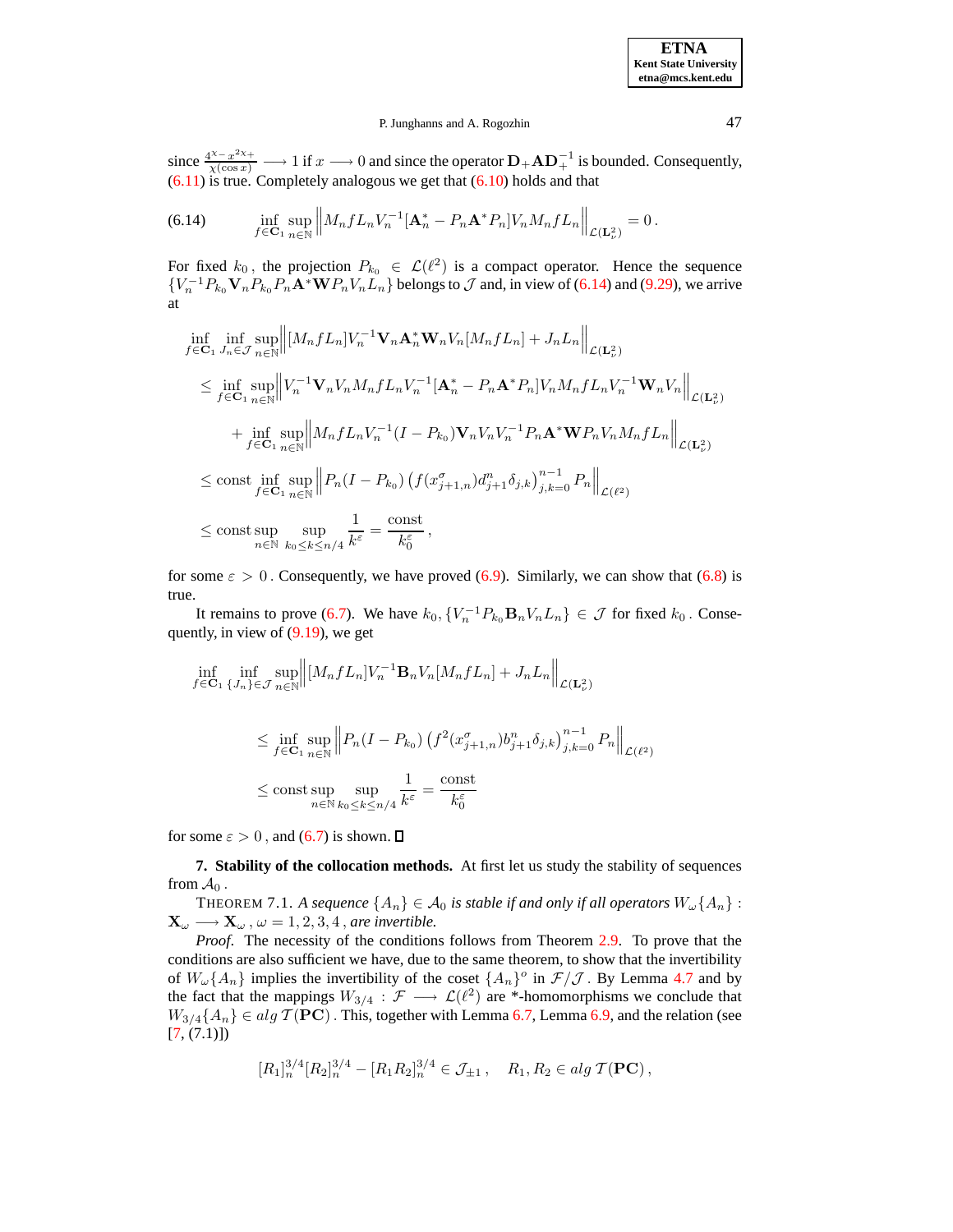

implies that the cosets  $\{R_n^{3/4}\}$ <sup>o</sup> +  $\mathcal{J}_{\pm 1}$  and  $\{A_n\}$ <sup>o</sup> +  $\mathcal{J}_{\pm 1}$  coincide in  $(\mathcal{A}/\mathcal{J})/\mathcal{J}_{\pm 1}$  for  $R = W_{3/4}{A_n}$ . In particular,  ${A_n}^{\circ} + \mathcal{J}_{\pm 1}$  is invertible if  $W_{3/4}{A_n}$  is invertible. The invertibility of  $\{A_n\}$ <sup>o</sup> +  $\mathcal{J}_t$  for  $t \in (-1, 1)$  follows from Lemma [6.6](#page-31-2) and the invertibility of  $W_1\{A_n\}$ . It remains to refer to Theorem [6.5.](#page-31-0)  $\square$ 

The remaining part of this section is devoted to the case  $A_n = M_n(aI + \mu^{-1}b\mu S +$  $K/L_n$ ,  $a, b \in \mathbf{PC}$ , which is associated to equation [\(1.1\)](#page-0-0) or, which is the same, to equation [\(1.2\)](#page-1-0). At first we recall the Fredholm conditions for the operator  $aI + bS : \mathbf{L}_{\nu}^2 \longrightarrow \mathbf{L}_{\nu}^2$  (see [\[3,](#page-64-1) Theorem 9.4.1]). Define  $c(x) = \frac{a(x) + b(x)}{b(x)}$  $\frac{a(x)+b(x)}{a(x)-b(x)}$ , and, for  $(x,\lambda) \in [-1,1] \times [0,1]$ ,

$$
\mathbf{c}(x,\lambda) = \begin{cases} (1-\lambda)c(x-0) + \lambda c(x+0) & , x \in (-1,1), \\ c(1) + [1 - c(1)]\mathbf{f}_{\alpha}(\lambda) & , x = 1, \\ 1 + [c(-1) - 1]\mathbf{f}_{\beta}(\lambda) & , x = -1, \end{cases}
$$

where

$$
\mathbf{f}_{\alpha}(\lambda) = \begin{cases} \frac{\sin \pi \alpha \lambda}{\sin \pi \alpha} e^{-i\pi \alpha (\lambda - 1)} & , \alpha \in (-1, 1) \setminus 0, \\ \lambda & , \alpha = 0. \end{cases}
$$

Note that, for  $z_1, z_2 \in \mathbb{C}$ , the image of the function  $z_1+(z_2-z_1)\mathbf{f}_{\alpha}(\lambda)$ ,  $\lambda \in [0,1]$ , describes the circular arc from  $z_1$  to  $z_2$  such that the straight line segment  $[z_1, z_2]$  is seen from the points of the arc under the angle  $\pi(1 + \alpha)$ , i.e., in case  $\alpha \in (-1, 0)$ , the arc lies on the right of the segment  $[z_1, z_2]$  and, in case  $\alpha \in (0, 1)$ , on the left. Thus, if the numbers  $c(x \pm 0)$  are finite for  $x \in [-1, 1]$  the image of  $c(x, \lambda)$  is a closed curve in the complex plane which possesses a natural orientation. By wind  $c(x, \lambda)$  we denote the winding number of this curve w.r.t. the origin. Furthermore, note that, for  $-\frac{1}{2} < \kappa < \frac{1}{2}$ ,

(7.1) 
$$
\{f_{-2\kappa}(\lambda) : \lambda \in [0,1]\} = \{f_{\kappa}(\lambda) : \lambda \in [0,1]\},
$$

where

$$
f_{\kappa}(\lambda) = \frac{\lambda}{\lambda + (1 - \lambda)e^{2\pi i \kappa}}.
$$

<span id="page-37-0"></span>LEMMA 7.2 ([\[3\]](#page-64-1), Theorem 9.4.1). *Let*  $a, b \in \mathbf{PC}$  . *Then the operator*  $aI + bS : \mathbf{L}_{\nu}^2 \longrightarrow$ *is Fredholm if and only if* $a(x ± 0) − b(x ± 0) ≠ 0$ *for all* $x ∈ [-1, 1]$ *and* $**c**(x, λ) ≠ 0$ *for*  $all(x, \lambda) \in [-1, 1] \times [0, 1]$ . *In this case, the operator is one-sided invertible and its Fredholm index is equal to* ind  $(aI + bS) = -\text{wind }c(x, \lambda)$ .

<span id="page-37-2"></span>Define  $d(x, \lambda)$  in the same way as  $c(x, \lambda)$  by using  $\alpha - 2\gamma$  and  $\beta - 2\delta$  instead of  $\alpha$  and  $\beta$ , respectively.

COROLLARY 7.3. Since the multiplication operator  $\mu I : L^2_{\nu} \longrightarrow L^2_{\nu^{\alpha-2\gamma,\beta-2\delta}}$  is an *isometric isomorphism, the operator*  $A = aI + \mu^{-1}bS\mu$  :  $\mathbf{L}^2_{\nu} \longrightarrow \mathbf{L}^2_{\nu}$  *is invertible if and only if*  $a(x±0)-b(x±0)$  ≠ 0 *for all*  $x \in [-1,1]$ , *if*  $d(x, \lambda)$  ≠ 0 *for all*  $(x, \lambda) \in [-1,1] \times [0,1]$ , *and if* wind  $\mathbf{d}(x, \lambda) = 0$ .

<span id="page-37-1"></span>LEMMA 7.4. *The operator*  $W_2\{M_n^{\sigma}(aI + \mu S\mu I)L_n\}$  *is invertible in*  $\mathbf{L}_{\nu}^2$  *if and only if the operator*  $aI + bS : \mathbf{L}_{\sigma}^{2} \longrightarrow \mathbf{L}_{\sigma}^{2}$  *is invertible.* 

*Proof.* Let  $A_n = M_n^{\sigma}(aI + bS)L_n$ . Due to Lemma [3.2,](#page-10-0) Lemma [3.3](#page-12-1) and Lemma [3.4](#page-16-0) we have that the operator  $W_2\{A_n\}$  is equal to  $J_{\nu}^{-1}(aJ_{\nu}+ib\rho V^*)$  the invertibility of which in  $\mathbf{L}^2_{\nu}$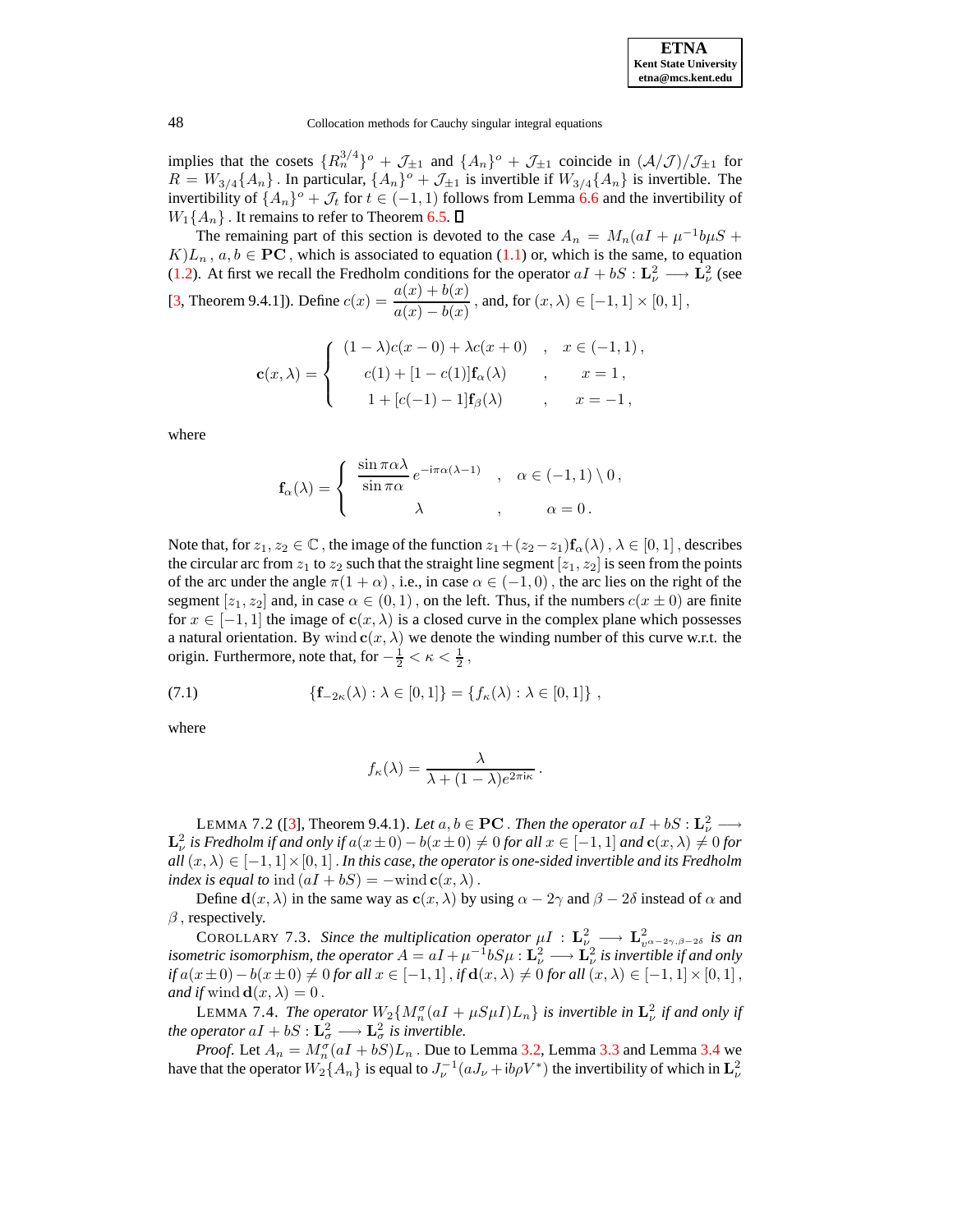is equivalent to the invertibility of the operator  $B: \mathbf{L}^2_{\nu} \longrightarrow \mathbf{L}^2_{\nu}$  with  $B = \rho^{-1}(aJ_{\nu} + ib\rho V^*)$ . With the help of  $(3.1)$ ,  $(3.2)$ , and the three-term recurrence relations

$$
T_{k+1}(x) = 2xT_k(x) - \gamma_{k-1}T_{k-1}(x), \ U_{k+1}(x) = 2xU_k(x) - U_{k-1}(x), \ k = 1, 2, \ldots
$$

we find that

$$
J_{\nu} = \rho(\varphi I - i\psi \rho^{-1} S \rho I), \text{ and } V^* = \psi I + i\varphi \rho^{-1} S \rho I,
$$

where  $\psi(x) = x$ . Hence, the operator B is a singular integral operator the invertibility of which is equivalent to the Fredholmness of  $B$  with index zero or to the Fredholmness of  $BV$ with index  $-1$ . With the help of [\(6.4\)](#page-31-1) we get

$$
BV = a(\varphi I + i\psi \rho^{-1} S \rho I)(\psi I - i\varphi \rho^{-1} S \rho I) + ibI
$$
  
= 
$$
-ia\varphi^2 \rho^{-1} S \rho I - ia\psi^2 \rho^{-1} S \rho I + ibI
$$
  
= 
$$
i(bI - a\rho^{-1} S \rho I) + K
$$

with a compact operator  $K : L^2_{\nu} \longrightarrow L^2_{\nu}$ , and the assertion follows from  $\frac{b-a}{b+a}$  = −  $\left(\frac{a+b}{a-b}\right)$  $\int^{−1}$ , Lemma [7.2,](#page-37-0) and the fact that  $\rho I : \mathbf{L}^2_\nu \longrightarrow \mathbf{L}^2_\sigma$  is an isometric isomorphism. LEMMA 7.5. Let  $A_n = M_n(aI + bS)L_n$ . Then the operator  $W_2\{A_n\}$  is invertible in  $\mathbf{L}_{\nu}^2$  if the operators  $W_{\omega}\{A_n\} : \mathbf{L}_{\nu}^2 \longrightarrow \mathbf{L}_{\nu}^2$ ,  $\omega = 1, 3, 4$ , are invertible.

*Proof.* We consider the case  $\tau = \sigma$ . (The case  $\tau = \varphi$  is dealt with in [\[7,](#page-64-0) Section 8].) Let the operators  $W_j\{A_n\}$ ,  $j = 1, 3, 4$ , be invertible in  $\mathbf{L}^2_{\nu}$ . Then, due to Lemma [7.2,](#page-37-0) Lemma [4.1,](#page-18-2) and Lemma [4.7,](#page-20-0) the curves

$$
\Gamma_1 := \left\{ \left\{ \begin{array}{ll} (1 - \lambda)c(x - 0) + \lambda c(x + 0) & , & x \in (0, 1), \\ c(1) + [1 - c(1)]f_{\gamma - \alpha/2}(\lambda) & , & x = 1, \\ 1 + [c(-1) - 1]f_{\delta - \beta/2}(\lambda) & , & x = -1 \end{array} \right\} : (x, \lambda) \in [-1, 1] \times [0, 1] \right\},
$$

$$
\Gamma_3 := \left\{ a(1) + b(1) \operatorname{icot} \left( \pi \left[ \frac{1}{2} + \frac{\alpha}{2} - \gamma + i \lambda \right] \right) : -\infty \le \lambda \le \infty \right\}
$$

$$
\cup \left\{ a(1) + b(1) \operatorname{icot} \left( \pi \left[ \frac{1}{2} - \frac{1}{4} + i \lambda \right] \right) : \infty \ge \lambda \ge -\infty \right\},\
$$

and

$$
\Gamma_4 := \left\{ a(-1) - b(-1) \operatorname{icot} \left( \pi \left[ \frac{1}{2} + \frac{\beta}{2} - \delta + i \lambda \right] \right) : -\infty \le \lambda \le \infty \right\}
$$

$$
\cup \left\{ a(-1) - b(-1) \operatorname{icot} \left( \pi \left[ \frac{1}{2} - \frac{1}{4} + i \lambda \right] \right) : \infty \ge \lambda \ge \infty \right\}
$$

do not run through the zero point, and their winding numbers vanish. For  $e^{2\pi\lambda} = \frac{\lambda_1}{1-\lambda_1}$ ,  $\lambda_1 \in [0, 1]$ , and  $-\frac{1}{2} < \kappa < \frac{1}{2}$ , we get

$$
-i \cot \left(\pi \left[\frac{1}{2} + \kappa + i\lambda\right]\right) = \frac{1 - \lambda_1 - \lambda_1 e^{-i2\pi\kappa}}{1 - \lambda_1 + \lambda_1 e^{-i2\pi\kappa}},
$$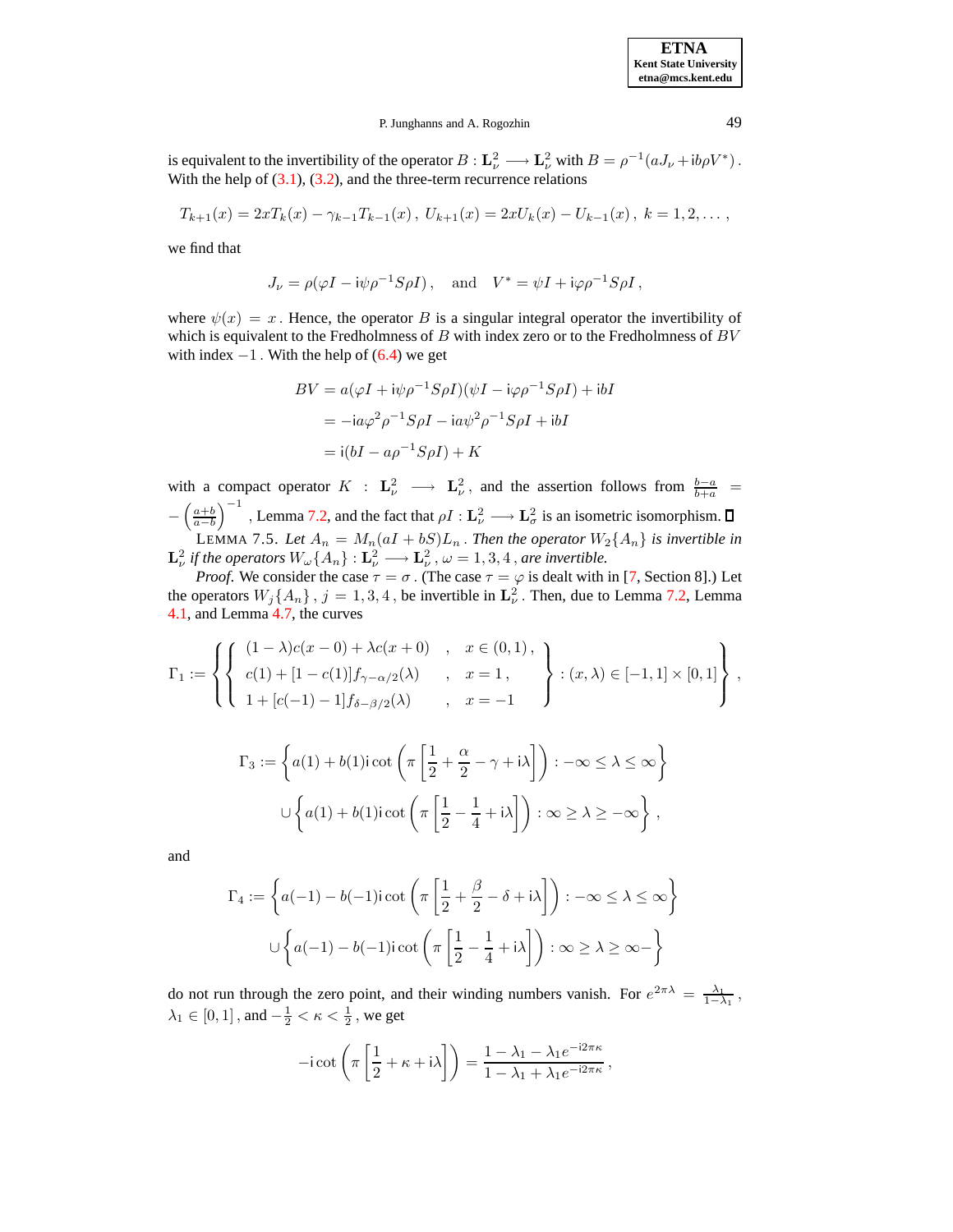| <b>ETNA</b>                  |
|------------------------------|
| <b>Kent State University</b> |
| etna@mcs.kent.edu            |

<span id="page-39-0"></span>(7.2) 
$$
\frac{a(1) + b(1)\mathrm{i} \cot\left(\pi\left[\frac{1}{2} + \kappa + \mathrm{i}\lambda\right]\right)}{a(1) - b(1)} = c(1) + [1 - c(1)]f_{-\kappa}(1 - \lambda_1),
$$

and

$$
\frac{a(-1)-b(-1)i \cot \left(\pi \left[\frac{1}{2}+\kappa+i\lambda\right]\right)}{a(-1)-b(-1)} = 1 + [c(-1)-1]f_{-\kappa}(1-\lambda_1).
$$

Thus, if  $W_3\{A_n\}$  and  $W_4\{A_n\}$  are invertible in  $\mathbf{L}^2_{\nu}$ , then the invertibility of  $W_1\{A_n\}$ :<br> $\mathbf{L}^2_{\nu} \longrightarrow \mathbf{L}^2_{\nu}$  is equivalent to the absence of zero on the curve

$$
\Gamma_2 := \left\{ \left\{ \begin{array}{ll} (1-\lambda)c(x-0) + \lambda c(x+0) & , & x \in (0,1), \\[0.2cm] c(1) + [1 - c(1)]f_{1/4}(\lambda) & , & x = 1, \\[0.2cm] 1 + [c(-1) - 1]f_{1/4}(\lambda) & , & x = -1 \end{array} \right\} : (x,\lambda) \in [-1,1] \times [0,1] \right\}
$$

and its vanishing winding number, since zero is not contained in the domains enclosed by the curves  $\Gamma_3$  and  $\Gamma_4$ . It remains to apply Lemma [7.4.](#page-37-1)

Let  $a_0, b_0 \in \mathbb{C}$  with  $a_0 \pm b_0 \neq 0$ , set  $c_0 = \frac{a_0 + b_0}{a_0 - b_0}$ , and consider the arc

$$
G_{\kappa}(a_0, b_0) := \left\{ a_0 + b_0 i \cot \left( \pi \left[ \frac{1}{2} + \kappa + i \lambda \right] \right) : -\infty \leq \lambda \leq \infty \right\},\,
$$

where  $-\frac{1}{2} < \kappa < \frac{1}{2}$ . The point zero does not lie in the convex hull of this arc if and only if

$$
\lambda_1(a_0 - b_0) + (1 - \lambda_1) \left[ a_0 + b_0 \operatorname{icot} \left( \pi \left[ \frac{1}{2} + \kappa + i \lambda \right] \right) \right] \neq 0
$$

for all  $(\lambda_1, \lambda) \in [0, 1] \times [-\infty, \infty]$  or, which is the same (comp. [\(7.2\)](#page-39-0),

$$
\lambda_1 + (1 - \lambda_1)[f_{-\kappa}(1 - \lambda) + c_0 f_{\kappa}(\lambda)], \quad 0 \le \lambda_1, \lambda \le 1.
$$

This condition is equivalent to

$$
\lambda_1 + (1 - \lambda_1)c_0 \neq -\frac{f_{-\kappa}(1 - \lambda)}{f_{\kappa}(\lambda)} = -\frac{1 - \lambda}{\lambda}e^{i2\pi\kappa}, \quad 0 \leq \lambda_1, \lambda \leq 1.
$$

The last condition can be written in the form

<span id="page-39-1"></span>
$$
\lambda_1 + (1 - \lambda_1)c_0 \notin e^{i2\pi\kappa}[-\infty, 0], \quad 0 \le \lambda_1 \le 1.
$$

This means that  $c_0$  can be represented in the form

(7.3) 
$$
c_0 = |c_0|e^{i2\pi\kappa_0}
$$

<span id="page-39-2"></span>with

(7.4) 
$$
-\frac{1}{2} + \kappa < \kappa_0 < \frac{1}{2}
$$
 if  $\kappa > 0$ 

and

<span id="page-39-3"></span>(7.5) 
$$
-\frac{1}{2} < \kappa_0 < \frac{1}{2} + \kappa \quad \text{if} \quad \kappa < 0 \, .
$$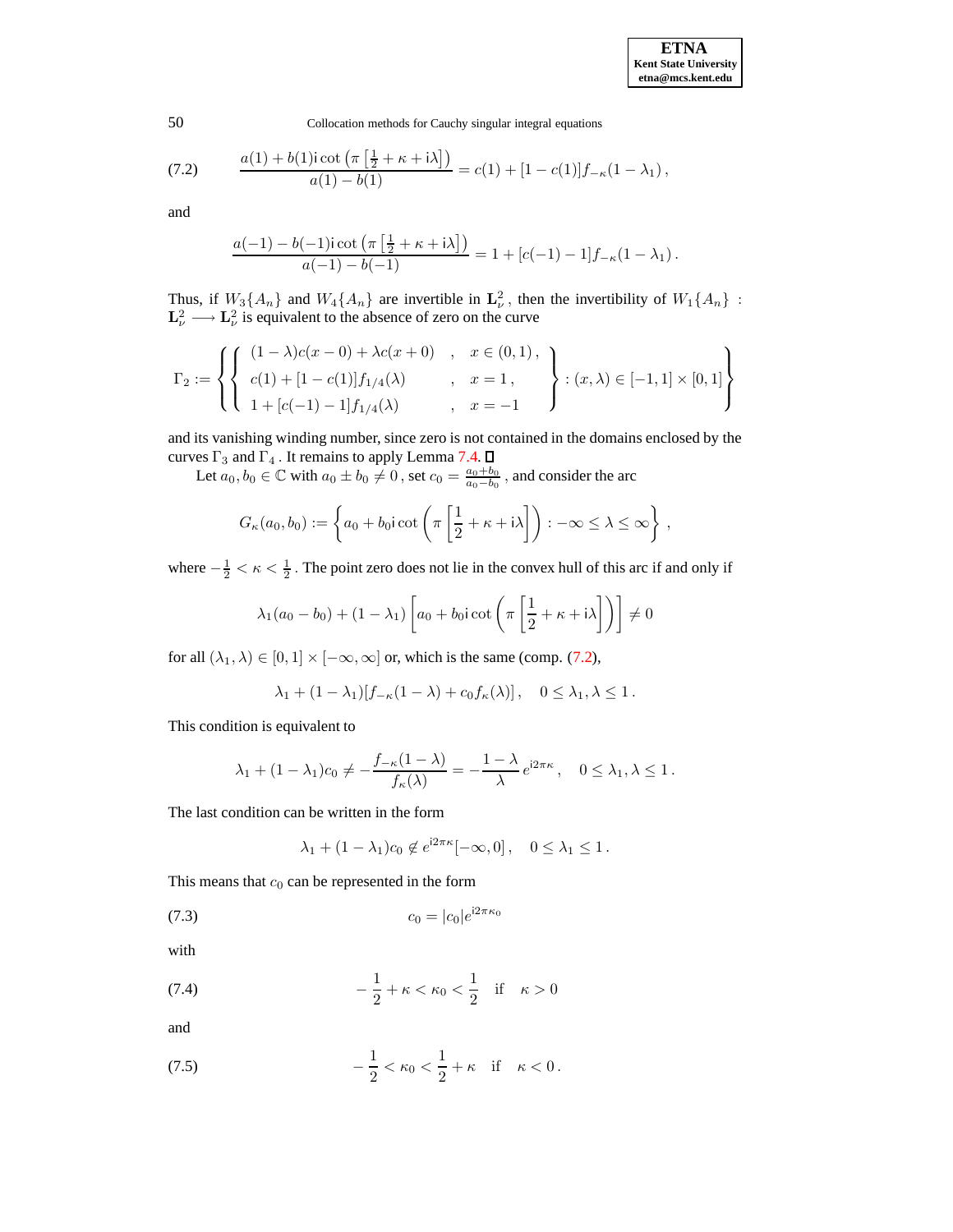Moreover, the point zero is contained in the interior of the convex hull of the arc  $G_{\kappa}(a_0, b_0)$ if and only if  $c_0$  is of the form  $(7.3)$  with

$$
-\frac{1}{2} < \kappa_0 < -\frac{1}{2} + \kappa \quad \text{if} \quad \kappa > 0
$$

<span id="page-40-1"></span>and

(7.6) 
$$
\frac{1}{2} - \kappa < \kappa_0 < \frac{1}{2} \quad \text{if} \quad \kappa < 0 \, .
$$

Now, assume that the operator  $A = aI + b\mu^{-1}S\mu I : \mathbf{L}^2_{\nu} \longrightarrow \mathbf{L}^2_{\nu}$  with  $a, b \in \mathbf{PC}$  is invertible. Then, due to Corollary [7.3,](#page-37-2)

$$
\frac{1}{2\pi}\arg c(1) \neq \frac{1}{2} + \left(\frac{\alpha}{2} - \gamma\right) + k, \quad k \in \mathbb{Z}
$$

and

$$
\frac{1}{2\pi}\arg c(-1) \neq -\frac{1}{2} - \left(\frac{\beta}{2} - \delta\right) + k, \quad k \in \mathbb{Z}.
$$

Hence we can define two numbers

<span id="page-40-0"></span>(7.7) 
$$
\kappa_{+} = -\frac{1}{2\pi} \arg c(1) \in \left( -\frac{1}{2} - \left( \frac{\alpha}{2} - \gamma \right), \frac{1}{2} - \left( \frac{\alpha}{2} - \gamma \right) \right)
$$

and

$$
\kappa_{-} = \frac{1}{2\pi} \arg c(-1) \in \left( -\frac{1}{2} - \left( \frac{\beta}{2} - \delta \right), \frac{1}{2} - \left( \frac{\beta}{2} - \delta \right) \right).
$$

LEMMA 7.6. Let the operator  $A = aI + b\mu^{-1}S\mu I : \mathbf{L}_{\nu}^{2} \longrightarrow \mathbf{L}_{\nu}^{2}$  be invertible,  $a, b \in$  $PC$ , and set  $A_n = M_n A L_n$ . Then the operators  $W_{3/4} \{A_n\} : \ell^2 \longrightarrow \ell^2$  are Fredholm with *index zero if and only if*

$$
\left|\kappa_{\pm} - \frac{1}{4}\right| < \frac{1}{2} \quad \text{if} \quad \omega = \sigma
$$

*and*

$$
\left|\kappa_{\pm} + \frac{1}{4}\right| < \frac{1}{2}
$$
 if  $\omega = \varphi$ .

*Proof.* Let  $\omega = \sigma$ . In this case the operator  $W_3\{A_n\} : \ell^2 \longrightarrow \ell^2$  is Fredholm with index zero if and only if the point zero is not at the curve  $\Gamma_3$  or in its interior. Since  $\Gamma_3$  is the union of the two arcs  $G_{\frac{\alpha}{2}-\gamma}(a(1),b(1))$  and  $G_{-\frac{1}{4}}(a(1),b(1))$  , this holds true if and only if eighter

- (a) zero is not contained in the convex hulls of the arcs  $G_{\frac{\alpha}{2}-\gamma}(a(1), b(1))$  and  $G_{-\frac{1}{4}}(a(1),b(1))$  , or
- (b) zero is contained in the interior of both convex hulls, or
- (c) if both arcs are located on the same side of the straight line from  $a(1) + b(1)$  to  $a(1) - b(1)$  , i.e. if  $\frac{\alpha}{2} - \gamma < 0$  , zero is on this straight line.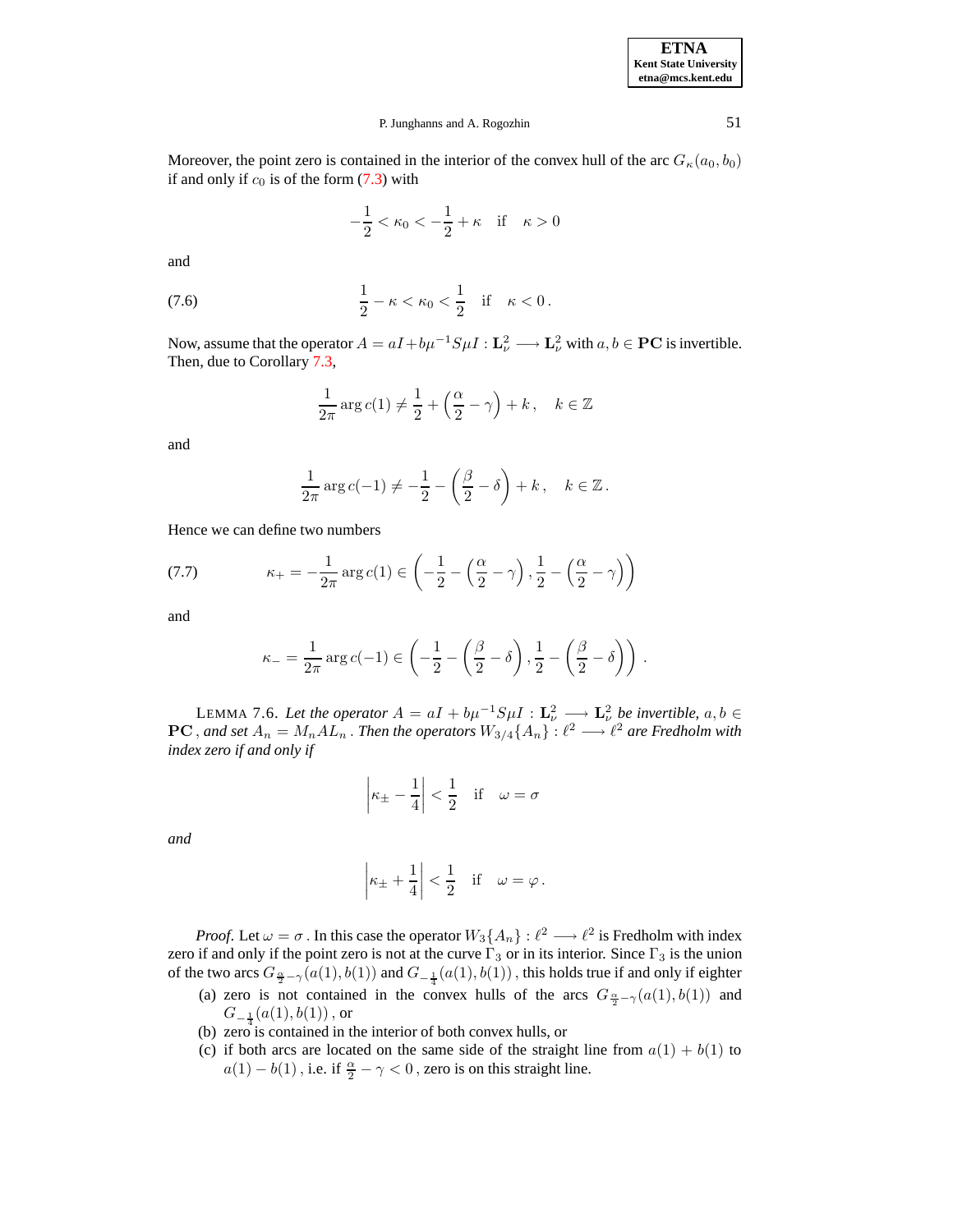Condition (a) is equivalent to (see  $(7.4)$  and  $(7.5)$ )

$$
-\frac{1}{2} < \kappa_+ < \frac{1}{2} - \left(\frac{\alpha}{2} - \gamma\right) \quad \text{if} \quad \frac{\alpha}{2} - \gamma > 0 \,,
$$
\n
$$
-\frac{1}{2} - \left(\frac{\alpha}{2} - \gamma\right) < \kappa_+ < \frac{1}{2} \quad \text{if} \quad \frac{\alpha}{2} - \gamma < 0 \,,
$$

and

$$
-\frac{1}{2}+\frac{1}{4} < \kappa_+ < \frac{1}{2}\,,
$$

i.e., taking into account [\(7.7\)](#page-40-0), equivalent to

(7.8) 
$$
-\frac{1}{2} + \frac{1}{4} < \kappa_+ < \frac{1}{2} \, .
$$

Condition (b) can be written as (see  $(7.6)$ )

<span id="page-41-0"></span>
$$
\frac{\alpha}{2} - \gamma < 0 \,, \quad -\frac{1}{2} < \kappa_+ - 1 < -\frac{1}{2} - \left(\frac{\alpha}{2} - \gamma\right)
$$

and

$$
\frac{1}{2} < \kappa_+ < \frac{1}{2} + \frac{1}{4} \,,
$$

which is, due to  $(7.7)$ , equivalent to

<span id="page-41-1"></span>(7.9) 
$$
\frac{1}{2} < \kappa_+ < \frac{1}{2} + \frac{1}{4} \, .
$$

Finally, condition (c) is equivalent to

<span id="page-41-2"></span>
$$
\frac{\alpha}{2} - \gamma < 0 \quad \text{and} \quad \kappa_+ = \frac{1}{2} \, .
$$

Summarizing  $(7.8)$ ,  $(7.9)$ , and  $(7.10)$  we get

$$
\left|\kappa_+-\frac{1}{4}\right|<\frac{1}{2}\,.
$$

The proof for  $W_4\{A_n\}$  is completely analogous, and the proof in case of  $\omega = \varphi$  is given in  $[7, Section 8]$  $[7, Section 8]$ .  $\square$ 

**8. Splitting property** of the singular values. The singular values of a matrix  $A \in$  $\mathbb{C}^{n \times n}$  are the nonnegative square roots of the eigenvalues of  $\mathbf{A}^* \mathbf{A}$ . In this section we study the asymptotic behaviour of the singular values of operator sequences  ${A_n} \in A_0$ , where an operator  $A_n$ : im  $L_n \longrightarrow \text{im } L_n$  is identified with one of its matrix representations, for example in the basis  $\{\widetilde{u}_k\}_{k=0}^{n-1}$  or in the basis  $\{\widetilde{\ell}_{kn}\}_{k=1}^n$ .

Let  $\mathcal{F}_0$  denote the  $C^*$ -algebra of all bounded sequences  $\{A_n\}$  of matrices  $A_n \in \mathbb{C}^{n \times n}$ , provided with the supremum norm and elementwise operations. Further, let  $N$  be the twosided closed ideal of  $\mathcal{F}_0$  consisting of all sequences  $\{A_n\} \in \mathcal{F}_0$  with  $\lim_{n\to\infty} ||A_n|| = 0$ .

For  $\{A_n\} \in \mathcal{F}_0$ , by  $\Lambda_n(A_n)$  we denote the set of all singular values of  $A_n$ . We say that the singular values of a sequence  $\{A_n\} \in \mathcal{F}_0$  have the k-splitting property if there is a sequence  $\{\varepsilon_n\}$  of nonnegative numbers and a real number  $d > 0$ , such that  $\lim_{n \to \infty} \varepsilon_n = 0$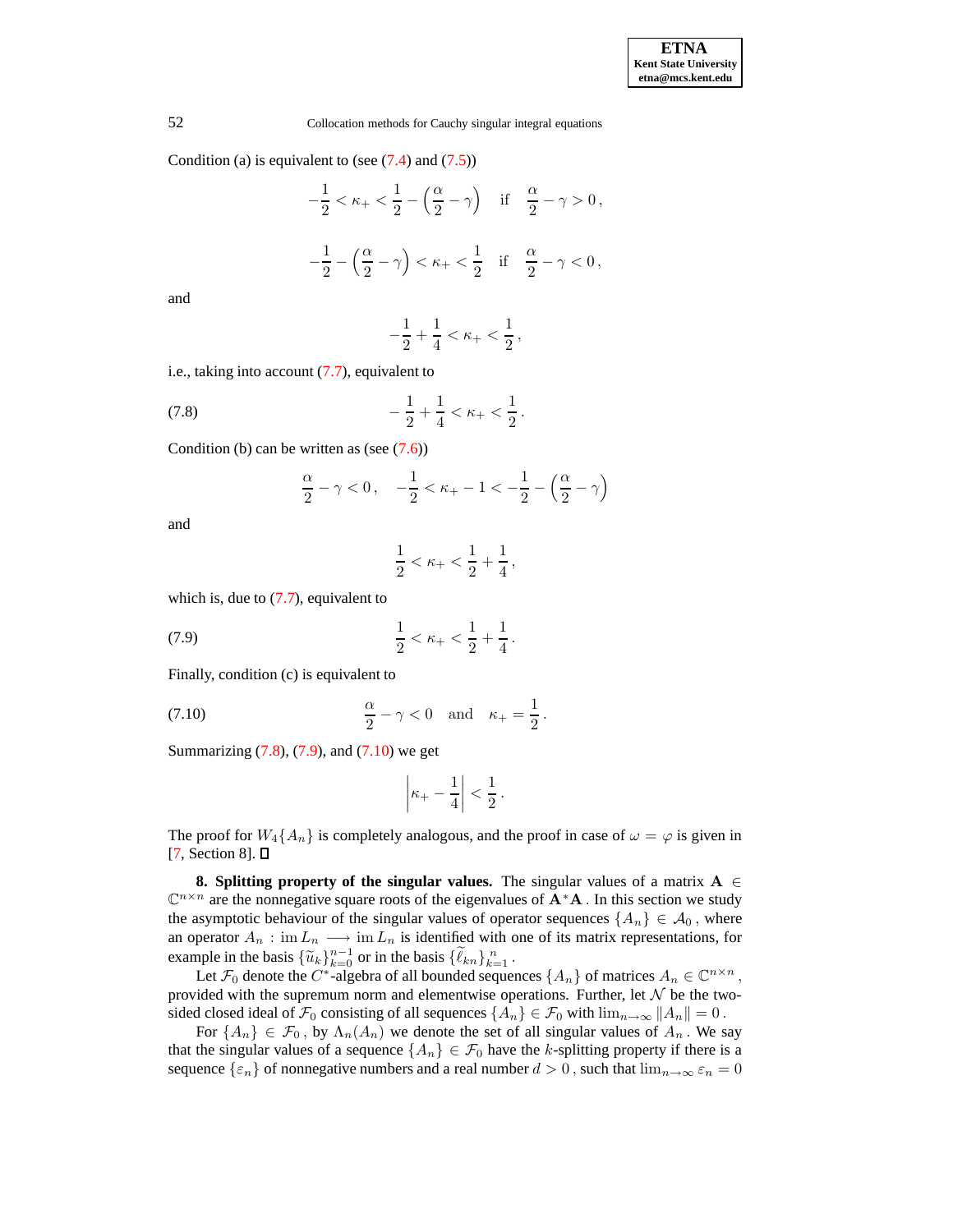and  $\Lambda(A_n) \subset [0, \varepsilon_n] \cup [d, \infty)$  for all n, where, for all sufficiently large n, exactly k singular values lie in  $[0, \varepsilon_n]$ .

**Case**  $\tau = \varphi$ . With the help of Theorem [7.1](#page-36-1) and relations [\(2.4\)](#page-5-0), one can easily check that in this case the algebra  $A_0$  is a so called standard algebra (for a definition, see [\[5,](#page-64-10) p. 258]). Consequently, from [\[5,](#page-64-10) Theorems 6.1(b), 6.12] we get the following theorem.

THEOREM 8.1. Let  $\{A_n\} \in \mathcal{A}_0^{\varphi}$  and let  $\{A_n\} + \mathcal{J}^{\varphi}$  be invertible in  $\mathcal{A}_0^{\varphi}/\mathcal{J}^{\varphi}$ . Then the *operators*  $W_\omega^{\varphi}\{A_n\} : \mathbf{X}_\omega \longrightarrow \mathbf{X}_\omega$ ,  $\omega = 1, 2, 3, 4$ , *are Fredholm and the singular values of*  ${A_n}$  *have the k-splitting property with* 

<span id="page-42-0"></span>
$$
k = \sum_{\omega=1}^{4} \dim \ker W_{\omega}^{\varphi} \{A_{n}\}.
$$

**Case**  $\tau = \sigma$ . In this case  $\mathcal{A}_0$  is not longer a standard algebra (see Lemma [2.4\)](#page-5-1). Hence, in the following we give another proof for the  $k$ -splitting property of the singular values (comp. [\[8,](#page-64-11) Section 5]), which applies in both cases.

For this aim, we continue with recalling some definitions and facts from a Fredholm theory for approximation sequences (comp. [\[5,](#page-64-10) [13\]](#page-64-12)). Given a strongly monotonically increasing sequence  $\eta : \mathbb{N} \longrightarrow \mathbb{N}$ , let  $\mathcal{F}_{\eta}$  refer to the  $C^*$ -algebra of all bounded sequences  $\{A_n\}$  with  $A_n \in \mathbb{C}^{\eta(n)\times \eta(n)}$  , and write  $\mathcal{N}_\eta$  for the ideal of all sequences  $\{A_n\} \in \mathcal{F}_\eta$  which tend to zero in norm. Further, let  $R_\eta : \mathcal{F}_0 \longrightarrow \mathcal{F}_\eta$ ,  $\{A_n\} \mapsto \{A_{\eta(n)}\}$  denote the restriction mapping, which is a \*-homomorphism from  $\mathcal{F}_0$  onto  $\mathcal{F}_\eta$  mapping N onto  $\mathcal{N}_\eta$ . For a  $C^*$ -subalgebra  $\mathcal B$ of  $\mathcal{F}_0$ , let  $\mathcal{B}_\eta = R_\eta(\mathcal{B})$  which is a  $C^*$ -algebra, too. A \*-homomorphism  $W : \mathcal{B} \longrightarrow \mathcal{C}$  from  $\mathcal B$  into a  $C^*$ -algebra  $\mathcal C$  is called fractal, if, for any strongly monotonically increasing sequence  $\eta : \mathbb{N} \longrightarrow \mathbb{N}$ , there is a \*-homomorphism  $W_\eta : \mathcal{B}_\eta \longrightarrow \mathcal{C}$  such that  $W = W_\eta R_\eta$ . The algebra B is called fractal, if the canonical homomorphism  $\pi : \mathcal{B} \longrightarrow \mathcal{B}/(\mathcal{B} \cap \mathcal{N})$  is fractal.

LEMMA 8.2 ([\[5\]](#page-64-10), Theorem 1.69). *Let*  $B$  *be a unital*  $C^*$ -subalgebra of  $\mathcal{F}_0$ . Then  $B$  *is fractal if and only if there exists <sup>a</sup> family* {Wt}t∈T<sup>0</sup> *of unital and fractal* <sup>∗</sup> *-homomorphisms*  $W_t: \mathcal{B} \longrightarrow \mathcal{C}_t$  *from*  $\mathcal{B}$  *into unital*  $C^*$ -algebras  $\mathcal{C}_t$  *such that, for every sequence*  $\{B_n\} \in \mathcal{B}$ , *the following equivalence holds: The coset*  ${B_n} + B \cap N$  *is invertible in*  $B/(B \cap N)$  *if and only if*  $W_t{B_n}$  *is invertible in*  $C_t$  *for all*  $t \in T_0$ .

COROLLARY 8.3. *The algebra*  $A_0$  *is fractal.* 

<span id="page-42-3"></span>*Proof.* Due to Theorem [7.1](#page-36-1) and Lemma [8.2](#page-42-0) we have only to show that the unital <sup>\*</sup>-homomorphisms (see Cor. [2.8\)](#page-7-2)  $W_{\omega}$  :  $\mathcal{A}_0 \longrightarrow \mathcal{L}(\mathbf{X}_{\omega})$ ,  $\omega = 1, 2, 3, 4$ , are fractal. But, this is evident since the images  $W_{\omega}\{A_n\}$ ,  $\{A_n\} \in \mathcal{A}_0$ , are strong limits which are uniquely defined by each subsequence of  $\{A_n\}$ .  $\Box$ 

Let B be a unital C<sup>\*</sup>-algebra. An element  $k \in \mathcal{B}$  is said to be of central rank one if, for any  $b \in \mathcal{B}$ , there is an element  $r(b)$  belonging to the center of  $\mathcal{B}$ , such that  $k b k = r(b) k$ . An element of  $\beta$  is called of finite central rank if it is the sum of a finite number of elements of central rank one, and it is called centrally compact if it lies in the closure of the set of all elements of finite central rank. Let  $\mathcal{J}(\mathcal{B})$  denote the set of all centrally compact elements of  $\mathcal B$  .

<span id="page-42-2"></span>LEMMA 8.4 ([\[8\]](#page-64-11), Theorem 5.6). Let B be a unital and fractal  $C^*$ -subalgebra of  $\mathcal{F}_0$ *which contains the ideal* N. *Then,*  $K(\mathcal{B}) = \mathcal{J}(\mathcal{B})$ .

<span id="page-42-1"></span>LEMMA 8.5 ([\[13\]](#page-64-12), Theorem 3). *Let* B *be a unital*  $C^*$ -algebra and  $\pi : \mathcal{B} \longrightarrow \mathcal{L}(H)$  an *irreducible representation of*  $\mathcal{B}$ . *Then*  $\pi(\mathcal{J}(\mathcal{B})) \subset \mathcal{K}(H)$ .

Since every  $*$ -homomorphism between  $C^*$ -algebras, which preserves spectra, also preserves norms, we can conclude from Theorem [7.1](#page-36-1) that the mapping

$$
\mathrm{smb}:\mathcal{A}_0\longrightarrow \mathcal{L}(\mathbf{L}_{\nu}^2)\times \mathcal{L}(\mathbf{L}_{\nu}^2)\times \mathcal{L}(\ell^2)\times \mathcal{L}(\ell^2)\,,
$$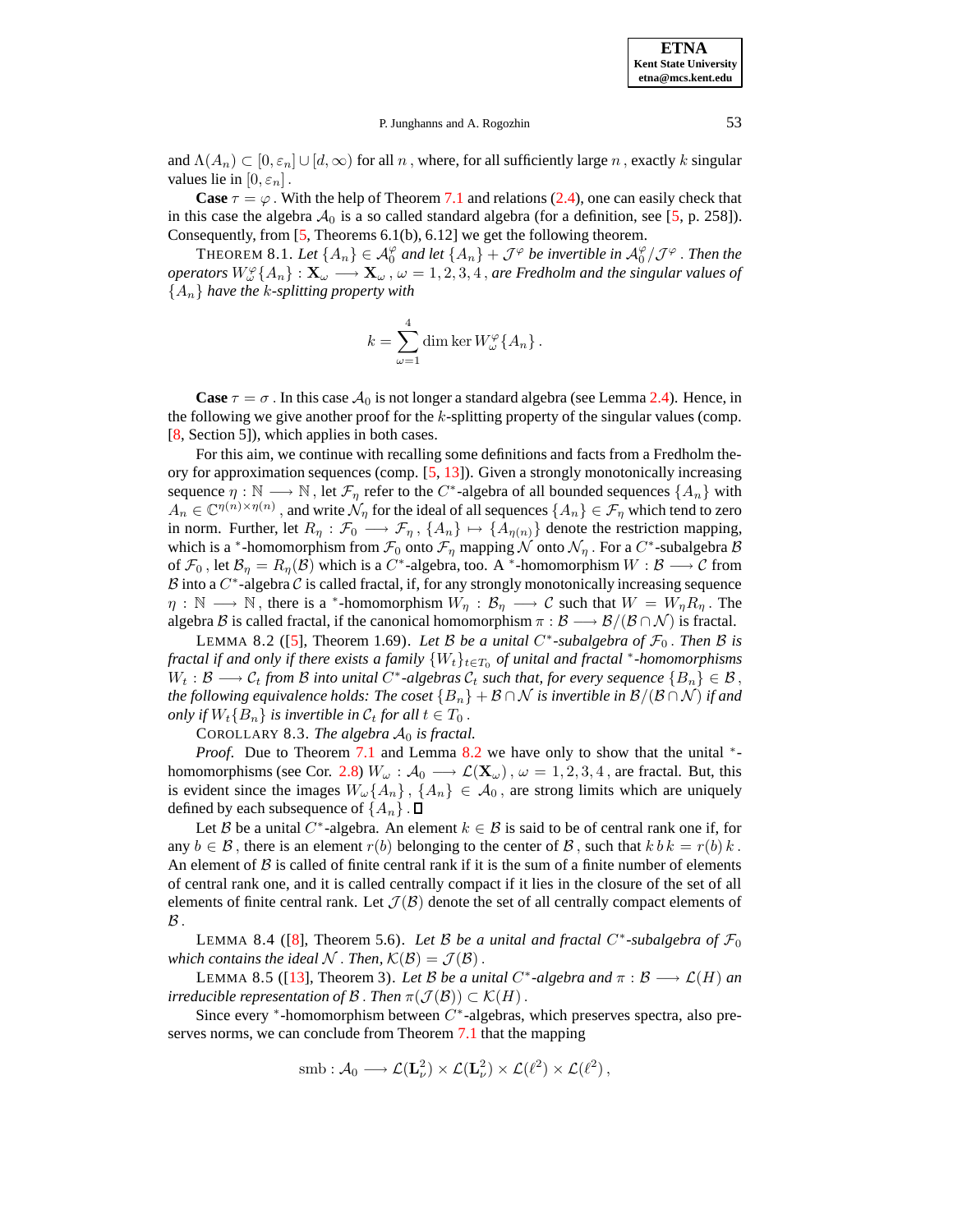$$
\{A_n\} \mapsto (W_1\{A_n\}, W_2\{A_n\}, W_3\{A_n\}, W_4\{A_n\})
$$

is a \*-homomorphism with kernel  $\mathcal{N}$ . Since  $\mathcal{K}(\mathbf{X}_{\omega}) \subset W_{\omega}(\mathcal{A}_0)$  for all  $\omega \in T$ , we can easily check that every  $W_{\omega} : A_0 \longrightarrow \mathcal{L}(\mathbb{X}_{\omega}), \omega \in T$ , is an irreducible representation of  $A_0$ . Hence, the mapping

$$
\mathrm{smb}:\mathcal{A}_0\longrightarrow \mathcal{L}(\mathbf{L}_{\nu}^2)\times \mathcal{L}(\mathbf{L}_{\nu}^2)\times \mathcal{L}(\ell^2)\times \mathcal{L}(\ell^2)
$$

is an irreducible representation of  $A_0$ , too. Lemma [8.5](#page-42-1) implies

$$
\mathrm{smb}(\mathcal{J}(\mathcal{A}_0)) \subset \mathcal{K}(\mathbf{L}_{\nu}^2) \times \mathcal{K}(\mathbf{L}_{\nu}^2) \times \mathcal{K}(\ell^2) \times \mathcal{K}(\ell^2).
$$

Recalling the definiton of the ideal  $\mathcal J$  and the fact that every compact operator can be approximated as closely as desired by an operator of finite dimensional range, we find that  $\mathcal{J} \subset \mathcal{K}(\mathcal{A}_0)$ . Thus, due to Lemma [8.4,](#page-42-2)  $\mathcal{J} \subset \mathcal{J}(\mathcal{A}_0)$ . Obviously,

<span id="page-43-2"></span>
$$
\mathrm{smb}(\mathcal{J}) = \mathcal{K}(\mathbf{L}_{\nu}^2) \times \mathcal{K}(\mathbf{L}_{\nu}^2) \times \mathcal{K}(\ell^2) \times \mathcal{K}(\ell^2).
$$

Thus, we have proved the following.

**LEMMA 8.6.** The homomorphism smb maps  $\mathcal{J}(\mathcal{A}_0)$  onto  $\mathcal{K}(\mathbf{L}_{\nu}^2) \times \mathcal{K}(\mathbf{L}_{\nu}^2) \times \mathcal{K}(\ell^2) \times$  $\mathcal{K}(\ell^2)$ .

We say that a sequence  ${B_n} \in \mathcal{F}_0$  is a Fredholm sequence if it is invertible modulo  $\mathcal{J}(\mathcal{F}_0)$ . Due to [\[13,](#page-64-12) Theorem 2] (or [\[5,](#page-64-10) Theorem 6.35]) the Fredholmness of a sequence from  $\mathcal{F}_0$  is equivalent to the fact that the singular values of this sequence have the k-splitting property. A  $C^*$ -subalgebra  $B$  of  $\mathcal{F}_0$  is called Fredholm inverse closed if  $\mathcal{J}(\mathcal{B}) = \mathcal{B} \cap \mathcal{J}(\mathcal{F}_0)$ .

<span id="page-43-1"></span>LEMMA 8.7 ([\[8\]](#page-64-11), Theorem 5.8). *Let* B *be a* C<sup>\*</sup>-subalgebra of  $\mathcal{F}_0$  and let  $\{J_n\} \in$  $\mathcal{J}(\mathcal{F}_0) \cap \mathcal{B}$ . Then, for every irreducible representation  $\pi : \mathcal{B} \longrightarrow \mathcal{L}(H)$  of  $\mathcal{B}$ , the operator  $\pi\{J_n\}$  *is compact.* 

Let B be a unital and fractal C<sup>\*</sup>-subalgebra of  $\mathcal{F}_0$  which contains the ideal N. A central rank one sequence of B is said to be of essential rank one if it does not belong to the ideal  $N$ . For every essential rank one sequence  ${K_n}$ , let  $\mathcal{J}{K_n}$  refer to the smallest closed ideal of B which contains the sequence  $\{K_n\}$  and the ideal  $\mathcal N$ .

In [\[13,](#page-64-12) Cor. 2] (see also [\[5,](#page-64-10) Cor. 6.43]) there is shown that, if  ${K_n}$  and  ${J_n}$  are sequences of essential rank one in  $\beta$ , then eighter

<span id="page-43-3"></span>(8.1) 
$$
\mathcal{J}\lbrace K_n \rbrace = \mathcal{J}\lbrace J_n \rbrace \text{ or } \mathcal{J}\lbrace K_n \rbrace \cap \mathcal{J}\lbrace J_n \rbrace = \mathcal{N}.
$$

Calling  $\{K_n\}$  and  $\{J_n\}$  equivalent in the first case we get a splitting of the sequences of essential rank one into equivalence classes, the collection of which we denote by  $S$ . Moreover, with every  $s \in S$  there is associated a unique (up to unitary equivalence) irreducible representation  $W^s : \mathcal{B} \longrightarrow \mathcal{L}(H_s)$  such that  $W^s(\mathcal{J}\{K_n\}) = \mathcal{K}(H_s)$  and that the kernel of the mapping  $W^s : \mathcal{J}\lbrace K_n \rbrace \longrightarrow \mathcal{K}(H_s)$  is  $\mathcal{N}$  (see [\[13,](#page-64-12) Theorem 4] or [\[5,](#page-64-10) Theorem 6.39]).

<span id="page-43-0"></span>From  $[13$ , Theorem 10] (or  $[5$ , Theorem 6.54]) and  $[5$ , Theorem 5.41] we infer the following.

THEOREM 8.8. *Let* B *be a unital, fractal and Fredholm inverse closed* C ∗ *-subalgebra of*  $\mathcal{F}_0$  *which contains the ideal*  $\mathcal N$ .

*(a) If*  ${B_n}$  ∈ *B is a Fredholm sequence, then the operators*  $W<sup>s</sup>{B_n}$  *are Fredholm operators for* all  $s \in S$ , *there* are *only finitely many*  $s \in S$  *for which*  $W^{s} \{B_n\}$  *is not* invertible, and the singular values of  ${B_n}$  have the k-splitting property with

$$
k = \sum_{s \in \mathcal{S}} \dim \ker W^s \{B_n\}.
$$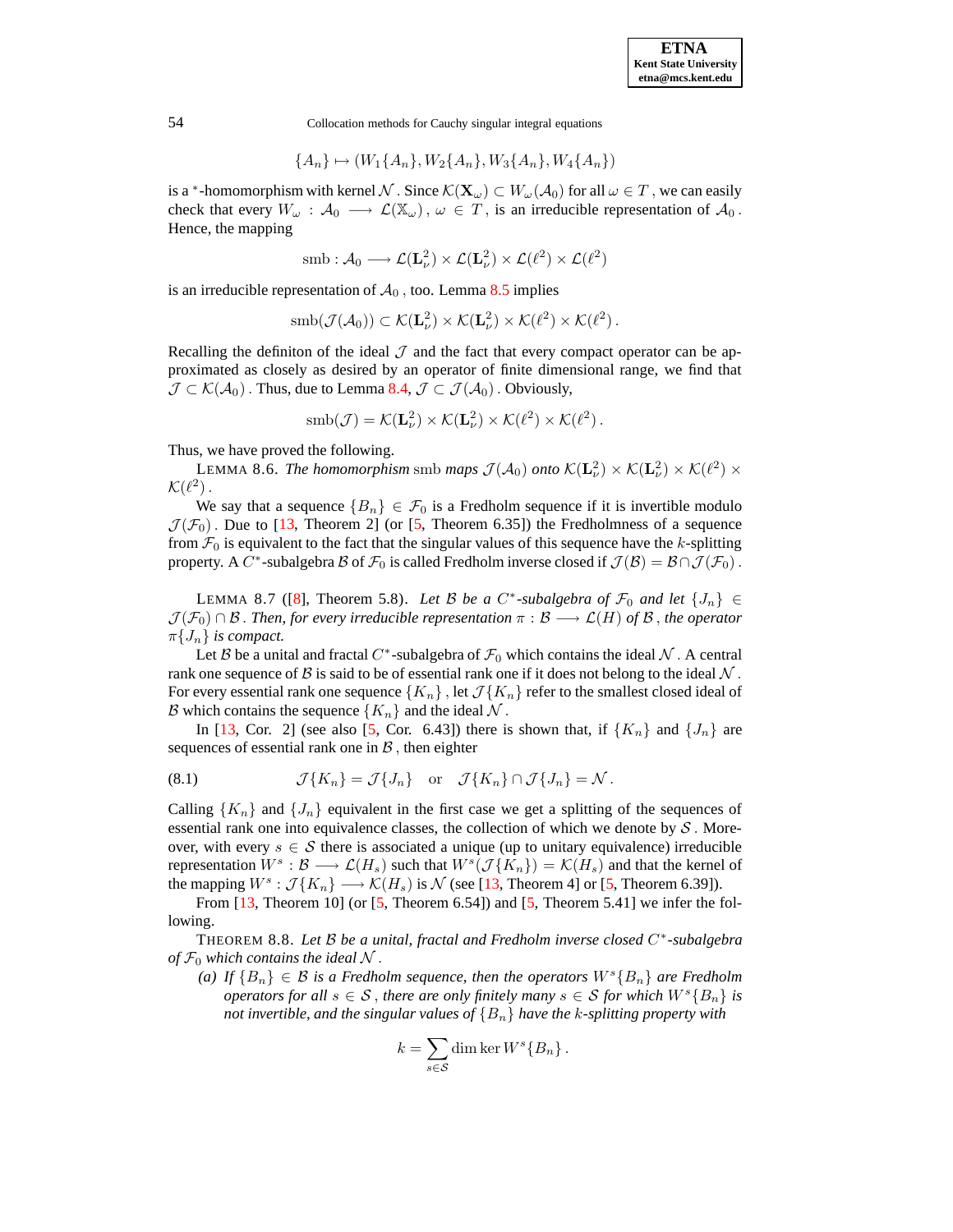**ETNA Kent State University etna@mcs.kent.edu**

### P. Junghanns and A. Rogozhin 55

*(b) Let* the family  $\{W^s\}_{s \in \mathcal{S}}$  *be sufficient for the stability of sequences in*  $\mathcal{B}$ *, i.e., the invertibility of all operators*  $W^{s}{B_{n}}$  *implies the stability of*  ${B_{n}}$ . *Then the sequence*  ${B_n} ∈ B$  *is Fredholm, if all operators*  $W<sup>s</sup>{B_n}$  *are Fredholm and if there are only finitely many among them which are not invertible.*

Now we are ready to prove the following.

**THEOREM 8.9.** The singular values of a sequence  $\{A_n\} \in \mathcal{A}_0$  have the k-splitting *property if* all *operators*  $W_{\omega}\lbrace A_n \rbrace$ ,  $\omega = 1, 2, 3, 4$ , *are Fredholm. Moreover,* 

$$
k = \sum_{\omega=1}^{4} \dim \ker W_{\omega} \{ A_n \} .
$$

*Proof.* Due to Corollary [8.3,](#page-42-3) Theorem [8.8,](#page-43-0) and Theorem [7.1](#page-36-1) we have to show that the algebra  $\mathcal{A}_0$  is Fredholm inverse closed and that we can identify S with  $\{1, 2, 3, 4\}$  and  $W^{\omega}$ with  $W_{\omega}$ .

Let c denote the set off all convergent sequences of complex numbers. Since the center of  $\mathcal{A}_0$  is equal to  $\Big\{\{\gamma_nI_n\} : \{\gamma_n\} \in \mathbf{c}\Big\}$  ( $I_n$  denotes the idetity matrix of order n) every central rank one sequence in  $A_0$  is also a central rank one sequence in  $\mathcal{F}_0$ , i.e.  $\mathcal{J}(A_0) \subset \mathcal{J}(\mathcal{F}_0)$ . Hence for the Fredholm inverse closedness of  $A_0$ , it remains to show that  $A_0 \cap \mathcal{J}(\mathcal{F}_0) \subset$  $\mathcal{J}(\mathcal{A}_0)$ . For this, let  $\{K_n\} \in \mathcal{A}_0 \cap \mathcal{J}(\mathcal{F}_0)$ . By Lemma [8.7](#page-43-1) we get

$$
\mathrm{smb}\{K_n\} \in \mathcal{K}(\mathbf{L}_{\nu}^2) \times \mathcal{K}(\mathbf{L}_{\nu}^2) \times \mathcal{K}(\ell^2) \times \mathcal{K}(\ell^2),
$$

and Lemma [8.6](#page-43-2) implies the existence of a sequence  $\{J_n\} \in \mathcal{J}(\mathcal{A}_0)$  such that

$$
smb\{K_n\} = smb\{J_n\}.
$$

Hence,  $\{K_n - J_n\} \in \mathcal{N}$  and  $\{K_n\} \in \mathcal{J}(\mathcal{A}_0)$ .

Now, we show that, for each essential rank one sequence  $\{K_n\}$ , there exists an  $\omega_0 \in$  ${1, 2, 3, 4}$  such that

<span id="page-44-0"></span>
$$
(8.2) \ \mathcal{J}\{K_n\} = J_{\omega_0} := \left\{ \left\{ (E_n^{(\omega_0)})^{-1} L_n^{(\omega_0)} T E_n^{(\omega_0)} + C_n \right\} : T \in \mathcal{K}(\mathbf{X}_{\omega_0}), \{C_n\} \in \mathcal{N} \right\} \ .
$$

For some  $\omega \in \{1, 2, 3, 4\}$ , let  $K_n = (E_n^{(\omega)})^{-1} L_1^{(\omega)} E_n^{(\omega)}$ . Then  $\{K_n\} \in \mathcal{J}_{\omega}$  and, consequently,  $\mathcal{J}\lbrace K_n \rbrace \subset \mathcal{J}_{\omega}$ . This implies  $W_{\omega}(\mathcal{J}\lbrace \hat{K}_n \rbrace) \subset W_{\omega}(\mathcal{J}_{\omega}) = \mathcal{K}(\mathbf{X}_{\omega})$ . Hence,  $W_\omega(\mathcal{J}\{K_n\}) = W_\omega(\mathcal{J}_\omega)$  and  $\mathcal{J}\{K_n\} = \mathcal{J}_\omega$ . On the other hand, for an arbitrary essential rank one sequence  $\{K_n\} \in \mathcal{A}_0$ , we get, using  $\text{smb}(\mathcal{J}(\mathcal{A}_0)) = \text{smb}(\mathcal{J})$ ,  $\mathcal{J}\{K_n\} \subset \mathcal{J}$ . This implies, due to [\(8.1\)](#page-43-3), the existence of an  $\omega_0 \in \{1, 2, 3, 4\}$  such that [\(8.2\)](#page-44-0) holds.  $\Box$ 

<span id="page-44-2"></span>**9. Appendix:** Proof of Lemma [3.4](#page-16-0) in case  $\tau = \sigma$ . At first we collect some known results needed in the sequel.

LEMMA 9.1 ([\[14\]](#page-64-13), Lemma 4.13). *If*  $w \in \mathbb{C}^{0,\eta}$  *with*  $\eta > \frac{1}{2}[1 + \max\{\alpha,\beta,0\}]$ , *then the commutator*  $wS - SwI$  *belongs to*  $\mathcal{K}(\mathbf{L}_{\nu}^2, \mathbf{C}^{0,\lambda})$  *for some*  $\lambda > 0$ .

<span id="page-44-1"></span>LEMMA 9.2 ([\[11\]](#page-64-2), Prop. 9.7, Theorem 9.9). Assume that  $a, b \in \mathbb{C}^{0, \eta}$  are real valued *functions, where*  $\eta \in (0,1)$  *and*  $[a(x)]^2 + [b(x)]^2 > 0$  *for all*  $x \in [-1,1]$ . *Furthermore, assume taht the integers*  $\lambda_{\pm}$  *satisfy the relations* 

$$
\alpha_0 := \lambda_+ + g(1) \in (-1, 1)
$$
 and  $\beta_0 := \lambda_- - g(-1) \in (-1, 1)$ ,

*where*  $g: [-1, 1] \longrightarrow \mathbb{R}$  *is a continuous function such that* 

$$
a(x) + \mathrm{i} b(x) = \sqrt{[a(x)]^2 + [b(x)]^2} e^{\mathrm{i}\pi g(x)}, \quad x \in [-1, 1].
$$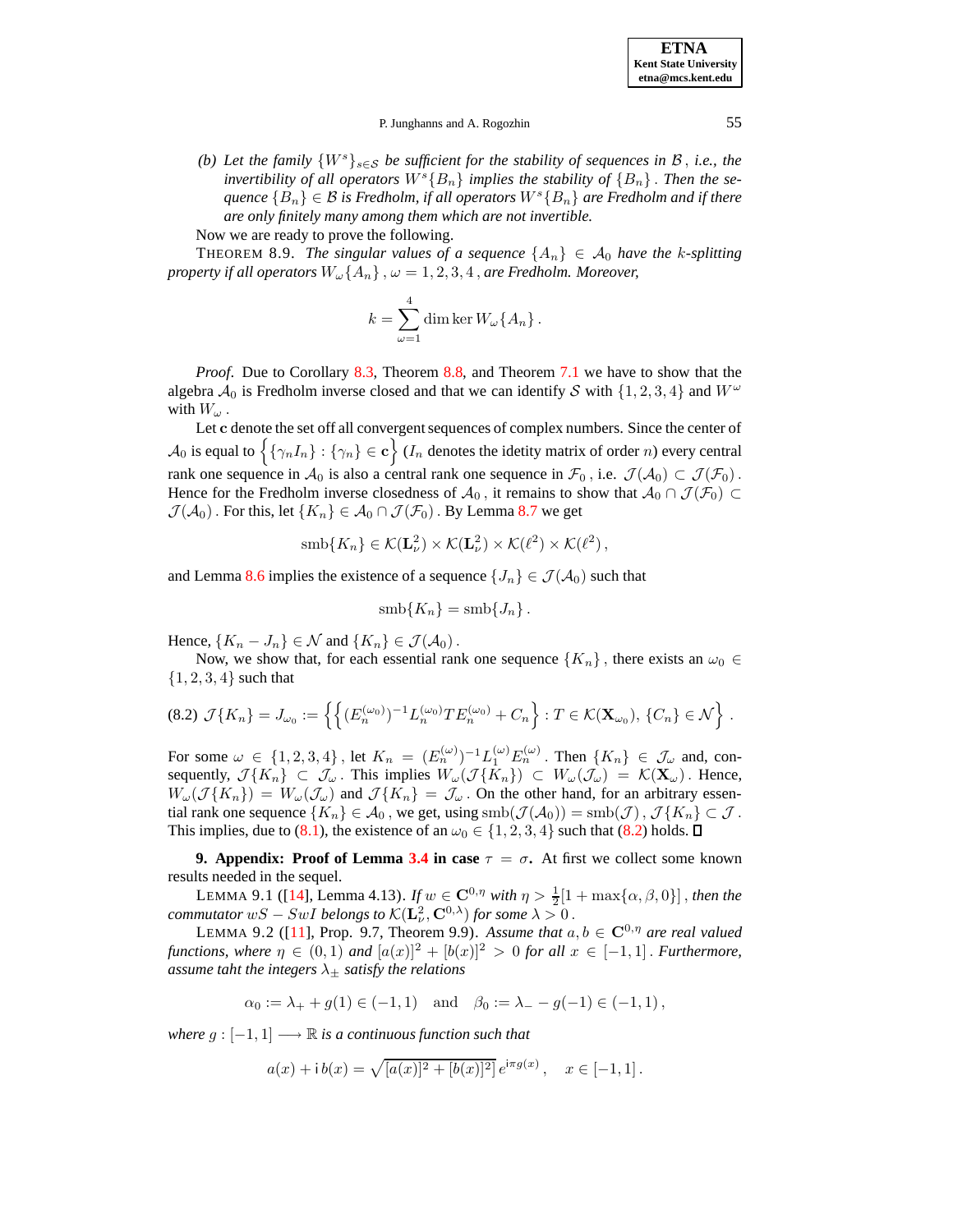*Then there exists a positive function*  $w \in \mathbb{C}^{0,\eta}$  *such that, for each polynomial p of degree* n, the function  $a v^{\alpha_0, \beta_0} w p + i S b v^{\alpha_0, \beta_0} w p$  is a polynomial of degree  $n - \kappa$ , where  $\kappa =$  $-\lambda_+ - \lambda_-$  *and where, by definition, a polynomial of negative degree is identically zero.* 

Suppose  $\gamma, \delta \geq 0$ . By  $\mathbf{C}_{\gamma,\delta}$  we denote the Banach space of all continuous functions  $f: (-1,1) \longrightarrow \mathbb{C}$ , for which  $v^{\gamma,\delta} f$  is continuous over  $[-1,1]$ . Moreover, by  $\widetilde{\mathbf{L}}_{v^{\alpha,\beta}}^p$  we refer to the Banach space of all functions f such that  $v^{\alpha,\beta}$  belongs to  $\mathbf{L}^p(-1,1)$ . The norms in  $\mathbf{C}_{\gamma,\delta}$  and  $\widetilde{\mathbf{L}}^p_{v^{\alpha,\beta}}$  are defined by

$$
\left\|f\right\|_{\gamma,\delta,\infty}:=\left\|v^{\gamma,\delta}f\right\|_{\infty},\quad\left\|f\right\|_{\widetilde{\mathbf{L}}^p_{v^{\alpha,\beta}}}:=\left\|v^{\alpha,\beta}f\right\|_{\mathbf{L}^p(-1,1)}.
$$

<span id="page-45-1"></span>We introduce the operator  $T_{\gamma,\delta}$  by

$$
(T_{\gamma,\delta}u)(x) := \int_{-1}^1 \left[1 - \frac{v^{\gamma,\delta}(y)}{v^{\gamma,\delta}(x)}\right] \frac{u(y)}{(y-x)} dy, \quad -1 < x < 1.
$$

LEMMA 9.3 ([\[6\]](#page-64-14), Corollary 4.4). *If*  $p > 2$ ,

$$
\gamma, \delta \in \left( -\frac{1}{4}, -\frac{1}{p} \right) \cup \left( \frac{1}{p}, 1 - \frac{1}{2p} \right), \quad 0 < \chi < \min \left\{ \frac{1}{4} - \frac{1}{2p}, \frac{1}{4} + \gamma, \frac{1}{4} + \delta \right\},\
$$

*then the operator*  $T_{\gamma,\delta}$  :  $\tilde{\mathbf{L}}_{v^{\gamma-\frac{1}{2p},\delta-\frac{1}{2p}}}^{p} \longrightarrow \mathbf{C}_{\gamma+\frac{1}{4}-\chi,\delta+\frac{1}{4}-\chi}$  *is compact.* 

<span id="page-45-2"></span>Of course, the assertion of this lemma remains true if one of the numbers  $\gamma$  or  $\delta$  is equal to zero.

LEMMA 9.4 ([\[6\]](#page-64-14), (2.9)). *The sequence*  $\{W_n\}$  *converges weakly to* 0 *in the space*  $\widetilde{\mathbf{L}}_{\psi}^p$ *with*  $\psi = v^{\frac{1}{4} + \frac{\alpha}{2} - \frac{1}{2p}, \frac{1}{4} + \frac{\beta}{2} - \frac{1}{2p}}$ .

**Proof** of **Lemma** [3.4](#page-16-0) **in** case  $\tau = \sigma$  :

Since [\(1.5\)](#page-1-3) holds, we can choose integers  $\lambda_{\pm}$  such that  $\alpha_0 - \lambda_{+}$  and  $\lambda_{-} - \beta_0$  are in  $(-1, 0)$ . Moreover, by  $g(x)$  we denote a linear function such that  $g(1) = \alpha_0 - \lambda_+$  and  $g(-1) = \lambda_- - \beta_0$ . Then,  $\hat{a}(x) := -\cot[\pi g(x)]$  is a continuous function on [−1, 1] and  $\hat{a}(x) - i = \sqrt{[\hat{a}(x)]^2 + 1} e^{i\pi g(x)}$ . Due to Lemma [9.2](#page-44-1) there exist a positive function  $\omega \in \Omega$ .  $\bigcap_{\eta \in (0,1)} \mathbb{C}^{0,\eta}$  such that  $(\hat{a}I + iS)\mu \omega u_n$  is a polynomial of degree less then  $n - k$  for each  $u_n \in \text{im } L_n$ , where  $k = -\lambda_+ - \lambda_-$ . Now we use the decomposition

<span id="page-45-0"></span>
$$
(9.1) \qquad \mu^{-1}S\mu I = \mathrm{i}\hat{a}I - \mathrm{i}(\mu\omega)^{-1}(\hat{a}I + \mathrm{i}S)\mu\omega I + (\mu\omega)^{-1}(\omega S - S\omega)\mu I.
$$

The uniform boundedness of  $\{M_n\hat{a}L_n\}$  follows from Lemma [3.2.](#page-10-0) Taking into account [\(2.2\)](#page-4-0), Lemma [2.1,](#page-3-1) and the boundedness of  $S: L^2_{v^{\alpha-2\gamma,\beta-2\delta}} \longrightarrow L^2_{v^{\alpha-2\gamma,\beta-2\delta}}$  we get, for  $u_n \in$  $\lim L_n$  and  $q_n = (\hat{a}I + iS)\mu\omega u_n$ ,

$$
\|M_n(\mu\omega)^{-1}q_n\|_{\nu}^2 \le 2Q_n^{\sigma} |\vartheta^{-1}\varphi(\mu\omega)^{-1}q_n|^2
$$
  
(9.2)  

$$
\le \text{const} \int_{-1}^1 |q_n|^2 \vartheta^{-2}\varphi^2 \mu^{-2} \sigma \, dx
$$

$$
= \text{const} \|q_n\|_{\nu\mu^{-2}}^2 \le \text{const} \left\|\mu\omega u_n\right\|_{\nu\mu^{-2}}^2 \le \text{const} \left\|u_n\right\|_{\nu}^2,
$$

which proves the uniform boundedness of the second term in  $(9.1)$  corresponding to the collocation method. To handle the third term we set  $H_{\omega} := \omega S - S \omega$ . Due to [\(1.4\)](#page-1-2), we have  $\frac{1}{2}[1 + \max\{\alpha - 2\gamma, \beta - 2\delta, 0\}] < 1$ . Thus, in view of Lemma [9.1,](#page-44-2) we have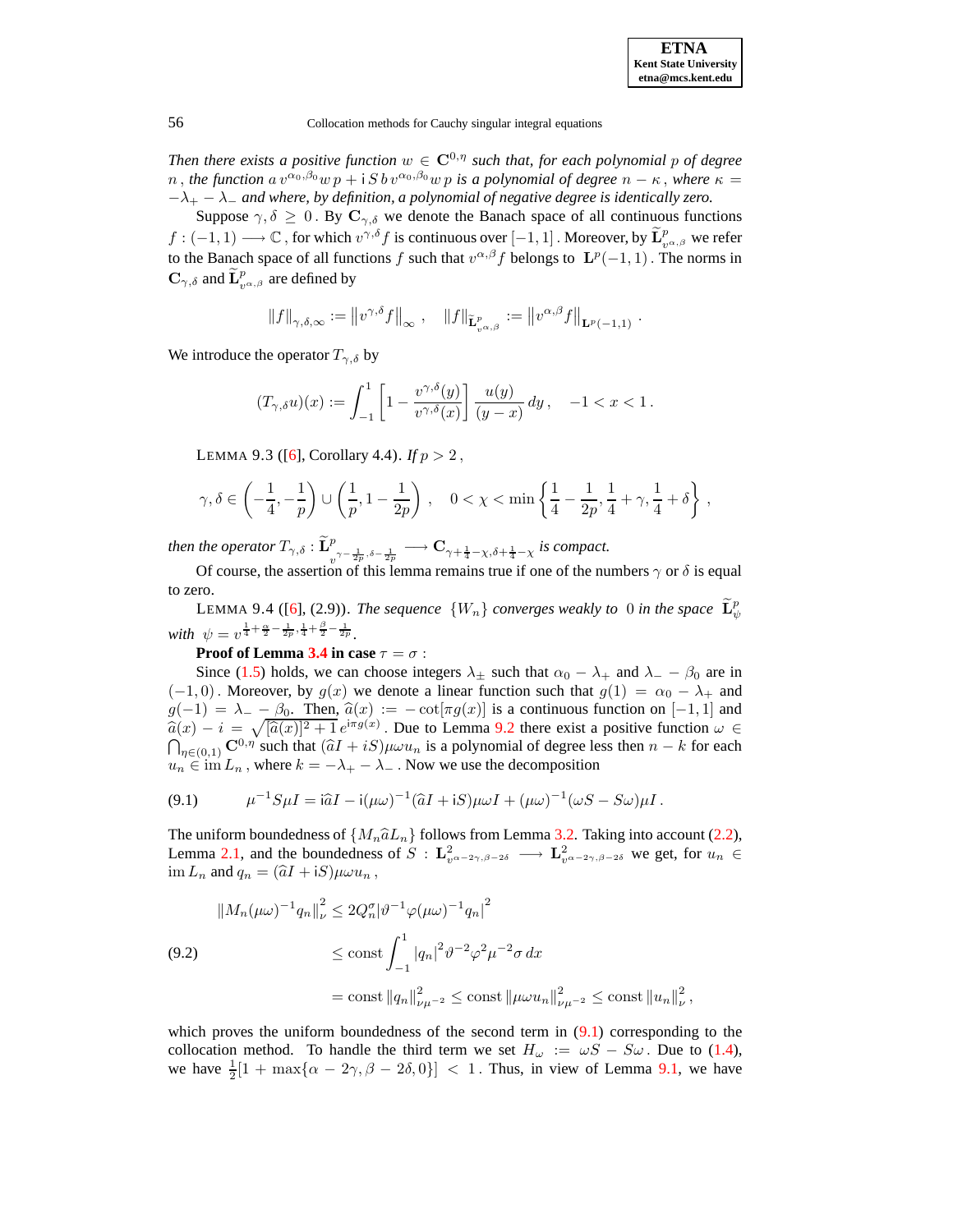**ETNA Kent State University etna@mcs.kent.edu**

#### P. Junghanns and A. Rogozhin 57

 $H_{\omega} \in \mathcal{K}(\mathbf{L}_{\nu\mu^{-2}}^2, \mathbf{C}^{0,\lambda})$ , for some  $\lambda > 0$ , which implies  $\mu^{-1}H_{\omega}\mu \in \mathcal{K}(\mathbf{L}_{\nu}^2)$ . Moreover, choosing a  $\varepsilon > 0$  such that

<span id="page-46-0"></span>
$$
\varepsilon < \min\left\{\frac{1+\alpha}{2}-\gamma, \frac{1+\alpha}{2}, \frac{1+\beta}{2}-\delta, \frac{1+\beta}{2}\right\}
$$

and applying Corollary [2.3,](#page-3-2) we get  $\{(M_n - L_n)\omega^{-1}\mu^{-1}H_\omega\mu L_n\} \in \mathcal{N}$  and, consequently,

$$
(9.3) \t\t\t \{M_n\omega^{-1}\mu^{-1}H_\omega\mu L_n\}\in\mathcal{J}.
$$

Using decomposition [\(9.1\)](#page-45-0) together with Lemma [3.2](#page-10-0) and Corollary [2.3,](#page-3-2) we infer that for each fixed  $m = 0, 1, 2, \ldots$ 

$$
M_n \hat{a} L_n \tilde{u}_m \longrightarrow \hat{a} \tilde{u}_m ,
$$
  

$$
M_n(\mu \omega)^{-1} (\hat{a} I + S) \mu \omega L_n \tilde{u}_m \longrightarrow (\mu \omega)^{-1} (\hat{a} I + S) \mu \omega \tilde{u}_m ,
$$
  

$$
M_n(\mu \omega)^{-1} H_{\omega} \mu L_n \tilde{u}_m \longrightarrow (\mu \omega)^{-1} H_{\omega} \mu \tilde{u}_m .
$$

Thus,  $\{A_n\}$  converges strongly to  $A$ .

With the help of [\(3.2\)](#page-9-1) and Lemma [2.1](#page-3-1) we obtain, for  $u_n = \vartheta p_n \in \text{im } L_n$ ,

<span id="page-46-1"></span>
$$
(9.4) \t\t ||M_n a u_n||_{\nu}^2 \le 2||a||_{\infty}^2 Q_n^{\sigma} |\vartheta^{-1} \varphi \vartheta p_n|^2 \le \text{const } ||a||_{\infty}^2 ||u_n||_{\nu}^2.
$$

To prove the strong convergence of  $\{A_n^*\}$ , at first we consider sequences of the form  $\{M_nb_0b\mu^{-1}S\mu L_n\}$ , where  $b_0 \in \mathbf{PC}$  and b is a differentiable function with  $b' \in \mathbf{C}^{0,1}[-1,1]$ and  $b(\pm 1) = b'(\pm 1) = 0$ . We use the decomposition

$$
b\mu^{-1}S\mu I = b\rho^{-1}S\rho I + \mu^{-1}(bS - SbI)\mu I + \mu^{-1}(Sb\mu\rho^{-1}I - b\mu\rho^{-1}S)\rho I
$$
  
(9.5)  

$$
= b\rho^{-1}S\rho I + K_1 + K_2.
$$

In the same way as for [\(9.3\)](#page-46-0) one can show that  $\{M_nK_jL_n\} \in \mathcal{J}$ ,  $j = 1, 2$ . Due to Lemma [3.2](#page-10-0) and Lemma [3.3](#page-12-1) the inclusion  $\{M_nb_0b\mu^{-1}S\mu L_n\} \in \mathcal{F}$  follows. Using this fact and the estimate (see [\(9.4\)](#page-46-1))

$$
||M_n(b - \widetilde{b})\mu^{-1} S \mu L_n||_{\mathcal{L}(\mathbf{L}^2_\nu)} = ||M_n(b - \widetilde{b})L_n M_n \mu^{-1} S \mu L_n||_{\mathcal{L}(\mathbf{L}^2_\nu)}
$$
  
(9.6)  

$$
\leq \text{const } ||b - \widetilde{b}||_{\infty}
$$

<span id="page-46-2"></span>we get

$$
(9.7) \qquad \{M_n b \mu^{-1} S \mu L_n\} \in \mathcal{F} \quad \text{for all} \quad b \in \mathbf{PC} \quad \text{with} \quad b(\pm 1) = 0 \,.
$$

Now, for fixed m, we take the function  $\varphi^{-1}\widetilde{u}_m$ . This function belongs to  $\mathbf{L}^2_{\nu}$  and fulfills the conditions of Corollary [2.3](#page-3-2) such that  $M_n\varphi^{-1}\tilde{u}_m \longrightarrow \varphi^{-1}\tilde{u}_m$ . Because of  $(M_n\varphi^{-1}L_n)^* =$  $(2L_n - L_{n-1})M_n \varphi^{-1} \frac{1}{2}(L_n + L_{n-1})$  (see [\(3.7\)](#page-11-2), which is also true for  $a = \varphi^{-1}$ ) we get

$$
\lim_{n \to \infty} (M_n \mu^{-1} S \mu L_n)^* \widetilde{u}_m
$$
\n
$$
= \lim_{n \to \infty} (M_n \varphi^{-1} L_n M_n \varphi \mu^{-1} S \mu L_n)^* \widetilde{u}_m
$$
\n
$$
= \lim_{n \to \infty} (M_n \varphi \mu^{-1} S \mu L_n)^* (2L_n - L_{n-1}) M_n \varphi^{-1} \frac{1}{2} (L_n + L_{n-1}) \widetilde{u}_m
$$
\n
$$
= W_1 \{ M_n \varphi \mu^{-1} S \mu L_n \}^* \varphi^{-1} \widetilde{u}_m
$$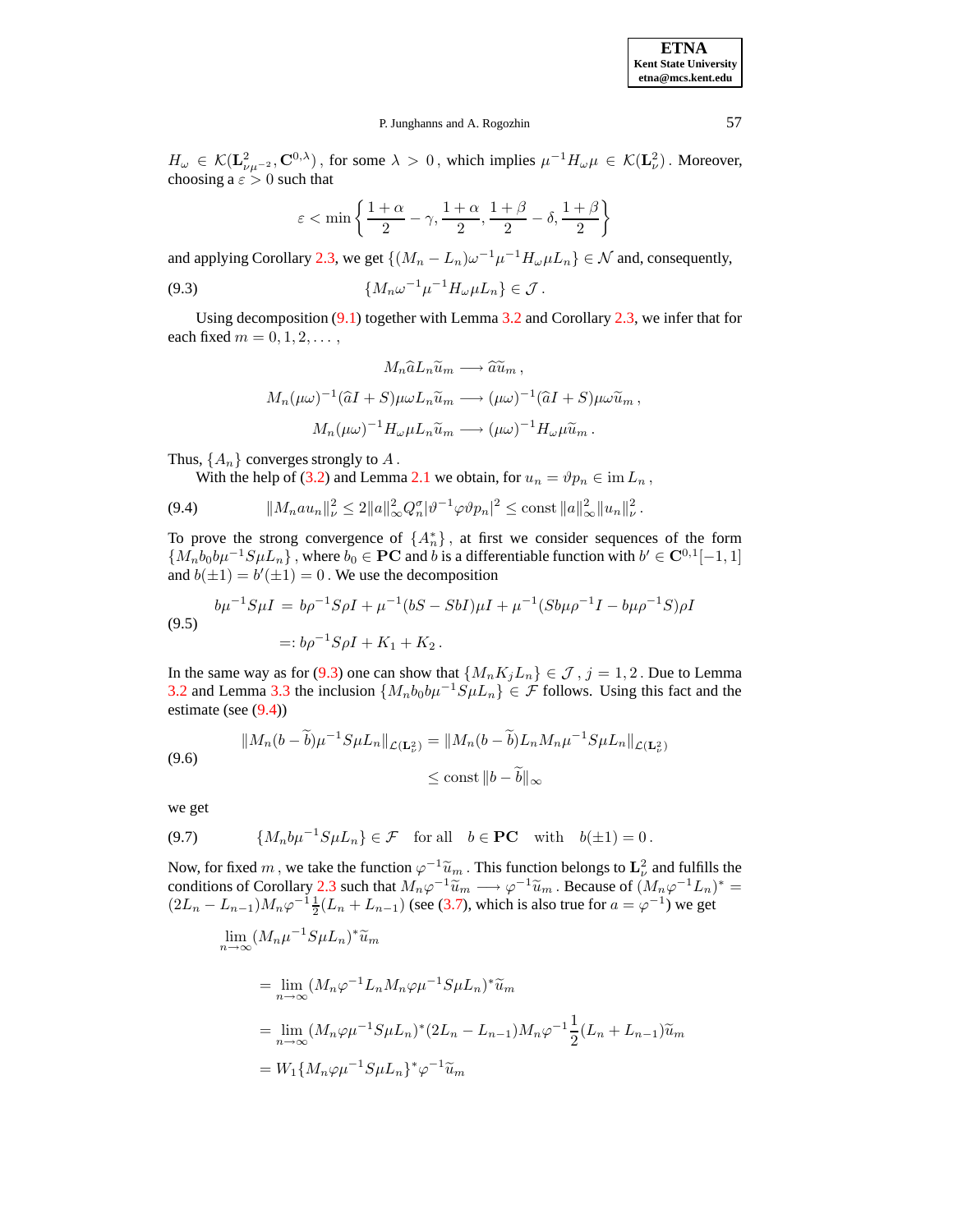$$
f_{\rm{max}}
$$

in  $\mathbf{L}_{\nu}^2$  . To prove the strong convergence of  $\{W_nM_n\mu^{-1}S\mu W_n\}$  we write

(9.8) 
$$
\mu^{-1} S \mu I = \rho^{-1} S \rho I + \mu^{-1} K \mu I
$$

with  $K := S - \rho^{-1} \mu S \mu^{-1} \rho I$  . Moreover, for  $p \ge 2$ , we set

<span id="page-47-0"></span>
$$
\psi:=v^{\frac{1}{4}+\frac{\alpha}{2}-\frac{1}{2p},\frac{1}{4}+\frac{\beta}{2}-\frac{1}{2p}}\,,\quad \widetilde{\psi}:=\mu^{-1}\psi v^{\frac{1}{4}+\frac{\alpha}{2}-\gamma-\frac{1}{2p},\frac{1}{4}+\frac{\beta}{2}-\delta-\frac{1}{2p}}\,.
$$

By assumption [\(1.4\)](#page-1-2) we have  $-\frac{1}{4} < \frac{1}{4} + \frac{\alpha}{2} - \gamma < \frac{3}{4}$  and  $-\frac{1}{4} < \frac{1}{4} + \frac{\beta}{2} - \delta < \frac{3}{4}$ . Thus, together with [\(1.5\)](#page-1-3) we can apply Lemma [9.3](#page-45-1) for sufficiently large p and sufficiently small  $\chi > 0$  to conclude the compacness of

$$
K_{\mu} := \mu^{-1} K \mu I : \widetilde{\mathbf{L}}_{\psi}^{p} \xrightarrow{\mu I} \widetilde{\mathbf{L}}_{\widetilde{\psi}}^{p} \xrightarrow{K} \mathbf{C}_{\frac{1+\alpha}{2} - \gamma - \chi, \frac{1-\beta}{2} - \delta - \chi} \xrightarrow{\mu^{-1} I} \mathbf{C}_{\frac{1+\alpha}{2} - \chi, \frac{1-\beta}{2} - \chi}.
$$

Using the decomposition  $(9.8)$  together with Lemma  $3.3$ , it remains to prove that  $W_n M_n K_\mu W_n \tilde{u}_m$  converges to zero in  $\mathbf{L}^2_\nu$  for each fixed  $m = 0, 1, 2, \dots$ . As a consequence of Corollary [2.3](#page-3-2) and the compactness of the operator  $K_{\mu}$  we get

$$
\lim_{n \to \infty} \|(M_n - I)K_{\mu}\|_{\widetilde{\mathbf{L}}_{\psi}^p \to \mathbf{L}_{\nu}^2} = 0
$$

for some  $p > 2$  . Together with the uniform boundedness of  $W_n : \widetilde{\mathbf{L}}^p_\psi \longrightarrow \widetilde{\mathbf{L}}^p_\psi$  (see Lemma [9.4\)](#page-45-2) this leads to

$$
\lim_{n \to \infty} ||W_n(M_n - I)K_{\mu}W_n||_{\widetilde{\mathbf{L}}^p_{\psi} \to \mathbf{L}^2_{\nu}} = 0
$$

Again Lemma [9.4](#page-45-2) and the compactness of the operator  $K_{\mu}$  imply, for some  $p > 2$ ,

$$
\lim_{n \to \infty} \left\| W_n K_\mu W_n u \right\|_{\nu} = 0, \quad u \in \widetilde{\mathbf{L}}_{\psi}^p.
$$

It remains to remark that  $\widetilde{u}_m \in \widetilde{\mathbf{L}}^p_\psi$  for all  $p \geq 1$  ..

For fixed m, the function  $\varphi^{-\frac{1}{3}}T_m$  belongs to  $\mathbf{L}^2_{\sigma}$  and fulfills the conditions of Lemma [2.2](#page-3-0) such that

<span id="page-47-1"></span>(9.9) 
$$
L_n^{\sigma} \varphi^{-\frac{1}{3}} T_m \longrightarrow \varphi^{-\frac{1}{3}} T_m \text{ in } \mathbf{L}_{\sigma}^2.
$$

Using [\(3.10\)](#page-12-0) we get, for all  $u, v \in L^2_{\nu}$ ,

$$
\langle W_n M_n a W_n u, v \rangle_{\nu} = \langle J_{\nu}^{-1} L_n^{\sigma} a J_{\nu} L_n u, v \rangle_{\nu} = \langle L_n^{\sigma} a J_{\nu} L_n u, J_{\nu}^{-*} L_n v \rangle_{\sigma}
$$
  

$$
= \frac{\pi}{n} \sum_{j=1}^n a(x_{jn}^{\sigma})(J_{\nu} L_n u)(x_{jn}^{\sigma})(J_{\nu}^{-*} L_n v)(x_{jn}^{\sigma})
$$
  

$$
= \langle J_{\nu} L_n u, L_n^{\sigma} \overline{a} J_{\nu}^{-*} L_n v \rangle_{\sigma} = \langle u, J_{\nu}^{*} L_n^{\sigma} \overline{a} J_{\nu}^{-*} L_n v \rangle_{\nu},
$$

i.e.

 $(W_n M_n a W_n)^* = J_{\nu}^* L_n^{\sigma} \overline{a} J_{\nu}^{-*} L_n$ .

Together with  $(9.7)$  and  $(9.9)$  we conclude, for all fixed m,

$$
(W_n M_n \mu^{-1} S \mu W_n)^* \widetilde{u}_m = (W_n M_n \varphi^{-\frac{1}{3}} W_n W_n M_n \varphi^{\frac{1}{3}} \mu^{-1} S \mu W_n)^* \widetilde{u}_m
$$
  

$$
= (W_n M_n \varphi^{\frac{1}{3}} \mu^{-1} S \mu W_n)^* J_\nu^* L_n^{\sigma} \varphi^{-\frac{1}{3}} J_\nu^{-*} L_n \widetilde{u}_m
$$
  

$$
\longrightarrow W_2 \{M_n \varphi^{\frac{1}{3}} \mu^{-1} S \mu L_n\}^* J_\nu^* \varphi^{-\frac{1}{3}} J_\nu^{-*} \widetilde{u}_m
$$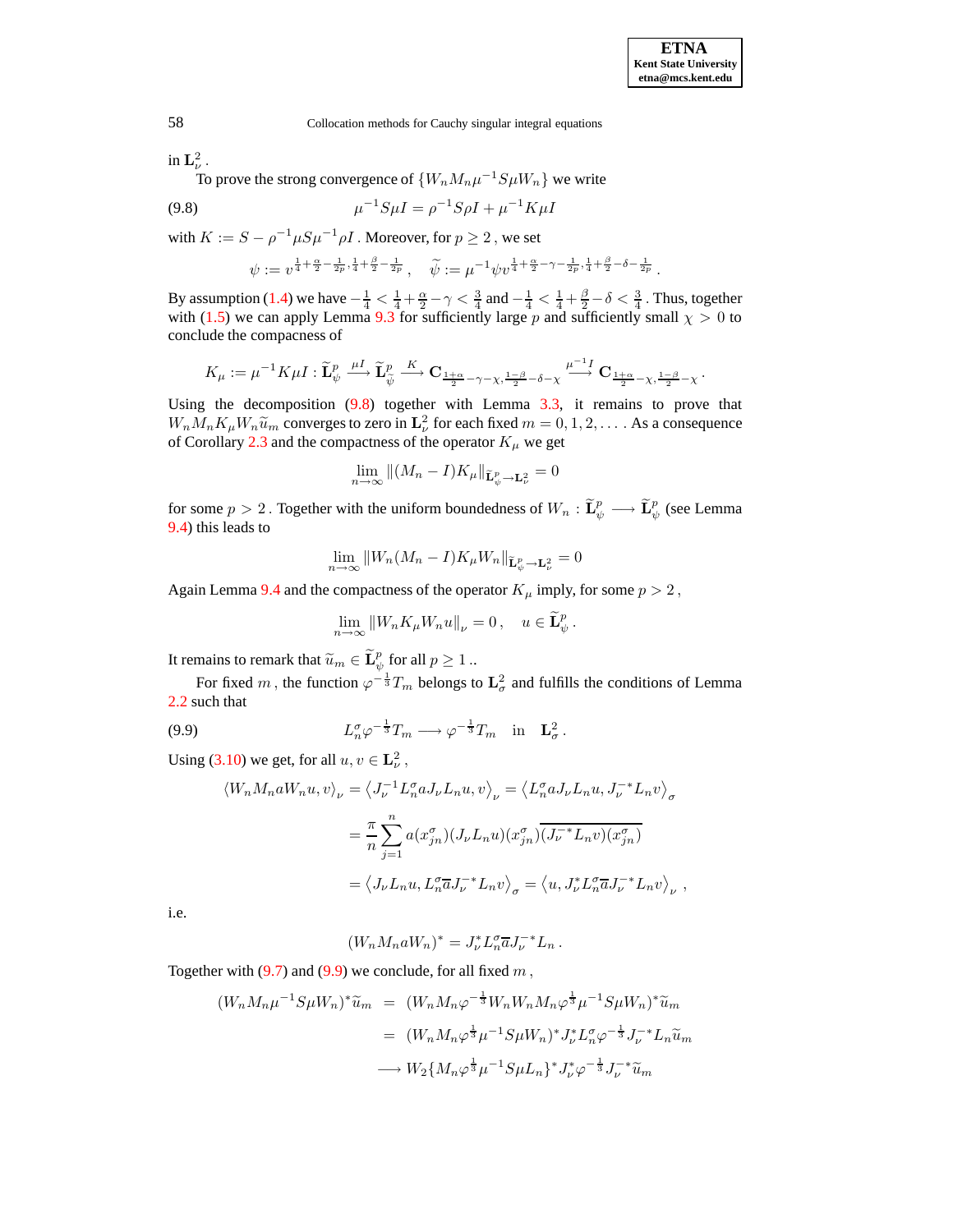in  $\mathbf{L}_{\nu}^2$  .

To get the strong limits of the sequences  $\{V_n A_n V_n^{-1} P_n\}$  and  $\{(V_n A_n V_n^{-1} P_n)^*\}$  we consider the structure of the corresponding matrices more closely. Setting  $B := \mu^{-1} S \mu I$  $\rho^{-1}S\rho I$  and  $B_n = M_n BL_n$  and using [\(3.12\)](#page-15-2) and [\(3.13\)](#page-15-0) we compute, for  $x \neq x_{kn}^{\sigma}$ ,

 $(B\widetilde{\ell}_{kn}^{\sigma})(x)$ 

$$
\begin{split}\n&= \frac{1}{\pi \mathrm{i}} \int_{-1}^{1} \left[ \frac{\mu(y)}{\mu(x)} - \frac{\rho(y)}{\rho(x)} \right] \frac{\vartheta(y) T_n(y) \, dy}{\vartheta(x_n^r) T_n^{''}(x_{kn}^{\sigma})(y - x_{kn}^{\sigma})(y - x)} \\
&= \frac{1}{\vartheta(x_{kn}^{\sigma}) T_n^{''}(x_{kn}^{\sigma})} \frac{1}{x_{kn}^{\sigma} - x} \frac{1}{\pi \mathrm{i}} \int_{-1}^{1} \left[ \frac{\mu(y)}{\mu(x)} - \frac{\rho(y)}{\rho(x)} \right] \left[ \frac{1}{y - x_{kn}^{\sigma}} - \frac{1}{y - x} \right] \vartheta(y) T_n(y) \, dy \\
&= \frac{1}{\vartheta(x_{kn}^{\sigma}) T_n^{''}(x_{kn}^{\sigma})} \frac{1}{x_{kn}^{\sigma} - x} \, x \\
&* \frac{1}{\pi \mathrm{i}} \int_{-1}^{1} \frac{1}{\mu(x)} \left[ \frac{\mu(y)}{\rho(y)} - \frac{\mu(x)}{\rho(x)} \right] \left[ \frac{1}{y - x_{kn}^{\sigma}} - \frac{1}{y - x} \right] \varphi(y) T_n(y) \, dy \\
&= \frac{1}{\vartheta(x_{kn}^{\sigma}) T_n^{''}(x_{kn}^{\sigma})} \frac{1}{x_{kn}^{\sigma} - x} \left\{ \frac{1}{\pi \mathrm{i}} \int_{-1}^{1} \left[ \frac{\mu(x_{kn}^{\sigma})}{\mu(x)} - \frac{\rho(x_{kn}^{\sigma})}{\rho(x)} \right] \frac{1}{\rho(x_{kn}^{\sigma})} \frac{\varphi(y) T_n(y)}{y - x_{kn}^{\sigma}} \, dy \right. \\
&+ \frac{1}{\pi \mathrm{i}} \int_{-1}^{1} \left( \left[ \frac{\mu(y)}{\mu(x)} - \frac{\rho(y)}{\rho(x)} \right] \frac{1}{\rho(y)} - \left[ \frac{\mu(x_{kn}^{\sigma})}{\mu(x)} - \frac{\rho(x_{kn}^{\sigma})}{\rho(x)} \right] \frac{1}{\rho(x_{kn}^{\sigma})} \right) \frac{\varphi(y) T_n(y)}{y - x_{kn}^{\sigma}} \, dy \right. \\
&- \frac{1}{\vartheta(x_{kn}^{\sigma}) T_n^{''}(x_{kn}^{\sigma})} \frac{1}{x_{kn}^{\sigma} - x
$$

where

$$
d^n(x) := \int_{-1}^1 \left[ \frac{\mu(y)\rho(x)}{\rho(y)\mu(x)} - 1 \right] \frac{\varphi(y)}{\varphi(x)} \frac{T_n(y)}{y - x} dy, \quad d_k^n := d^n(x_{kn}^\sigma).
$$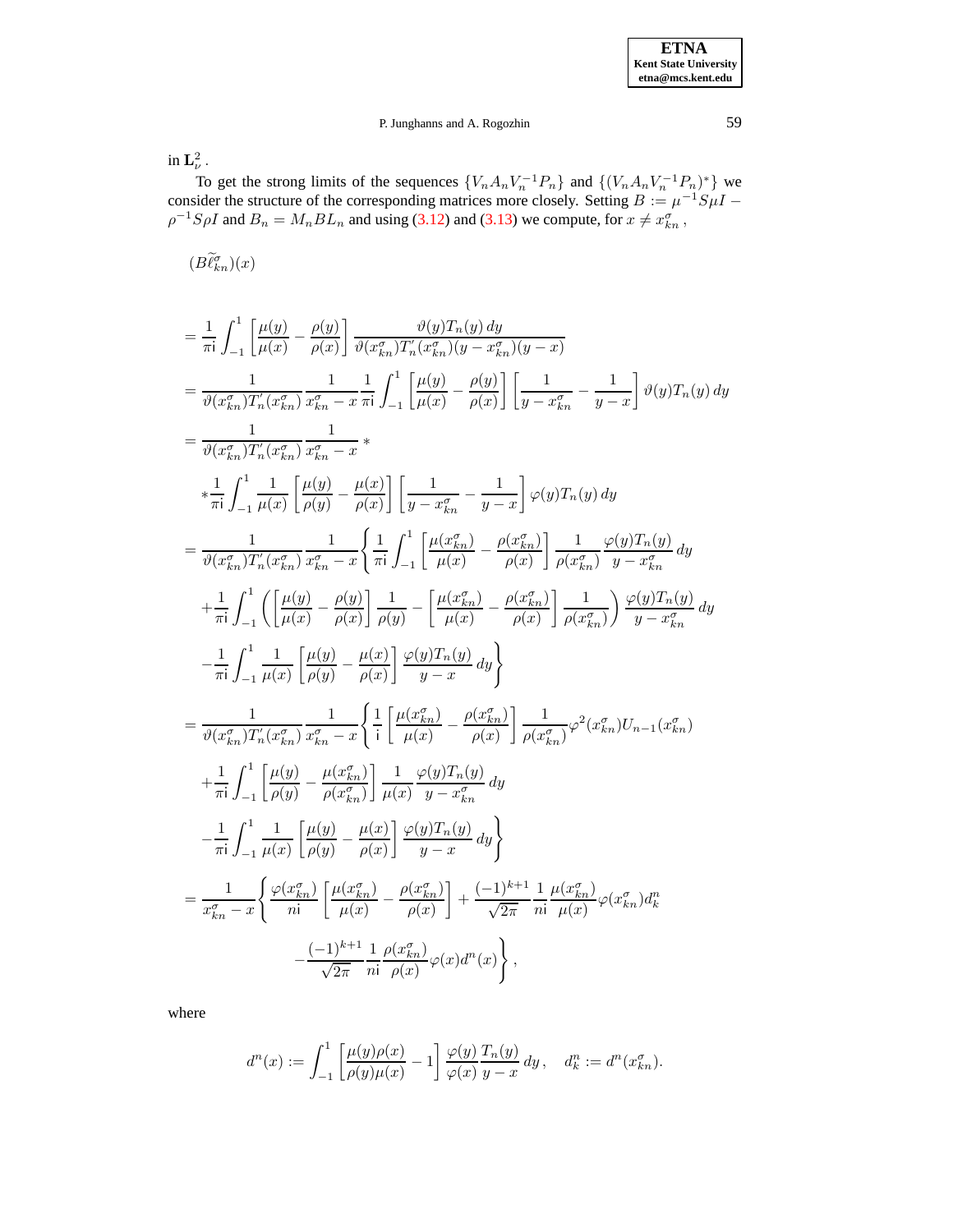Consequently, we get

$$
V_n B_n V_n^{-1} P_n = \left(\frac{\omega_{(j+1)n}}{\omega_{(k+1)n}} (B \widetilde{\ell}_{k+1,n}^{\sigma}) (x_{j+1,n}^{\sigma})\right)_{j,k=0}^{n-1}
$$
  
(9.10)  

$$
= \mathbf{B}_n + \mathbf{D}_n \mathbf{A}_n \mathbf{D}_n^{-1} - \mathbf{A}_n - \mathbf{D}_n \mathbf{A}_n \mathbf{D}_n^{-1} \mathbf{W}_n \mathbf{V}_n - \mathbf{V}_n \mathbf{A}_n^* \mathbf{W}_n,
$$

with

$$
\mathbf{B}_n:=\left((B\widetilde{l}^{\sigma}_{(j+1)n})(x^{\sigma}_{(j+1)n})\delta_{j,k}\right)^{n-1}_{j,k=0}\,,\quad \mathbf{A}_n:=\left(\frac{\varphi(x^{\sigma}_{k+1,n})}{n i}\frac{1-\delta_{j,k}}{x^{\sigma}_{k+1,n}-x^{\sigma}_{j+1,n}}\right)^{n-1}_{j,k=0}\,,
$$

and

$$
\mathbf{W}_n := \left(\frac{(-1)^{k+1}}{\sqrt{2\pi}}\delta_{j,k}\right)_{j,k=0}^{n-1}, \ \mathbf{V}_n := \left(d_{k+1}^n\delta_{j,k}\right)_{j,k=0}^{n-1}, \ \mathbf{D}_n := \left(\frac{\rho(x_{j+1,n}^{\sigma})}{\mu(x_{j+1,n}^{\sigma})}\delta_{j,k}\right)_{j,k=0}^{n-1},
$$

where the diagonal elements in  $A_n$  are equal to zero by definition. We have to show that, for any fixed  $m = 1, 2, \dots$ , the sequences

 $\{V_n A_n V_n^{-1} P_n e_{m-1}\}\$ and  $\{(V_n A_n V_n^{-1} P_n)^* e_{m-1}\}\$ 

converge in  $\ell^2$  to  $\mathbf{A}^{\mu}_+e_{m-1}$  and  $(\mathbf{A}^{\mu}_+)^*e_{m-1}$ , respectively.

**a**) At first we turn to the limits for the operators  $A_n$ . We define

$$
a_{jk}^{(n)} = \frac{\varphi(x_{k+1,n}^{\sigma})}{n!} \frac{1 - \delta_{j,k}}{x_{k+1,n}^{\sigma} - x_{j+1,n}^{\sigma}}, \quad 0 \le j,k \le n-1.
$$

We observe that, for fixed j and k with  $k \neq j$  and for  $n \longrightarrow \infty$ ,

<span id="page-49-1"></span>
$$
(9.11) \t a_{jk}^{(n)} = \frac{1}{n!} \frac{\sin \frac{2k+1}{2n}\pi}{2\sin \frac{k+j+1}{2n}\pi \sin \frac{j-k}{2n}\pi} \longrightarrow \frac{1}{\pi i} \frac{2k+1}{(k+j+1)(j-k)}
$$

and, for fixed k and  $j = 0, 1, \ldots, n - 1, j \neq k$ , and  $n > 2k$ ,

<span id="page-49-2"></span>(9.12) 
$$
|a_{jk}^{(n)}| \le \text{const} \frac{2k+1}{|j-k|(k+j+1)}.
$$

The same estimate holds true for fixed j and  $k = 0, 1, \ldots, n - 1, k \neq j$ , and  $n > 2k$ . Using [\(9.11\)](#page-49-1) and [\(9.12\)](#page-49-2) together with Remark [3.1,](#page-10-2) we see that  $A_n e_{m-1} \longrightarrow A e_{m-1}$  and  $\mathbf{A}_n^* e_{m-1} \longrightarrow \mathbf{A}^* e_{m-1}$  for any fixed  $m = 1, 2, \dots$ 

**b**) In this item we consider the convergence of the operators  $D_n A_n D_n^{-1}$ . We introduce the function  $\chi(x) := \rho(x)[\mu(x)]^{-1} = (1-x)^{\chi_+}(1+x)^{\chi_-}$  with

<span id="page-49-0"></span>(9.13) 
$$
\chi_{+} := \frac{1}{4} + \frac{\alpha}{2} - \gamma, \quad \chi_{+} := \frac{1}{4} + \frac{\beta}{2} - \delta
$$

and define

$$
\widetilde{a}_{jk}^{(n)} = \frac{\chi(x_{j+1,n}^{\sigma})}{\chi(x_{k+1,n}^{\sigma})} \frac{\varphi(\chi(x_{k+1,n}^{\sigma}))}{n!} \frac{1 - \delta_{j,k}}{x_{j+1,n}^{\sigma} - x_{j+1,n}^{\sigma}}, \quad 0 \le j, k \le n-1.
$$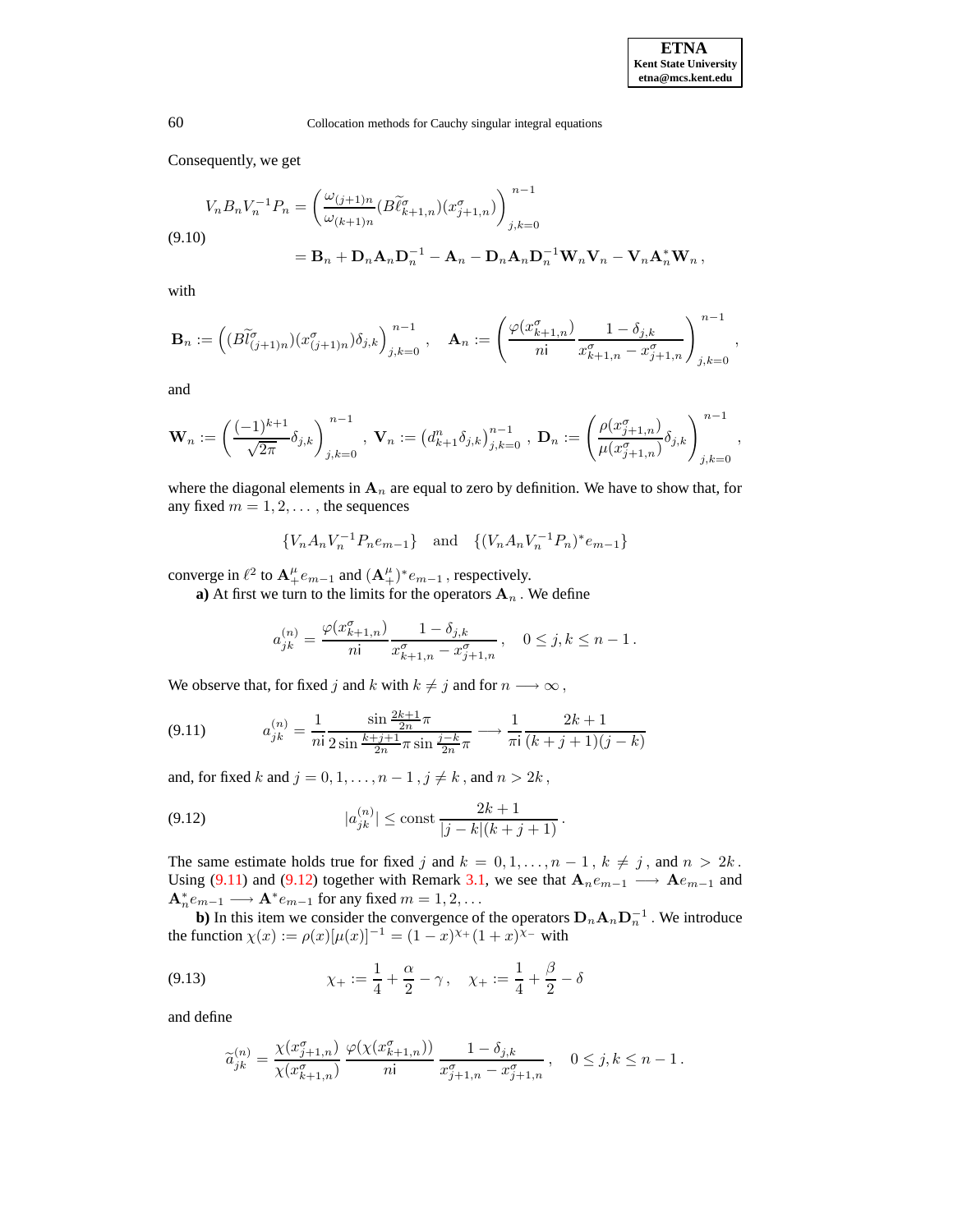**ETNA Kent State University etna@mcs.kent.edu**

## <span id="page-50-3"></span>P. Junghanns and A. Rogozhin 61

Then, condition  $(1.4)$  is equivalent to

$$
(9.14) \t -\frac{1}{4} < \chi_{\pm} < \frac{3}{4}.
$$

We observe that, for fixed  $j$  and  $k$  with  $k\neq j$  and for  $n\longrightarrow\infty$  ,

<span id="page-50-0"></span>
$$
\widetilde{a}_{jk}^{(n)} = \left(\frac{\sin\frac{2j+1}{4n}\pi}{\sin\frac{2k+1}{4n}\pi}\right)^{2\chi_{+}} \left(\frac{\cos\frac{2j+1}{4n}\pi}{\cos\frac{2k+1}{4n}\pi}\right)^{2\chi_{-}} \frac{1}{n!} \frac{\sin\frac{2k+1}{2n}\pi}{2\sin\frac{k+j+1}{2n}\pi\sin\frac{j-k}{2n}\pi}
$$
\n
$$
\longrightarrow \left(\frac{2j+1}{2k+1}\right)^{2\chi_{+}} \frac{1}{\pi i} \frac{2k+1}{(k+j+1)(j-k)} =: \widetilde{a}_{jk}.
$$

For  $0 \le j, k \le \frac{n}{2}$  and  $j \ne k$ , we have the estimate

$$
|\widetilde{a}_{jk}^{(n)}| \le \text{const} \left(\frac{2j+1}{2k+1}\right)^{2\chi_+} \left(\frac{1 - \frac{2j+1}{4n}\pi}{1 - \frac{2k+1}{4n}\pi}\right)^{2\chi_-} \frac{2k+1}{|j-k|(k+j+1)}.
$$

For fixed  $k, n > 3k$  and  $n > j > \frac{n}{2}$  we get, if  $\chi_{-} \ge 0$ ,

$$
|\widetilde{a}_{jk}^{(n)}|\le \mathrm{const}\,\left(\frac nk\right)^{2\chi_+}\frac 1n \frac k{n}=\mathrm{const}\,\frac{k^{1-2\chi_+}}{n^{2(1-\chi_+)}}
$$

and, if  $\chi_-\lt 0$ ,

$$
|\widetilde{a}_{jk}^{(n)}| \le \text{const } \left(\frac{n}{k}\right)^{2\chi_+} \left(\frac{2n-2j-1}{2n}\right)^{2\chi_-} \frac{1}{n} \frac{k}{n} \le \text{const } \frac{(n-j)^{2\chi_-}k^{1-2\chi_+}}{n^{2(1-\chi_++\chi_-)}} \, .
$$

Thus, for fixed k and  $j = 0, 1, \ldots, n - 1, j \neq k$ , and  $n > 3k$ , we have

<span id="page-50-1"></span>
$$
(9.16) \t\t |\tilde{a}_{jk}^{(n)}| \le \text{const} \left\{ \begin{array}{c} \frac{1}{j^{\frac{1}{2}+\varepsilon}} & \text{if } j \le \frac{n}{2},\\ \frac{1}{n^{\varepsilon}} \frac{1}{(n-j)^{\frac{1}{2}+\varepsilon}} & \text{if } j > \frac{n}{2} \end{array} \right.
$$

with some  $\varepsilon > 0$ . For fixed  $j$  ,  $n > 3j$  , and  $n > k > \frac{n}{2}$  we get, if  $\chi_-\leq 0$ ,

$$
|\widetilde{a}_{jk}^{(n)}| \le \text{const } \left(\frac{j}{n}\right)^{2\chi_+} \frac{1}{n} \le \text{const } \frac{j^{2\chi_+}}{n^{(1+2\chi_+)}}\,,
$$

and, if  $\chi_->0$ ,

$$
\begin{aligned} |\widetilde{a}_{jk}^{(n)}| &\leq \mathrm{const} \, \left(\frac{j}{n}\right)^{2\chi_+} \left(\frac{2n}{2n-2k-1}\right)^{2\chi_-} \frac{1}{n} \, \frac{2n-2k-1}{2n} \\ &\leq \mathrm{const} \, \frac{(n-k)^{1-2\chi_-} \, j^{2\chi_+}}{n^{2(1+\chi_+-\chi_-)}}, \end{aligned}
$$

Thus, we obtain, for fixed  $j$  and  $k = 0, 1, \ldots, n - 1$  ,  $k \neq j$  , and  $n > 3j$  ,

<span id="page-50-2"></span>(9.17) 
$$
|\widetilde{a}_{jk}^{(n)}| \leq \begin{cases} \frac{1}{k^{\frac{1}{2}+\varepsilon}} & \text{if } k \leq \frac{n}{2},\\ \cosh \frac{1}{n^{\varepsilon}} \frac{1}{(n-k)^{\frac{1}{2}+\varepsilon}} & \text{if } k > \frac{n}{2} \end{cases}
$$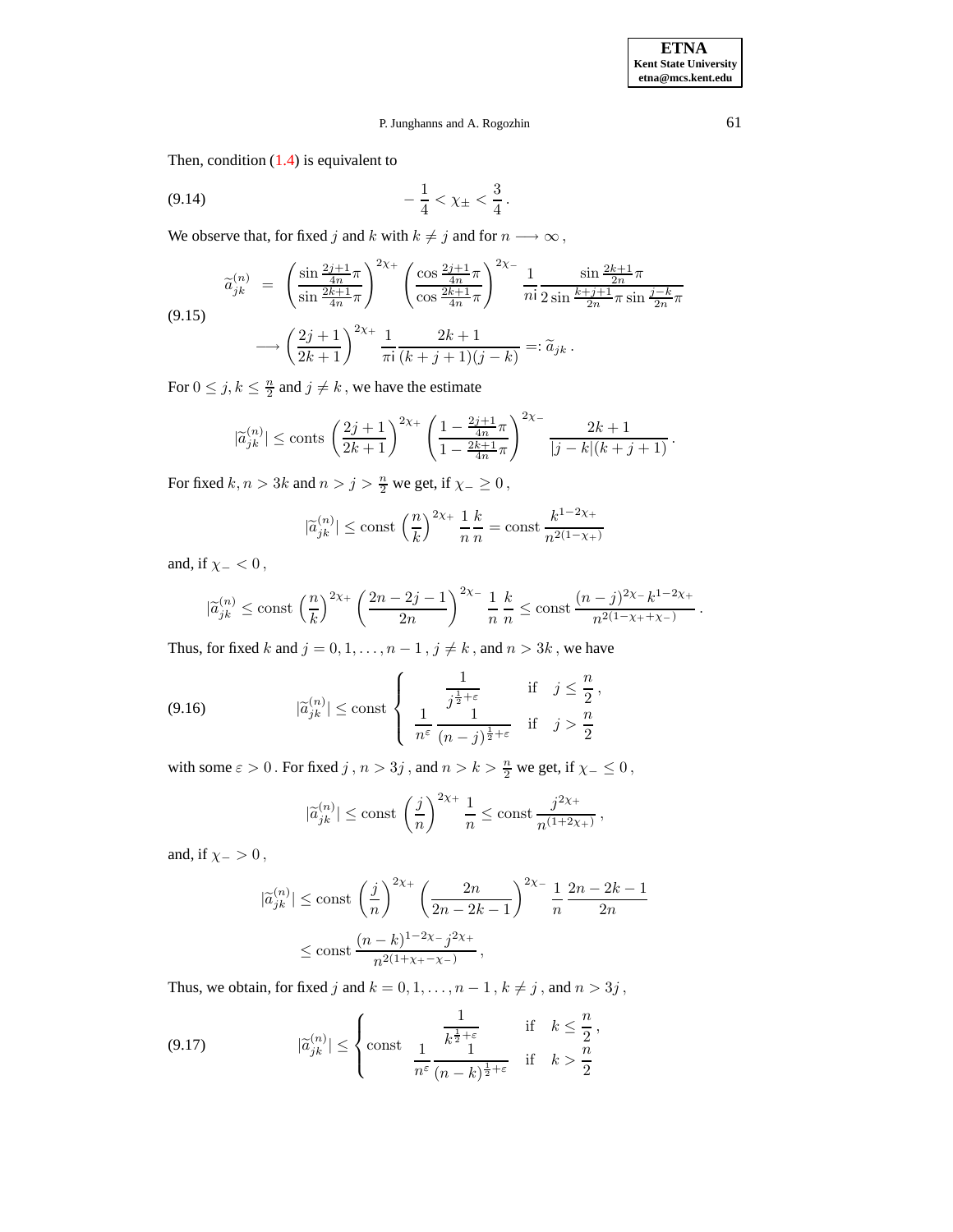.

62 Collocation methods for Cauchy singular integral equations

with some  $\varepsilon > 0$ . Using [\(9.15\)](#page-50-0), [\(9.16\)](#page-50-1), and [\(9.17\)](#page-50-2) together with Remark [3.1](#page-10-2) we conclude

$$
\lim_{n \to \infty} \left( \sum_{j=0, j \neq k}^{\frac{n}{2}} |\tilde{a}_{jk}^{(n)} - \tilde{a}_{jk}|^2 + \sum_{j=\frac{n}{2}+1, j \neq k}^{\frac{n-1}{2}} |\tilde{a}_{jk}^{(n)}|^2 + \sum_{j=\frac{n}{2}+1, j \neq k}^{\infty} |\tilde{a}_{jk}|^2 \right) = 0
$$

and

$$
\lim_{n \to \infty} \left( \sum_{k=0, j \neq k}^{\frac{n}{2}} |\tilde{a}_{jk}^{(n)} - \tilde{a}_{jk}|^2 + \sum_{k=\frac{n}{2}+1, j \neq k}^{\frac{n-1}{2}} |\tilde{a}_{jk}^{(n)}|^2 + \sum_{k=\frac{n}{2}+1, j \neq k}^{\infty} |\tilde{a}_{jk}|^2 \right) = 0,
$$

which imply the  $\ell^2$ -convergences

$$
(9.18) \t\t\tDnAnDn-1ek \to D+AD+-1ek and (DnAnDn-1)*ej \to (D+AD+-1)*ej,
$$

where **A** and  $D_+$  are defined in [\(3.19\)](#page-16-3).

**c)** Next we compute the limits  $b_k^+ := \lim_{n \to \infty} b_k^n$ , where we have set  $b_k^n :=$  $(B\ell_{kn}^\sigma)(x_{kn}^\sigma)$  . In particular, we shall show that, for some  $\varepsilon>0$  ,

<span id="page-51-0"></span>(9.19) 
$$
|b_k^n| \le \frac{\text{const}}{\min\{k, n + k - 1\}^{\varepsilon}}, \quad k = 1, 2, ..., n.
$$

At first we consider the case  $n \geq 2k - 1$ . Defining

$$
\zeta(x) := [\rho(x)]^{-1} \mu(x) = [\chi(x)]^{-1} =: (1-x)^{\zeta_+} (1+x)^{\zeta_-}
$$

and using  $(3.13)$  we get

$$
b_k^n = \frac{1}{\pi i} \int_{-1}^1 \left[ \frac{\mu(y)}{\mu(x_{kn}^{\sigma})} - \frac{\rho(y)}{\rho(x_{kn}^{\sigma})} \right] \frac{\vartheta(y) T_n(y)}{\vartheta(x_{kn}^{\sigma}) T_n'(x_{kn}^{\sigma}) (y - x_{kn}^{\sigma})^2} dy
$$
  
\n
$$
= \frac{(-1)^{k+1}}{\sqrt{2\pi}} \frac{1}{n i} \int_{-1}^1 \frac{\zeta(y) - \zeta(x_{kn}^{\sigma})}{\zeta(x_{kn}^{\sigma})} \frac{\varphi(y) T_n(y)}{(y - x_{kn}^{\sigma})^2} dy
$$
  
\n
$$
= \left( \int_{-1}^{-\frac{1}{2}} + \int_{-\frac{1}{2}}^{\frac{\pi}{2}} \frac{1}{\zeta(x_{kn}^{\sigma})} + \int_{\frac{1}{2}(1 + x_{kn}^{\sigma})}^1 \right) F(y, x_{kn}^{\sigma}) dy
$$
  
\n
$$
=: I_{1,k}^n + I_{2,k}^n + I_{3,k}^n + I_{4,k}^n,
$$

where  $\widetilde{x}_{2k,n}^{\sigma} = \max\left\{-\frac{1}{2}, \cos \frac{2k-1}{n}\pi\right\}$  and

$$
F(y, x) := \frac{(-1)^{k+1}}{\pi} \frac{1}{n!} \frac{\varphi(y)}{\zeta(x)} \frac{\zeta(y) - \zeta(x)}{(y - x)^2} \cos s, \quad y = \cos \frac{s}{n}
$$

We observe  $x_{k,n}^{\sigma} \ge 0$  for  $n \ge 2k-1$  . For  $-1 < y < -\frac{1}{2}$  , we have  $2 > |y - x_{k,n}^{\sigma}| > \frac{1}{2}$  and  $2 > 1 - y > \frac{3}{2}$ . Thus,

$$
|I_{1,k}^n| \le \frac{\text{const}}{n} \frac{1}{(1 - x_{k,n}^{\sigma})^{\zeta_+}} \int_{-1}^{-\frac{1}{2}} \left[ (1+y)^{\zeta_-} + (1 - x_{kn}^{\sigma})^{\zeta_+} \right] (1+y)^{\frac{1}{2}} dy
$$

<span id="page-51-1"></span>
$$
(9.20)
$$

$$
\leq \frac{\mathrm{const}}{n}\left[1+\left(\frac{n}{k}\right)^{2\zeta_+}\right] \leq \frac{\mathrm{const}}{\sqrt{n}} \leq \frac{\mathrm{const}}{\sqrt{k}},
$$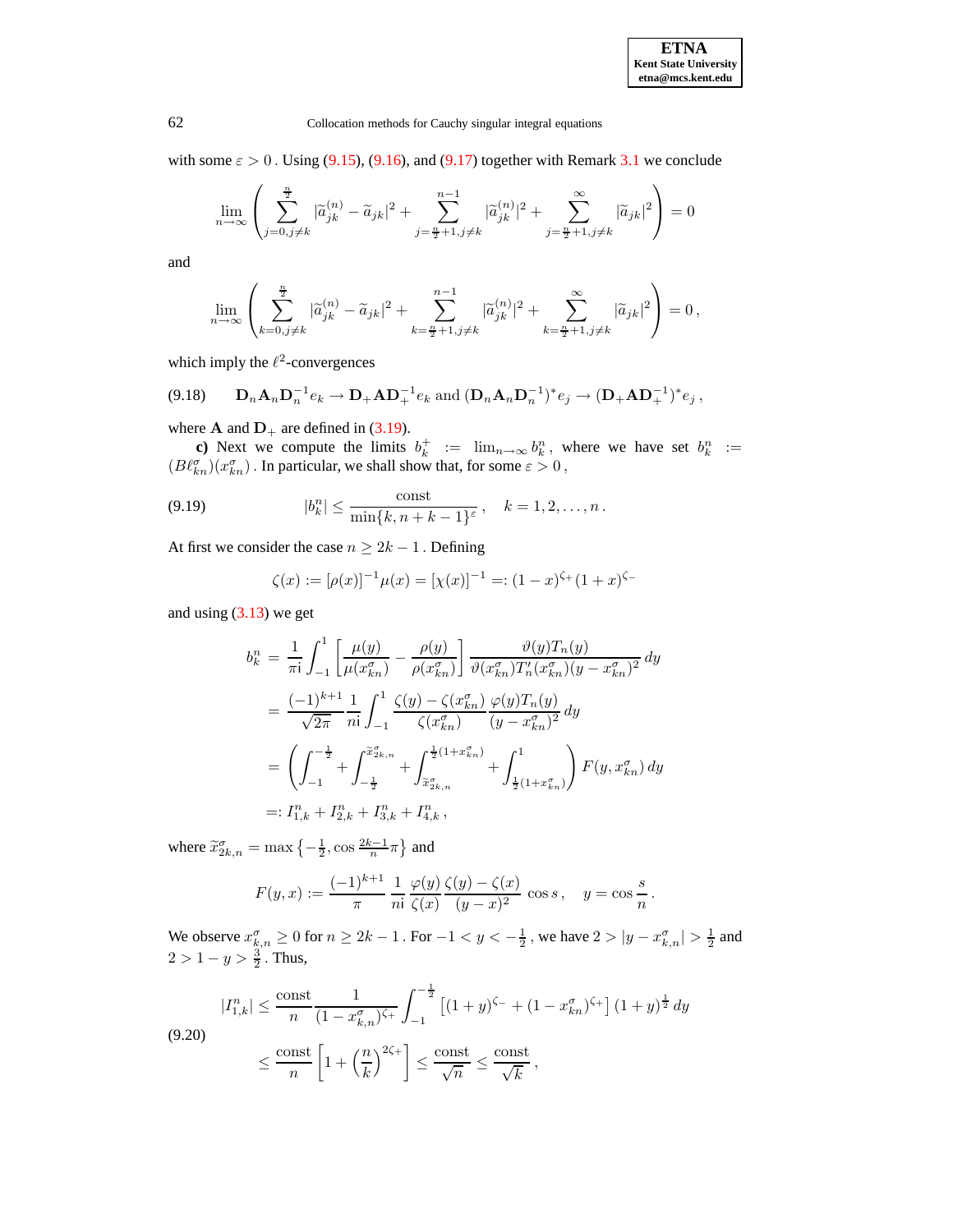.

## P. Junghanns and A. Rogozhin 63

since  $-\frac{3}{4} < \zeta_{\pm} < \frac{1}{4}$  (recall [\(9.14\)](#page-50-3) and  $\zeta_{\pm} = -\chi_{\pm}$ ). From [\(9.20\)](#page-51-1) we conclude  $\lim_{n\to\infty} I_{1,k}^n = 0$  and

<span id="page-52-1"></span>
$$
(9.21) \t\t b_k^+ = \lim_{n \to \infty} (I_{2,k}^n + I_{3,k}^n + I_{4,k}^n) = \lim_{n \to \infty} \int_0^\infty G(s, x_{kn}^\sigma) \, ds \,,
$$

where

$$
G(s,x) := \begin{cases} \frac{1}{n} F\left(\cos\frac{s}{n}, x\right) \sin\frac{s}{n} & \text{if } 0 < s < \frac{2\pi}{3}n, \\ 0 & \text{if } \frac{2\pi}{3}n < s. \end{cases}
$$

Now, we consider the case  $\frac{1}{2}(1+x_{kn}^{\sigma}) < y = \cos{\frac{s}{n}} < 1$ , which is equivalent to  $0 < s < s_k^n$ , where  $\frac{2k-1}{4}\pi < s_k^n < \frac{2k-1}{2}\pi$ . Thus  $y - x_{kn}^{\sigma} > \frac{1}{2}(1 - x_{kn}^{\sigma})$  and

<span id="page-52-0"></span>
$$
|G(s, x_{kn}^{\sigma})| \le \frac{\text{const}}{n} \left[ \left( \frac{1 - y}{1 - x_{kn}^{\sigma}} \right)^{\zeta_{+}} + 1 \right] \frac{(1 - y)^{\frac{1}{2}}}{(1 - x_{kn}^{\sigma})^{2}} \frac{1}{n} \sin \frac{s}{n} |\cos s|
$$
  
(9.22)  

$$
\le \frac{\text{const}}{n} \left[ \left( \frac{s}{k} \right)^{2\zeta_{+}} + 1 \right] \frac{s}{n} \left( \frac{n}{k} \right)^{4} \frac{s}{n^{2}} \le \frac{\text{const}}{k^{4}} \left[ \left( \frac{s}{k} \right)^{2\zeta_{+}} + 1 \right] s^{2}
$$

Consequently,

<span id="page-52-2"></span>
$$
(9.23) \t|I_{4,k}^n| \le \frac{\text{const}}{k^4} \int_0^{\frac{2k-1}{2}\pi} \left[ \left(\frac{s}{k}\right)^{2\zeta_+} + 1 \right] s^2 \, ds \le \frac{\text{const}}{k}.
$$

For the case  $\tilde{x}_{2k,n}^{\sigma} < y = \cos{\frac{s}{n}} < \frac{1}{2}(1 + x_{kn}^{\sigma})$  we have  $s_k^n < s < \min\{(2k-1)\pi, \frac{2\pi}{3}n\}$  and

$$
|F(y, x_{kn}^{\sigma})| \le \text{const} \frac{\varphi(y)}{n} \frac{|\zeta'(\zeta_1)|}{\zeta(x_{kn}^{\sigma})} \frac{\left|\cos s - \cos \frac{2k - 1}{2}\pi\right|}{\cos \frac{s}{n} - \cos \frac{2k - 1}{2n}\pi}
$$
  

$$
= \text{const} \frac{\varphi(y)}{n} \frac{|\zeta'(\zeta_1)|}{\zeta(x_{kn}^{\sigma})} \frac{\left|\int_0^1 \sin \left[\frac{2k - 1}{2}\pi + \lambda \left(s - \frac{2k - 1}{2}\pi\right)\right] d\lambda\right|}{\frac{1}{n} \int_0^1 \sin \frac{1}{n} \left[\frac{2k - 1}{2}\pi + \lambda \left(s - \frac{2k - 1}{2}\pi\right)\right] d\lambda}
$$
  

$$
\le \text{const} \frac{\varphi(y)}{n} \frac{|\zeta'(\zeta_1)|}{\zeta(x_{kn}^{\sigma})} \frac{\left|\frac{1}{s - \frac{2k - 1}{2}\pi} \int_{\frac{2k - 1}{2}\pi}^s \sin u \, du\right|}{\frac{1}{n} \int_0^{\frac{1}{2}} \sin \frac{1}{n} \left[\frac{2k - 1}{2}\pi + \lambda \left(s - \frac{2k - 1}{2}\pi\right)\right] d\lambda}
$$
  

$$
\le \text{const} \frac{\varphi(y)}{n} \frac{|\zeta'(\zeta_1)|}{\zeta(x_{kn}^{\sigma})} \frac{\min \left\{1, \left|s - \frac{2k - 1}{2}\pi\right|^{-1}\right\}}{\frac{k}{n^2}}
$$

for some  $\zeta_1 \in \left(\widetilde{x}_{2k,n}^{\sigma}, [1+x_{kn}^{\sigma}]/2\right)$  . Since in this case  $1 - y > 1 - \frac{1}{2}$  $\frac{1}{2}(1+x_{kn}^{\sigma})=\frac{1}{2}$  $\frac{1}{2}(1-x_{kn}^{\sigma})$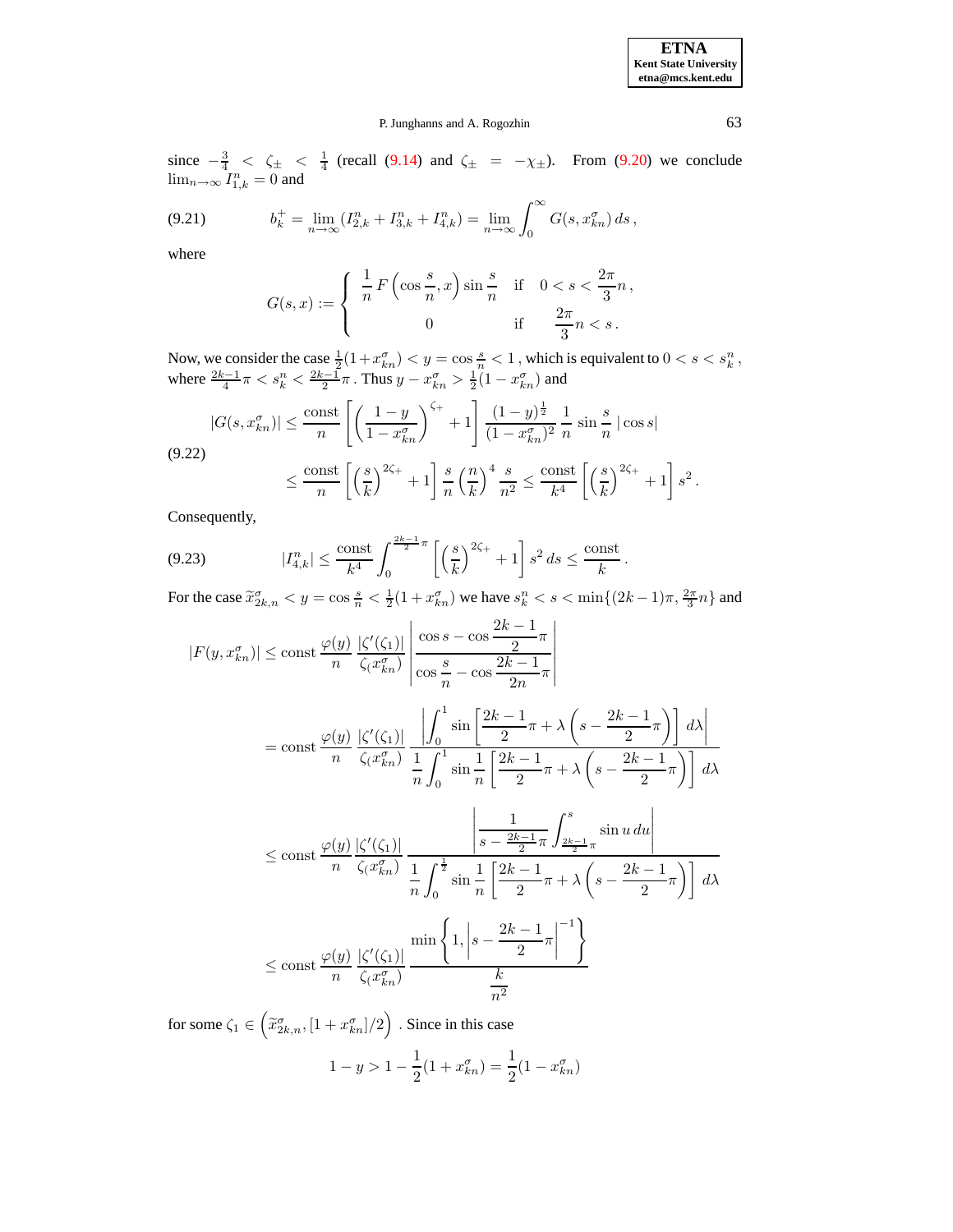and

$$
1 - y < 1 - \cos \frac{2k - 1}{n}\pi = 2\sin^2 \frac{2k - 1}{2n}\pi
$$
\n
$$
= 2\left(1 + \cos \frac{2k - 1}{2n}\pi\right)\left(1 - \cos \frac{2k - 1}{2n}\pi\right)4(1 - x_{kn}^{\sigma}),
$$
\nand

we get  $1 - y \sim 1 - x_{kn}^{\sigma} \sim 1 - \zeta_1$ ,

<span id="page-53-0"></span>
$$
|G(s, x_{kn}^{\sigma})| \le \text{const} \frac{1}{n} \frac{s}{n} \frac{n^2}{k^2} \frac{n^2}{k} \min\left\{1, \left|s - \frac{2k - 1}{2}\pi\right|^{-1}\right\} \frac{s}{n^2}
$$
  
(9.24)  

$$
= \text{const} \frac{s^2}{k^3} \min\left\{1, \left|s - \frac{2k - 1}{2}\pi\right|^{-1}\right\},
$$

and

<span id="page-53-2"></span>
$$
|I_{3,k}^{n}| \le \text{const} \frac{1}{k^3} \int_0^{(2k-1)\pi} s^2 \min\left\{1, \left|s - \frac{2k-1}{2}\pi\right|^{-1}\right\}
$$
  
(9.25)  

$$
\le \text{const} \frac{1}{k} \int_0^{(2k-1)\pi} \min\left\{1, \left|s - \frac{2k-1}{2}\pi\right|^{-1}\right\} = \text{const} \frac{1 + \log k}{k}.
$$

In the last case  $-\frac{1}{2} < y < \tilde{x}_{2k,n}^{\sigma}$ , i.e.  $(2k-1)\pi < s < \frac{2\pi}{3}n$ , we obtain the relations

$$
1 - y > 1 - \cos \frac{2k - 1}{n} \pi = 2 \sin^2 \frac{2k - 1}{2n} \pi
$$
  
=  $2 \left( 1 + \cos \frac{2k - 1}{2n} \pi \right) \left( 1 - \cos \frac{2k - 1}{2n} \pi \right) \ge 2(1 - x_{kn}^{\sigma}),$ 

and

<span id="page-53-4"></span>(9.26) 
$$
1 - y > x_{kn}^{\sigma} - y = (1 - y) - (1 - x_{kn}^{\sigma}) > \frac{1}{2}(1 - y).
$$

Consequently, we get

$$
|F(y, x_{kn}^{\sigma})| \le \frac{\text{const}}{n} \left[ \left( \frac{1-y}{1-x_{kn}^{\sigma}} \right)^{\zeta_{+}} + 1 \right] \frac{(1-y)^{\frac{1}{2}}}{(1-y)^{2}}
$$

and

<span id="page-53-1"></span>
$$
(9.27) \quad |G(s, x_{kn}^{\sigma})| \le \frac{\text{const}}{n} \left[ \left( \frac{s}{k} \right)^{2\zeta_{+}} + 1 \right] \frac{n^3}{s^3} \frac{s}{n^2} = \text{const} \left[ \left( \frac{s}{k} \right)^{2\zeta_{+}} + 1 \right] \frac{1}{s^2} \, .
$$

Since  $2(1-\zeta_+)>1$  , we obtain the estimate

<span id="page-53-3"></span>
$$
(9.28) \t|I_{2,k}^n| \le \text{const} \int_{(2k-1)\pi}^{\infty} \left[ \left(\frac{s}{k}\right)^{2\zeta_+} + 1 \right] \frac{1}{s^2} ds \le \frac{\text{const}}{k}.
$$

From the estimates  $(9.22)$ ,  $(9.24)$ , and  $(9.27)$  we conclude that the function

$$
f(s) := C \begin{cases} \max\{s^{2\zeta_+ + 2}, s^2\} & \text{if } 0 < s < (2k - 1)\pi \,, \\ (s^{2\zeta_+} + 1)s^{-2} & \text{if } (2k - 1)\pi < s < \infty \,, \end{cases}
$$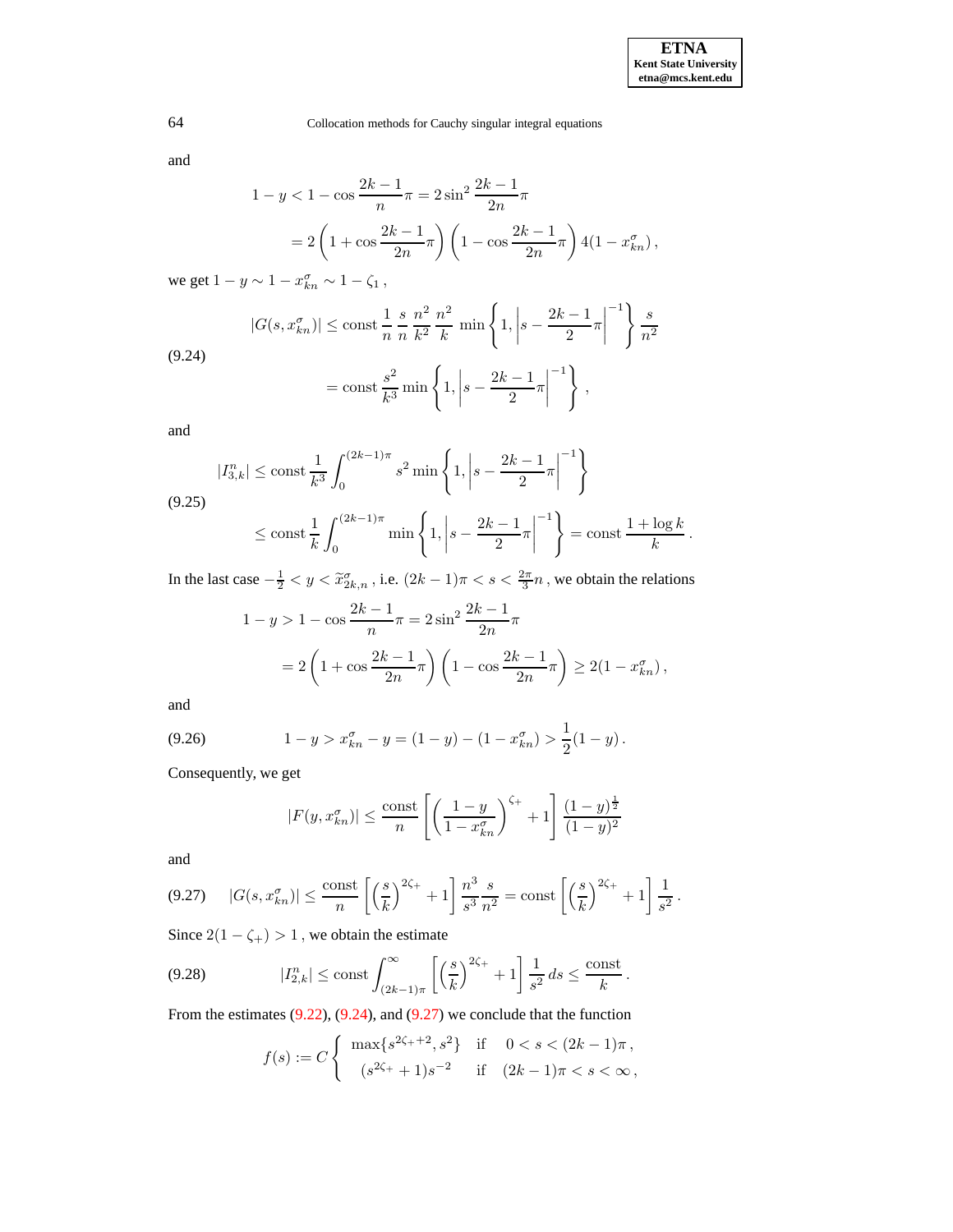with the constant C depending only on  $\zeta_{\pm}$  and  $k$ , is an integrable majorant for the functions  $G(s, x_{kn}^{\sigma})$ ,  $n > \frac{3}{2}(2k-1)$ , in [\(9.21\)](#page-52-1). Thus, we can change the order between the limit and the integration, and we obtain

$$
b_k^+ = \int_0^\infty \lim_{n \to \infty} G(s, x_{kn}^\sigma) ds
$$
  
\n
$$
= \frac{(-1)^{k+1}}{\pi i} \int_0^\infty \lim_{n \to \infty} \left\{ \frac{1}{n^2} \sin \frac{s}{n} \left[ \frac{(2 \sin^2 \frac{s}{2n})^{\zeta_+} (2 \cos^2 \frac{s}{2n})^{\zeta_-}}{(2 \sin^2 \frac{2k-1}{4n}\pi)^{\zeta_+} (2 \cos^2 \frac{2k-1}{4n}\pi)^{\zeta_-}} - 1 \right] \right\}
$$
  
\n
$$
\frac{1}{4 \sin^2 \frac{(2k-1)\pi - 2s}{4n} \sin^2 \frac{(2k-1)\pi + 2s}{4n} \cos s \sin \frac{s}{n}} \right\} ds
$$
  
\n
$$
= \frac{(-1)^{k+1}}{\pi i} \int_0^\infty \lim_{n \to \infty} \frac{s^2}{n^4} \left[ \left( \frac{2s}{(2k-1)\pi} \right)^{2\zeta_+} - 1 \right] \frac{(4n)^4 \cos s}{4\left( [(2k-1)\pi]^2 - [2s]^2 \right)^2} ds
$$
  
\n
$$
= \frac{64(-1)^{k+1}}{\pi i} \int_0^\infty \frac{\left( \frac{2s}{(2k-1)\pi} \right)^{2\zeta_+} - 1}{\left( [(2k-1)\pi]^2 - [2s]^2 \right)^2} s^2 \cos s \, ds.
$$

Hence, formula  $(3.21)$  is shown.

Due to the estimates [\(9.20\)](#page-51-1), [\(9.23\)](#page-52-2), [\(9.25\)](#page-53-2), and [\(9.28\)](#page-53-3) we have  $|b_k^n| \le \text{const } k^{-\epsilon}$  for some  $\varepsilon > 0$  and for  $1 \leq k \leq \frac{n+1}{2}$ . Let us consider the case  $\frac{n+1}{2} < k \leq n$ ,  $j = n+1-k$ . It follows  $1 \leq j \leq \frac{n+1}{2}$  and, in view of  $x_{n+1-j,n}^{\sigma} = -x_{jn}^{\sigma}$ ,  $\varphi(-y) = \varphi(y)$ , and  $T_n(-y) =$  $(-1)^nT_n(y),$ 

$$
b_k^n = \frac{(-1)^j}{\sqrt{2\pi}} \frac{1}{n!} \int_{-1}^1 \frac{\widetilde{\zeta}(y) - \widetilde{\zeta}(x_{jn}^\sigma)}{\widetilde{\zeta}(x_{jn}^\sigma)} \frac{\varphi(y) T_n(y)}{(y - x_{jn}^\sigma)^2} dy,
$$

where  $\tilde{\zeta}(y) = \zeta(-y)$ . Hence, we get  $|b_k^n| \le \text{const } j^{-\varepsilon} = \text{const } (n+1-k)^{-\varepsilon}$  for  $\frac{n+1}{2} \le$  $k \leq n$ , and [\(9.19\)](#page-51-0) is proved.

**d**) Now we compute the limits  $d_k^+ = \lim_{n \to \infty} d_k^n$  with

$$
d_k^n = \frac{1}{\zeta(x_{kn}^{\sigma})} \int_{-1}^1 \frac{\zeta(y) - \zeta(x_{kn}^{\sigma})}{y - x_{kn}^{\sigma}} \frac{\varphi(y)}{\varphi(x_{kn}^{\sigma})} T_n(y) dy.
$$

In particular, we shall show that, for some  $\varepsilon > 0$ ,

<span id="page-54-0"></span>(9.29) 
$$
|d_k^n| \le \frac{\text{const}}{\min\{k, n+1-k\}^{\varepsilon}}, \quad k = 1, 2, ..., n.
$$

At first, let  $n \geq 2k - 1$  and consider the polynomials

$$
S_n(x) := \left[\frac{1}{n+1}T_{n+1}(x) - \frac{1}{n-1}T_{n-1}(x)\right],
$$

for which we have the relations (see  $(3.2)$  and  $(3.13)$ )

<span id="page-54-1"></span>(9.30) 
$$
T_n(x) = \frac{1}{2} \left[ U_n(x) - U_{n-2}(x) \right] = \frac{1}{2} S'_n(x).
$$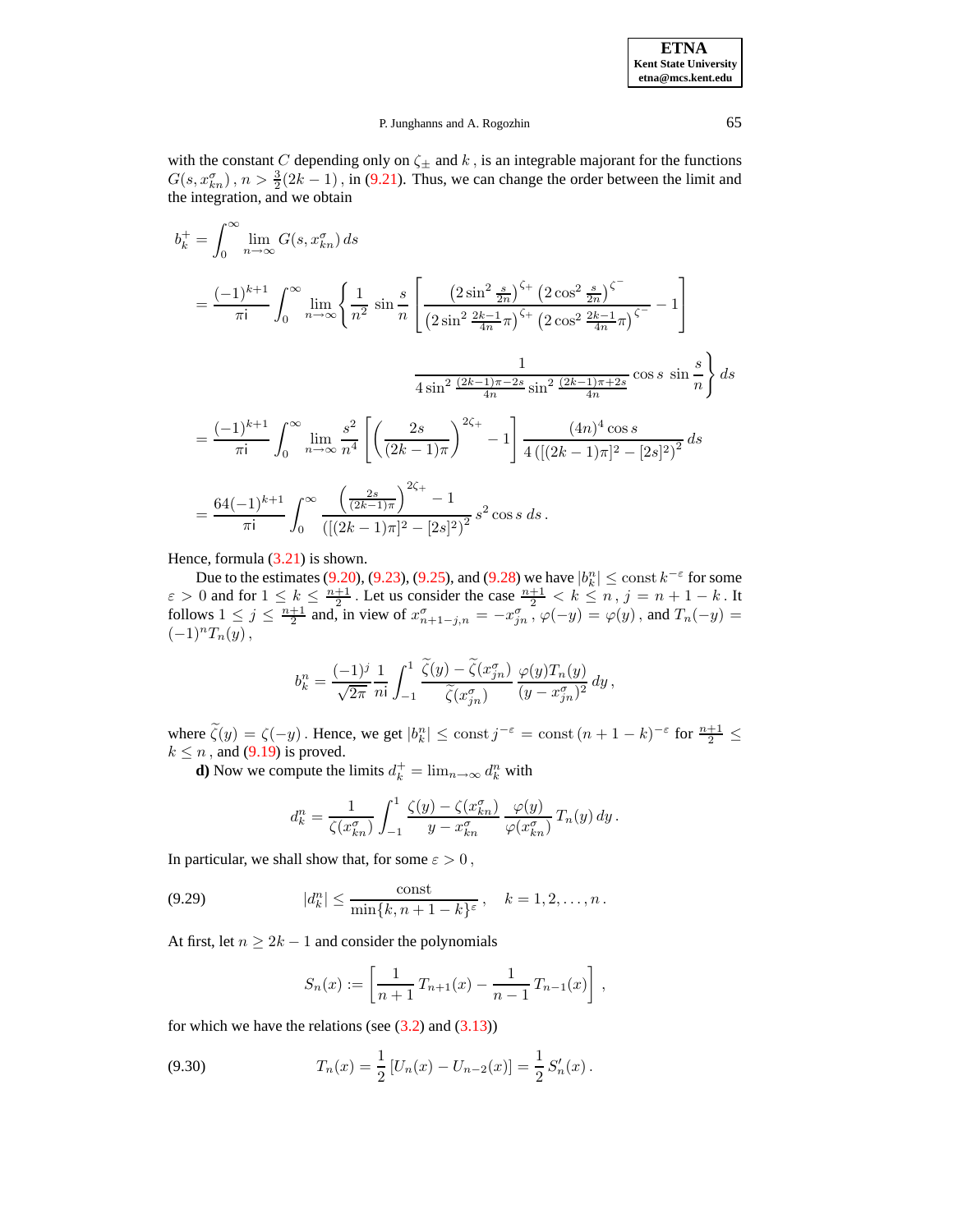We obtain, for  $n \geq 2$ ,

$$
S_n(x_{1n}^{\sigma}) = \frac{1}{n+1} \cos \frac{(n+1)\pi}{2n} - \frac{1}{n-1} \cos \frac{(n-1)\pi}{2n}
$$

$$
= -\frac{1}{n+1} \sin \frac{\pi}{2n} - \frac{1}{n-1} \sin \frac{\pi}{2n} < 0,
$$

and

$$
S_n(x_{2n}^{\sigma}) = \frac{1}{n+1} \cos \frac{3(n+1)\pi}{2n} - \frac{1}{n-1} \cos \frac{3(n-1)\pi}{2n}
$$

$$
= \frac{1}{n+1} \sin \frac{3\pi}{2n} + \frac{1}{n-1} \sin \frac{3\pi}{2n} > 0.
$$

Moreover, since  $S'_n(x) = 2T_n(x)$  and  $T_n(x) < 0$  for  $x \in (x_{2n}^{\sigma}, x_{1n}^{\sigma})$ , we get that  $S_n(x)$ decreases monotonously on the interval  $(x_{2n}^{\sigma},x_{1n}^{\sigma})$  . Consequently, the polynomial  $S_n(x)$  has exactly one root in the interval  $(x_{2n}^{\sigma}, x_{1n}^{\sigma})$ . We denote this root by  $x_n^+$ . Obviously,  $x_n^+$  has the form

<span id="page-55-0"></span>(9.31) 
$$
x_n^+ = \cos \frac{s_n^*}{n} \quad \text{with} \quad \frac{\pi}{2} < s_n^* < \frac{3\pi}{2}.
$$

Now, we take an arbitrary  $s \in (\frac{\pi}{2}, \frac{3\pi}{2})$  and compute, for sufficiently large  $n$ ,

$$
S_n(\cos \frac{s}{n}) = \frac{1}{n+1} \cos \frac{n+1}{n} s - \frac{1}{n-1} \cos \frac{n-1}{n} s
$$
  
=  $\frac{1}{n+1} \left[ \cos s \cos \frac{s}{n} - \sin s \sin \frac{s}{n} \right] - \frac{1}{n-1} \left[ \cos s \cos \frac{s}{n} - \sin s \sin \frac{s}{n} \right]$   
=  $\left[ \frac{1}{n+1} - \frac{1}{n-1} \right] \cos s \cos \frac{s}{n} - \left[ \frac{1}{n+1} + \frac{1}{n-1} \right] \sin s \sin \frac{s}{n}$   
=  $-\frac{2 \cos s}{n^2 - 1} \left[ 1 - O\left(\frac{1}{n^2}\right) \right] - \frac{2n \sin s}{n^2 - 1} \left[ \frac{s}{n} + O\left(\frac{1}{n^3}\right) \right]$   
=  $-\frac{2[\cos s + s \sin s]}{n^2 - 1} + O\left(\frac{1}{n^4}\right)$ ,

which means that there exist constants  $c, d \in \mathbb{R}$  and  $N \in \mathbb{N}$  such that, for each  $s \in (\frac{\pi}{2}, \frac{3\pi}{2})$ and for any  $n > N$ ,

$$
-2[\cos s + s \sin s] + \frac{c}{n} < (n^2 - 1)S_n(\cos \frac{s}{n}) < -2[\cos s + s \sin s] + \frac{d}{n}.
$$

Since  $S_n$  $\sqrt{ }$  $\cos \frac{s_n^*}{s_n}$ n  $\overline{ }$  $= 0$  the inequalities

$$
\frac{c}{n} \le 2[\cos s_n^* + s_n^* \sin s_n^*] \le \frac{d}{n}
$$

are fulfilled. Whence we conclude that  $s_n^*$  tends to  $s^*$ , where  $s^* \in (\frac{\pi}{2}, \frac{3\pi}{2})$  is the solution of the equation  $\cos s + s \sin s = 0$ . Define  $x_n^- = -x_n^+$  and taking into acount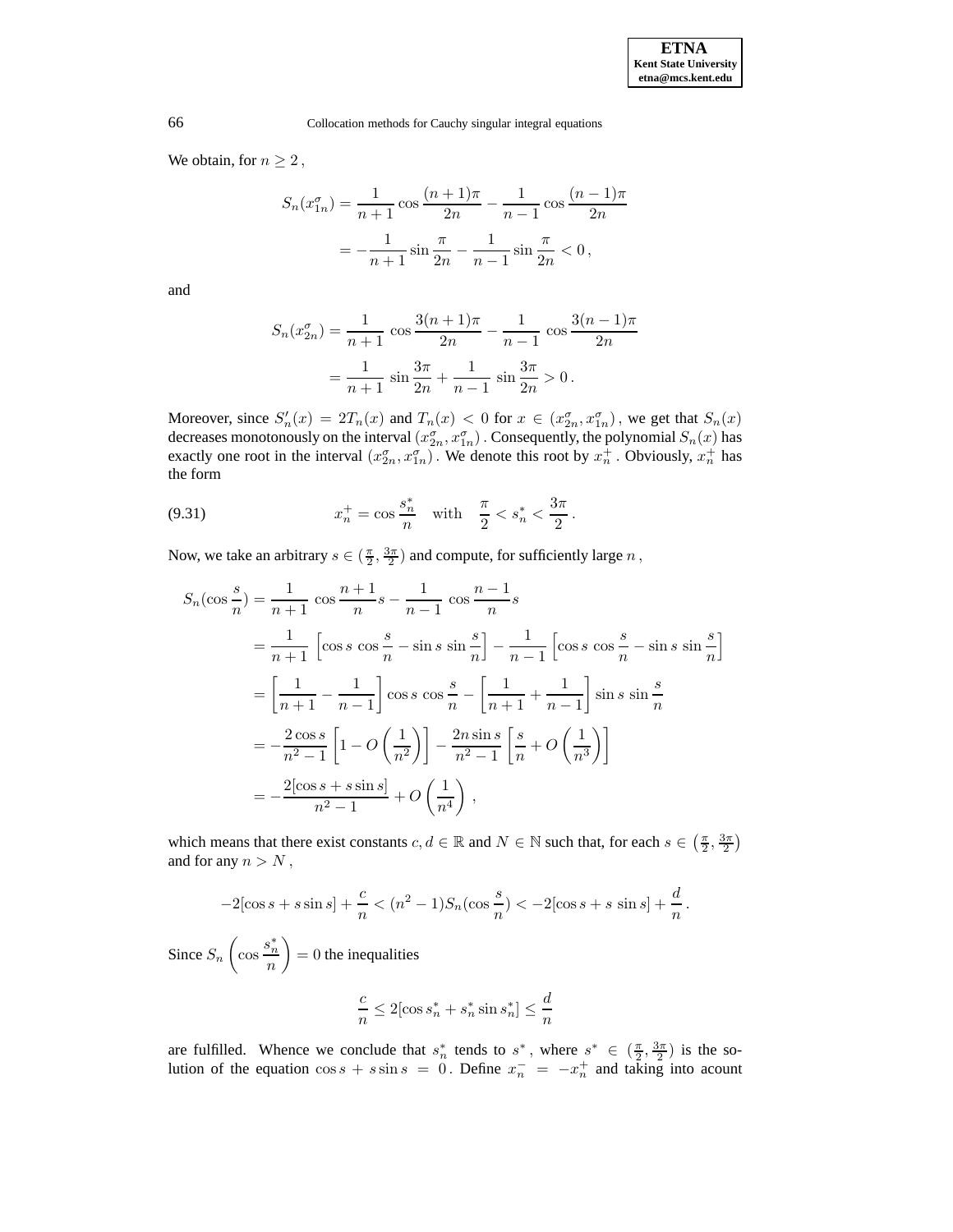$S_n(-x) = (-1)^{n+1} S_n(x)$ , we obtain  $S_n(x_n^{\pm}) = 0$ . In view of [\(9.30\)](#page-54-1) we get, by applying partial integration two times,

$$
d_k^n = \frac{1}{\zeta(x_{kn}^{\sigma})\varphi(x_{kn}^{\sigma})} \int_{-1}^{1} \frac{\zeta(y) - \zeta(x_{kn}^{\sigma})}{y - x_{kn}^{\sigma}} \varphi(y) T_n(y) dy
$$
  
\n
$$
= \frac{1}{\zeta(x_{kn}^{\sigma})\varphi(x_{kn}^{\sigma})} \left( \int_{-1}^{x_n^{-}} + \int_{x_n^{+}}^{1} \right) \frac{\zeta(y) - \zeta(x_{kn}^{\sigma})}{y - x_{kn}^{\sigma}} \varphi(y) T_n(y) dy
$$
  
\n
$$
+ \frac{1}{2\zeta(x_{kn}^{\sigma})\varphi(x_{kn}^{\sigma})} \int_{x_n^{-}}^{x_n^{+}} \left[ \varphi(y) \frac{\zeta(y) - \zeta(x_{kn}^{\sigma}) - \zeta'(y)(y - x_{kn}^{\sigma})}{(y - x_{kn}^{\sigma})^2} - \varphi'(y) \frac{\zeta(y) - \zeta(x_{kn}^{\sigma})}{y - x_{kn}^{\sigma}} \right] T_n(y) dy
$$
  
\n
$$
= \frac{1}{\zeta(x_{kn}^{\sigma})\varphi(x_{kn}^{\sigma})} \left( \int_{-1}^{x_n^{-}} + \int_{x_n^{+}}^{1} \right) \frac{\zeta(y) - \zeta(x_{kn}^{\sigma})}{y - x_{kn}^{\sigma}} \varphi(y) T_n(y) dy
$$
  
\n
$$
+ \frac{\widetilde{S}_n(x_n^{+})}{4\zeta(x_{kn}^{\sigma})\varphi(x_{kn}^{\sigma})} \left[ \varphi(x_n^{+}) \frac{\zeta(x_n^{+}) - \zeta(x_{kn}^{\sigma}) - zeta'(x_n^{+})}{(x_n^{+} - x_{kn}^{\sigma})^2} + \int_{x_n^{-}}^{x_n^{+}} \widetilde{F}(y, x_{kn}^{\sigma}) dy \right]
$$
  
\n
$$
=: d_{k,-}^{n,1} + d_{k,+}^{n,1} + d_{k,+}^{n,2} - d_{k,-}^{n,2} + \widetilde{d}_k^{n},
$$

where

$$
\widetilde{S}_n(y) = \frac{1}{(n+1)(n+2)} T_{n+2}(y) + \frac{1}{(n-1)(n-2)} T_{n-2}(y) - \frac{1}{n^2 - 1} T_n(y)
$$

and

$$
\widetilde{F}(y,x) = \frac{\widetilde{S}_n(y)}{4\varphi(x)\zeta(x)} \left[ 2\varphi(y)\frac{\zeta(y) - \zeta(x) - \zeta'(y)(y-x) + \frac{1}{2}\zeta''(y)(y-x)^2}{(y-x)^3} -2\varphi'(y)\frac{\zeta(y) - \zeta(x) - \zeta'(y)(y-x)}{(y-x)^2} + \varphi''(y)\frac{\zeta(y) - \zeta(x)}{y-x} \right]
$$

For  $n \ge 5$ , the term  $d_{k,-}^{n,1}$  can be estimated (remark that in this case  $x_n^- < -\frac{1}{2}$ ) by

$$
|d_{k,-}^{n,1}| \le \text{const} \int_{-1}^{x_n^-} \left[ \frac{(1+y)^{\zeta^-}}{(1-x_{kn}^{\sigma})^{\zeta_+}} + 1 \right] \frac{(1+y)^{1/2}}{(1-x_{kn}^{\sigma})^{1/2}} dy
$$
  
= const  $\left[ \frac{(1+x_n^-)^{3/2+\zeta_-}}{(1-x_{kn}^{\sigma})^{1/2+\zeta_+}} + \frac{(1+x_n^-)^{3/2}}{(1-x_{kn}^{\sigma})^{1/2}} \right]$   
 $\le \text{const} \left[ \left(\frac{1}{n}\right)^{3+2\zeta_-} \left(\frac{n}{k}\right)^{1+2\zeta_+} + \frac{1}{n^3} \frac{n}{k} \right]$ 

.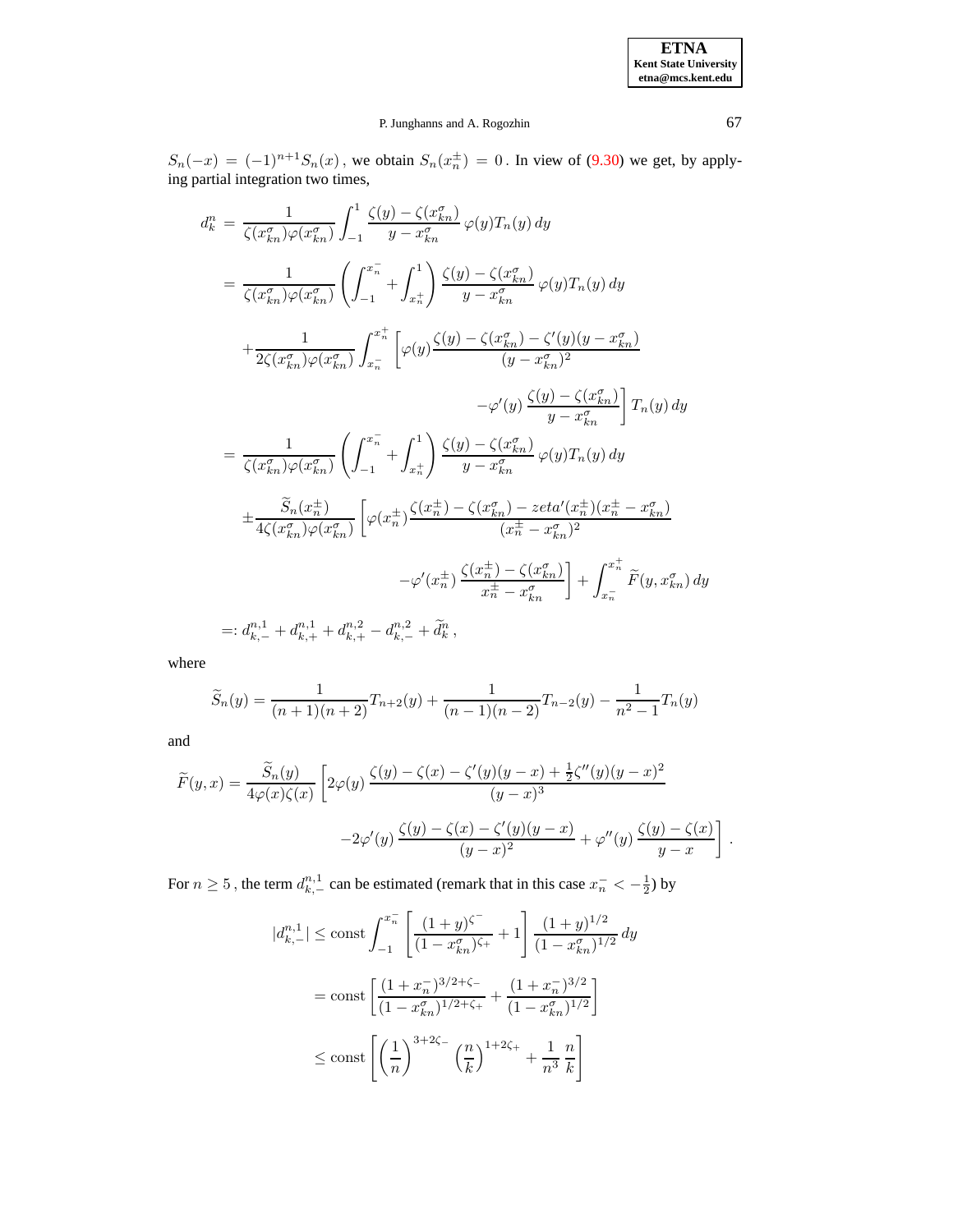<span id="page-57-0"></span>
$$
\le \mathrm{const} \left[ \frac{1}{n^{2(1+\zeta_--\zeta_+) } k^{1+2\zeta_+}} + \frac{1}{n^2} \right]
$$

such that  $\lim_{n\to\infty} d_{k,-}^{n,1} = 0$  and

$$
(9.32) \t\t |d_{k,-}^{n,1}| \leq \frac{C}{k^{3/2}}.
$$

To consider  $d_{k,+}^{n,1}$  we use the substitution  $y = \cos \frac{s}{n}$  and get

$$
d_{k,+}^{n,1} = \int_{x_n^+}^1 H(y, x_{kn}^\sigma) \, dy = \left( \int_{x_n^+}^{\max\{x_n^+, \frac{1}{2}(1+x_{kn}^\sigma)\}} + \int_{\max\{x_n^+, \frac{1}{2}(1+x_{kn}^\sigma)\}}^1 \right) H(y, x_{kn}^\sigma) \, dy
$$

$$
= \left( \int_{\min\{s_n^*, s_k^n\}}^{s_n^*} + \int_0^{\min\{s_n^*, s_k^n\}} \right) \widetilde{H}(s, x_{kn}^\sigma) \, ds =: J_{1,k}^n + J_{2,k}^n
$$

with  $s_k^n = n \arccos \frac{1}{2}(1 + x_{kn}^\sigma)$ ,

$$
H(y,x) = \sqrt{\frac{2}{\pi}} \frac{\varphi(y)}{\varphi(x)\zeta(x)} \frac{\zeta(y) - \zeta(x)}{y - x} \cos s, \quad y = \cos\frac{s}{n},
$$

and

$$
\widetilde{H}(s,x) = \begin{cases}\n\frac{1}{n}H\left(\cos\frac{s}{n},x\right)\sin\frac{s}{n} & \text{if } 0 < s < s_n^*, \\
0 & \text{if } s_n^* \le s \le \frac{3\pi}{2}.\n\end{cases}
$$

If  $s_k^n < s < s_n^*$ , i.e.  $x_n^+ < y = \cos \frac{s}{n} < \frac{1}{2}(1 + x_{kn}^\sigma)$ , we have the estimate

$$
|H(y, x_{kn}^{\sigma})| \le \text{const} \frac{\varphi(y)}{\varphi(x_{kn}^{\sigma})} \frac{|\zeta'(\zeta_1)|}{\zeta(x_{kn}^{\sigma})}
$$

for some  $\zeta_1 \in (x_n^+, \frac{1}{2}(1+x_{kn}^{\sigma}))$ . Since in this case  $(1-y) \sim (1-x_{kn}^{\sigma}) \sim (1-\zeta_1)$ , we get

$$
|\widetilde{H}(s, x_{kn}^{\sigma})| \le \frac{\text{const}}{n} \frac{s}{k} \frac{n^2}{k^2} \frac{s}{n} = \frac{\text{const } s^2}{k^3} \text{ and } |J_{1,k}^n| \le \frac{\text{const}}{k^3} \int_0^{\frac{3}{2}\pi} s^2 ds \le \frac{\text{const}}{k^3}.
$$

For  $J_{2,k}^n$  , we have  $0 < s < s_k^n$  , which equivalent to  $\frac{1}{2}(1 + x_{kn}^\sigma) < y = \cos\frac{s}{n} < 1$  . Hence  $y - x_{kn}^{\sigma} > \frac{1}{2}(1 - x_{kn}^{\sigma}),$ 

$$
|H(y, x_{kn}^{\sigma})| \le \text{const} \left(\frac{1-y}{1-x_{kn}^{\sigma}}\right)^{1/2} \left[\left(\frac{1-y}{1-x_{kn}^{\sigma}}\right)^{\zeta_{+}} + 1\right] \frac{1}{1-x_{kn}^{\sigma}},
$$

and

$$
|\widetilde{H}(s,x_{kn}^{\sigma})|\leq \frac{\text{const}}{n}\frac{s}{k}\left[\left(\frac{s}{k}\right)^{2\zeta_{+}}+1\right]\frac{n^{2}}{k^{2}}\frac{s}{n}=\frac{\text{const}}{k^{3}}\left[\left(\frac{s}{k}\right)^{2\zeta_{+}}+1\right]s^{2}.
$$

Thus,

$$
|J_{2,k}^n| \le \frac{\text{const}}{k^3} \int_0^{\frac{3}{2}\pi} \left[ \left( \frac{s}{k} \right)^{2\zeta_+} + 1 \right] s^2 \, ds \le \frac{\text{const}}{k^{3/2}}.
$$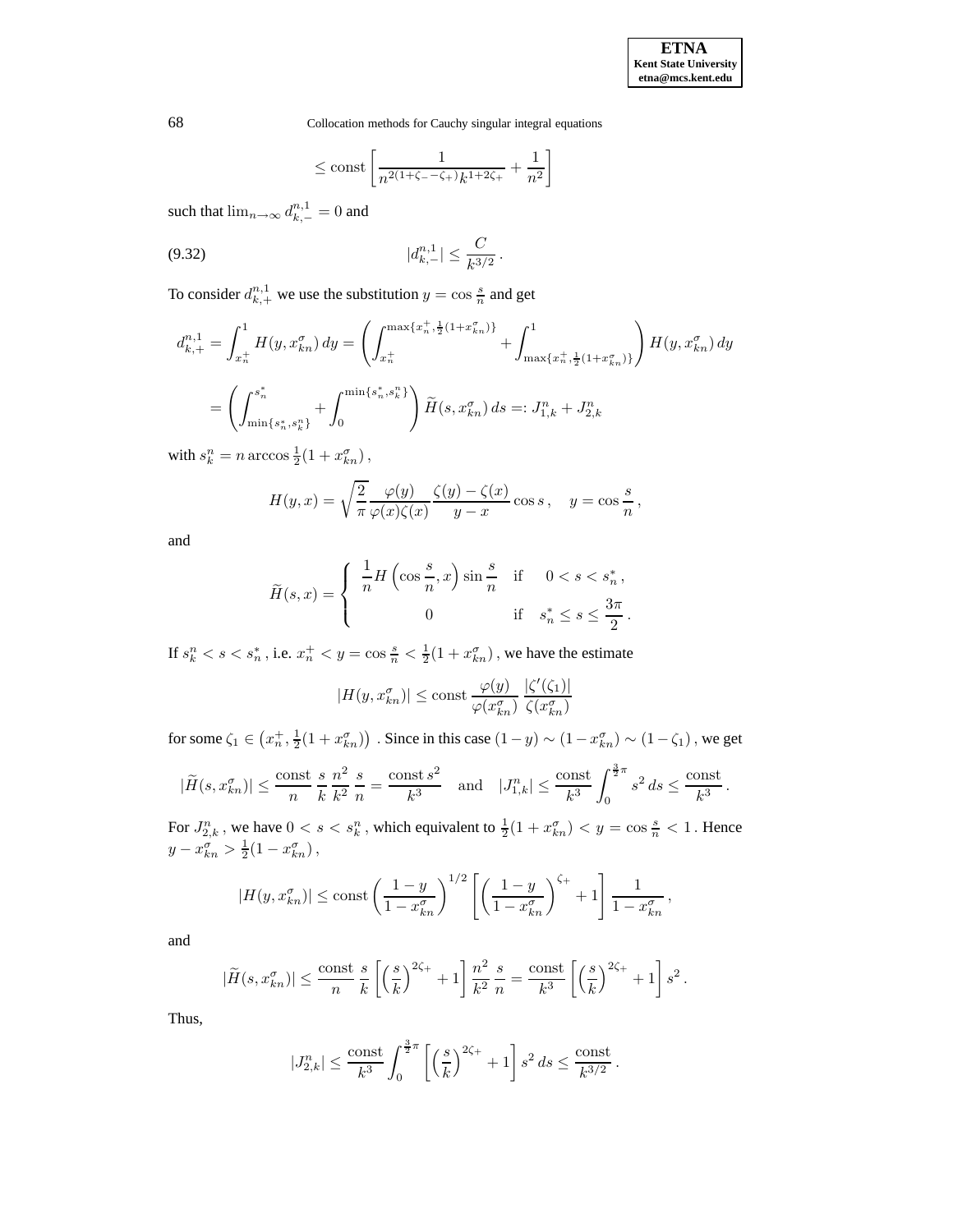**ETNA Kent State University etna@mcs.kent.edu**

# P. Junghanns and A. Rogozhin 69

Consequently,

$$
|d_{k,+}^{n,1}| \leq \frac{\text{const}}{k^{3/2}},
$$

and the functions  $\tilde{H}(s, x_{kn}^{\sigma})$  possess an integrable majorant,

<span id="page-58-1"></span>
$$
\left|\widetilde{H}(s,x_{kn}^{\sigma})\right| \leq C\left[s^{2+2\zeta_{+}} + s^{2}\right], \quad 0 < s < \frac{3\pi}{2},
$$

where the constant C depends only on  $\zeta$  and k. So, we can change the order between the limit and the integration and obtain

$$
\lim_{n \to \infty} d_{k,+}^{n,1} = \int_0^{s^*} \lim_{n \to \infty} \widetilde{H}(s, x_{kn}^{\sigma}) ds
$$
  
=  $\sqrt{\frac{2}{\pi}} \int_0^{s^*} \lim_{n \to \infty} \frac{2s}{2k-1} \left[ \left( \frac{2s}{2k-1} \right)^{2\zeta_+} - 1 \right] \frac{s}{n^2} \frac{8n^2 \cos s}{[(2k-1)\pi]^2 - [2s]^2} ds$   
 $\sqrt{2} \quad 16 \quad \int_0^{s^*} \left( \frac{2s}{2k-1} \right)^{2\zeta_+} - 1$ 

$$
= \sqrt{\frac{2}{\pi}} \frac{16}{2k-1} \int_0^{s^*} \frac{\left(\frac{2s}{2k-1}\right)}{\left[(2k-1)\pi]^2 - [2s]^2} s^2 \cos s \, ds.
$$

To estimate  $d_{k,\pm}^{n,2}$  we remark that  $\widetilde{S}_n(-x) = (-1)^n \widetilde{S}_n(x)$  and write

<span id="page-58-0"></span>
$$
\sqrt{\frac{\pi}{2}}\widetilde{S}_n(\cos t) = \frac{\cos(n+2)t}{(n+1)(n+2)} - \frac{\cos(n-2)t}{(n-1)(n-2)} - \frac{2\cos nt}{n^2 - 1}
$$
  
\n
$$
= \left[\frac{1}{(n+1)(n+2)} + \frac{1}{(n-1)(n-2)}\right] \cos nt \cos 2t - \frac{2}{n^2 - 1} \cos nt
$$
  
\n(9.34)  
\n
$$
+ \left[\frac{1}{(n-1)(n-2)} - \frac{1}{(n+1)(n+2)}\right] \sin nt \sin 2t
$$
  
\n
$$
= \left[\frac{(2n^2+4)\cos 2t}{(n^2-1)(n^2-4)} - \frac{2}{n^2-1}\right] \cos nt + \frac{6n}{(n^2-1)(n^2-4)} \sin nt \sin 2t
$$
  
\n
$$
= \frac{2n^2(\cos 2t - 1)\cos nt + 4\cos 2t \cos nt + 8\cos nt + 6n \sin 2t \sin nt}{(n^2-1)(n^2-4)}
$$
  
\n
$$
= \frac{8\cos nt + 4\cos 2t \cos nt + 6n \sin 2t \sin nt - 4n^2 \sin^2 t \cos nt}{(n^2-1)(n^2-4)}.
$$

For  $n \geq 5$ , the term  $d_{k,-}^{n,2}$  can be estimated by (comp. [\(9.31\)](#page-55-0))

$$
|d_{k,-}^{n,2}| \le \text{const} \frac{1 + s_n^* + (s_n^*)^2}{n^4} \left(\frac{n}{k}\right)^{1+2\zeta_+} \left\{ \frac{s_n^*}{n} \left[ \left(\frac{k}{n}\right)^{2\zeta_+} + \left(\frac{s_n^*}{n}\right)^{2\zeta_--2} \right] + \frac{n}{s_n^*} \left[ \left(\frac{k}{n}\right)^{2\zeta_+} + \left(\frac{s_n^*}{n}\right)^{2\zeta_-} \right] \right\}
$$
  

$$
\le \text{const} \left\{ \frac{1}{n^4} \frac{1}{k} + \frac{1}{n^2} \frac{1}{k} + \frac{1}{n^{2(1+\zeta_--\zeta_+)k^{1+2\zeta_+}}} \right\},
$$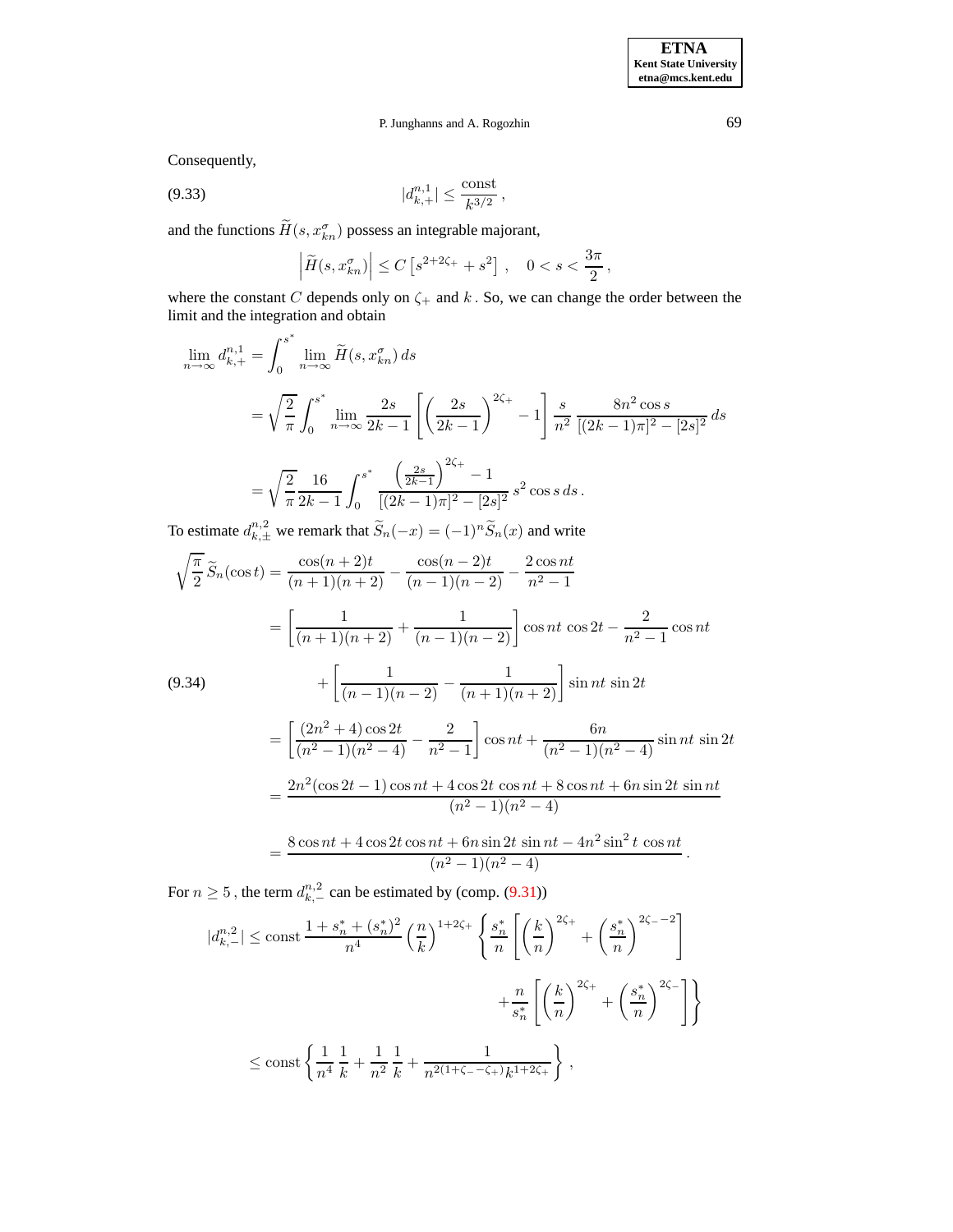such that  $\lim_{n\to\infty} d_{k,-}^{n,2} = 0$  and

<span id="page-59-0"></span>
$$
|d_{k,-}^{n,2}| \leq \frac{\text{const}}{k^{3/2}}.
$$

For the term  $d_{k,+}^{n,2}$ , there are two possible cases  $x_n^+ \geq \frac{1}{2}(1 + x_{kn}^{\sigma})$  and  $x_{2k,n}^{\sigma} < x_n^+ < \frac{1}{2}(1 + x_{kn}^{\sigma})$ . In the first case, we have  $x_n^+ - x_{kn}^{\sigma} \geq \frac{1}{2}(1 - x_{kn}^{\sigma})$  and

$$
|d_{k,+}^{n,2}| \leq \frac{\text{const}}{n^4} \left(\frac{n}{k}\right)^{1+2\zeta_{+}} \left\{ \frac{1}{n} \left[ \left(\frac{k}{n}\right)^{2\zeta_{+}} + \left(\frac{1}{n}\right)^{2\zeta_{+}} + \left(\frac{1}{n}\right)^{2\zeta_{+}-2} \frac{k^{2}}{n^{2}} \right] \frac{n^{4}}{k^{4}} + n \left[ \left(\frac{k}{n}\right)^{2\zeta_{+}} + \left(\frac{1}{n}\right)^{2\zeta_{+}} \right] \frac{n^{2}}{k^{2}} \right\}
$$

$$
= \text{const} \left\{ \left(\frac{1}{k}\right)^{5} + \left(\frac{1}{k}\right)^{5+2\zeta_{+}} + \left(\frac{1}{k}\right)^{3} + \left(\frac{1}{k}\right)^{3+2\zeta_{+}} \right\} \leq \frac{\text{const}}{k^{3/2}}.
$$

In the second case, we have

$$
|d_{k,+}^{n,2}| \leq \frac{\text{const}}{n^4} \left(\frac{n}{k}\right)^{1+2\zeta_+} \left\{ \frac{1}{n} \left| \zeta''(\zeta_2) + n|\zeta'(\zeta_1)| \right. \right\} \,,
$$

for some  $\zeta_1, \zeta_2 \in (x_n^+, \frac{1}{2}(1+x_{kn}^\sigma))$  . Since in this case  $1-\zeta_{1,2} > \frac{1}{2}(1-x_{kn}^\sigma)$ , we conclude

$$
|d_{k,+}^{n,2}|\leq \frac{\text{const}}{n^4}\left(\frac{n}{k}\right)^{1+2\zeta_+}\left\{\frac{1}{n}\left(\frac{k}{n}\right)^{2\zeta_+ - 4}+n\left(\frac{1}{n}\right)^{2\zeta_+ - 2}\right\}=\text{const}\left\{\frac{1}{k^5}+\frac{1}{k^3}\right\}\,.
$$

Consequently,

<span id="page-59-1"></span>
$$
(9.36) \t |d_{k,+}^{n,2}| \le \frac{\text{const}}{k^{3/2}}
$$

and, taking into account [\(9.34\)](#page-58-0),

$$
\lim_{n \to \infty} d_{k,+}^{n,2}
$$
\n
$$
\frac{1}{2} \qquad \text{8} \cos s
$$

$$
= \frac{1}{4} \sqrt{\frac{2}{\pi}} \lim_{n \to \infty} \frac{8 \cos s_n^* + 4 \cos s_n^* + 12 s_n^* \sin s_n^* - 4(s_n^*)^2 \cos s_n^*}{(n^2 - 1)(n^2 - 4)} \frac{8^{1/2 + \zeta_+}}{2^{1/2 + \zeta_-}}
$$
  

$$
* \left(\frac{n}{(2k - 1)\pi}\right)^{1 + 2\zeta_+} \left\{ \frac{s_n^*}{n} \frac{2^{\zeta_-}}{8^{\zeta_+}} \left[ \left(\frac{2s_n^*}{n}\right)^{2\zeta_+} - \left(\frac{(2k - 1)\pi}{n}\right)^{2\zeta_+} \right] * \right.
$$
  

$$
* \frac{64n^4}{([(2k - 1)\pi]^2 - [2s_n^*]^2]^2} - \frac{s_n^*}{n} \frac{2^{\zeta_-}}{8^{\zeta_+}} \left( \frac{2s_n^*}{n} \right)^{2\zeta_+} \left[ \frac{\zeta_-}{2} - \frac{8\zeta_+ n^2}{[2s_n^*]^2} \right] \frac{8n^2}{[(2k - 1)\pi]^2 - [2s_n^*]^2}
$$
  

$$
+ \frac{n}{s_n^*} \frac{2^{\zeta_-}}{8^{\zeta_+}} \left[ \left(\frac{2s_n^*}{n}\right)^{2\zeta_+} - \left(\frac{2k - 1}{n}\right)^{2\zeta_+} \right] \frac{8n^2}{[(2k - 1)\pi]^2 - [2s_n^*]^2}
$$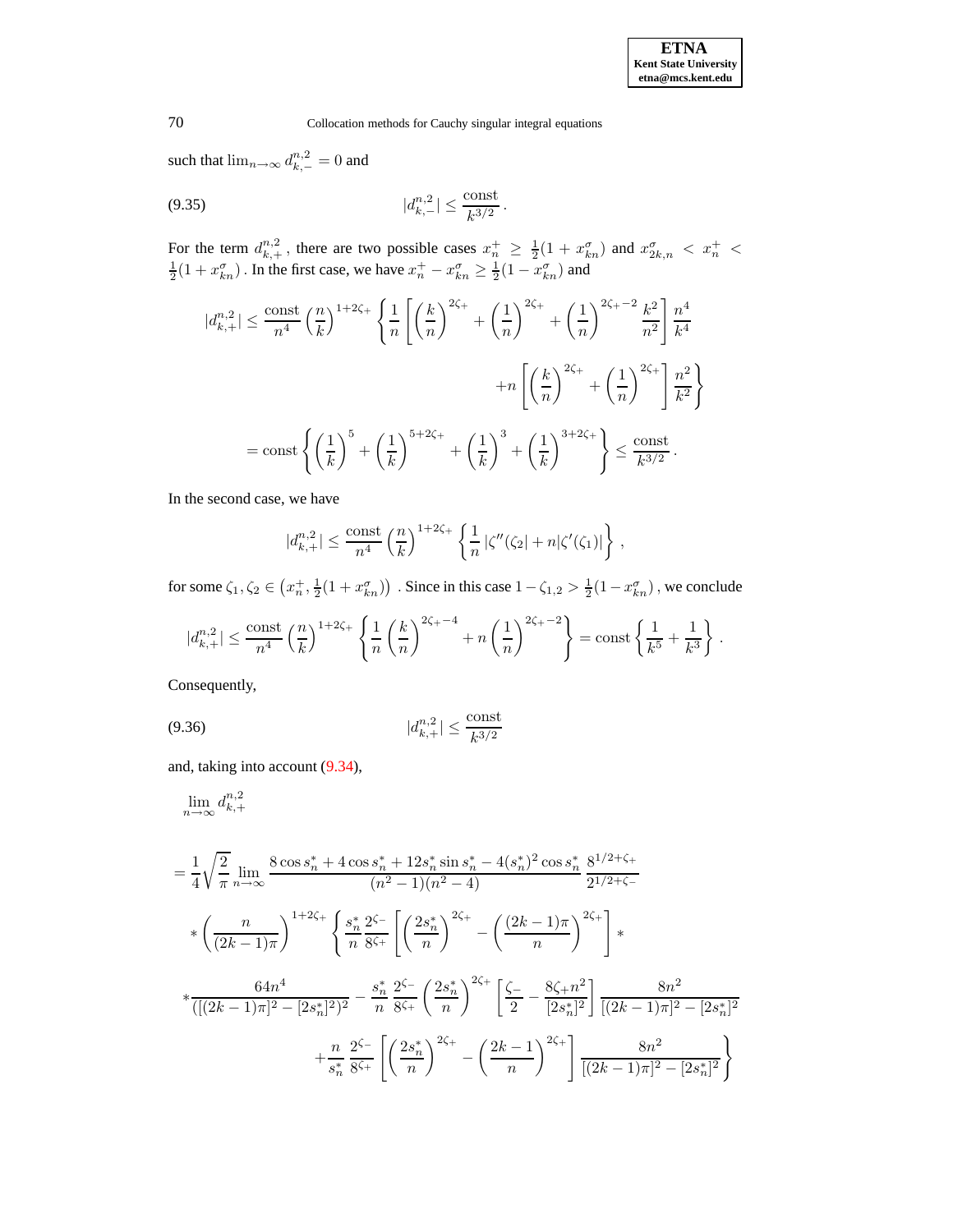**ETNA Kent State University etna@mcs.kent.edu**

# P. Junghanns and A. Rogozhin 71

$$
= \sqrt{\frac{2}{\pi}} \frac{12 \cos s^* + 12 s^* \sin s^* - 4(s^*)^2 \cos s^*}{[(2k-1)\pi]^{1+2\zeta_+}} \left\{ 32 s^* \frac{[2s^*]^{2\zeta_+} - [(2k-1)\pi]^{2\zeta_+}}{([(2k-1)\pi]^2 - [2s^*]^2)^2} + \frac{4}{s^*} \frac{(1+2\zeta_+)[2s^*]^{2\zeta_+} - [(2k-1)\pi]^{2\zeta_+}}{[(2k-1)\pi]^2 - [2s^*]^2} \right\}
$$

Finally, we write

$$
\widetilde{d}_{k}^{n} = \left(\int_{x_{n}^{-}}^{x_{n}^{-}} + \int_{-\frac{1}{2}}^{\widetilde{x}_{2k,n}^{g}} + \int_{\widetilde{x}_{2k,n}^{g}}^{x_{n}^{+}} + \int_{\widetilde{x}_{n}^{+}}^{x_{n}^{+}}\right) \widetilde{F}(y, x_{kn}^{\sigma}) dy =: \widetilde{I}_{1,k}^{n} + \widetilde{I}_{2,k}^{n} + \widetilde{I}_{3,k}^{n} + \widetilde{I}_{4,k}^{n},
$$

where  $\widetilde{x}_{2k,n}^{\sigma} = \max\left\{-\frac{1}{2}, \cos\frac{2k-1}{n}\pi\right\}$  and  $\widetilde{x}_n^+ = \min\left\{x_n^+, \frac{1}{2}(1+x_{kn}^{\sigma})\right\}$ . For  $x_n^- < y <$  $-\frac{1}{2}$ , we have  $2 > |y - x_{kn}^{\sigma}| > \frac{1}{2}$  and  $2 > 1 - y > \frac{3}{2}$ . With the help of the relations  $-x_n^- = x_n^+$  and  $\widetilde{S}_n(-y) = (-1)^n \widetilde{S}_n(y)$  together with the substitution  $y = \cos \frac{s}{n}$  we obtain

$$
|\widetilde{I}_{1,k}^{n}| \leq \frac{C}{(1-x_{kn}^{\sigma})^{1/2+\zeta_{+}}} \int_{\frac{1}{2}}^{x_{n}^{+}} \left\{ (1-y)^{\frac{1}{2}} \left[ (1-y)^{\zeta_{-}-2} + (1-x_{kn}^{\sigma})^{\zeta_{+}} \right] \right. \\ \left. + (1-y)^{-\frac{1}{2}} \left[ (1-y)^{\zeta_{-}-1} + (1-x_{kn}^{\sigma})^{\zeta_{+}} \right] \right\} \widetilde{S}_{n}(y) \, dy \\ \leq \text{const} \left( \frac{n}{k} \right)^{1+2\zeta_{+}} \int_{\frac{\pi}{2}}^{\frac{\pi}{3}n} \left\{ \frac{s}{n} \left[ \left( \frac{s}{n} \right)^{2\zeta_{-}-4} + \left( \frac{k}{n} \right)^{2\zeta_{+}} \right] \right. \\ \left. + \frac{n}{s} \left[ \left( \frac{s}{n} \right)^{2\zeta_{-}-2} + \left( \frac{k}{n} \right)^{2\zeta_{+}} \right] + \frac{n^{3}}{s^{3}} \left[ \left( \frac{s}{n} \right)^{2\zeta_{-}} + \left( \frac{k}{n} \right)^{2\zeta_{+}} \right] \right\} \frac{1+s+s^{2}}{n^{4}} \frac{s}{n^{2}} \, ds \\ \leq \text{const} \int_{\frac{\pi}{2}}^{\frac{\pi}{3}n} \left\{ \frac{s^{4}}{n^{6}k} + \frac{s^{2}}{n^{4}k} + \frac{1}{n^{2}k} + \frac{s^{2\zeta_{-}}}{n^{2(1-\zeta_{+}+\zeta_{-})}k^{1+2\zeta_{+}}} \right\} ds \\ \leq \text{const} \left\{ \begin{array}{ll} \frac{1}{n} + \frac{1}{n^{1-2\zeta_{+}}k^{1+2\zeta_{+}}} & \text{if } \zeta_{-} > -\frac{1}{2} \\ \frac{1}{n} + \frac{1}{n^{2(1-\zeta_{+}+\zeta_{+})}k^{1+2\zeta_{+}}} & \text{if } \zeta_{-} < -\frac{1}{2} \end{array} \right\} \leq \frac{\text{const}}{n^{\varepsilon}} \end{array}
$$

for some  $\varepsilon > 0$ . Consequently,  $\lim_{n\to\infty} \tilde{I}_{1,k}^n = 0$ ,

<span id="page-60-1"></span>
$$
(9.37) \t\t\t |\widetilde{I}_{1,k}^n| \leq \frac{\text{const}}{k^{\varepsilon}},
$$

and

<span id="page-60-0"></span>
$$
(9.38) \qquad \widetilde{d}_k^+ = \lim_{n \to \infty} \widetilde{d}_{k,+}^n = \lim_{n \to \infty} \widetilde{I}_{2,k}^n + \widetilde{I}_{3,k}^n + \widetilde{I}_{4,k}^n = \lim_{n \to \infty} \int_{\frac{\pi}{2}}^{\infty} \widetilde{G}(s, x_{kn}^{\sigma}) ds,
$$

.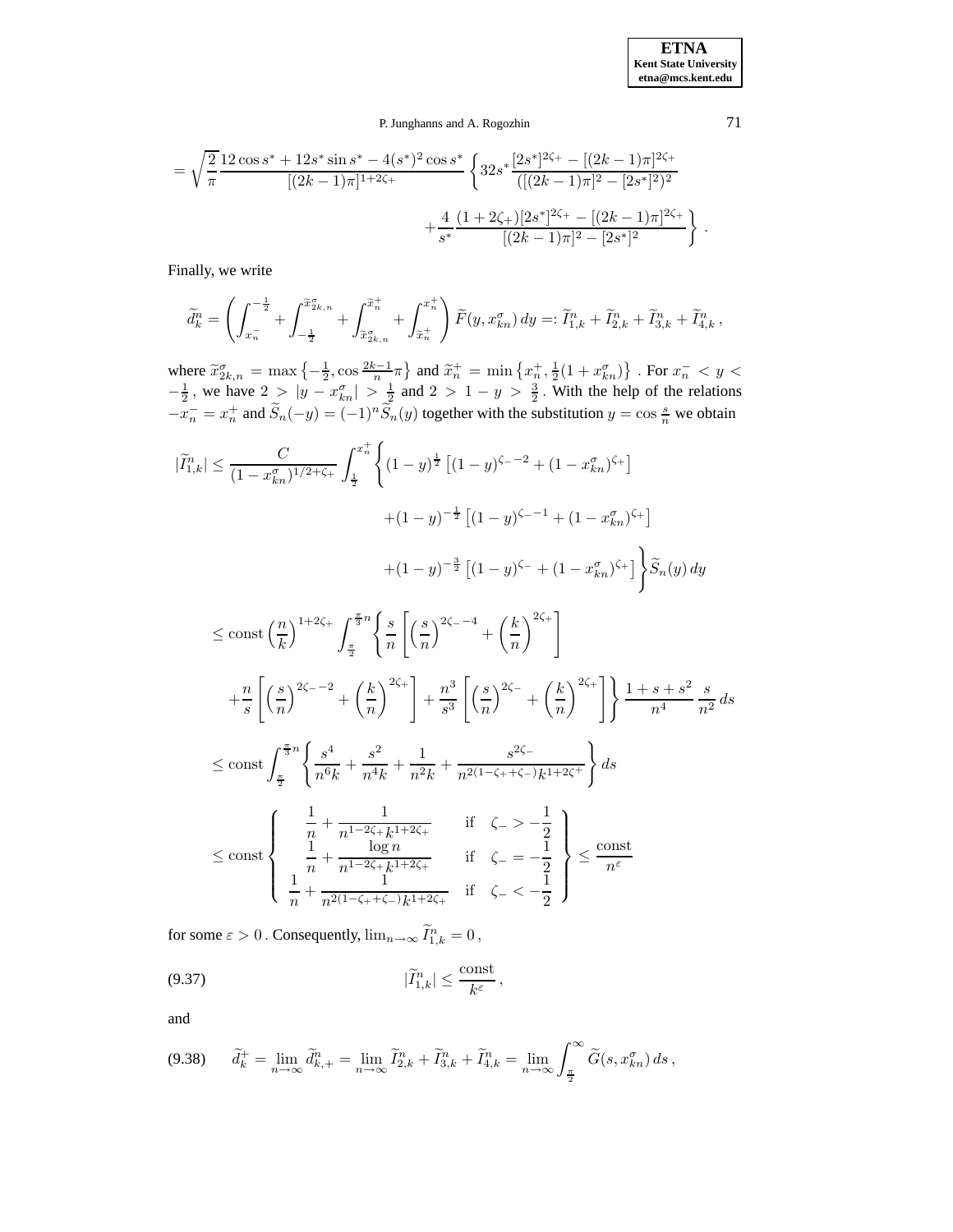where

$$
\label{eq:G} \widetilde{G}(s,x) = \left\{ \begin{array}{ccl} 0 & \mbox{if} & \frac{\pi}{2} < s < s_n^* \, , \\ \displaystyle \frac{1}{n} \widetilde{F}(\cos \frac{s}{n},x) \sin \frac{s}{n} & \mbox{if} & s_n^* < s < \frac{2\pi}{3}n \, , \\ 0 & \mbox{if} & \frac{2\pi}{3}n < s \, . \end{array} \right.
$$

Now, let  $\frac{1}{2}(1+x_{kn}^{\sigma}) < y = \cos \frac{s}{n} < x_n^+$ , which is equivalent to  $s_n^* < s < s_k^n$ , where  $\frac{2k-1}{4}\pi < s_k^n < \frac{2k-1}{2}\pi$  . Hence,  $y - x_{kn}^{\sigma} > \frac{1}{2}(1 - x_{kn}^{\sigma})$  and

<span id="page-61-0"></span>
$$
|\tilde{G}(s, x_{kn}^{\sigma})| \le \text{const} \Bigg\{ \frac{s}{n} \left[ \left( \frac{s}{n} \right)^{2\zeta_{+}} + \left( \frac{k}{n} \right)^{2\zeta_{+}} + \left( \frac{s}{n} \right)^{2\zeta_{+} - 2} \frac{k^{2}}{n^{2}} + \left( \frac{s}{n} \right)^{2\zeta_{+} - 4} \frac{k^{4}}{n^{4}} \right] \frac{n^{6}}{k^{6}}
$$
  
+ 
$$
\frac{n}{s} \left[ \left( \frac{s}{n} \right)^{2\zeta_{+}} + \left( \frac{k}{n} \right)^{2\zeta_{+}} + \left( \frac{s}{n} \right)^{2\zeta_{+} - 2} \frac{k^{2}}{n^{2}} \right] \frac{n^{4}}{k^{4}}
$$
  
(9.39)  
+ 
$$
\frac{n^{3}}{s^{3}} \left[ \left( \frac{s}{n} \right)^{2\zeta_{+}} + \left( \frac{k}{n} \right)^{2\zeta_{+}} \right] \frac{n^{2}}{k^{2}} \Bigg\} \left( \frac{n}{k} \right)^{1 + 2\zeta_{+}} \frac{s^{3}}{n^{6}}
$$
  

$$
\le \text{const} \left\{ \frac{s^{4 + 2\zeta_{+}}}{k^{7 + 2\zeta_{+}}} + \frac{s^{2 + 2\zeta_{+}}}{k^{5 + 2\zeta_{+}}} + \frac{s^{2\zeta_{+}}}{k^{3 + 2\zeta_{+}}} + \frac{s^{4}}{k^{7}} + \frac{s^{2}}{k^{5}} + \frac{1}{k^{3}} \right\}
$$
  

$$
\le \text{const} \left\{ \frac{s^{2\zeta_{+}}}{k^{3 + 2\zeta_{+}}} + \frac{1}{k^{3}} \right\}
$$

Consequently,

<span id="page-61-2"></span>
$$
(9.40) \qquad |\widetilde{I}_{4,k}^n| \le \text{const} \int_{\frac{\pi}{2}}^{\frac{2k-1}{2}\pi} \left\{ \frac{s^{2\zeta_+}}{k^{3+2\zeta_+}} + \frac{1}{k^3} \right\} \, ds \le \frac{\text{const}}{k^{3/2}}
$$

For the case  $\tilde{x}_{2k,n}^{\sigma} < y = \cos{\frac{s}{n}} < \tilde{x}_n^+ \leq \frac{1}{2}(1 + x_{kn}^{\sigma})$ , we have  $\max\{s_k^n, s_n^*\} < s <$  $\min\{(2k-1)\pi,\frac{2\pi}{3}n\}$  and, for some  $\zeta_1,\zeta_2,\zeta_3\in\left(\widetilde{x}^\sigma_{2k,n},\widetilde{x}^\pm_n\right)$  , the estimate

$$
|\widetilde{F}(y,x_{kn}^{\sigma})| \leq \frac{\widetilde{S}_n(y)}{\varphi(x_{kn}^{\sigma})\zeta(x_{kn}^{\sigma})}\Big(\varphi(y)|\zeta'''(\zeta_3)| + |\varphi'(y)||\zeta''(\zeta_2)| + |\varphi''(y)||\zeta'(\zeta_1)|\Big).
$$

Because of  $(1 - y) \sim (1 - x_{kn}^{\sigma}) \sim (1 - \zeta_{1,2,3})$  we get

<span id="page-61-1"></span>
$$
|G(s, x_{kn}^{\sigma})| \le \text{const} \left(\frac{n}{k}\right)^{1+2\zeta_{+}} \left\{\frac{k}{n}\left(\frac{k}{n}\right)^{2\zeta_{+}-6} + \frac{n}{k}\left(\frac{k}{n}\right)^{2\zeta_{+}-4} + \frac{n^{3}}{k^{3}}\left(\frac{k}{n}\right)^{2\zeta_{+}-3}\right\}\frac{k^{3}}{n^{6}}
$$
\n
$$
\le \frac{\text{const}}{k^{2}}
$$

and

<span id="page-61-3"></span>(9.42) 
$$
|\widetilde{I}_{3,k}^n| \le \frac{\text{const}}{k^2} \int_{\pi/2}^{(2k-1)\pi} ds \le \frac{\text{const}}{k}
$$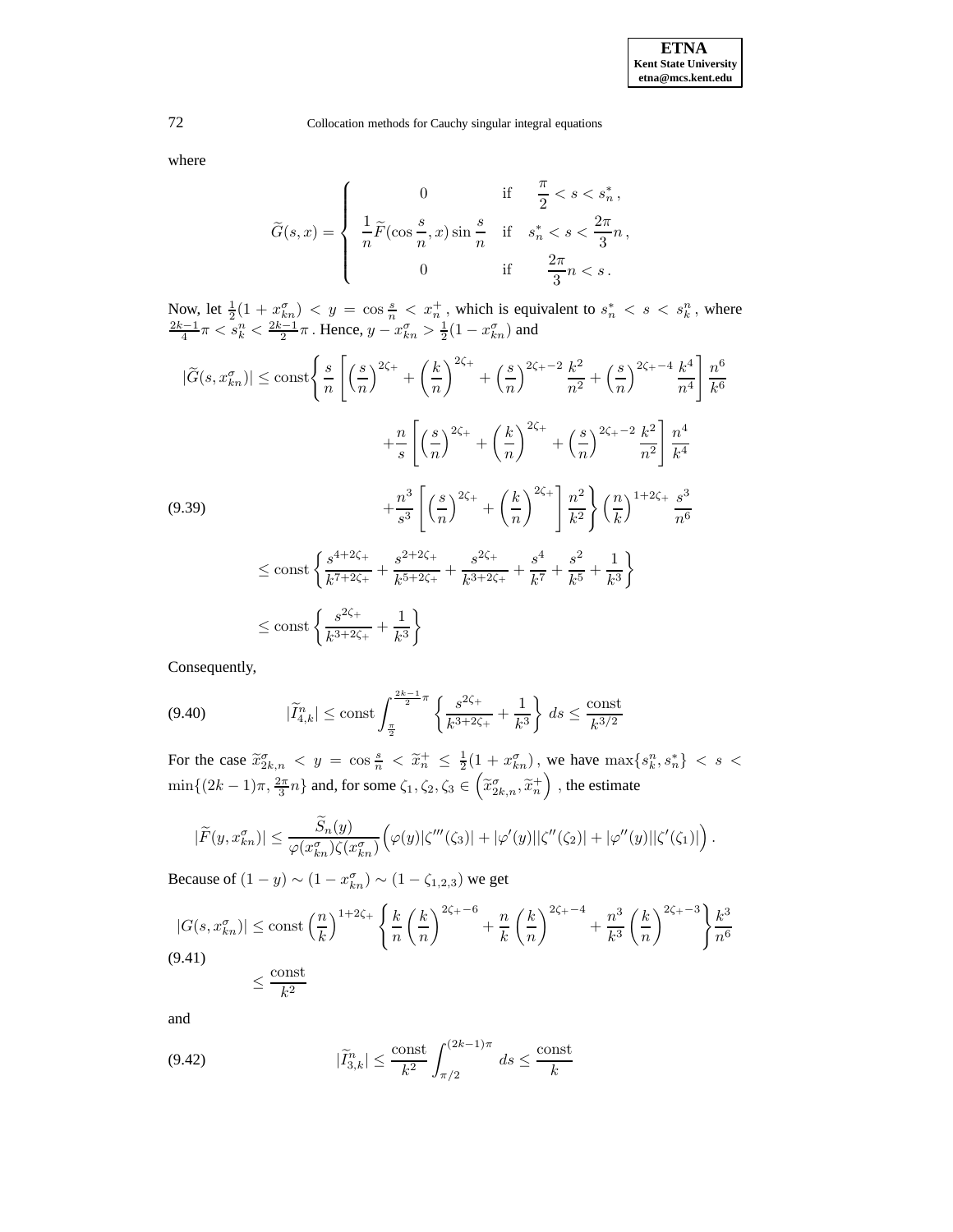In last case  $-\frac{1}{2} < y < \tilde{x}_{2k,n}^{\sigma}$ , i.e.  $(2k-1)\pi < s < \frac{2\pi}{3}n$ , we have the relation (comp. [\(9.26\)](#page-53-4)) 1

$$
1 - y > x_{kn}^{\sigma} - y > \frac{1}{2}(1 - y).
$$

Consequently,

<span id="page-62-0"></span>
$$
|G(s, x_{kn}^{\sigma})| \le \text{const} \left(\frac{n}{k}\right)^{1+2\zeta_{+}} \left\{ \frac{s}{n} \left[ \left(\frac{s}{n}\right)^{2\zeta_{+}} + \left(\frac{k}{n}\right)^{2\zeta_{+}} \right] \frac{n^{6}}{s^{6}} \right\}
$$
  
(9.43)  

$$
+ \frac{n}{s} \left[ \left(\frac{s}{n}\right)^{2\zeta_{+}} + \left(\frac{k}{n}\right)^{2\zeta_{+}} \right] \frac{n^{4}}{s^{4}} + \frac{n^{3}}{s^{3}} \left[ \left(\frac{s}{n}\right)^{2\zeta_{+}} + \left(\frac{k}{n}\right)^{2\zeta_{+}} \right] \frac{n^{2}}{s^{2}} \right\} \frac{s^{3}}{n^{6}}
$$
  

$$
\le \text{const} \left\{ \frac{1}{s^{2(1-\zeta_{+})}k^{1+2\zeta_{+}}} + \frac{1}{s^{2}k} \right\}
$$

and, since  $2(1 - \zeta_{+}) > 1$ ,

<span id="page-62-1"></span>
$$
(9.44) \qquad |\widetilde{I}_{2,k}^n| \le \text{const} \int_{(2k-1)\pi}^{\infty} \left\{ \frac{1}{s^{2(1-\zeta_+)}k^{1+2\zeta_+}} + \frac{1}{s^2k} \right\} \, ds \le \frac{\text{const}}{k^2}
$$

From the estimates  $(9.39)$ ,  $(9.41)$ , and  $(9.43)$  we conclude that the function

$$
\widetilde{f}(s) := C \begin{cases} \max\{s^{2\zeta_+}, 1\} & \text{if } \frac{\pi}{2} < s < (2k - 1)\pi \,, \\ (s^{2\zeta_+} + 1)s^{-2} & \text{if } (2k - 1)\pi < s < \infty \,, \end{cases}
$$

with the constant C depending only on  $\zeta_{\pm}$  and k, is an integrable majorant for the functions  $G(s, x_{kn}^{\sigma})$ ,  $n > \frac{3}{2}(2k-1)$ , in [\(9.38\)](#page-60-0). Thus, we can change the order between the limit and the integration and obtain

$$
\widetilde{d}_{k}^{+} = \int_{s^{*}}^{\infty} \frac{1}{4} \sqrt{\frac{2}{\pi}} \lim_{n \to \infty} \frac{12 \cos s + 12 s \sin s - 4 s^{2} \cos s}{(n^{2} - 1)(n^{2} - 4)} \frac{8^{1/2 + \zeta_{+}}}{2^{1/2} + \zeta_{-}} \left(\frac{n}{(2k - 1)\pi}\right)^{1 + 2\zeta_{+}} * \frac{\left\{\frac{2s}{n^{2\zeta_{-}}}{8\zeta_{+}} \left[ \left(\frac{2s}{n}\right)^{2\zeta_{+}} - \left(\frac{(2k - 1)\pi}{n}\right)^{2\zeta_{+}} \right] \frac{512n^{6}}{([(2k - 1)\pi]^{2} - [2s]^{2})^{3}} - \frac{2s}{n^{2\zeta_{-}} \left(\frac{2s}{n}\right)^{2\zeta_{+}} \left[ \frac{\zeta_{-}}{2} - \frac{8\zeta_{+}n^{2}}{[2s]^{2}} \right] \frac{64n^{4}}{([(2k - 1)\pi]^{2} - [2s]^{2})^{2}} + \frac{s}{n^{2\zeta_{-}} \left(\frac{2s}{n}\right)^{2\zeta_{+}} \left[ \frac{(\zeta_{+}^{2} - \zeta_{+})64n^{4}}{[2s]^{4}} \frac{\zeta_{-}^{2} - \zeta_{-}}{4} - \frac{8\zeta_{-} \zeta_{+}n^{2}}{[2s]^{2}} \right] \frac{8n^{2}}{[(2k - 1)\pi]^{2} - [2s]^{2}} + \frac{2n}{s^{2\zeta_{-}} \left[ \left(\frac{2s}{n}\right)^{2\zeta_{+}} - \left(\frac{(2k - 1)\pi}{n}\right)^{2\zeta_{+}} \right] \frac{64n^{4}}{([(2k - 1)\pi]^{2} - [2s]^{2})^{2}} - \frac{2n}{s^{2\zeta_{-}} \left(\frac{2s}{n}\right)^{2\zeta_{+}} \left[ \frac{\zeta_{-}}{2} - \frac{8\zeta_{+}n^{2}}{[2s]^{2}} \right] \frac{8n^{2}}{[(2k - 1)\pi]^{2} - [2s]^{2}} - \frac{n^{2}}{s^{2\zeta_{-}} \left(\frac{2s}{
$$

**ETNA Kent State University etna@mcs.kent.edu**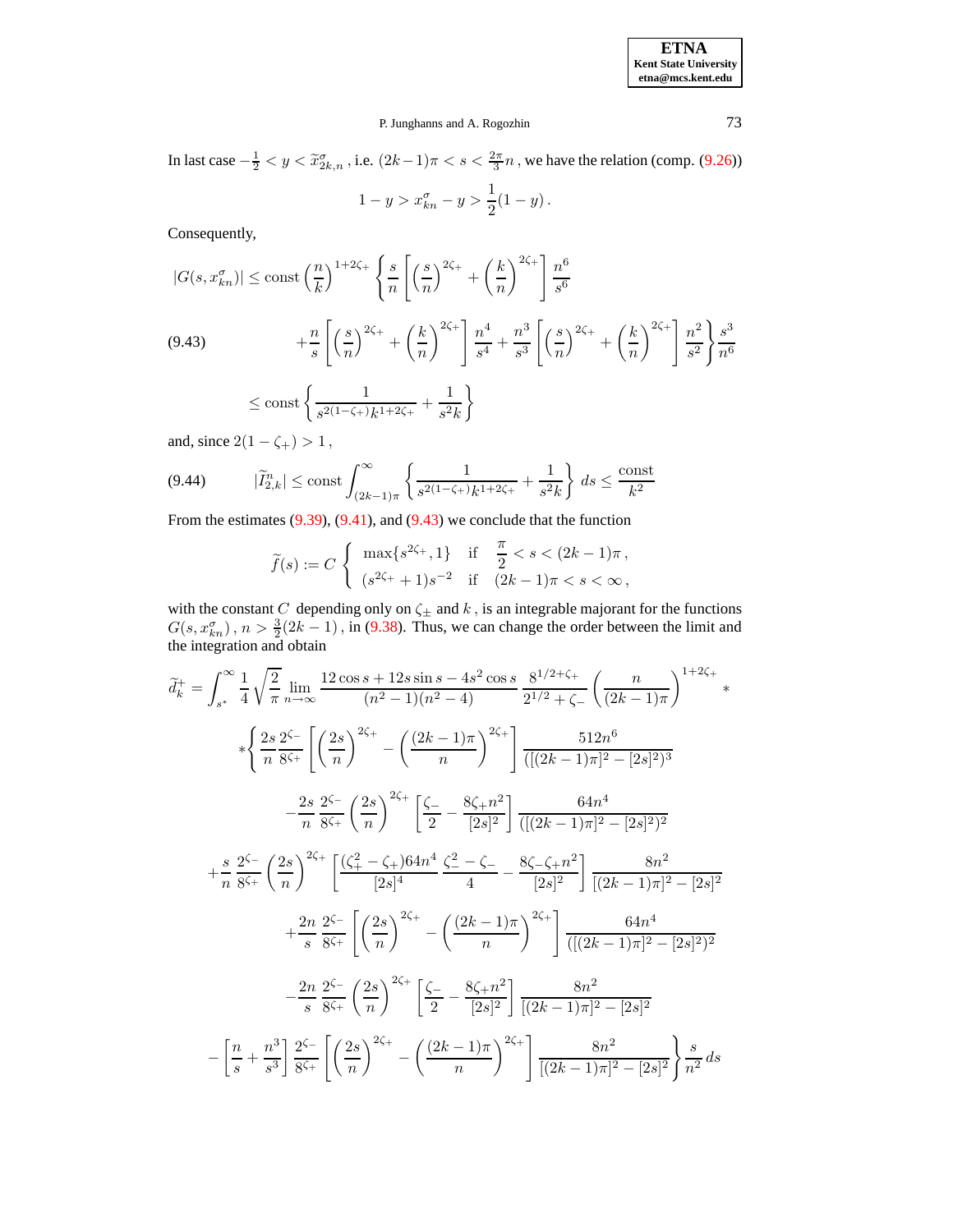**ETNA Kent State University etna@mcs.kent.edu**

74 Collocation methods for Cauchy singular integral equations

$$
= \sqrt{\frac{2}{\pi}} \int_{s^*}^{\infty} \left\{ 512s \frac{[2s]^{2\zeta_+} - [(2k-1)\pi]^{2\zeta_+}}{([(2k-1)\pi]^2 - [2s]^2)^3} + \frac{64}{s} \frac{(1+2\zeta_+)[2s]^{2\zeta_+} - [(2k-1)\pi]^{2\zeta_+}}{([(2k-1)\pi]^2 - [2s]^2)^2} + \frac{4}{s^3} \frac{(4\zeta_+^2 - 1)[2s]^{2\zeta_+} - [(2k-1)\pi]^{2\zeta_+}}{[(2k-1)\pi]^2 - [2s]^2} \right\} \frac{12\cos s + 12s\sin s - 4s^2\cos s}{[(2k-1)\pi]^{1+2\zeta_+}} s \, ds
$$

Formula [\(3.22\)](#page-17-1) is proved.

Due to the estimates [\(9.32\)](#page-57-0), [\(9.33\)](#page-58-1), [\(9.35\)](#page-59-0), [\(9.36\)](#page-59-1), [\(9.37\)](#page-60-1), [\(9.40\)](#page-61-2), [\(9.42\)](#page-61-3), and [\(9.44\)](#page-62-1) we have  $|d_k^n| \leq \text{const } k^{-\varepsilon}$  for some  $\varepsilon > 0$  and for  $1 \leq k \leq \frac{n+1}{2}$ . Additionally, let  $\frac{n+1}{2} < k \leq n$ and  $j = n + 1 - k$ . Then  $1 \le j \le \frac{n+1}{2}$  and, in view of  $x_{n+1-j,n}^{\sigma} = -x_{jn}^{\sigma}$ ,  $\varphi(-y) = \varphi(y)$ , and  $T_n(-y) = (-1)^n T_n(y)$ ,

$$
d_k^n = \frac{(-1)^{n+1}}{\widetilde{\zeta}(x_{jn}^\sigma)} \int_{-1}^1 \frac{\widetilde{\zeta}(y) - \widetilde{\zeta}(x_{jn}^\sigma)}{y - x_{jn}^\sigma} \frac{\varphi(y)}{\varphi(x_{jn}^\sigma)} T_n(y) \, dy,
$$

where  $\tilde{\zeta}(y) = \zeta(-y)$ . Hence, we get  $|d_n^k| \le \text{const } j^{-\epsilon} = \text{const } (n+1-k)^{-\epsilon}$  for  $\frac{n+1}{2} \le$  $k \leq n$ , and [\(9.29\)](#page-54-0) is proved.

**e)** Using the estimates [\(9.12\)](#page-49-2) and [\(9.17\)](#page-50-2) together with [\(9.29\)](#page-54-0) and Remark [3.1,](#page-10-2) we get, for each fixed  $m = 1, 2, \dots$ , the  $\ell^2$ -convergences

$$
\mathbf{V}_{n}\mathbf{A}_{n}^*\mathbf{W}_{n}e_{m-1}\longrightarrow \mathbf{V}_{+}\mathbf{A}^*\mathbf{W}e_{m-1}
$$

and

$$
\mathbf{D}_n \mathbf{A}_n \mathbf{D}_n^{-1} \mathbf{W}_n \mathbf{V}_n e_{m-1} \longrightarrow \mathbf{D}_+ \mathbf{A} \mathbf{D}_+^{-1} \mathbf{W} \mathbf{V}_+ e_{m-1}
$$

as well as the corresponding limit relations for the adjoint operators, where the operators  $V_+$ and W are defined by [\(3.20\)](#page-17-2). Together with items **a)**,**b)**, **c)**, and Lemma [3.3,](#page-12-1) we obtain the strongly convergence of the sequences  ${V_n A_n V_n^{-1} P_n}$  and  ${((V_n A_n V_n^{-1} P_n)^*}$ .

The strong convergence of  $\tilde{V}_n A_n \tilde{V}_n^{-1} P_n$  and  $(\tilde{V}_n A_n \tilde{V}_n^{-1} P_n)^*$  follows from the previous considerations and the relations

$$
\begin{split} a_{n-1-j,n-1-k}^{(n)} &= \frac{\varphi(x_{n-k,n}^{\sigma})}{ni} \frac{1 - \delta_{n-1-j,n-1-k}}{x_{n-k,n}^{\sigma} - x_{n-j,n}^{\sigma}} \\ &= -\frac{\varphi(x_{k+1,n}^{\sigma})}{ni} \frac{1 - \delta_{j,k}}{x_{k+1,n}^{\sigma} - x_{j+1,n}^{\sigma}} = -a_{jk}^{(n)}, \quad 0 \le j, k \le n-1 \,, \\ \widetilde{a}_{n-1-j,n-1-k}^{(n)} &= \frac{\chi(x_{n-j,n}^{\sigma})}{\chi(x_{n-k,n}^{\sigma})} \frac{\varphi(x_{n-k,n}^{\sigma})}{ni} \frac{1 - \delta_{n-1-j,n-1-k}}{x_{n-k,n}^{\sigma} - x_{n-j,n}^{\sigma}} \\ &= -\frac{\widetilde{\chi}(x_{j+1,n}^{\sigma})}{\widetilde{\chi}(x_{k+1,n}^{\sigma})} \frac{\varphi(x_{k+1,n}^{\sigma})}{ni} \frac{1 - \delta_{j,k}}{x_{k+1,n}^{\sigma} - x_{j+1,n}^{\sigma}}, \quad 0 \le j, k \le n-1 \,, \\ b_{n+1-k}^{n} &= \frac{(-1)^{n-k}}{\sqrt{2\pi}} \frac{1}{n} \int_{-1}^{1} \frac{\zeta(y) - \zeta(x_{n+1-k,n}^{\sigma})}{\zeta(x_{n+1-k,n}^{\sigma})} \frac{\varphi(y)T_{n}(y)}{(y - x_{n+1-k,n}^{\sigma})^2} \, dy \\ &= -\frac{(-1)^{k+1}}{\sqrt{2\pi}} \frac{1}{n} \int_{-1}^{1} \frac{\widetilde{\zeta}(y) - \widetilde{\zeta}(x_{kn}^{\sigma})}{\widetilde{\zeta}(x_{kn}^{\sigma})} \frac{\varphi(y)T_{n}(y)}{(y - x_{kn}^{\sigma})^2} \, dy, \quad 1 \le k \le n \,, \end{split}
$$